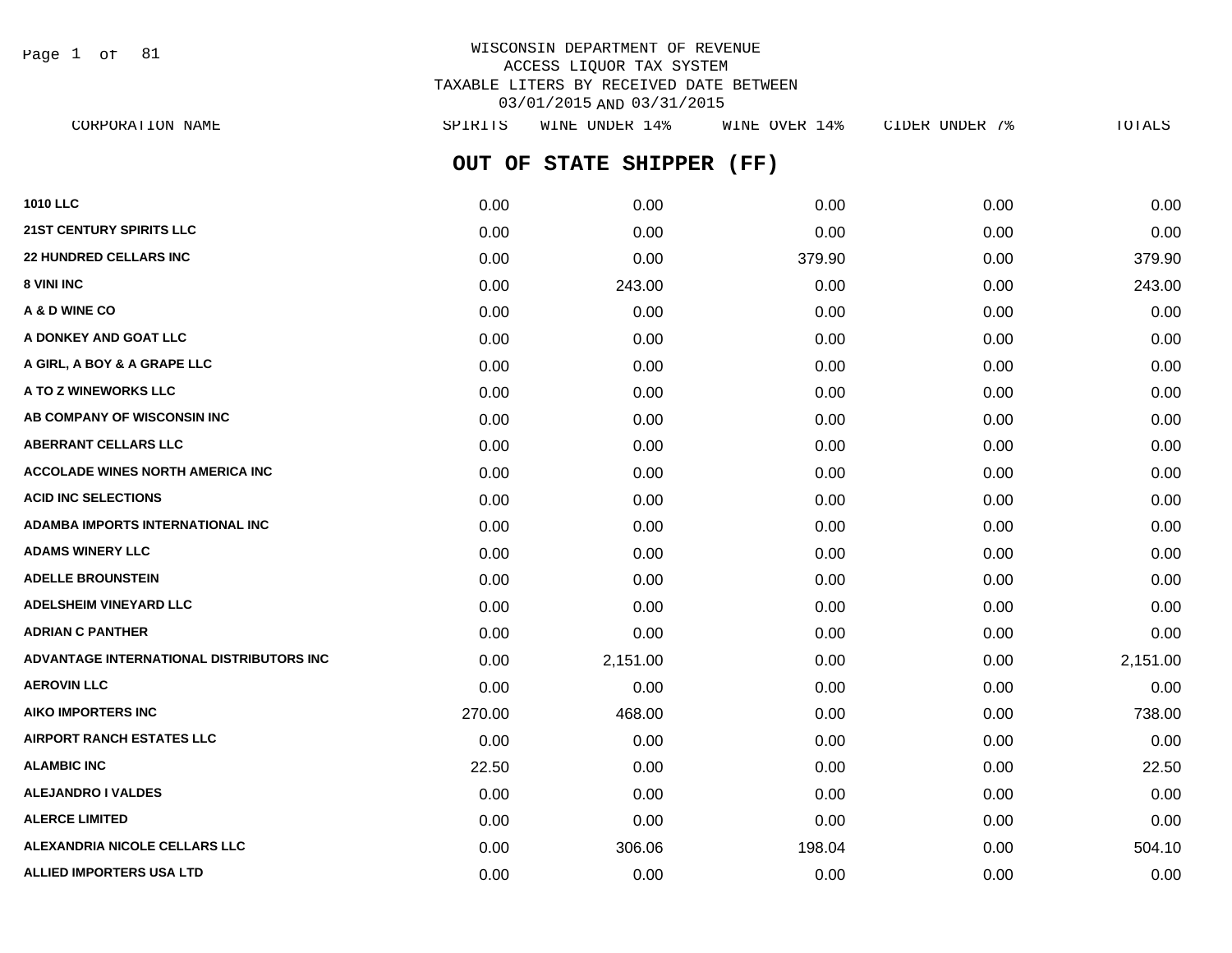Page 2 of 81

| 0.00<br>0.00<br>252.00 | 0.00<br>0.00 | 0.00<br>0.00 | 0.00      | 0.00      |
|------------------------|--------------|--------------|-----------|-----------|
|                        |              |              |           |           |
|                        |              |              | 0.00      | 0.00      |
|                        |              | 0.00         | 0.00      | 252.00    |
| 0.00                   | 0.00         | 0.00         | 0.00      | 0.00      |
| 0.00                   | 0.00         | 0.00         | 0.00      | 0.00      |
| 0.00                   | 0.00         | 0.00         | 0.00      | 0.00      |
| 22.50                  | 0.00         | 0.00         | 0.00      | 22.50     |
| 0.00                   | 0.00         | 0.00         | 0.00      | 0.00      |
| 0.00                   | 0.00         | 0.00         | 0.00      | 0.00      |
| 0.00                   | 0.00         | 0.00         | 0.00      | 0.00      |
| 0.00                   | 8,318.00     | 0.00         | 0.00      | 8,318.00  |
| 0.00                   | 801.00       | 0.00         | 0.00      | 801.00    |
| 0.00                   | 0.00         | 0.00         | 0.00      | 0.00      |
| 0.00                   | 0.00         | 0.00         | 0.00      | 0.00      |
| 0.00                   | 1,044.00     | 0.00         | 0.00      | 1,044.00  |
| 0.00                   | 756.00       | 0.00         | 0.00      | 756.00    |
| 0.00                   | 0.00         | 0.00         | 0.00      | 0.00      |
| 0.00                   | 0.00         | 0.00         | 0.00      | 0.00      |
| 0.00                   | 0.00         | 0.00         | 0.00      | 0.00      |
| 0.00                   | 0.00         | 0.00         | 0.00      | 0.00      |
| 0.00                   | 0.00         | 0.00         | 0.00      | 0.00      |
| 0.00                   | 207.00       | 0.00         | 0.00      | 207.00    |
| 0.00                   | 0.00         | 0.00         | 0.00      | 0.00      |
| 0.00                   | 0.00         | 0.00         | 0.00      | 0.00      |
| 0.00                   | 0.00         | 0.00         | 35,608.62 | 35,608.62 |
| 0.00                   | 0.00         | 0.00         | 0.00      | 0.00      |
| 0.00                   | 693.00       | 0.00         | 0.00      | 693.00    |
| 0.00                   | 0.00         | 126.00       | 0.00      | 126.00    |
|                        |              | 0.00         |           |           |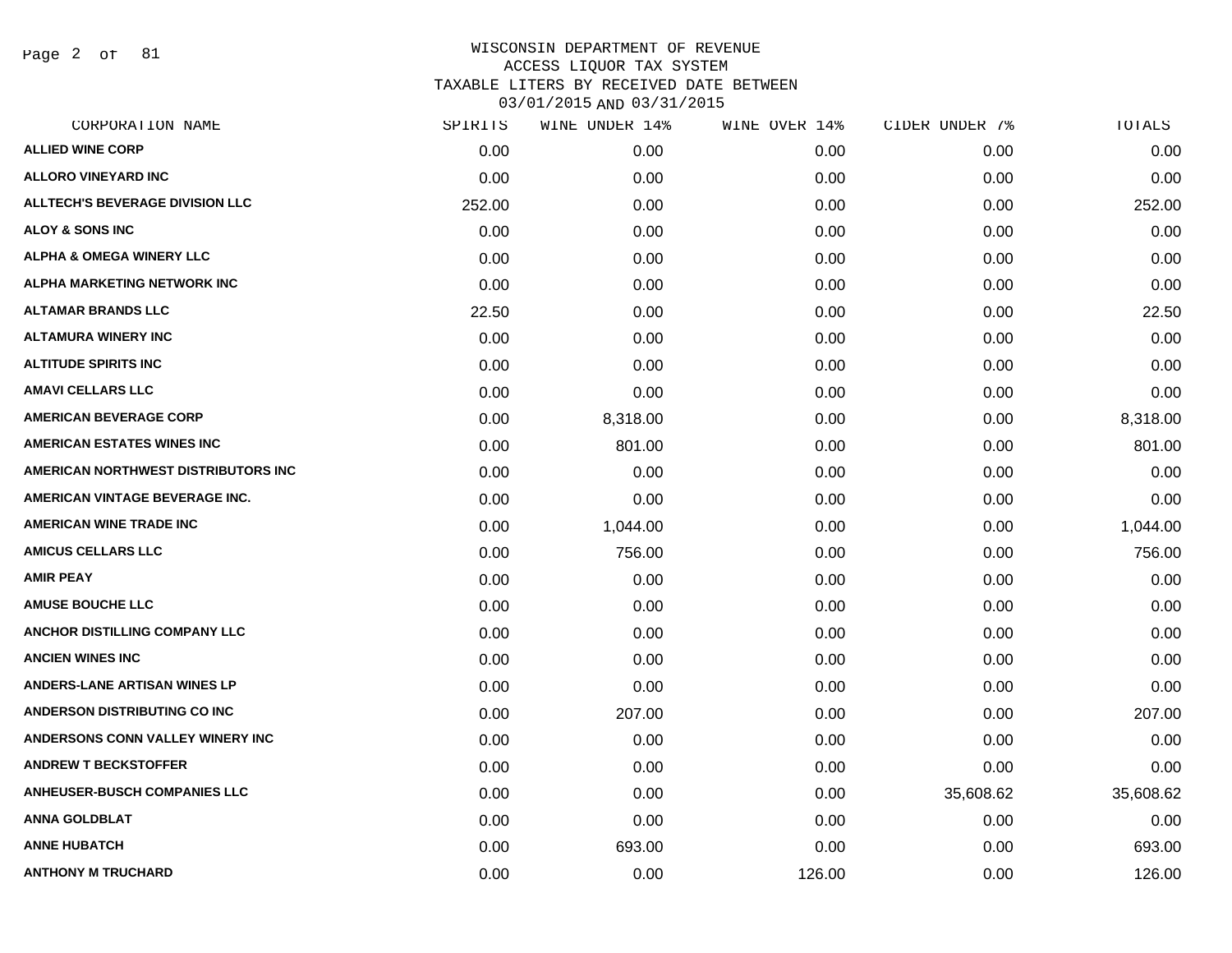Page 3 of 81

### WISCONSIN DEPARTMENT OF REVENUE ACCESS LIQUOR TAX SYSTEM TAXABLE LITERS BY RECEIVED DATE BETWEEN

| CORPORATION NAME                                | SPIRITS    | WINE UNDER 14% | WINE OVER 14% | CIDER UNDER 7% | TOTALS     |
|-------------------------------------------------|------------|----------------|---------------|----------------|------------|
| <b>ANTHONY ROAD WINE CO INC</b>                 | 0.00       | 9.75           | 0.00          | 0.00           | 9.75       |
| <b>APOSTROPHE BRANDS LLC</b>                    | 0.00       | 0.00           | 0.00          | 0.00           | 0.00       |
| <b>AQUA PUMPKIN INC</b>                         | 0.00       | 0.00           | 0.00          | 0.00           | 0.00       |
| <b>ARBOR VINEYARDS INC</b>                      | 0.00       | 0.00           | 0.00          | 0.00           | 0.00       |
| <b>ARCHANA A DAVE</b>                           | 0.00       | 0.00           | 0.00          | 0.00           | 0.00       |
| <b>ARCHANGEL INVESTMENTS LLC</b>                | 0.00       | 0.00           | 0.00          | 0.00           | 0.00       |
| AREL GROUP WINE & SPIRITS INC                   | 0.00       | 391.50         | 0.00          | 0.00           | 391.50     |
| <b>ARETE WINES LLC</b>                          | 0.00       | 0.00           | 0.00          | 0.00           | 0.00       |
| <b>ARMIDA WINERY INC</b>                        | 0.00       | 0.00           | 126.00        | 0.00           | 126.00     |
| <b>ARNOT-ROBERTS LLC</b>                        | 0.00       | 0.00           | 0.00          | 0.00           | 0.00       |
| <b>ARTISANAL IMPORTS INC</b>                    | 0.00       | 0.00           | 0.00          | 17.98          | 17.98      |
| <b>ASCENT WINES INC</b>                         | 0.00       | 126.00         | 0.00          | 0.00           | 126.00     |
| <b>ASV WINES INC</b>                            | 0.00       | 3,492.00       | 0.00          | 0.00           | 3,492.00   |
| <b>ATHENEE IMPORTERS &amp; DISTRIBUTORS LTD</b> | 27.00      | 0.00           | 0.00          | 0.00           | 27.00      |
| <b>AUGUST WINE GROUP LLC</b>                    | 0.00       | 1,872.00       | 0.00          | 0.00           | 1,872.00   |
| <b>AUTHENTIC BEVERAGE MANAGEMENT LLC</b>        | 4.50       | 0.00           | 0.00          | 0.00           | 4.50       |
| <b>AV BRANDS INC</b>                            | 90.00      | 693.00         | 540.00        | 0.00           | 1,323.00   |
| <b>AVV WINERY CO LLC</b>                        | 0.00       | 0.00           | 630.00        | 0.00           | 630.00     |
| AW DIRECT INC                                   | 0.00       | 612.00         | 180.00        | 0.00           | 792.00     |
| <b>AXIOS INC</b>                                | 0.00       | 0.00           | 0.00          | 0.00           | 0.00       |
| <b>B &amp; I OVERSEAS TRADING INC</b>           | 0.00       | 0.00           | 0.00          | 0.00           | 0.00       |
| <b>B R COHN WINERY INC</b>                      | 0.00       | 0.00           | 126.00        | 0.00           | 126.00     |
| <b>B UNITED INTERNATIONAL INC</b>               | 0.00       | 0.00           | 0.00          | 0.00           | 0.00       |
| <b>B. NEKTAR LLC</b>                            | 0.00       | 0.00           | 0.00          | 0.00           | 0.00       |
| <b>BACARDI USA INC</b>                          | 168,440.10 | 427.01         | 1,288.50      | 0.00           | 170,155.61 |
| <b>BACCHUS TECHNOLOGIES LLC</b>                 | 0.00       | 796.50         | 216.00        | 0.00           | 1,012.50   |
| <b>BADGER MOUNTAIN INC</b>                      | 0.00       | 0.00           | 0.00          | 0.00           | 0.00       |
| <b>BAJA WINES LLC</b>                           | 0.00       | 0.00           | 0.00          | 0.00           | 0.00       |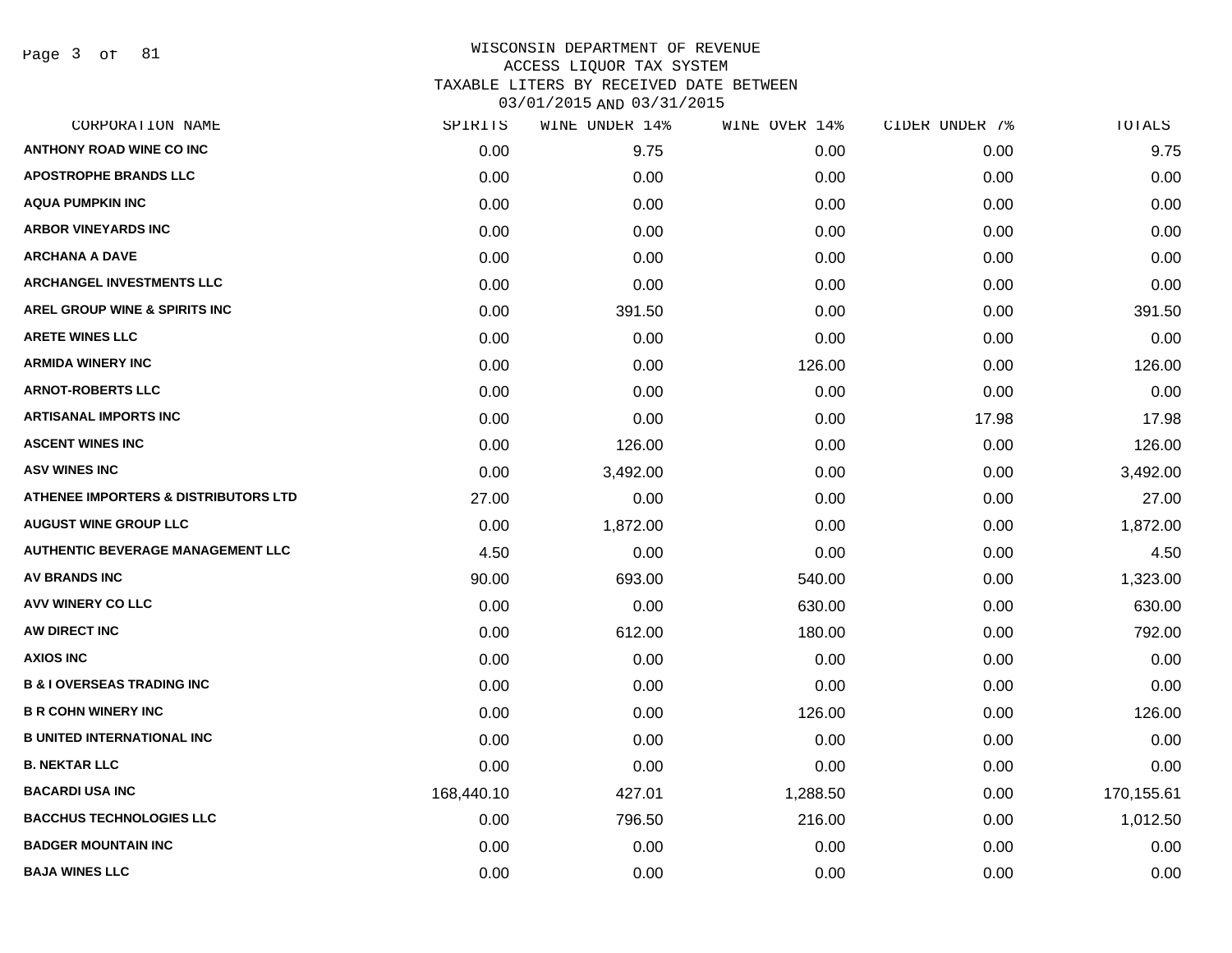Page 4 of 81

| CORPORATION NAME                           | SPIRITS | WINE UNDER 14% | WINE OVER 14% | CIDER UNDER 7% | TOTALS   |
|--------------------------------------------|---------|----------------|---------------|----------------|----------|
| <b>BALCONES DISTILLING LLC</b>             | 0.00    | 0.00           | 0.00          | 0.00           | 0.00     |
| <b>BALIUS CELLARS LLC</b>                  | 0.00    | 0.00           | 0.00          | 0.00           | 0.00     |
| <b>BALLAST POINT SPIRITS LLC</b>           | 0.00    | 0.00           | 0.00          | 0.00           | 0.00     |
| <b>BANFI PRODUCTS CORPORATION</b>          | 0.00    | 1,201.44       | 130.50        | 0.00           | 1,331.94 |
| <b>BANSHEE WINES LLC</b>                   | 0.00    | 423.00         | 126.00        | 0.00           | 549.00   |
| <b>BANVILLE &amp; JONES WINE MERCHANTS</b> | 0.00    | 922.50         | 27.00         | 0.00           | 949.50   |
| <b>BANZAI BEVERAGE CORPORATION</b>         | 0.00    | 0.00           | 0.00          | 0.00           | 0.00     |
| <b>BARGETTOS SANTA CRUZ WINERY INC</b>     | 0.00    | 126.00         | 0.00          | 0.00           | 126.00   |
| <b>BARLOW VINEYARDS LLC</b>                | 0.00    | 0.00           | 0.00          | 0.00           | 0.00     |
| <b>BARNARD GRIFFIN INC</b>                 | 0.00    | 251.99         | 0.00          | 0.00           | 251.99   |
| <b>BARNETT VINEYARDS LP</b>                | 0.00    | 0.00           | 0.00          | 0.00           | 0.00     |
| <b>BATCH 206 DISTILLERY LLC</b>            | 0.00    | 0.00           | 0.00          | 0.00           | 0.00     |
| <b>BAUM WINE IMPORTS INC</b>               | 60.90   | 4,481.80       | 40.60         | 0.00           | 4,583.30 |
| <b>BAVARIAN LION WINERY LLC</b>            | 0.00    | 0.00           | 0.00          | 0.00           | 0.00     |
| <b>BAYWOOD CELLARS INC</b>                 | 0.00    | 0.00           | 0.00          | 0.00           | 0.00     |
| <b>BEATBOX BEVERAGES LLC</b>               | 0.00    | 0.00           | 0.00          | 0.00           | 0.00     |
| <b>BEATBOX BEVERAGES LLC</b>               | 0.00    | 0.00           | 0.00          | 0.00           | 0.00     |
| <b>BEAUX FRERES LLC</b>                    | 0.00    | 0.00           | 0.00          | 0.00           | 0.00     |
| <b>BEDFORD BRANDS LTD</b>                  | 0.00    | 823.50         | 0.00          | 0.00           | 823.50   |
| <b>BENDISTILLERY INC</b>                   | 0.00    | 0.00           | 0.00          | 0.00           | 0.00     |
| <b>BENESSERE VINEYARDS LTD</b>             | 0.00    | 8.63           | 9.00          | 0.00           | 17.63    |
| BENNETT LANE WINERY LLC                    | 0.00    | 0.00           | 0.00          | 0.00           | 0.00     |
| <b>BENOVIA WINERY LLC</b>                  | 0.00    | 0.00           | 0.00          | 0.00           | 0.00     |
| <b>BENTON-LANE LLC</b>                     | 0.00    | 252.00         | 0.00          | 0.00           | 252.00   |
| <b>BERGSTROM WINES LLC</b>                 | 0.00    | 0.00           | 0.00          | 0.00           | 0.00     |
| <b>BERNARDUS LLC</b>                       | 0.00    | 0.00           | 252.00        | 0.00           | 252.00   |
| BETHEL HEIGHTS VINEYARD INC                | 0.00    | 0.00           | 0.00          | 0.00           | 0.00     |
| <b>BETTER BRANDS BEV CO LLC</b>            | 0.00    | 0.00           | 0.00          | 0.00           | 0.00     |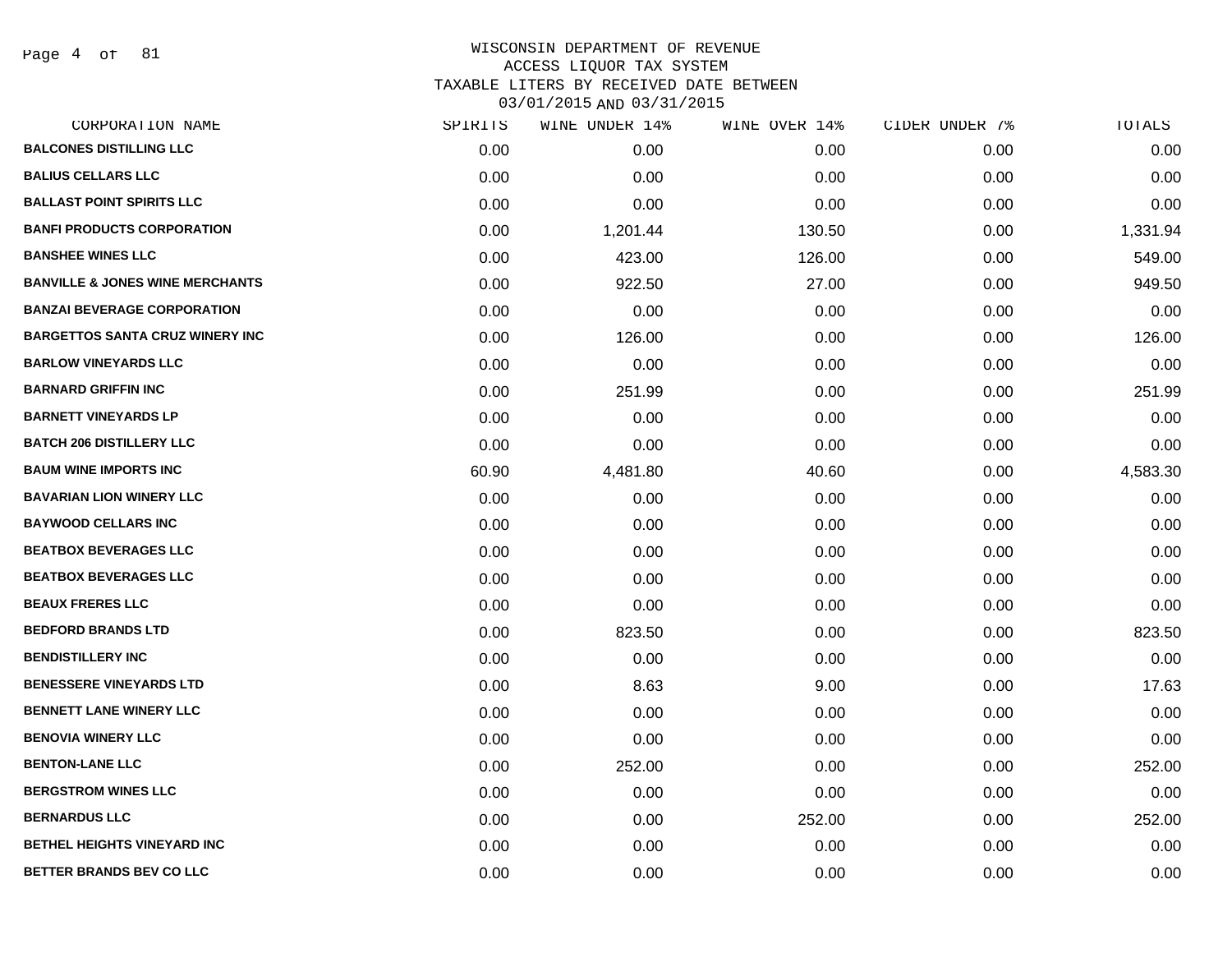#### WISCONSIN DEPARTMENT OF REVENUE ACCESS LIQUOR TAX SYSTEM

TAXABLE LITERS BY RECEIVED DATE BETWEEN

| CORPORATION NAME                                 | SPIRITS | WINE UNDER 14% | WINE OVER 14% | CIDER UNDER 7% | TOTALS     |
|--------------------------------------------------|---------|----------------|---------------|----------------|------------|
| BETTER BRANDS INTERNATIONAL                      | 0.00    | 126.00         | 666.00        | 0.00           | 792.00     |
| <b>BETZ CELLARS LLC</b>                          | 0.00    | 0.00           | 0.00          | 0.00           | 0.00       |
| <b>BF ACQUISITION LTD</b>                        | 4.50    | 63.00          | 0.00          | 0.00           | 67.50      |
| <b>BGA INTERNATIONAL USA INC</b>                 | 0.00    | 0.00           | 0.00          | 0.00           | 0.00       |
| <b>BIAGIO CRU &amp; ESTATE WINES LLC</b>         | 0.00    | 531.00         | 0.00          | 0.00           | 531.00     |
| BIEN NACIDO VINEYARDS OF RANCHO TEPUSQUET<br>LP. | 0.00    | 0.00           | 0.00          | 0.00           | 0.00       |
| <b>BIG EASY BLENDS LLC</b>                       | 0.00    | 0.00           | 0.00          | 0.00           | 0.00       |
| <b>BILTMORE ESTATE WINE COMPANY</b>              | 0.00    | 0.00           | 0.00          | 0.00           | 0.00       |
| <b>BLACK ROCK SPIRITS LLC</b>                    | 252.00  | 0.00           | 0.00          | 0.00           | 252.00     |
| <b>BLACKBIRD VINEYARDS LLC</b>                   | 0.00    | 0.00           | 198.00        | 0.00           | 198.00     |
| <b>BLACKBURN ENTERPRISES LLC</b>                 | 0.00    | 27.00          | 58.50         | 0.00           | 85.50      |
| <b>BLAUM BROS DISTILLING CO LLC</b>              | 0.00    | 0.00           | 0.00          | 0.00           | 0.00       |
| <b>BLUE RIDGE DISTILLING CO INC</b>              | 126.00  | 0.00           | 0.00          | 0.00           | 126.00     |
| <b>BLUE SKY VINTNERS LLC</b>                     | 0.00    | 0.00           | 0.00          | 0.00           | 0.00       |
| <b>BNA WINE GROUP LLC</b>                        | 0.00    | 0.00           | 0.00          | 0.00           | 0.00       |
| <b>BNP DISTRIBUTING CO INC</b>                   | 0.00    | 0.00           | 0.00          | 0.00           | 0.00       |
| <b>BOB C BEVERAGES LLC</b>                       | 0.00    | 0.00           | 0.00          | 0.00           | 0.00       |
| <b>BOEGER WINERY INC</b>                         | 0.00    | 90.00          | 126.00        | 0.00           | 216.00     |
| <b>BOGLE VINEYARDS INC</b>                       | 0.00    | 14,112.00      | 2,268.00      | 0.00           | 16,380.00  |
| <b>BONANNO VINTNERS LLC</b>                      | 0.00    | 0.00           | 0.00          | 0.00           | 0.00       |
| <b>BONNY DOON WINERY INC</b>                     | 0.00    | 0.00           | 0.00          | 0.00           | 0.00       |
| <b>BOSTON BEER CORPORATION</b>                   | 0.00    | 0.00           | 0.00          | 131,455.63     | 131,455.63 |
| <b>BOUCHAINE VINEYARDS INC</b>                   | 0.00    | 0.00           | 0.00          | 0.00           | 0.00       |
| <b>BRASSFIELD ESTATE WINERY LLC</b>              | 0.00    | 126.00         | 0.00          | 0.00           | 126.00     |
| <b>BRAZOS WINE IMPORTS LLC</b>                   | 0.00    | 252.00         | 252.00        | 0.00           | 504.00     |
| <b>BREWER-CLIFTON LLC</b>                        | 0.00    | 0.00           | 0.00          | 0.00           | 0.00       |
| <b>BRIAN PEARSON</b>                             | 0.00    | 0.00           | 0.00          | 0.00           | 0.00       |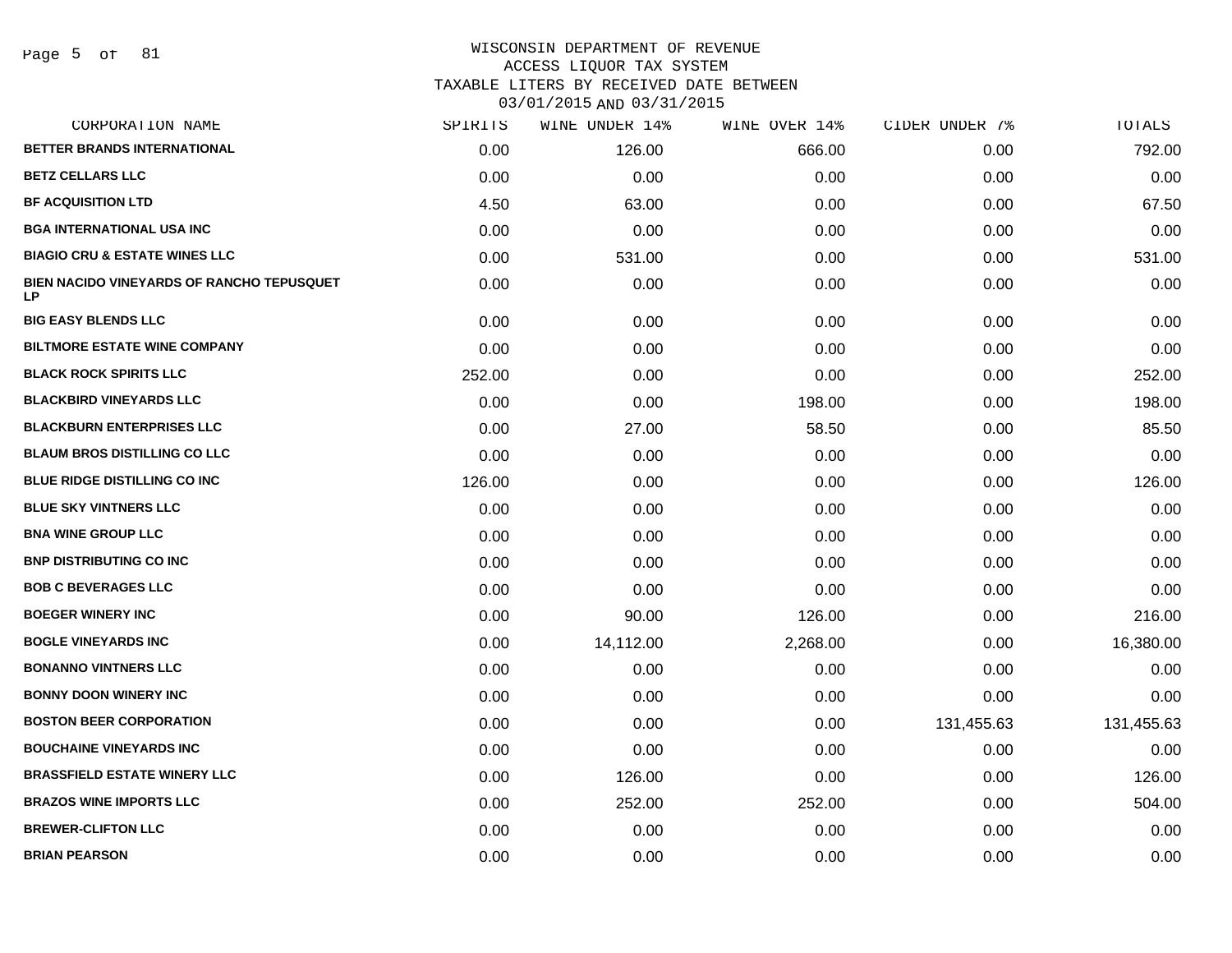## WISCONSIN DEPARTMENT OF REVENUE

#### ACCESS LIQUOR TAX SYSTEM

TAXABLE LITERS BY RECEIVED DATE BETWEEN

| CORPORATION NAME                               | SPIRITS    | WINE UNDER 14% | WINE OVER 14% | CIDER UNDER 7% | TOTALS     |
|------------------------------------------------|------------|----------------|---------------|----------------|------------|
| <b>BRIDGEVIEW VINEYARDS INC</b>                | 0.00       | 735.00         | 0.00          | 0.00           | 735.00     |
| <b>BRIGGS HILL INVESTMENTS</b>                 | 0.00       | 0.00           | 0.00          | 0.00           | 0.00       |
| <b>BROADBENT SELECTIONS INC</b>                | 0.00       | 437.25         | 27.00         | 0.00           | 464.25     |
| <b>BRONCO WINE COMPANY</b>                     | 0.00       | 56,713.78      | 279.00        | 0.00           | 56,992.78  |
| <b>BROTHERS INTERNATIONAL FOOD CORPORATION</b> | 0.00       | 0.00           | 0.00          | 0.00           | 0.00       |
| <b>BROWN-FORMAN CORPORATION</b>                | 258,086.25 | 3,475.17       | 1,512.00      | 0.00           | 263,073.42 |
| <b>BRUTOCAO CELLARS LP</b>                     | 0.00       | 102.00         | 0.00          | 0.00           | 102.00     |
| <b>BUEHLER VINEYARDS INC</b>                   | 0.00       | 774.00         | 306.00        | 0.00           | 1,080.00   |
| <b>BULGARIAN MASTER VINTNERS LLC</b>           | 0.00       | 0.00           | 0.00          | 0.00           | 0.00       |
| <b>BULLY HILL VINEYARDS INC</b>                | 0.00       | 0.00           | 0.00          | 0.00           | 0.00       |
| <b>BURGESS CELLARS INC</b>                     | 0.00       | 0.00           | 0.00          | 0.00           | 0.00       |
| <b>BUZZBALLZ LLC</b>                           | 0.00       | 0.00           | 0.00          | 0.00           | 0.00       |
| <b>BYRON T DOOLEY</b>                          | 0.00       | 504.00         | 0.00          | 0.00           | 504.00     |
| <b>C &amp; C WINE SERVICES INC</b>             | 0.00       | 0.00           | 0.00          | 0.00           | 0.00       |
| <b>C MONDAVI &amp; SONS</b>                    | 0.00       | 6,948.00       | 0.00          | 0.00           | 6,948.00   |
| <b>CA'MOMI WINERY LLC</b>                      | 0.00       | 0.00           | 0.00          | 0.00           | 0.00       |
| <b>CABERNET CORP</b>                           | 0.00       | 1,408.50       | 0.00          | 0.00           | 1,408.50   |
| <b>CAIN CELLARS INC</b>                        | 0.00       | 0.00           | 0.00          | 0.00           | 0.00       |
| <b>CAL VIN ENTERPRISES CORPORATION</b>         | 0.00       | 0.00           | 0.00          | 0.00           | 0.00       |
| <b>CALCAREOUS VINEYARD LLC</b>                 | 0.00       | 0.00           | 0.00          | 0.00           | 0.00       |
| <b>CALERA WINE COMPANY LP</b>                  | 0.00       | 0.00           | 0.00          | 0.00           | 0.00       |
| <b>CALIFORNIA CIDER COMPANY</b>                | 0.00       | 474.31         | 0.00          | 3,111.60       | 3,585.91   |
| <b>CALIFORNIA NATURAL PRODUCTS INC</b>         | 0.00       | 0.00           | 0.00          | 0.00           | 0.00       |
| <b>CALIFORNIA VINEYARDS INC</b>                | 0.00       | 0.00           | 0.00          | 0.00           | 0.00       |
| <b>CALISTOGA PARTNERS LP</b>                   | 0.00       | 0.00           | 0.00          | 0.00           | 0.00       |
| <b>CALLUNA VINEYARDS LLC</b>                   | 0.00       | 0.00           | 0.00          | 0.00           | 0.00       |
| <b>CAMARDA CORP</b>                            | 0.00       | 0.00           | 0.00          | 0.00           | 0.00       |
| <b>CANNON RIVER WINERY LLC</b>                 | 0.00       | 0.00           | 0.00          | 0.00           | 0.00       |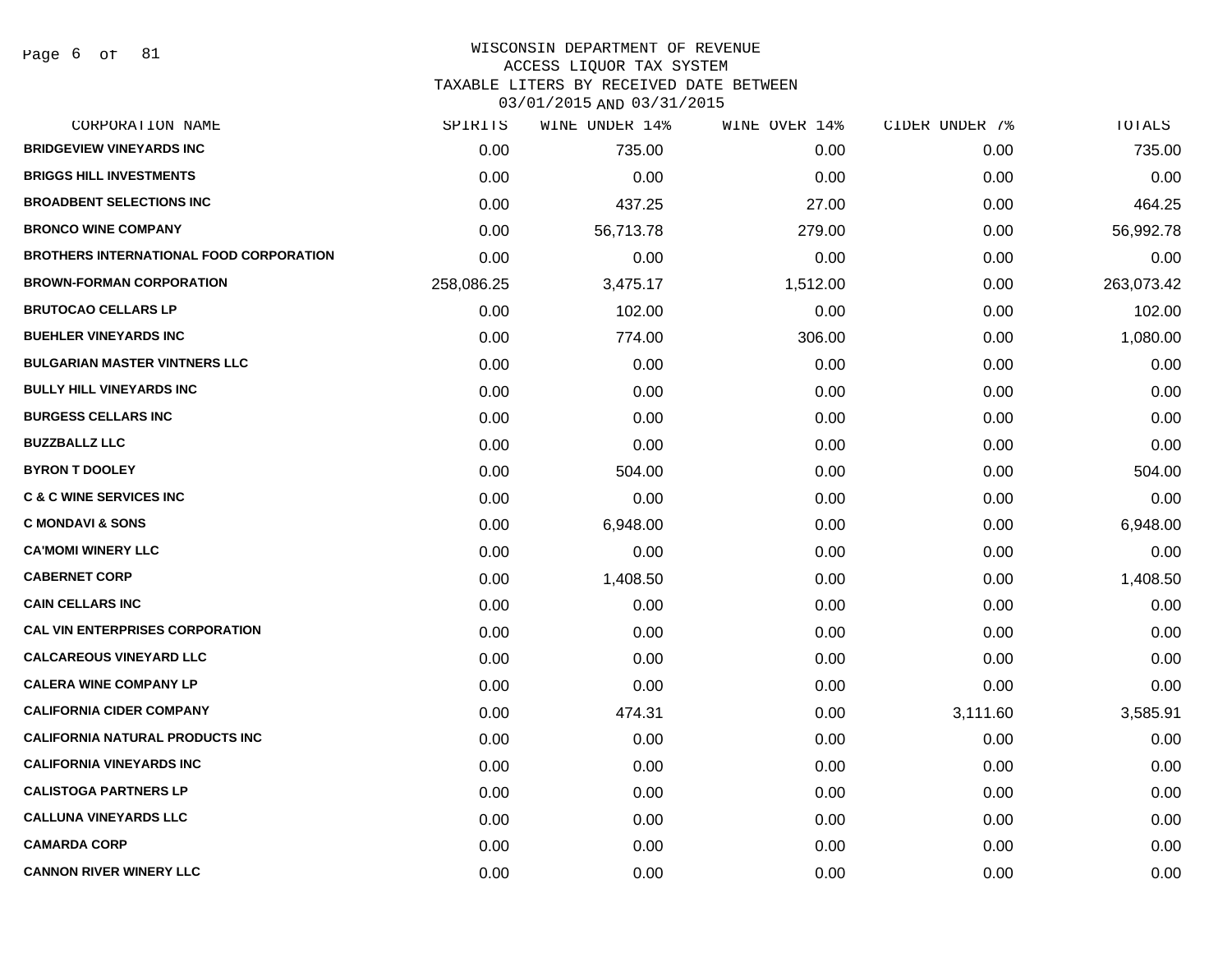Page 7 of 81

| SPIRITS   | WINE UNDER 14% | WINE OVER 14% | CIDER UNDER 7% | TOTALS    |
|-----------|----------------|---------------|----------------|-----------|
| 0.00      | 0.00           | 0.00          | 0.00           | 0.00      |
| 0.00      | 396.00         | 9.00          | 0.00           | 405.00    |
| 0.00      | 522.00         | 0.00          | 0.00           | 522.00    |
| 0.00      | 0.00           | 126.00        | 0.00           | 126.00    |
| 0.00      | 0.00           | 0.00          | 0.00           | 0.00      |
| 0.00      | 0.00           | 0.00          | 0.00           | 0.00      |
| 0.00      | 0.00           | 0.00          | 0.00           | 0.00      |
| 0.00      | 0.00           | 0.00          | 0.00           | 0.00      |
| 0.00      | 0.00           | 0.00          | 0.00           | 0.00      |
| 0.00      | 0.00           | 0.00          | 0.00           | 0.00      |
| 0.00      | 0.00           | 0.00          | 0.00           | 0.00      |
| 1,516.50  | 0.00           | 0.00          | 0.00           | 1,516.50  |
| 0.00      | 315.00         | 0.00          | 0.00           | 315.00    |
| 0.00      | 0.00           | 0.00          | 0.00           | 0.00      |
| 0.00      | 0.00           | 0.00          | 0.00           | 0.00      |
| 0.00      | 0.00           | 0.00          | 0.00           | 0.00      |
| 0.00      | 0.00           | 0.00          | 0.00           | 0.00      |
| 0.00      | 0.00           | 0.00          | 0.00           | 0.00      |
| 54.00     | 0.00           | 0.00          | 0.00           | 54.00     |
| 0.00      | 0.00           | 126.00        | 0.00           | 126.00    |
| 0.00      | 0.00           | 0.00          | 0.00           | 0.00      |
| 0.00      | 0.00           | 0.00          | 0.00           | 0.00      |
| 0.00      | 153.00         | 180.00        | 0.00           | 333.00    |
| 12,597.92 | 0.00           | 287.99        | 0.00           | 12,885.91 |
| 0.00      | 0.00           | 0.00          | 0.00           | 0.00      |
| 0.00      | 0.00           | 0.00          | 0.00           | 0.00      |
| 0.00      | 0.00           | 0.00          | 0.00           | 0.00      |
| 0.00      | 504.00         | 0.00          | 0.00           | 504.00    |
|           |                |               |                |           |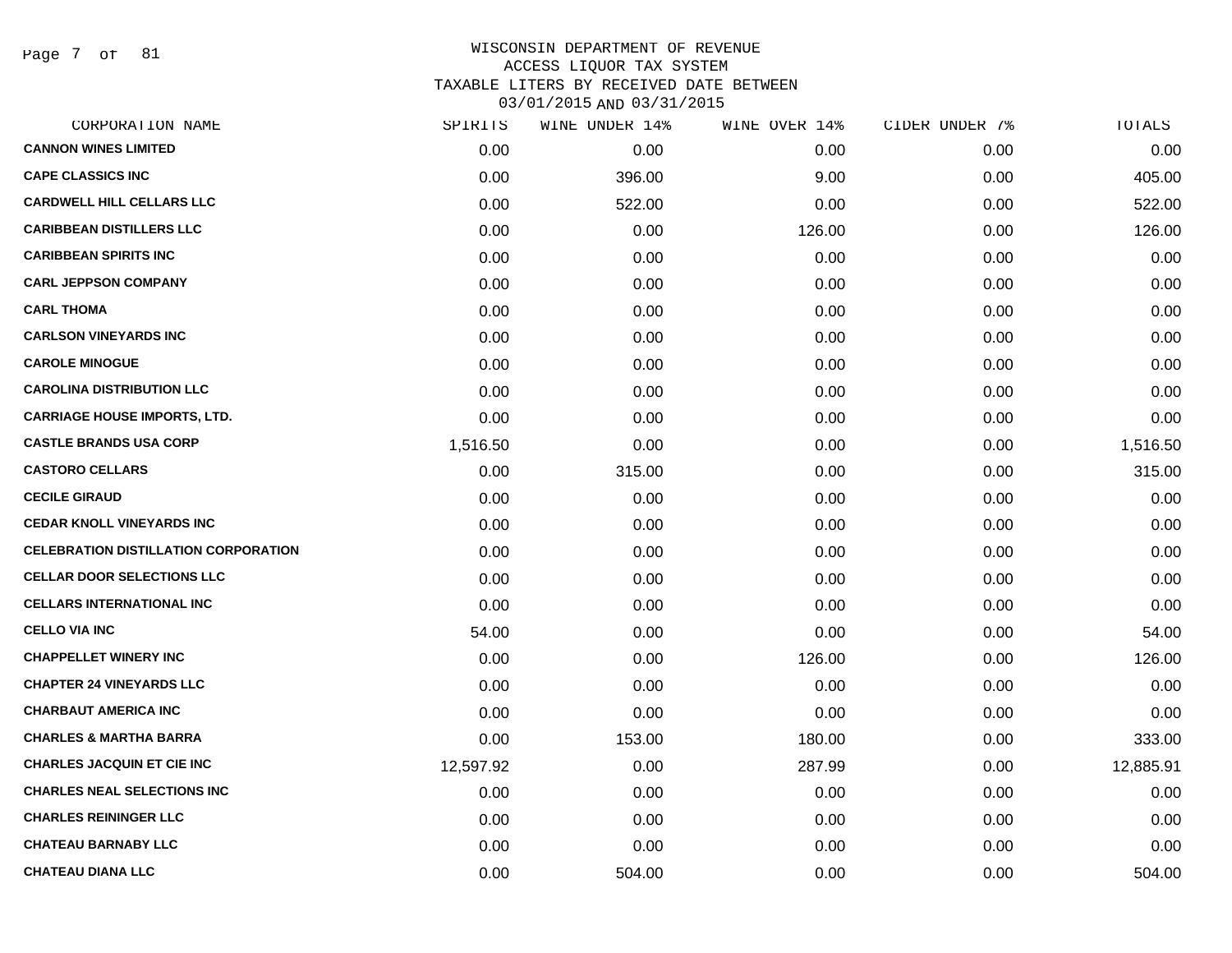Page 8 of 81

| SPIRITS    | WINE UNDER 14% | WINE OVER 14% | CIDER UNDER 7% | TOTALS     |
|------------|----------------|---------------|----------------|------------|
| 0.00       | 0.00           | 0.00          | 0.00           | 0.00       |
| 621.00     | 0.00           | 0.00          | 0.00           | 621.00     |
| 0.00       | 126.00         | 0.00          | 0.00           | 126.00     |
| 0.00       | 63.00          | 126.00        | 0.00           | 189.00     |
| 0.00       | 0.00           | 0.00          | 0.00           | 0.00       |
| 0.00       | 0.00           | 0.00          | 0.00           | 0.00       |
| 0.00       | 0.00           | 0.00          | 0.00           | 0.00       |
| 0.00       | 0.00           | 0.00          | 0.00           | 0.00       |
| 0.00       | 540.00         | 0.00          | 0.00           | 540.00     |
| 0.00       | 0.00           | 0.00          | 0.00           | 0.00       |
| 228.85     | 0.00           | 0.00          | 0.00           | 228.85     |
| 0.00       | 0.00           | 0.00          | 0.00           | 0.00       |
| 0.00       | 321.00         | 0.00          | 0.00           | 321.00     |
| 0.00       | 1,701.00       | 819.00        | 0.00           | 2,520.00   |
| 0.00       | 0.00           | 0.00          | 0.00           | 0.00       |
| 0.00       | 0.00           | 0.00          | 0.00           | 0.00       |
| 0.00       | $-562.50$      | 126.00        | 0.00           | $-436.50$  |
| 0.00       | 0.00           | 0.00          | 0.00           | 0.00       |
| 0.00       | 83.23          | 0.00          | 0.00           | 83.23      |
| 0.00       | 0.00           | 0.00          | 0.00           | 0.00       |
| 102,026.10 | 542,415.67     | 27,566.81     | 0.00           | 672,008.58 |
| 0.00       | 0.00           | 0.00          | 0.00           | 0.00       |
| 0.00       | 0.00           | 0.00          | 0.00           | 0.00       |
| 0.00       | 0.00           | 0.00          | 0.00           | 0.00       |
| 0.00       | 0.00           | 0.00          | 0.00           | 0.00       |
| 0.00       | 8,581.50       | 792.00        | 0.00           | 9,373.50   |
| 0.00       | 0.00           | 0.00          | 0.00           | 0.00       |
| 0.00       | 0.00           | 0.00          | 0.00           | 0.00       |
|            |                |               |                |            |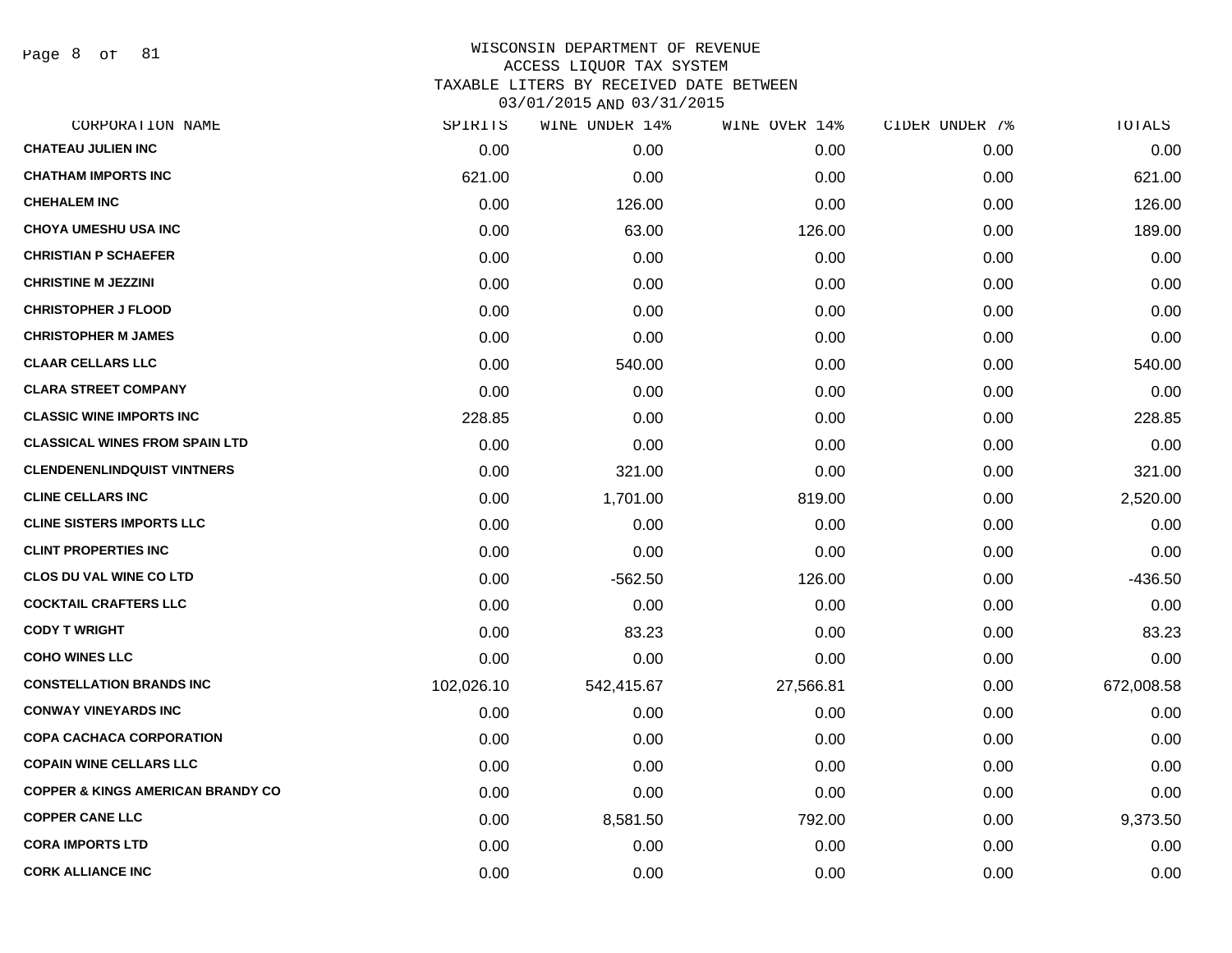Page 9 of 81

| CORPORATION NAME                               | SPIRITS | WINE UNDER 14% | WINE OVER 14% | CIDER UNDER 7% | TOTALS |
|------------------------------------------------|---------|----------------|---------------|----------------|--------|
| <b>CORNER CREEK DISTILLERY CO</b>              | 0.00    | 0.00           | 0.00          | 0.00           | 0.00   |
| <b>CORNERSTONE CELLARS INC</b>                 | 0.00    | 0.00           | 0.00          | 0.00           | 0.00   |
| <b>COUP DE FOUDRE LLC</b>                      | 0.00    | 0.00           | 0.00          | 0.00           | 0.00   |
| <b>COURAGEOUS INC</b>                          | 0.00    | 0.00           | 0.00          | 0.00           | 0.00   |
| <b>CRACOVIA INC</b>                            | 205.50  | 0.00           | 54.00         | 0.00           | 259.50 |
| <b>CRAIG JAFFURS</b>                           | 0.00    | 0.00           | 0.00          | 0.00           | 0.00   |
| <b>CREATIVE WINE CONCEPTS INC</b>              | 0.00    | 0.00           | 0.00          | 0.00           | 0.00   |
| <b>CREW WINE COMPANY LLC</b>                   | 0.00    | 756.00         | 0.00          | 0.00           | 756.00 |
| <b>CRIBARI VINEYARDS INC</b>                   | 0.00    | 576.00         | 0.00          | 0.00           | 576.00 |
| <b>CRIMSON WINE GROUP LTD</b>                  | 0.00    | 0.00           | 0.00          | 0.00           | 0.00   |
| <b>CRISPIN CIDER COMPANY</b>                   | 0.00    | 0.00           | 0.00          | 0.00           | 0.00   |
| <b>CRISTOM VINEYARDS INC</b>                   | 0.00    | 378.00         | 0.00          | 0.00           | 378.00 |
| <b>CROWLEY WINES LLC</b>                       | 0.00    | 0.00           | 0.00          | 0.00           | 0.00   |
| <b>CROWN POINT WINERY LLC</b>                  | 0.00    | 0.00           | 0.00          | 0.00           | 0.00   |
| <b>CROWN VALLEY WINERY INC</b>                 | 0.00    | 0.00           | 0.00          | 0.00           | 0.00   |
| <b>CULT OF 8</b>                               | 0.00    | 630.00         | 0.00          | 0.00           | 630.00 |
| <b>CULTIVATE WINES LLC</b>                     | 0.00    | 0.00           | 0.00          | 0.00           | 0.00   |
| <b>CURIOUS VINE LLC</b>                        | 0.00    | 0.00           | 0.00          | 0.00           | 0.00   |
| <b>CUSHMAN WINERY CORPORATION</b>              | 0.00    | 0.00           | 0.00          | 0.00           | 0.00   |
| <b>CUVAISON INC</b>                            | 0.00    | 126.00         | 0.00          | 0.00           | 126.00 |
| <b>D &amp; D VINEYARDS INC</b>                 | 0.00    | 0.00           | 0.00          | 0.00           | 0.00   |
| <b>D &amp; J F CELLARS INC</b>                 | 0.00    | 0.00           | 0.00          | 0.00           | 0.00   |
| <b>D'ANDREA WINE &amp; LIQUOR IMPORTS INC.</b> | 0.00    | 504.00         | 0.00          | 0.00           | 504.00 |
| <b>D.G.L. DISTRIBUTORS, INC</b>                | 0.00    | 0.00           | 0.00          | 0.00           | 0.00   |
| <b>DAN CAREY</b>                               | 0.00    | 0.00           | 0.00          | 0.00           | 0.00   |
| <b>DANCING COYOTE WINES</b>                    | 0.00    | 0.00           | 0.00          | 0.00           | 0.00   |
| <b>DANIEL SCHOENFELD</b>                       | 0.00    | 0.00           | 0.00          | 0.00           | 0.00   |
| <b>DAOU VINEYARDS LLC</b>                      | 0.00    | 0.00           | 0.00          | 0.00           | 0.00   |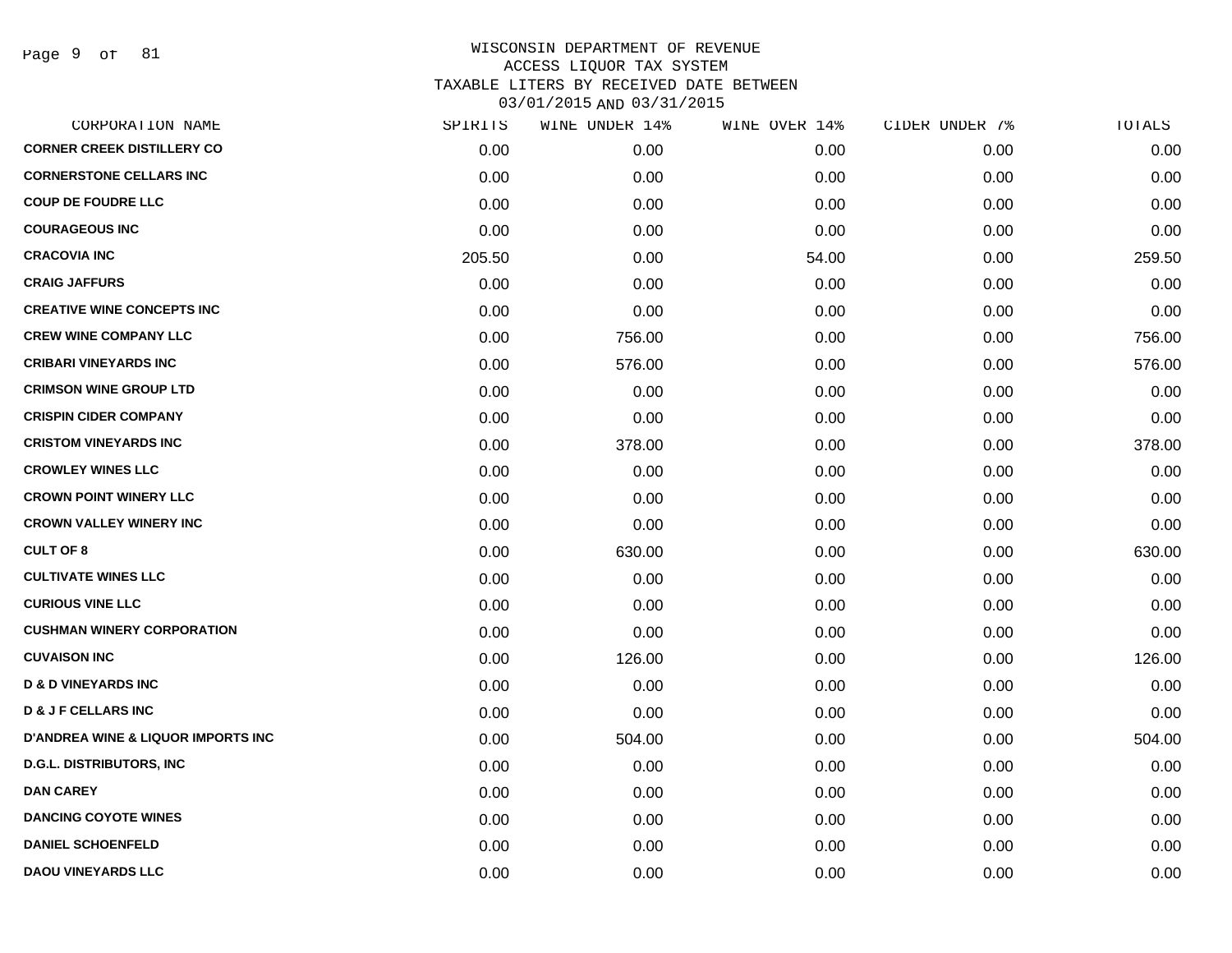Page 10 of 81

| CORPORATION NAME                                 | SPIRITS    | WINE UNDER 14% | WINE OVER 14% | CIDER UNDER 7% | TOTALS     |
|--------------------------------------------------|------------|----------------|---------------|----------------|------------|
| <b>DAQUINO ITALIAN IMPORTING CO INC</b>          | 0.00       | 0.00           | 0.00          | 0.00           | 0.00       |
| <b>DARIOUSH KHALEDI WINERY LLC</b>               | 0.00       | 0.00           | 0.00          | 0.00           | 0.00       |
| <b>DAVID ARTHUR VINEYARDS LLC</b>                | 0.00       | 0.00           | 0.00          | 0.00           | 0.00       |
| <b>DAVID L DENNIGMANN</b>                        | 0.00       | 0.00           | 0.00          | 0.00           | 0.00       |
| <b>DAVID N RAYNE</b>                             | 0.00       | 0.00           | 0.00          | 0.00           | 0.00       |
| <b>DAVID PERKINS</b>                             | 0.00       | 0.00           | 0.00          | 0.00           | 0.00       |
| <b>DAVID R BARNES</b>                            | 0.00       | 150.00         | 61.50         | 0.00           | 211.50     |
| DAVIDS PINOT VINEYARDS INC                       | 0.00       | 0.00           | 0.00          | 0.00           | 0.00       |
| <b>DAVIN A SHERWOOD</b>                          | 180.00     | 0.00           | 0.00          | 0.00           | 180.00     |
| DE BORTOLI WINES U.S.A., INC.                    | 0.00       | 0.00           | 0.00          | 0.00           | 0.00       |
| DE MAISON SELECTIONS INC                         | 0.00       | 1,053.00       | 94.50         | 63.00          | 1,210.50   |
| <b>DELEGAT USA INC</b>                           | 0.00       | 2,016.00       | 0.00          | 0.00           | 2,016.00   |
| <b>DELICATO VINEYARDS INC</b>                    | 0.00       | 92,358.00      | 7,428.00      | 0.00           | 99,786.00  |
| <b>DELILLE CELLARS LLC</b>                       | 0.00       | 0.00           | 0.00          | 0.00           | 0.00       |
| <b>DEMERARA DISTILLERS (USA) INC</b>             | 243.00     | 0.00           | 0.00          | 0.00           | 243.00     |
| <b>DEPARTMENT 28 INC</b>                         | 0.00       | 0.00           | 0.00          | 0.00           | 0.00       |
| <b>DEROSE WINERY INC</b>                         | 0.00       | 0.00           | 0.00          | 0.00           | 0.00       |
| <b>DERRICK C MANCINI</b>                         | 0.00       | 0.00           | 0.00          | 0.00           | 0.00       |
| <b>DIAGEO AMERICAS INC</b>                       | 339,849.70 | 0.00           | 0.00          | 0.00           | 339,849.70 |
| <b>DIAGEO CHATEAU &amp; ESTATE WINES COMPANY</b> | 0.00       | 8,451.00       | 535.50        | 0.00           | 8,986.50   |
| <b>DIAMOND IMPORTERS INC</b>                     | 0.00       | 0.00           | 0.00          | 0.00           | 0.00       |
| <b>DISARONNO INTERNATIONAL LLC</b>               | 0.00       | 0.00           | 0.00          | 0.00           | 0.00       |
| DISTILLERY NO. 209 LTD NAPA CALIFORNIA           | 0.00       | 0.00           | 0.00          | 0.00           | 0.00       |
| <b>DISTINCTIVE IMPORTS LLC</b>                   | 0.00       | 0.00           | 0.00          | 0.00           | 0.00       |
| <b>DIVOT ENTERPRISES LLC</b>                     | 0.00       | 0.00           | 0.00          | 0.00           | 0.00       |
| <b>DOMAINE DE LA TERRE ROUGE LTD</b>             | 0.00       | 0.00           | 0.00          | 0.00           | 0.00       |
| <b>DOMAINE DE MARIA SOTER LLC</b>                | 0.00       | 0.00           | 0.00          | 0.00           | 0.00       |
| <b>DOMAINE SELECT WINE ESTATES LLC</b>           | 0.00       | 292.27         | 112.41        | 0.00           | 404.68     |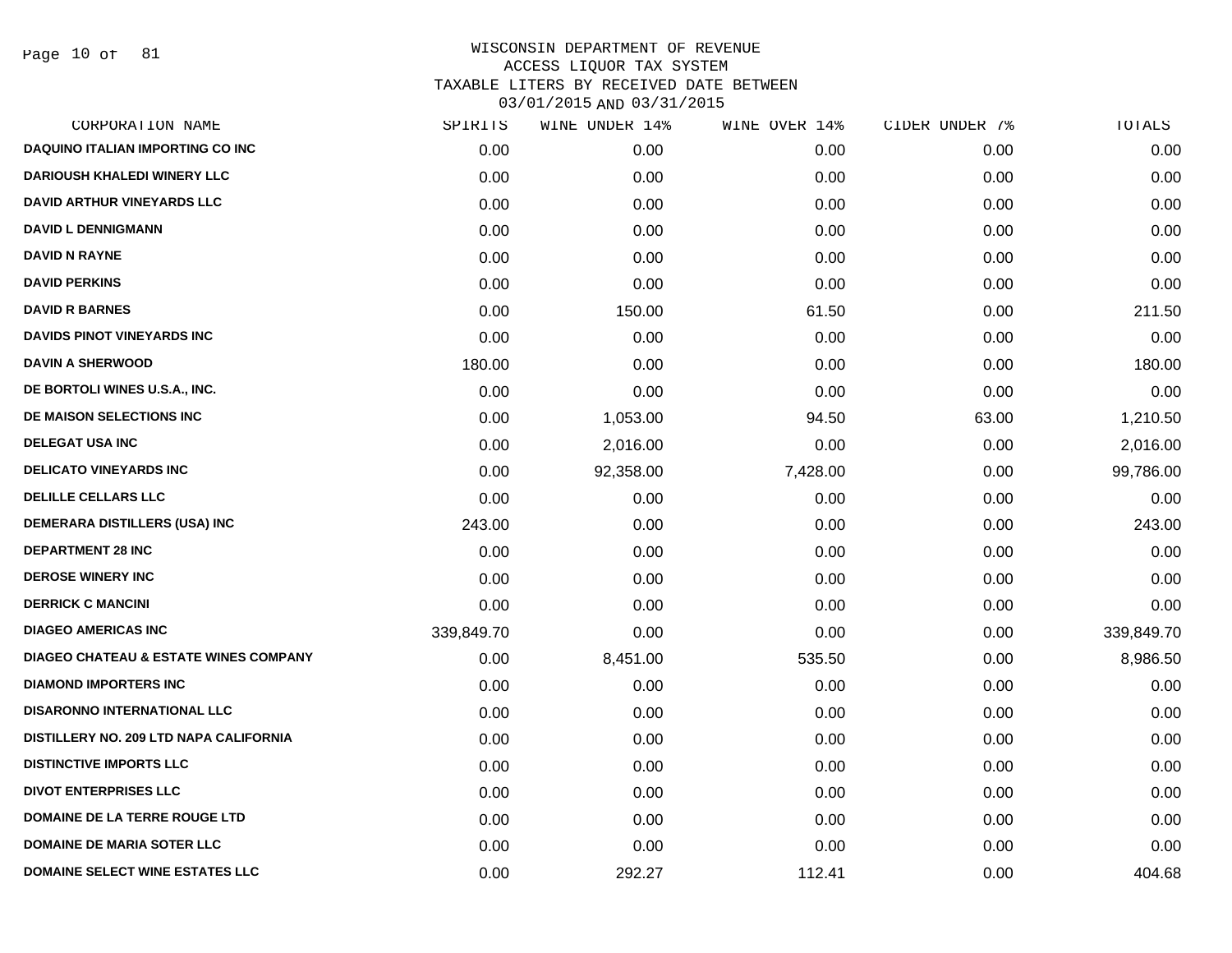Page 11 of 81

# WISCONSIN DEPARTMENT OF REVENUE

ACCESS LIQUOR TAX SYSTEM

TAXABLE LITERS BY RECEIVED DATE BETWEEN

| CORPORATION NAME                                                         | SPIRITS   | WINE UNDER 14% | WINE OVER 14% | CIDER UNDER 7% | TOTALS     |
|--------------------------------------------------------------------------|-----------|----------------|---------------|----------------|------------|
| <b>DOMAINE SERENE VINEYARDS &amp; WINERY INC</b>                         | 0.00      | 0.00           | 0.00          | 0.00           | 0.00       |
| <b>DOMAINE ST GEORGE</b>                                                 | 0.00      | 504.00         | 0.00          | 0.00           | 504.00     |
| <b>DOMENICO PETRALIA</b>                                                 | 0.00      | 0.00           | 0.00          | 0.00           | 0.00       |
| <b>DON RAMON INC</b>                                                     | 0.00      | 0.00           | 0.00          | 0.00           | 0.00       |
| <b>DON SEBASTIANI &amp; SONS INTERNATIONAL WINE</b><br><b>NEGOCIANTS</b> | 0.00      | 18,128.25      | 126.00        | 0.00           | 18,254.25  |
| <b>DOUBLE DIAMOND DISTILLERY LLC</b>                                     | 0.00      | 0.00           | 0.00          | 0.00           | 0.00       |
| <b>DOYNA LTD</b>                                                         | 0.00      | 0.00           | 0.00          | 0.00           | 0.00       |
| <b>DREYER WINE LLC</b>                                                   | 0.00      | 0.00           | 0.00          | 0.00           | 0.00       |
| <b>DREYFUS ASHBY INC</b>                                                 | 0.00      | 666.00         | 0.00          | 0.00           | 666.00     |
| <b>DRINKS AMERICAS INC</b>                                               | 0.00      | 0.00           | 0.00          | 0.00           | 0.00       |
| DRY CREEK VINEYARD INC                                                   | 0.00      | 0.00           | 0.00          | 0.00           | 0.00       |
| DRY FLY DISTILLING INC                                                   | 0.00      | 0.00           | 0.00          | 0.00           | 0.00       |
| <b>DUCKHORN WINE COMPANY</b>                                             | 0.00      | 796.50         | 202.50        | 0.00           | 999.00     |
| DUGGANS DISTILLERS PRODUCTS CORPORATION                                  | 2,826.00  | 0.00           | 0.00          | 0.00           | 2,826.00   |
| <b>DUMOL INC</b>                                                         | 0.00      | 0.00           | 0.00          | 0.00           | 0.00       |
| <b>DUNHAM CELLARS LLC</b>                                                | 0.00      | 0.00           | 0.00          | 0.00           | 0.00       |
| <b>DUNN VINEYARDS LLC</b>                                                | 0.00      | 0.00           | 0.00          | 0.00           | 0.00       |
| DUTTON GOLDFIELD WINERY LLC                                              | 0.00      | 0.00           | 0.00          | 0.00           | 0.00       |
| <b>DV SPIRITS LLC</b>                                                    | 0.00      | 0.00           | 0.00          | 0.00           | 0.00       |
| <b>E &amp; J GALLO WINERY</b>                                            | 93,056.10 | 781,241.60     | 39,721.50     | 0.00           | 914,019.20 |
| <b>EAGLE EYE IMPORTS LLC</b>                                             | 0.00      | 135.00         | 0.00          | 0.00           | 135.00     |
| <b>EAGLES LANDING WINERY LLC</b>                                         | 0.00      | 144.00         | 0.00          | 0.00           | 144.00     |
| <b>EASTERN LIQUORS USA INC</b>                                           | 0.00      | 0.00           | 0.00          | 0.00           | 0.00       |
| <b>EBERLE WINERY LP</b>                                                  | 0.00      | 0.00           | 0.00          | 0.00           | 0.00       |
| <b>ECLIPSE ASSETS LLC</b>                                                | 0.00      | 0.00           | 0.00          | 0.00           | 0.00       |
| <b>ECOSUR GROUP LLC</b>                                                  | 0.00      | 504.00         | 0.00          | 0.00           | 504.00     |
| <b>EGELHOFF WINES INC</b>                                                | 0.00      | 0.00           | 0.00          | 0.00           | 0.00       |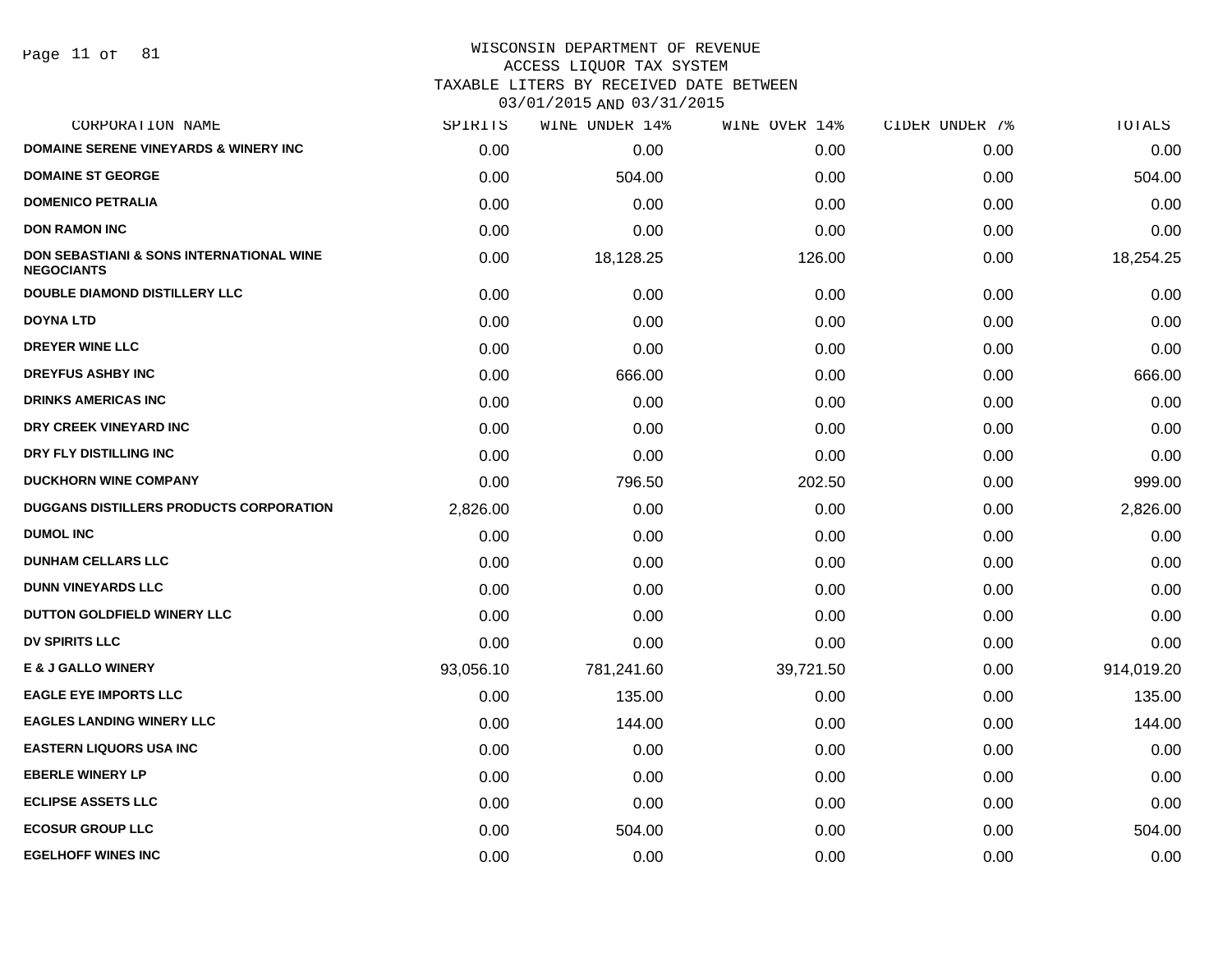Page 12 of 81

#### WISCONSIN DEPARTMENT OF REVENUE ACCESS LIQUOR TAX SYSTEM TAXABLE LITERS BY RECEIVED DATE BETWEEN

| CORPORATION NAME                             | SPIRITS | WINE UNDER 14% | WINE OVER 14% | CIDER UNDER 7% | TOTALS   |
|----------------------------------------------|---------|----------------|---------------|----------------|----------|
| <b>EHREN JORDAN WINE CELLARS LLC</b>         | 0.00    | 0.00           | 0.00          | 0.00           | 0.00     |
| <b>EIGHT BOTTLES LLC</b>                     | 0.00    | 63.00          | 49.50         | 0.00           | 112.50   |
| ELK COVE VINEYARDS INC                       | 0.00    | 1,107.00       | 0.00          | 0.00           | 1,107.00 |
| <b>ELV HOLDINGS INC</b>                      | 0.00    | 0.00           | 252.00        | 0.00           | 252.00   |
| <b>ELYSE WINERY LLC</b>                      | 0.00    | 0.00           | 0.00          | 0.00           | 0.00     |
| <b>EMCO CHEMICAL DISTRIBUTORS, INC.</b>      | 0.00    | 0.00           | 0.00          | 0.00           | 0.00     |
| <b>EMILIO GUGLIELMO WINERY INC</b>           | 0.00    | 0.00           | 0.00          | 0.00           | 0.00     |
| <b>EMPSON USA INC</b>                        | 0.00    | 315.00         | 0.00          | 0.00           | 315.00   |
| <b>ENOS VINEYARDS INC</b>                    | 0.00    | 189.00         | 0.00          | 0.00           | 189.00   |
| <b>ENOTEC IMPORTS INC</b>                    | 0.00    | 584.95         | 0.00          | 0.00           | 584.95   |
| <b>ENOVATION BRANDS INC</b>                  | 0.00    | 315.00         | 0.00          | 0.00           | 315.00   |
| <b>EPIC VENTURES INC</b>                     | 0.00    | 126.00         | 0.00          | 0.00           | 126.00   |
| <b>EPICUREAN WINES LLC</b>                   | 0.00    | 0.00           | 153.00        | 0.00           | 153.00   |
| <b>ERIC TRUMP WINE MANUFACTURING LLC</b>     | 0.00    | 0.00           | 0.00          | 0.00           | 0.00     |
| <b>ESSER WINES LLC</b>                       | 0.00    | 0.00           | 0.00          | 0.00           | 0.00     |
| <b>EUGENE WINE CELLARS LLC</b>               | 0.00    | 0.00           | 0.00          | 0.00           | 0.00     |
| <b>EUROBREW INC</b>                          | 0.00    | 0.00           | 0.00          | 0.00           | 0.00     |
| <b>EUROPEAN IMPORTS &amp; EXPORTS LLC</b>    | 0.00    | 0.00           | 0.00          | 0.00           | 0.00     |
| <b>EUROPEAN WINE IMPORTS INC</b>             | 0.00    | 702.00         | 0.00          | 0.00           | 702.00   |
| <b>EVAKI INC</b>                             | 0.00    | 0.00           | 0.00          | 0.00           | 0.00     |
| EVESHAM WOOD VINEYARD AND WINERY LLC         | 0.00    | 0.00           | 0.00          | 0.00           | 0.00     |
| <b>EXCELSIOR WINE COMPANY LLC</b>            | 0.00    | 1,332.00       | 0.00          | 0.00           | 1,332.00 |
| <b>F KORBEL &amp; BROS INC</b>               | 0.00    | 126.00         | 0.00          | 0.00           | 126.00   |
| <b>F&amp;F FINE WINES INTERNATIONAL INC.</b> | 0.00    | 1,035.00       | 0.00          | 0.00           | 1,035.00 |
| F.X. MAGNER SELECTIONS, INC.                 | 0.00    | 0.00           | 0.00          | 0.00           | 0.00     |
| <b>FANTIS IMPORTS INC</b>                    | 0.00    | 133.50         | 0.00          | 0.00           | 133.50   |
| <b>FASEL SHENSTONE LLC</b>                   | 0.00    | 0.00           | 0.00          | 0.00           | 0.00     |
| <b>FAT GAUCHO WINES LLC</b>                  | 0.00    | 0.00           | 0.00          | 0.00           | 0.00     |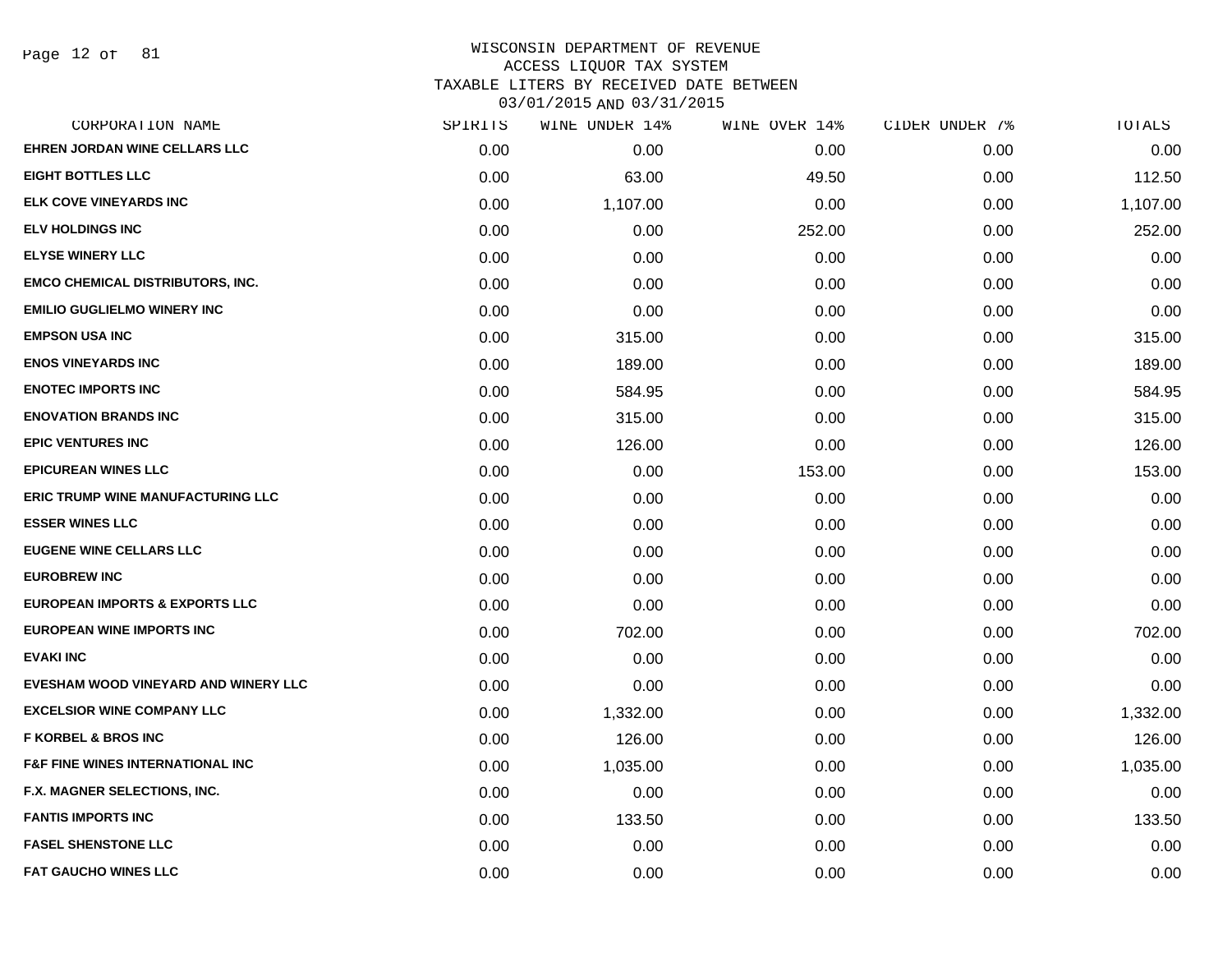Page 13 of 81

#### WISCONSIN DEPARTMENT OF REVENUE ACCESS LIQUOR TAX SYSTEM

TAXABLE LITERS BY RECEIVED DATE BETWEEN

| CORPORATION NAME                                 | SPIRITS   | WINE UNDER 14% | WINE OVER 14% | CIDER UNDER 7% | TOTALS    |
|--------------------------------------------------|-----------|----------------|---------------|----------------|-----------|
| <b>FERRARI CARANO VINEYARDS &amp; WINERY LLC</b> | 0.00      | 0.00           | 0.00          | 0.00           | 0.00      |
| <b>FETZER VINEYARDS</b>                          | 0.00      | 4,683.86       | 27.00         | 0.00           | 4,710.86  |
| <b>FIDDLEHEAD CELLARS LP</b>                     | 0.00      | 0.00           | 0.00          | 0.00           | 0.00      |
| FIELD STONE WINERY & VINEYARD INC                | 0.00      | 0.00           | 0.00          | 0.00           | 0.00      |
| <b>FIFTH GENERATION INC</b>                      | 23,889.00 | 0.00           | 0.00          | 0.00           | 23,889.00 |
| FIJI WATER COMPANY HOLDINGS LLC                  | 0.00      | 0.00           | 630.00        | 0.00           | 630.00    |
| <b>FIRE HOUSE LLC</b>                            | 0.00      | 504.00         | 0.00          | 0.00           | 504.00    |
| <b>FIRESTEED CORPORATION</b>                     | 0.00      | 63.00          | 0.00          | 0.00           | 63.00     |
| <b>FISHER VINEYARDS</b>                          | 0.00      | 0.00           | 0.00          | 0.00           | 0.00      |
| <b>FJN FINE WINES LLC</b>                        | 0.00      | 0.00           | 0.00          | 0.00           | 0.00      |
| <b>FLAVOR SEEKERS LLC</b>                        | 0.00      | 0.00           | 0.00          | 0.00           | 0.00      |
| <b>FLORA SPRINGS WINE COMPANY</b>                | 0.00      | 297.00         | 126.00        | 0.00           | 423.00    |
| <b>FN CELLARS LLC</b>                            | 0.00      | 0.00           | 0.00          | 0.00           | 0.00      |
| <b>FOLEY FAMILY WINES INC</b>                    | 0.00      | 3,303.00       | 535.50        | 0.00           | 3,838.50  |
| <b>FOLIO WINE COMPANY LLC</b>                    | 0.00      | 1,264.50       | 0.00          | 0.00           | 1,264.50  |
| FORT ROSS VINEYARD & WINERY LLC                  | 0.00      | 0.00           | 0.00          | 0.00           | 0.00      |
| <b>FOUR BEARS WINERY LLC</b>                     | 0.00      | 756.00         | 0.00          | 0.00           | 756.00    |
| FOUR ROSES DISTILLERY LLC                        | 2,070.00  | 0.00           | 0.00          | 0.00           | 2,070.00  |
| <b>FOWLES WINE USA INC</b>                       | 0.00      | 0.00           | 0.00          | 0.00           | 0.00      |
| <b>FOXEN VINEYARD INC</b>                        | 0.00      | 0.00           | 0.00          | 0.00           | 0.00      |
| <b>FRANCIS COPPOLA WINERY LLC</b>                | 0.00      | 9,935.72       | 27.00         | 0.00           | 9,962.72  |
| <b>FRANK FAMILY VINEYARDS LLC</b>                | 0.00      | 0.00           | 630.00        | 0.00           | 630.00    |
| <b>FRANK LIN DISTILLERS PRODUCTS LTD</b>         | 3,621.00  | 0.00           | 0.00          | 0.00           | 3,621.00  |
| <b>FRED C SCHERRER</b>                           | 0.00      | 0.00           | 189.00        | 0.00           | 189.00    |
| <b>FREDERICK WILDMAN &amp; SONS LTD</b>          | 468.00    | 6,582.00       | 279.00        | 0.00           | 7,329.00  |
| <b>FREELANCE WINES LLC</b>                       | 0.00      | 0.00           | 0.00          | 0.00           | 0.00      |
| <b>FREIXENET USA INC</b>                         | 0.00      | 283.25         | 0.00          | 0.00           | 283.25    |
| <b>FREY VINEYARDS LTD</b>                        | 0.00      | 3,213.00       | 0.00          | 0.00           | 3,213.00  |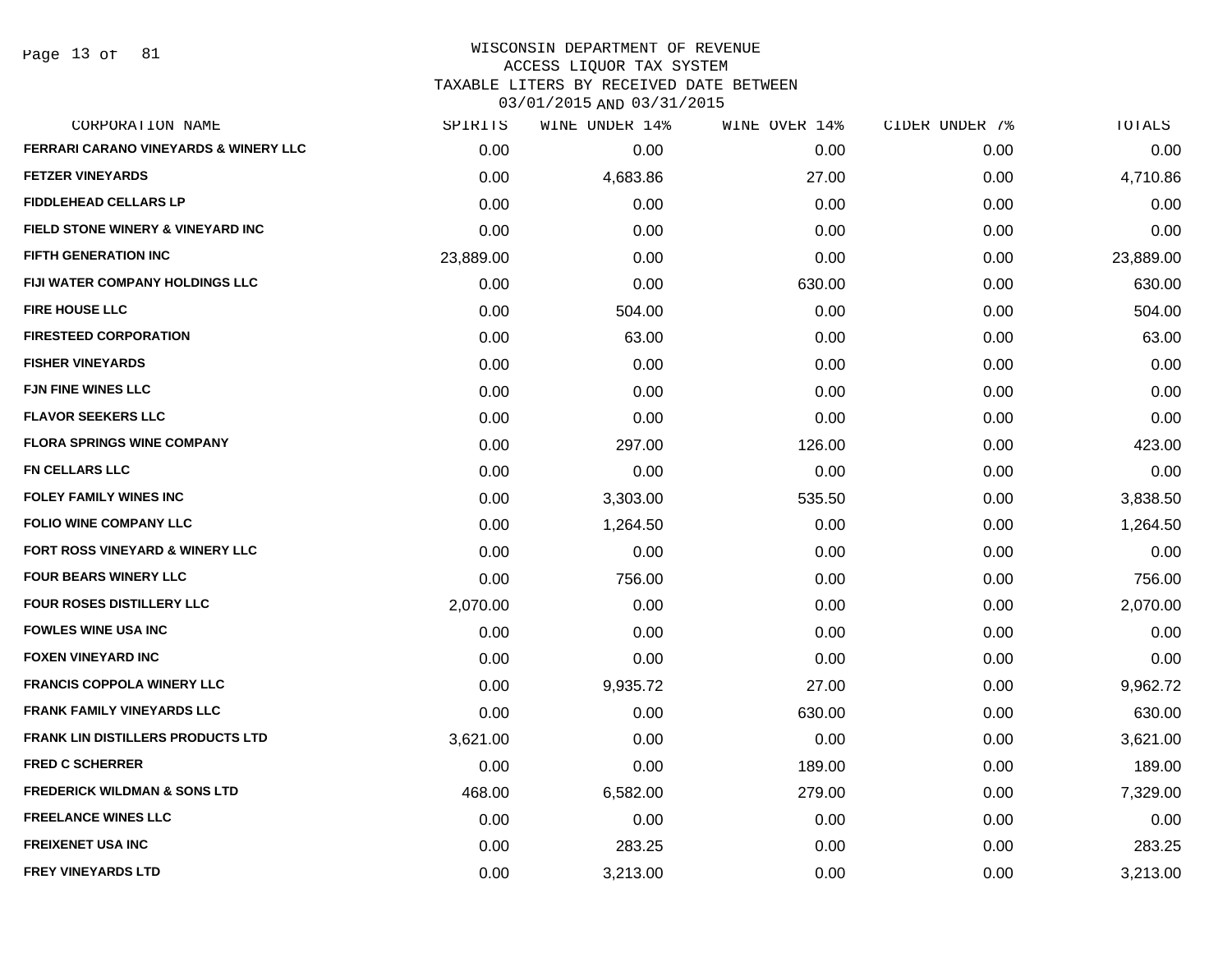Page 14 of 81

# WISCONSIN DEPARTMENT OF REVENUE ACCESS LIQUOR TAX SYSTEM TAXABLE LITERS BY RECEIVED DATE BETWEEN

| CORPORATION NAME                                    | SPIRITS  | WINE UNDER 14% | WINE OVER 14% | CIDER UNDER 7% | TOTALS   |
|-----------------------------------------------------|----------|----------------|---------------|----------------|----------|
| <b>FRIEND WINE MARKETING</b>                        | 0.00     | 377.83         | 0.00          | 0.00           | 377.83   |
| <b>FRIENDS BEVERAGE GROUP LLC</b>                   | 0.00     | 0.00           | 0.00          | 0.00           | 0.00     |
| <b>FRITZ CELLARS INC</b>                            | 0.00     | 0.00           | 0.00          | 0.00           | 0.00     |
| <b>FROGS LEAP WINERY</b>                            | 0.00     | 480.07         | 0.00          | 0.00           | 480.07   |
| <b>FRONTIER CORPORATION</b>                         | 0.00     | 189.00         | 45.00         | 0.00           | 234.00   |
| <b>FRUIT OF THE VINES INC</b>                       | 0.00     | 648.07         | 0.00          | 0.00           | 648.07   |
| <b>FRUITFUL ENDEAVOR LLC</b>                        | 0.00     | 0.00           | 0.00          | 0.00           | 0.00     |
| FULL THROTTLE SLOON SHINE LLC                       | 0.00     | 0.00           | 0.00          | 0.00           | 0.00     |
| <b>G K SKAGGS INC</b>                               | 0.00     | 0.00           | 0.00          | 0.00           | 0.00     |
| G.S.W.C. INC.                                       | 0.00     | 252.00         | 108.00        | 504.00         | 864.00   |
| <b>GAMBA VINEYARDS AND WINERY LLC</b>               | 0.00     | 0.00           | 99.96         | 0.00           | 99.96    |
| <b>GAMBLE FAMILY VINEYARDS LLC</b>                  | 0.00     | 0.00           | 0.00          | 0.00           | 0.00     |
| <b>GENERATIONS OF SONOMA LLC</b>                    | 0.00     | 0.00           | 0.00          | 0.00           | 0.00     |
| <b>GEORGE BOZIC JR</b>                              | 1,734.00 | 879.00         | 0.00          | 0.00           | 2,613.00 |
| <b>GERBER, GERBER &amp; GERBER DISCLAIMER TRUST</b> | 0.00     | 0.00           | 0.00          | 0.00           | 0.00     |
| <b>GF WINES LLC</b>                                 | 0.00     | 0.00           | 0.00          | 0.00           | 0.00     |
| <b>GIBSON WINE COMPANY</b>                          | 0.00     | 0.00           | 2,736.00      | 0.00           | 2,736.00 |
| <b>GILBERT CELLARS LLC</b>                          | 0.00     | 0.00           | 0.00          | 0.00           | 0.00     |
| <b>GLOBAL VINEYARD IMPORTERS INC</b>                | 0.00     | 369.00         | 0.00          | 0.00           | 369.00   |
| <b>GLUNZ FAMILY WINERY &amp; CELLARS INC</b>        | 0.00     | 0.00           | 0.00          | 0.00           | 0.00     |
| <b>GMS WINERY LLC</b>                               | 0.00     | 378.00         | 0.00          | 0.00           | 378.00   |
| <b>GNEKOW FAMILY WINERY LLC</b>                     | 0.00     | 27.00          | 504.00        | 0.00           | 531.00   |
| <b>GOAMERICAGO BEVERAGES LLC</b>                    | 0.00     | 0.00           | 0.00          | 0.00           | 0.00     |
| <b>GOLDSCHMIDT VINEYARDS LLC</b>                    | 0.00     | 189.00         | 648.00        | 0.00           | 837.00   |
| <b>GOOSE RIDGE LLC</b>                              | 0.00     | 0.00           | 0.00          | 0.00           | 0.00     |
| <b>GOPOUCH BEVERAGES LLC</b>                        | 0.00     | 0.00           | 0.00          | 0.00           | 0.00     |
| <b>GORDON BROTHERS CELLARS INC</b>                  | 0.00     | 252.00         | 0.00          | 0.00           | 252.00   |
| <b>GOTHIC WINE LLC</b>                              | 0.00     | 0.00           | 252.00        | 0.00           | 252.00   |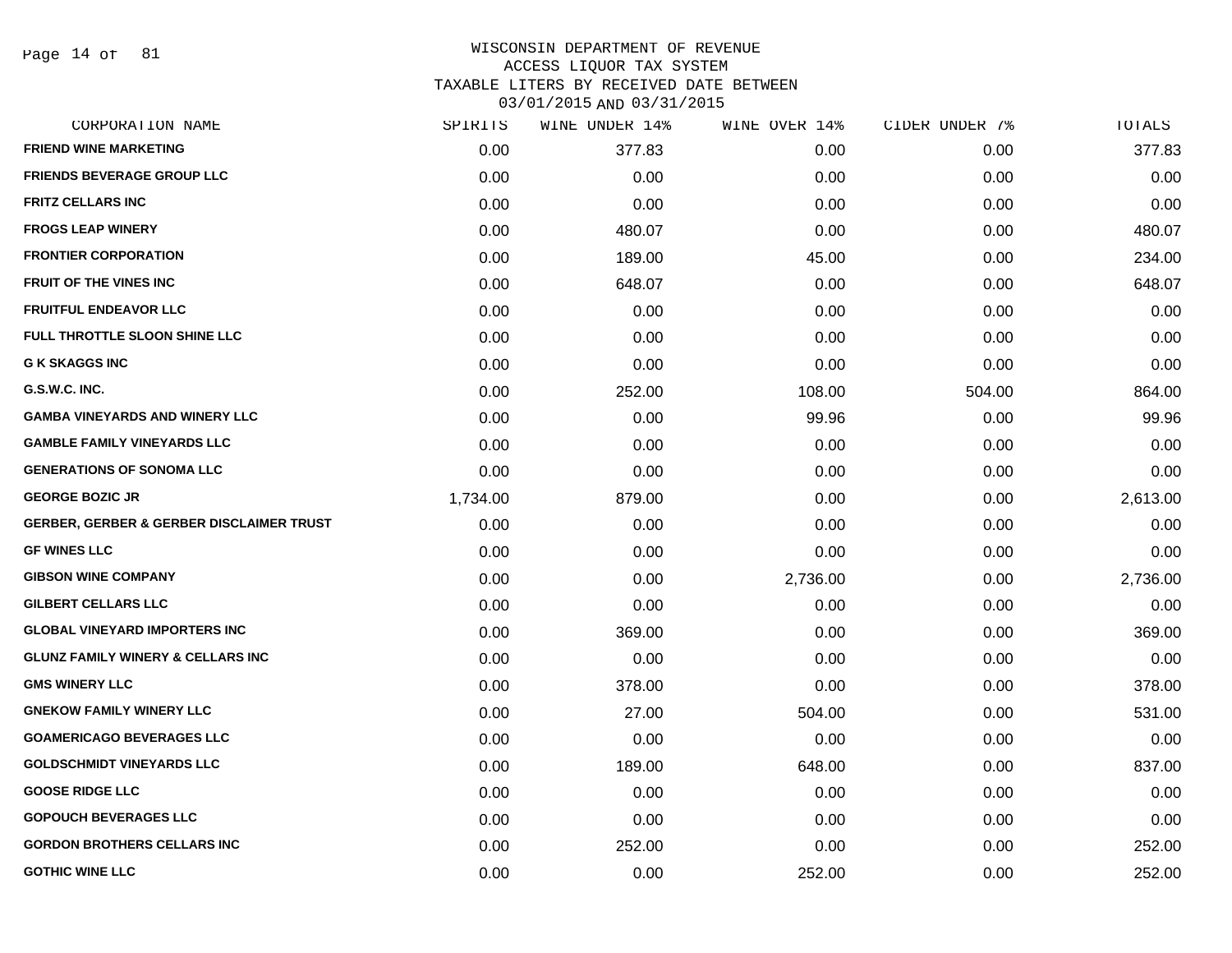#### WISCONSIN DEPARTMENT OF REVENUE ACCESS LIQUOR TAX SYSTEM

TAXABLE LITERS BY RECEIVED DATE BETWEEN

| CORPORATION NAME                           | SPIRITS    | WINE UNDER 14% | WINE OVER 14% | CIDER UNDER 7% | TOTALS     |
|--------------------------------------------|------------|----------------|---------------|----------------|------------|
| <b>GRAHAM BARNES DISTILLING INC</b>        | 0.00       | 0.00           | 0.00          | 0.00           | 0.00       |
| <b>GRAPE VISIONS LLC</b>                   | 0.00       | 0.00           | 0.00          | 0.00           | 0.00       |
| <b>GRAPES OF SPAIN INC</b>                 | 0.00       | 1,251.00       | 0.00          | 0.00           | 1,251.00   |
| <b>GREAT DOMAINS &amp; ESTATES LLC</b>     | 0.00       | 378.00         | 504.00        | 0.00           | 882.00     |
| <b>GREG &amp; PAM HARRINGTON WINES LLC</b> | 0.00       | 0.00           | 0.00          | 0.00           | 0.00       |
| <b>GREG SANDERS</b>                        | 0.00       | 0.00           | 0.00          | 0.00           | 0.00       |
| <b>GREGORY GRAZIANO</b>                    | 0.00       | 0.00           | 0.00          | 0.00           | 0.00       |
| <b>GRGICH HILLS CELLAR</b>                 | 0.00       | 0.00           | 63.00         | 0.00           | 63.00      |
| <b>GROTH VINEYARDS &amp; WINERY LLC</b>    | 0.00       | 733.50         | 0.00          | 0.00           | 733.50     |
| <b>GUARACHI WINE PARTNERS INC</b>          | 0.00       | 2,466.00       | 6,932.25      | 0.00           | 9,398.25   |
| <b>H ERIK ZETTERSTROM</b>                  | 0.00       | 0.00           | 0.00          | 0.00           | 0.00       |
| <b>H2 VINO LLC</b>                         | 0.00       | 0.00           | 0.00          | 0.00           | 0.00       |
| <b>HAAS BROTHERS INC</b>                   | 0.00       | 0.00           | 0.00          | 0.00           | 0.00       |
| <b>HAHN FAMILY WINES</b>                   | 0.00       | 0.00           | 3,897.00      | 0.00           | 3,897.00   |
| <b>HALBY MARKETING INC</b>                 | 0.00       | 619.50         | 0.00          | 0.00           | 619.50     |
| <b>HALCYON SYNDICATE LTD LLC</b>           | 0.00       | 936.00         | 0.00          | 0.00           | 936.00     |
| <b>HALL WINES LLC</b>                      | 0.00       | 0.00           | 126.00        | 0.00           | 126.00     |
| <b>HAMEL FAMILY WINES LLC</b>              | 0.00       | 0.00           | 0.00          | 0.00           | 0.00       |
| <b>HAND PICKED SELECTIONS INC</b>          | 0.00       | 0.00           | 0.00          | 0.00           | 0.00       |
| <b>HARDY USA LTD</b>                       | 126.00     | 0.00           | 0.00          | 0.00           | 126.00     |
| <b>HARLAN ESTATE WINERY INC</b>            | 0.00       | 0.00           | 0.00          | 0.00           | 0.00       |
| <b>HARRIS &amp; HARRIS</b>                 | 0.00       | 0.00           | 126.00        | 0.00           | 126.00     |
| <b>HARTWELL VINEYARDS LLC</b>              | 0.00       | 0.00           | 0.00          | 0.00           | 0.00       |
| <b>HDD LLC</b>                             | 0.00       | 504.00         | 0.00          | 0.00           | 504.00     |
| <b>HEAVEN HILL DISTILLERIES INC</b>        | 249,425.25 | 405.00         | 1,080.00      | 0.00           | 250,910.25 |
| <b>HEINEKEN USA INCORPORATED</b>           | 0.00       | 0.00           | 0.00          | 24,493.88      | 24,493.88  |
| <b>HEITZ WINE CELLARS</b>                  | 0.00       | 0.00           | 144.01        | 0.00           | 144.01     |
| <b>HEMISPHERE WINE COMPANY INC</b>         | 0.00       | 0.00           | 0.00          | 0.00           | 0.00       |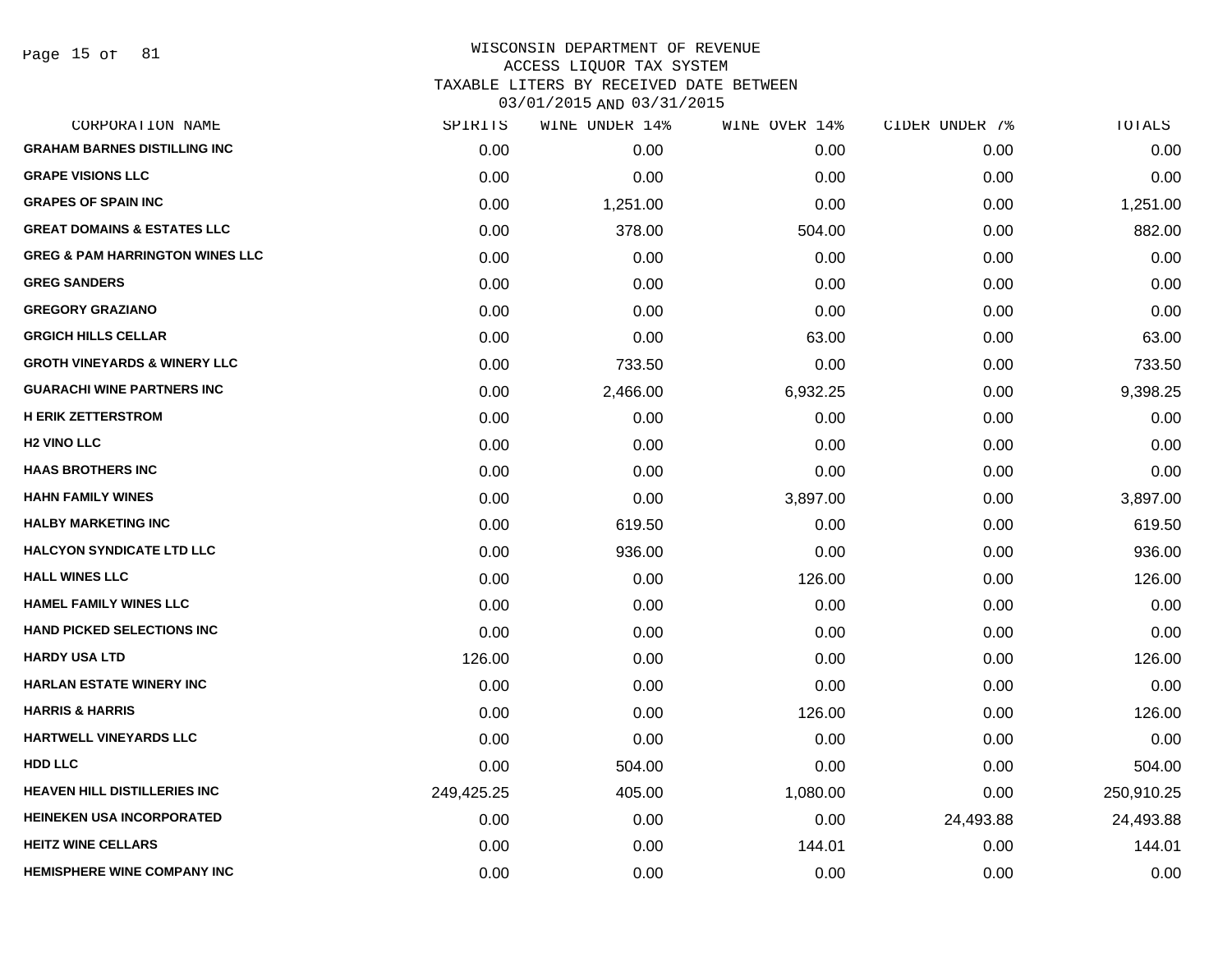| CORPORATION NAME                                                 | SPIRITS  | WINE UNDER 14% | WINE OVER 14% | CIDER UNDER 7% | TOTALS   |
|------------------------------------------------------------------|----------|----------------|---------------|----------------|----------|
| <b>HENDRY PREMIUM IMPORTS INC</b>                                | 0.00     | 0.00           | 0.00          | 0.00           | 0.00     |
| <b>HENRIOT INC</b>                                               | 0.00     | 216.00         | 0.00          | 0.00           | 216.00   |
| <b>HERITAGE LINK BRANDS LLC</b>                                  | 0.00     | 54.00          | 0.00          | 0.00           | 54.00    |
| <b>HERITAGE WINE CELLARS LTD</b>                                 | 0.00     | 810.00         | 0.00          | 0.00           | 810.00   |
| <b>HERMAN STORY WINES INC</b>                                    | 0.00     | 0.00           | 0.00          | 0.00           | 0.00     |
| <b>HERON WINES INC</b>                                           | 0.00     | 441.00         | 0.00          | 0.00           | 441.00   |
| <b>HEYDAY CORPORATION</b>                                        | 0.00     | 414.00         | 0.00          | 0.00           | 414.00   |
| <b>HIDALGO IMPORTS LLC</b>                                       | 0.00     | 0.00           | 0.00          | 0.00           | 0.00     |
| <b>HILL ESTATES INC</b>                                          | 0.00     | 0.00           | 0.00          | 0.00           | 0.00     |
| <b>HIRSCH WINERY LLC</b>                                         | 0.00     | 0.00           | 0.00          | 0.00           | 0.00     |
| HONIG VINEYARD AND WINERY LLC                                    | 0.00     | 270.00         | 63.00         | 0.00           | 333.00   |
| <b>HOOD RIVER DISTILLERS INC</b>                                 | 0.00     | 0.00           | 0.00          | 0.00           | 0.00     |
| <b>HOOD RIVER DISTILLERS INC</b>                                 | 6,406.50 | 0.00           | 0.00          | 0.00           | 6,406.50 |
| <b>HOPE WINE LLC</b>                                             | 0.00     | 513.00         | 0.00          | 0.00           | 513.00   |
| <b>HUNEEUS VINTNERS LLC</b>                                      | 0.00     | 378.00         | 2,352.00      | 0.00           | 2,730.00 |
| <b>HUSCH VINEYARDS INC</b>                                       | 0.00     | 171.00         | 0.00          | 0.00           | 171.00   |
| <b>HYATT FARM PARTNERSHIP</b>                                    | 0.00     | 0.00           | 0.00          | 0.00           | 0.00     |
| <b>IDEAL WINE &amp; SPIRITS CO INC</b>                           | 90.00    | 427.50         | 0.00          | 0.00           | 517.50   |
| <b>ILLYRIAN IMPORT INC</b>                                       | 0.00     | 0.00           | 0.00          | 0.00           | 0.00     |
| <b>IMPERIAL BRANDS INC</b>                                       | 2,317.50 | 0.00           | 0.00          | 0.00           | 2,317.50 |
| <b>IMPEX BEVERAGES INC</b>                                       | 58.50    | 0.00           | 0.00          | 0.00           | 58.50    |
| IN AGAVE WE TRUST LLC                                            | 7.50     | 0.00           | 0.00          | 0.00           | 7.50     |
| <b>INDIGENOUS SELECTIONS LLC</b>                                 | 0.00     | 153.00         | 369.00        | 0.00           | 522.00   |
| <b>INDIGO WINE GROUP LLC</b>                                     | 0.00     | 927.00         | 63.00         | 0.00           | 990.00   |
| <b>INDIO SPIRITS INC</b>                                         | 0.00     | 0.00           | 0.00          | 0.00           | 0.00     |
| <b>INTERNATIONAL BEVERAGE COMPANY INC</b>                        | 0.00     | 0.00           | 0.00          | 0.00           | 0.00     |
| <b>INTERNATIONAL BEVERAGE HOLDINGS LIMITED USA</b><br><b>INC</b> | 729.00   | 0.00           | 0.00          | 0.00           | 729.00   |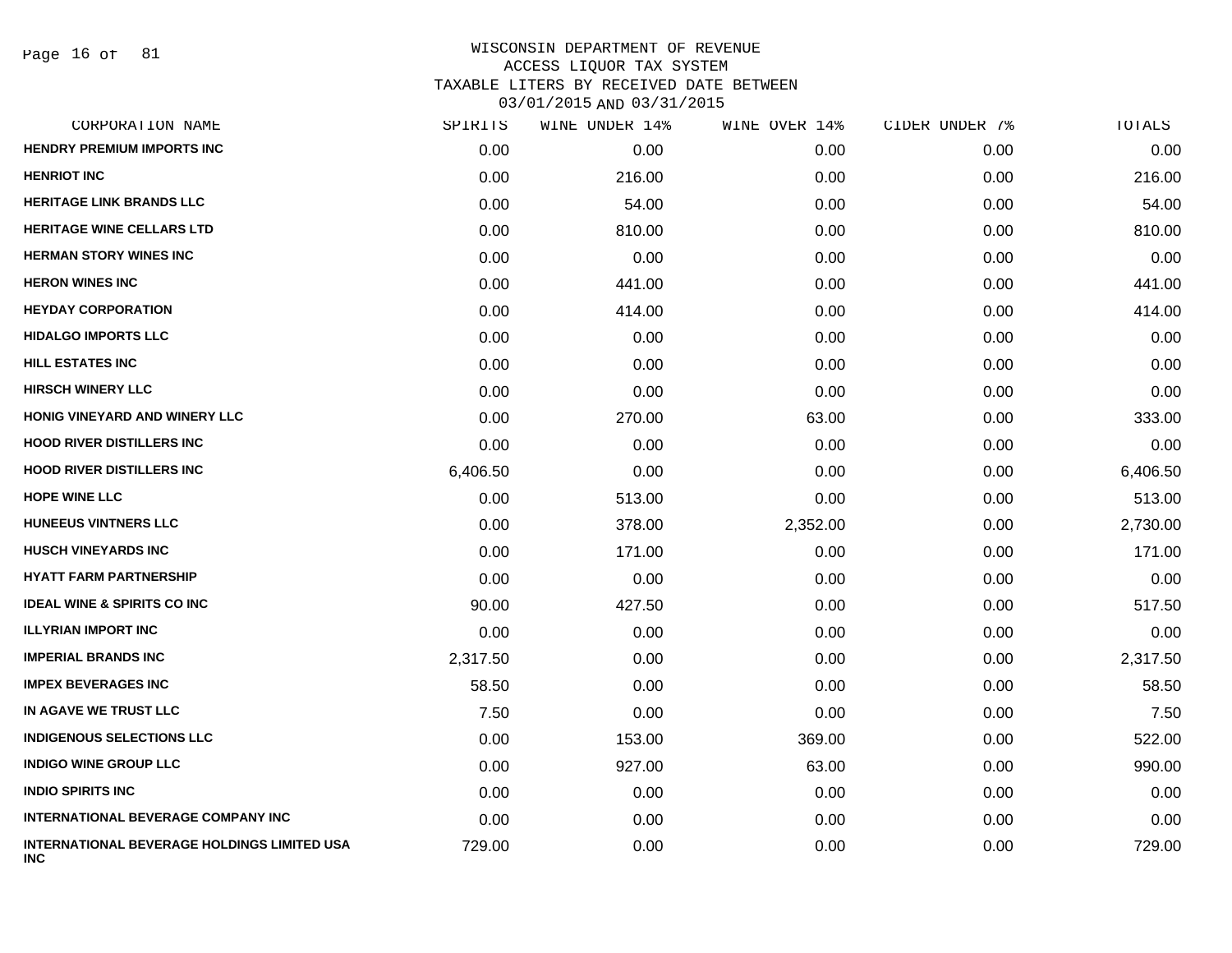Page 17 of 81

| CORPORATION NAME                           | SPIRITS | WINE UNDER 14% | WINE OVER 14% | CIDER UNDER 7% | TOTALS    |
|--------------------------------------------|---------|----------------|---------------|----------------|-----------|
| <b>INTERNATIONAL SPIRITS AND WINES LLC</b> | 0.00    | 0.00           | 0.00          | 0.00           | 0.00      |
| <b>INTERNATIONAL SPIRITS LLC</b>           | 0.00    | 0.00           | 0.00          | 0.00           | 0.00      |
| <b>INTERNATIONAL VINES INC</b>             | 0.00    | 189.00         | 0.00          | 0.00           | 189.00    |
| <b>INTERSECT BEVERAGE LLC</b>              | 0.00    | 0.00           | 0.00          | 0.00           | 0.00      |
| <b>INTERTRADE USA COMPANY</b>              | 166.50  | 54.00          | 0.00          | 0.00           | 220.50    |
| <b>INVESTOR'S OF AMERICA LP</b>            | 0.00    | 0.00           | 0.00          | 0.00           | 0.00      |
| <b>IRON HORSE VINEYARDS LP</b>             | 0.00    | 0.00           | 0.00          | 0.00           | 0.00      |
| <b>J &amp; J IMPORTERS LLC</b>             | 0.00    | 0.00           | 0.00          | 0.00           | 0.00      |
| <b>J K WILLIAMS DISTILLING LLC</b>         | 0.00    | 0.00           | 0.00          | 0.00           | 0.00      |
| <b>J LOHR WINERY CORP</b>                  | 0.00    | 5,085.00       | 45.00         | 0.00           | 5,130.00  |
| <b>J PEDRONCELLI WINERY</b>                | 0.00    | 189.00         | 36.00         | 0.00           | 225.00    |
| <b>J VINEYARDS &amp; WINERY LLC</b>        | 0.00    | 504.00         | 189.00        | 0.00           | 693.00    |
| <b>J-NH WINE GROUP LLC</b>                 | 0.00    | 0.00           | 0.00          | 0.00           | 0.00      |
| <b>J3 WINE PARTNERS LLC</b>                | 0.00    | 0.00           | 0.00          | 0.00           | 0.00      |
| <b>JACK POUST &amp; COMPANY INC</b>        | 0.00    | 252.00         | 0.00          | 0.00           | 252.00    |
| JACKSON FAMILY ENTERPRISES INC             | 0.00    | 15,810.00      | 2,603.25      | 0.00           | 18,413.25 |
| <b>JACUZZI FAMILY VINEYARDS LLC</b>        | 0.00    | 45.00          | 0.00          | 0.00           | 45.00     |
| <b>JAE IMPORTS LLC</b>                     | 0.00    | 0.00           | 0.00          | 0.00           | 0.00      |
| <b>JAM CELLARS INC</b>                     | 0.00    | 0.00           | 0.00          | 0.00           | 0.00      |
| <b>JAMES E COSMA</b>                       | 0.00    | 72.00          | 0.00          | 0.00           | 72.00     |
| <b>JAMES L LAMBERT</b>                     | 0.00    | 0.00           | 0.00          | 0.00           | 0.00      |
| <b>JAMES MORONEY INC</b>                   | 0.00    | 0.00           | 0.00          | 0.00           | 0.00      |
| <b>JAMES RICKER</b>                        | 0.00    | 10,024.50      | 40.50         | 0.00           | 10,065.00 |
| JAPAN PRESTIGE SAKE INTERNATIONAL INC      | 0.00    | 0.00           | 28.12         | 0.00           | 28.12     |
| <b>JARED BURNS</b>                         | 0.00    | 0.00           | 0.00          | 0.00           | 0.00      |
| <b>JARVIS</b>                              | 0.00    | 0.00           | 0.00          | 0.00           | 0.00      |
| JASON J AND MOLLY N DREW                   | 0.00    | 0.00           | 0.00          | 0.00           | 0.00      |
| <b>JAX VINEYARDS LLC</b>                   | 0.00    | 11.89          | 73.70         | 0.00           | 85.59     |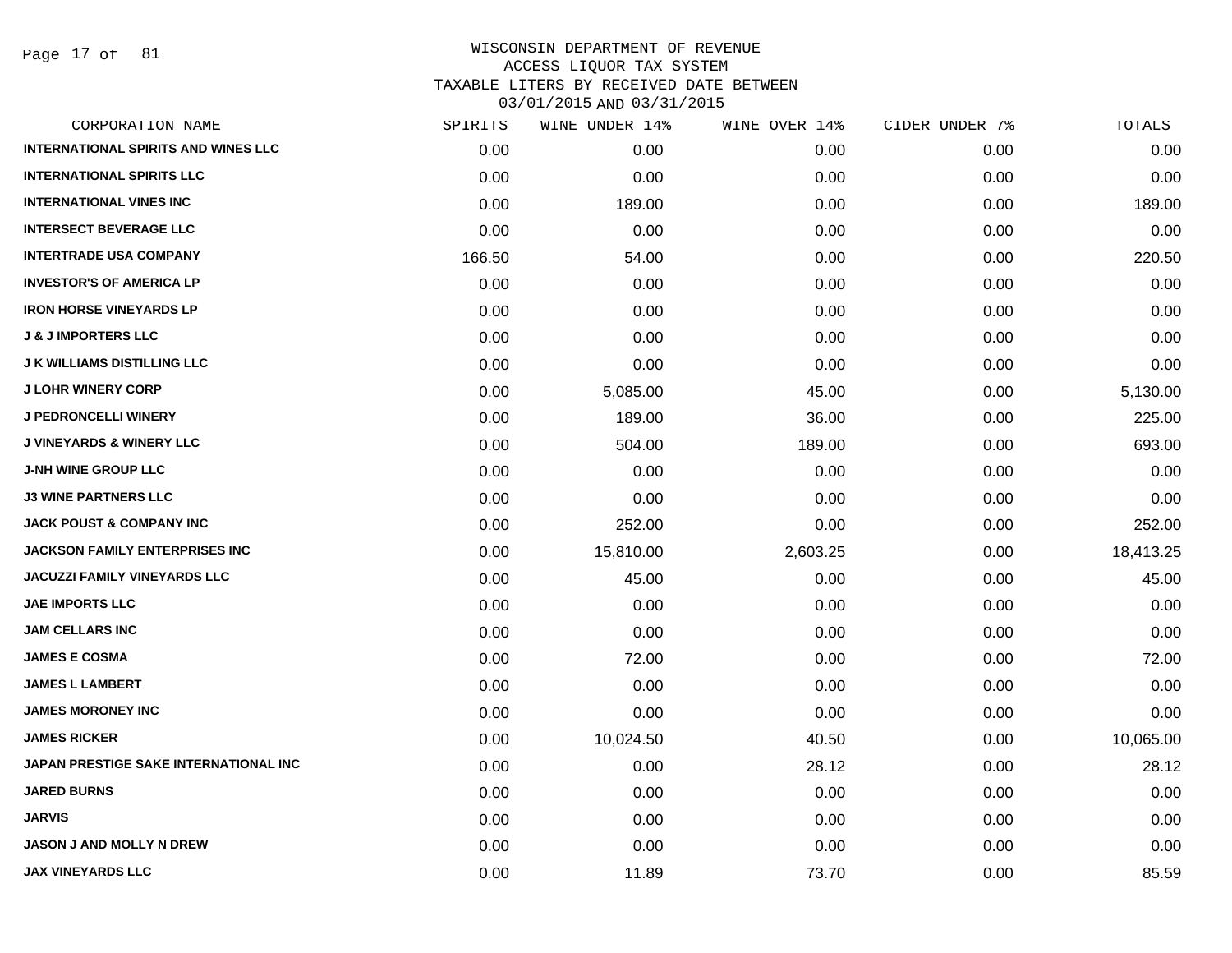Page 18 of 81

#### WISCONSIN DEPARTMENT OF REVENUE ACCESS LIQUOR TAX SYSTEM

TAXABLE LITERS BY RECEIVED DATE BETWEEN

| CORPORATION NAME                  | SPIRITS    | WINE UNDER 14% | WINE OVER 14% | CIDER UNDER 7% | TOTALS     |
|-----------------------------------|------------|----------------|---------------|----------------|------------|
| <b>JAY J HEMINWAY</b>             | 0.00       | 0.00           | 126.00        | 0.00           | 126.00     |
| <b>JAY MIDWEST INC</b>            | 144.00     | 105.00         | 289.00        | 0.00           | 538.00     |
| <b>JB GEORGE LLC</b>              | 0.00       | 0.00           | 504.00        | 0.00           | 504.00     |
| <b>JC CELLARS INC</b>             | 0.00       | 0.00           | 0.00          | 0.00           | 0.00       |
| JEAN CLAUDE BOISSET WINES USA INC | 0.00       | 738.00         | 63.00         | 0.00           | 801.00     |
| <b>JEFF QUINT</b>                 | 0.00       | 0.00           | 0.00          | 0.00           | 0.00       |
| <b>JEREMY O SHAPLEY</b>           | 0.00       | 234.00         | 0.00          | 0.00           | 234.00     |
| JESSIES GROVE WINERY INC          | 0.00       | 0.00           | 0.00          | 0.00           | 0.00       |
| <b>JFC INTERNATIONAL INC</b>      | 0.00       | 169.22         | 575.56        | 0.00           | 744.78     |
| <b>JIM BEAM BRANDS CO</b>         | 480,362.55 | 1,908.00       | 948.00        | 0.00           | 483,218.55 |
| <b>JNJ INTERNATIONAL INC</b>      | 0.00       | 0.00           | 0.00          | 0.00           | 0.00       |
| <b>JOHAN VINEYARDS LLC</b>        | 0.00       | 0.00           | 0.00          | 0.00           | 0.00       |
| JOHN ANTHONY VINEYARDS LLC        | 0.00       | 0.00           | 0.00          | 0.00           | 0.00       |
| <b>JOHN K GLEASON</b>             | 0.00       | 0.00           | 0.00          | 0.00           | 0.00       |
| <b>JON A GERSTENSCHLAGER</b>      | 0.00       | 0.00           | 0.00          | 0.00           | 0.00       |
| <b>JONATHAN S GRANT</b>           | 0.00       | 0.00           | 0.00          | 0.00           | 0.00       |
| <b>JOSEPH KENT WINES LLC</b>      | 0.00       | 0.00           | 0.00          | 0.00           | 0.00       |
| JOSEPH PHELPS VINEYARDS LLC       | 0.00       | 0.00           | 0.00          | 0.00           | 0.00       |
| JOSEPH VICTORI WINES, INC.        | 0.00       | 0.00           | 0.00          | 0.00           | 0.00       |
| <b>JOSU GALDOS</b>                | 0.00       | 0.00           | 0.00          | 0.00           | 0.00       |
| <b>JOTO SAKE LLC</b>              | 0.00       | 14.40          | 147.60        | 0.00           | 162.00     |
| JOURNEYMAN DISTILLERY LLC         | 72.73      | 0.00           | 0.00          | 0.00           | 72.73      |
| <b>JPPZ INC</b>                   | 0.00       | 0.00           | 0.00          | 0.00           | 0.00       |
| JUDD FAMILY VINEYARDS LP          | 0.00       | 0.00           | 0.00          | 0.00           | 0.00       |
| <b>JVW CORPORATION</b>            | 0.00       | 0.00           | 0.00          | 0.00           | 0.00       |
| <b>JZ WINE COMPANY</b>            | 0.00       | 378.00         | 0.00          | 0.00           | 378.00     |
| <b>K VINTNERS LLC</b>             | 0.00       | 0.00           | 27.00         | 0.00           | 27.00      |
| <b>KALIN CELLARS INC</b>          | 0.00       | 0.00           | 0.00          | 0.00           | 0.00       |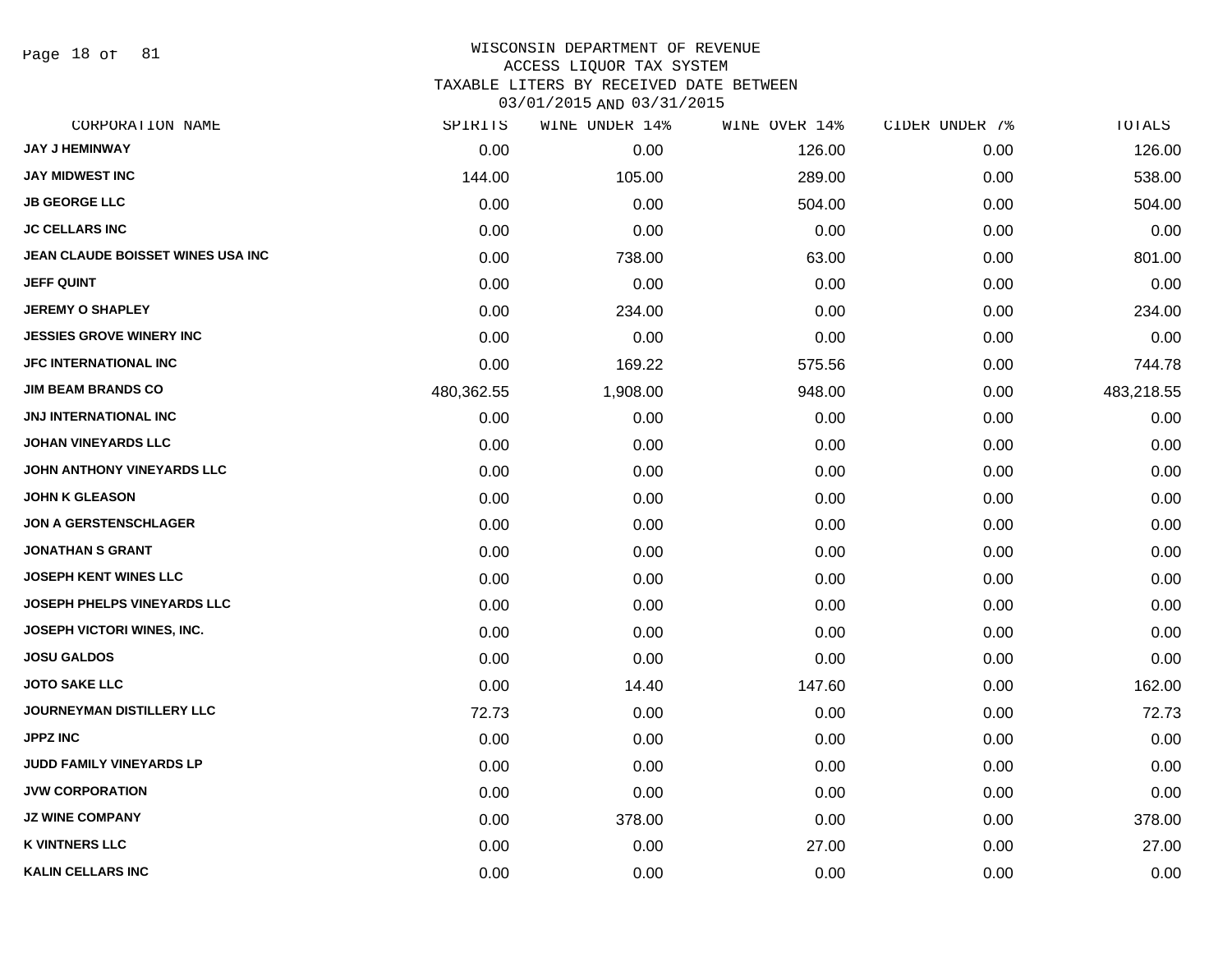Page 19 of 81

| CORPORATION NAME                          | SPIRITS  | WINE UNDER 14% | WINE OVER 14% | CIDER UNDER 7% | TOTALS   |
|-------------------------------------------|----------|----------------|---------------|----------------|----------|
| <b>KB WINES LLC</b>                       | 0.00     | 0.00           | 0.00          | 0.00           | 0.00     |
| <b>KELLER ESTATE LTD</b>                  | 0.00     | 0.00           | 0.00          | 0.00           | 0.00     |
| <b>KEN WRIGHT CELLARS CO</b>              | 0.00     | 0.00           | 0.00          | 0.00           | 0.00     |
| <b>KENNETH S LIKITPRAKONG</b>             | 0.00     | 657.00         | 0.00          | 0.00           | 657.00   |
| <b>KENT HUMPHREY</b>                      | 0.00     | 0.00           | 0.00          | 0.00           | 0.00     |
| <b>KENT RASMUSSEN WINERY</b>              | 0.00     | 0.00           | 0.00          | 0.00           | 0.00     |
| <b>KENTUCKY BOURBON DISTILLERS LTD</b>    | 474.80   | 0.00           | 0.00          | 0.00           | 474.80   |
| <b>KERMIT LYNCH WINE MERCHANTS</b>        | 0.00     | 270.00         | 0.00          | 0.00           | 270.00   |
| <b>KERN IMPORTERS &amp; MARKETING INC</b> | 0.00     | 0.00           | 0.00          | 0.00           | 0.00     |
| KINDRED SPIRITS NORTH AMERICA INC         | 0.00     | 0.00           | 0.00          | 0.00           | 0.00     |
| <b>KING ESTATE WINERY LP</b>              | 0.00     | 1,701.00       | 0.00          | 0.00           | 1,701.00 |
| <b>KIONA VINEYARDS LLC</b>                | 0.00     | 126.00         | 0.00          | 0.00           | 126.00   |
| <b>KISTLER VINEYARDS, LLC</b>             | 0.00     | 0.00           | 0.00          | 0.00           | 0.00     |
| <b>KITFOX VINEYARDS LLC</b>               | 0.00     | 0.00           | 0.00          | 0.00           | 0.00     |
| <b>KLEIN FOODS INC</b>                    | 0.00     | 2,646.00       | 1,656.00      | 0.00           | 4,302.00 |
| <b>KLIN SPIRITS LLC</b>                   | 1,117.00 | 0.00           | 0.00          | 0.00           | 1,117.00 |
| <b>KLINKER BRICK WINERY INC</b>           | 0.00     | 63.00          | 823.50        | 0.00           | 886.50   |
| <b>KOBRAND CORPORATION</b>                | 2,469.00 | 2,578.50       | 1,557.00      | 0.00           | 6,604.50 |
| KOJIMA & INTERNATIONAL ASSOCIATES INC     | 0.00     | 0.00           | 0.00          | 0.00           | 0.00     |
| <b>KONGSGAARD WINE LLC</b>                | 0.00     | 0.00           | 0.00          | 0.00           | 0.00     |
| <b>KONSTANTIN D FRANK &amp; SONS</b>      | 0.00     | 0.00           | 0.00          | 0.00           | 0.00     |
| <b>KOPRI INC</b>                          | 0.00     | 0.00           | 0.00          | 0.00           | 0.00     |
| <b>KOVAL INC</b>                          | 481.50   | 0.00           | 0.00          | 0.00           | 481.50   |
| <b>KRETEK INTERNATIONAL INC</b>           | 0.00     | 0.00           | 0.00          | 0.00           | 0.00     |
| <b>KRISTINE ASHE</b>                      | 0.00     | 0.00           | 0.00          | 0.00           | 0.00     |
| <b>KRUPP BROTHERS LLC</b>                 | 0.00     | 0.00           | 49.50         | 0.00           | 49.50    |
| <b>KYSELA PERE ET FILS LTD</b>            | 0.00     | 4,389.75       | 0.00          | 0.00           | 4,389.75 |
| <b>L C WINE</b>                           | 0.00     | 0.00           | 0.00          | 0.00           | 0.00     |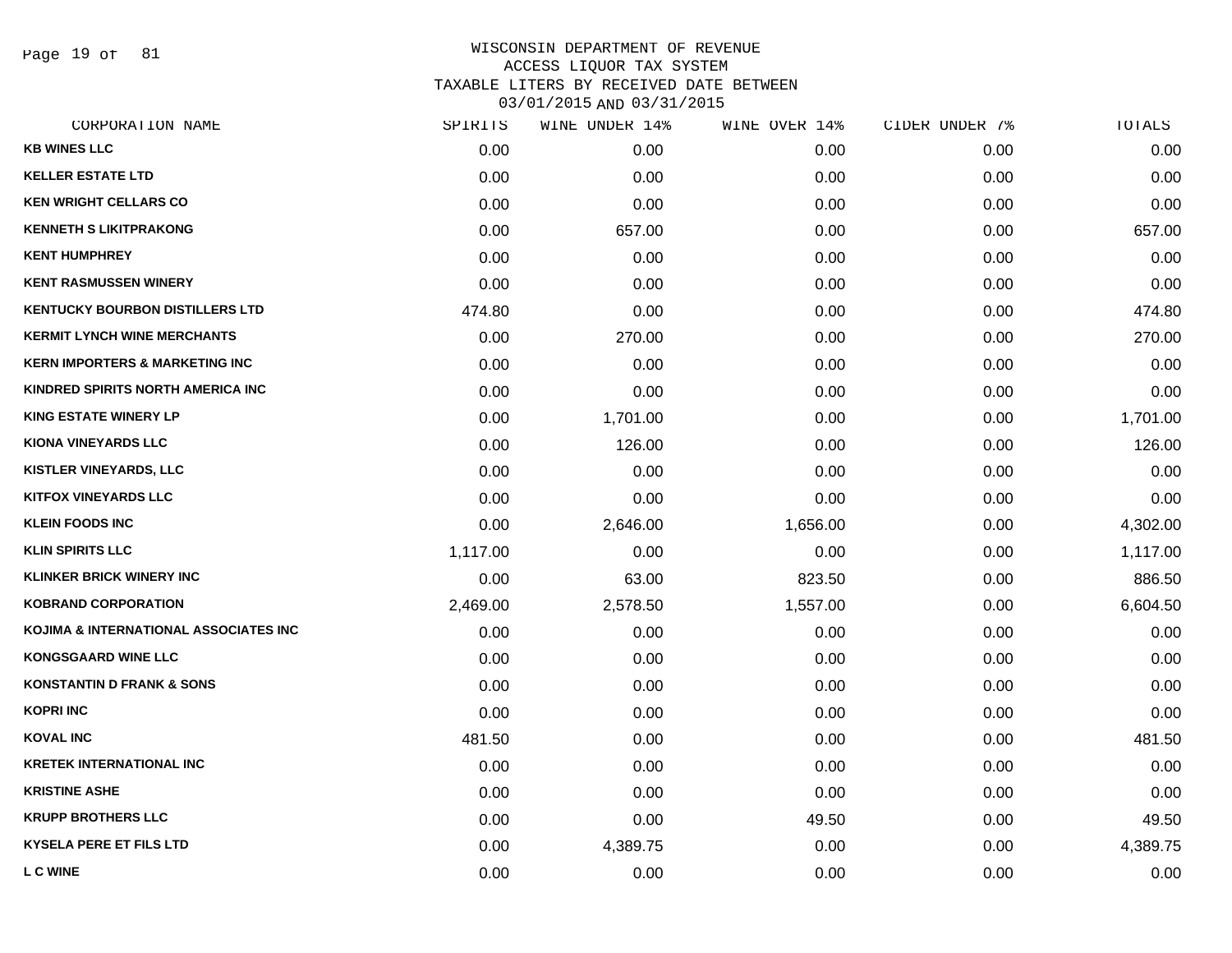Page 20 of 81

| SPIRITS   | WINE UNDER 14% | WINE OVER 14% | CIDER UNDER 7% | TOTALS    |
|-----------|----------------|---------------|----------------|-----------|
| 0.00      | 0.00           | 0.00          | 0.00           | 0.00      |
| 0.00      | 18.00          | 144.00        | 0.00           | 162.00    |
| 0.00      | 0.00           | 0.00          | 0.00           | 0.00      |
| 0.00      | 0.00           | 0.00          | 0.00           | 0.00      |
| 0.00      | 918.00         | 63.00         | 0.00           | 981.00    |
| 0.00      | 0.00           | 0.00          | 0.00           | 0.00      |
| 0.00      | 0.00           | 0.00          | 0.00           | 0.00      |
| 0.00      | 252.00         | 0.00          | 0.00           | 252.00    |
| 0.00      | 3.75           | 7.50          | 0.00           | 11.25     |
| 0.00      | 0.00           | 0.00          | 0.00           | 0.00      |
| 0.00      | 1,090.00       | 0.00          | 0.00           | 1,090.00  |
| 0.00      | 62.95          | 0.00          | 0.00           | 62.95     |
| 0.00      | 0.00           | 0.00          | 0.00           | 0.00      |
| 0.00      | 0.00           | 0.00          | 0.00           | 0.00      |
| 0.00      | 0.00           | 0.00          | 0.00           | 0.00      |
| 0.00      | 720.75         | 0.00          | 0.00           | 720.75    |
| 0.00      | 0.00           | 33.29         | 0.00           | 33.29     |
| 76.50     | 0.00           | 0.00          | 0.00           | 76.50     |
| 29,083.50 | 0.00           | 0.00          | 0.00           | 29,083.50 |
| 0.00      | 0.00           | 0.00          | 0.00           | 0.00      |
| 0.00      | 0.00           | 0.00          | 0.00           | 0.00      |
| 0.00      | 598.50         | 139.50        | 0.00           | 738.00    |
| 0.00      | 0.00           | 0.00          | 0.00           | 0.00      |
| 0.00      | 0.00           | 63.00         | 0.00           | 63.00     |
| 54.00     | 0.00           | 45.00         | 0.00           | 99.00     |
| 0.00      | 864.00         | 0.00          | 0.00           | 864.00    |
| 0.00      | 2,142.00       | 36.00         | 0.00           | 2,178.00  |
| 0.00      | 0.00           | 0.00          | 0.00           | 0.00      |
|           |                |               |                |           |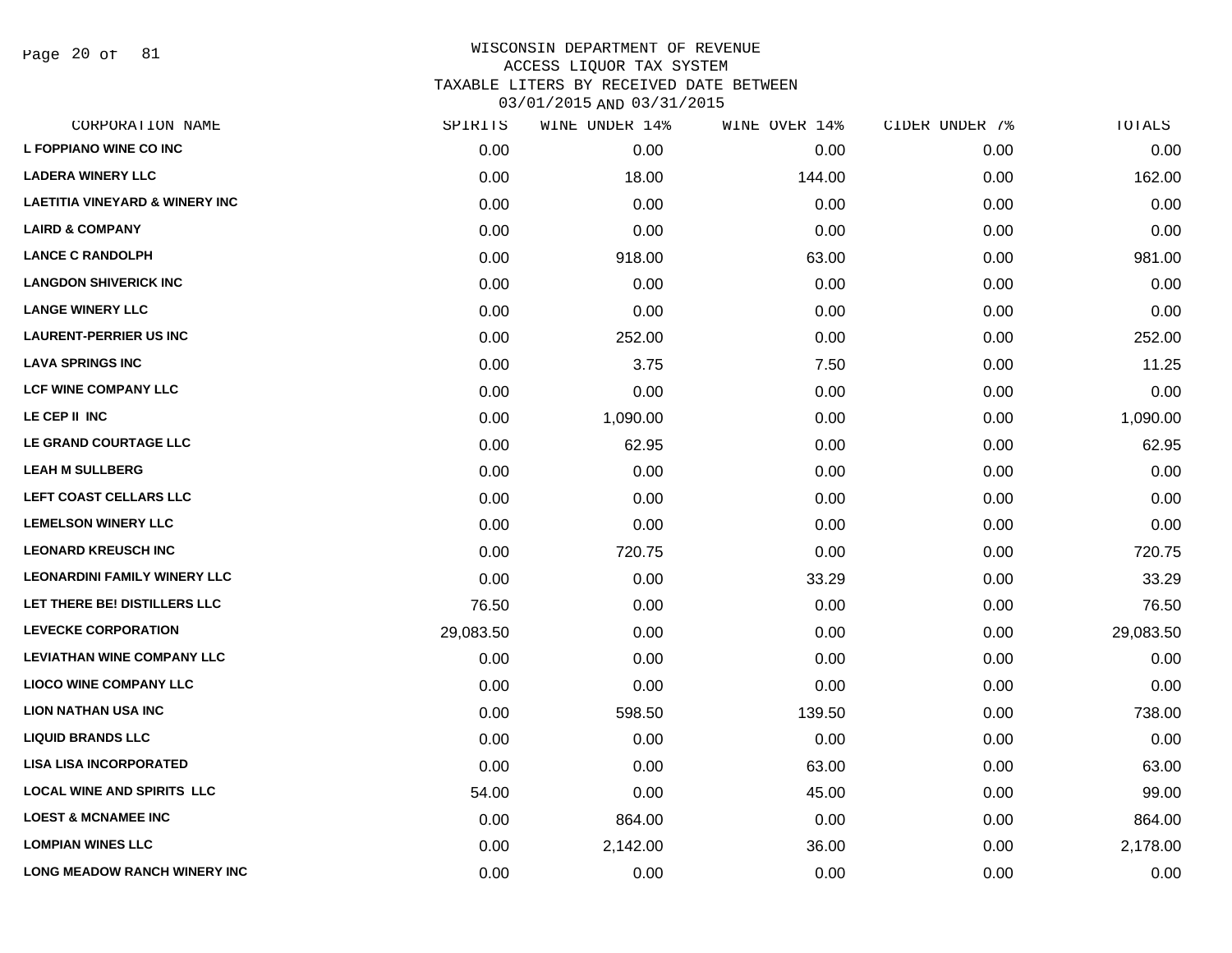Page 21 of 81

## WISCONSIN DEPARTMENT OF REVENUE ACCESS LIQUOR TAX SYSTEM TAXABLE LITERS BY RECEIVED DATE BETWEEN

| CORPORATION NAME                              | SPIRITS    | WINE UNDER 14% | WINE OVER 14% | CIDER UNDER 7% | TOTALS     |
|-----------------------------------------------|------------|----------------|---------------|----------------|------------|
| <b>LONG SHADOWS VINTNERS LLC</b>              | 0.00       | 0.00           | 0.00          | 0.00           | 0.00       |
| <b>LOOSEN BROS USA LTD</b>                    | 0.00       | 0.00           | 0.00          | 0.00           | 0.00       |
| <b>LORING WINE COMPANY LLC</b>                | 0.00       | 0.00           | 0.00          | 0.00           | 0.00       |
| <b>LOUIDAR LLC</b>                            | 0.00       | 0.00           | 0.00          | 0.00           | 0.00       |
| <b>LOUIS GLUNZ BEER INC</b>                   | 0.00       | 0.00           | 0.00          | 0.00           | 0.00       |
| <b>LOUIS GLUNZ WINE INC</b>                   | 0.00       | 0.00           | 0.00          | 0.00           | 0.00       |
| <b>LOUIS LATOUR INC</b>                       | 0.00       | 2,772.00       | 0.00          | 0.00           | 2,772.00   |
| <b>LOUISVILLE DISTILLING COMPANY LLC</b>      | 364.50     | 0.00           | 0.00          | 0.00           | 364.50     |
| <b>LOWDEN SCHOOLHOUSE CORPORATION</b>         | 0.00       | 0.00           | 126.00        | 0.00           | 126.00     |
| <b>LUNA VINEYARDS INC</b>                     | 0.00       | 0.00           | 136.50        | 0.00           | 136.50     |
| <b>LUNEAU USA INC</b>                         | 0.00       | 2,964.00       | 0.00          | 0.00           | 2,964.00   |
| <b>LUXCO INC</b>                              | 108,080.40 | 639.00         | 3,456.00      | 0.00           | 112,175.40 |
| <b>M.A.C. WINES, LLC</b>                      | 0.00       | 126.00         | 387.00        | 0.00           | 513.00     |
| <b>MACH FLYNT INC</b>                         | 0.00       | 16,488.00      | 3,276.00      | 0.00           | 19,764.00  |
| <b>MAD CAR WINE CO LLC</b>                    | 0.00       | 0.00           | 0.00          | 0.00           | 0.00       |
| <b>MADISON VINEYARD HOLDINGS LLC</b>          | 0.00       | 0.00           | 695.25        | 0.00           | 695.25     |
| <b>MADRIGAL FAMILY WINERY LLC</b>             | 0.00       | 0.00           | 0.00          | 0.00           | 0.00       |
| <b>MAGAVE TEQUILA INC</b>                     | 0.00       | 0.00           | 0.00          | 0.00           | 0.00       |
| <b>MAGICAL SPIRITS INC</b>                    | 0.00       | 0.00           | 0.00          | 0.00           | 0.00       |
| <b>MAISONS MARQUES &amp; DOMAINES USA INC</b> | 0.00       | 700.50         | 63.00         | 0.00           | 763.50     |
| <b>MARIETTA CELLARS INC</b>                   | 0.00       | 0.00           | 0.00          | 0.00           | 0.00       |
| <b>MARIPOSA WINE COMPANY LLC</b>              | 0.00       | 0.00           | 0.00          | 0.00           | 0.00       |
| <b>MARK ADAMS &amp; CIERA ADAMS</b>           | 0.00       | 0.00           | 0.00          | 0.00           | 0.00       |
| <b>MARK ANTHONY BRANDS INC</b>                | 0.00       | 0.00           | 0.00          | 0.00           | 0.00       |
| <b>MARKETING GLOBAL BRANDS CORP</b>           | 0.00       | 0.00           | 0.00          | 0.00           | 0.00       |
| <b>MARTIN RAY WINERY INC</b>                  | 0.00       | 378.00         | 27.00         | 0.00           | 405.00     |
| <b>MARTINELLI WINERY INC</b>                  | 0.00       | 0.00           | 0.00          | 0.00           | 0.00       |
| <b>MASON &amp; MASON</b>                      | 0.00       | 1,260.00       | 0.00          | 0.00           | 1,260.00   |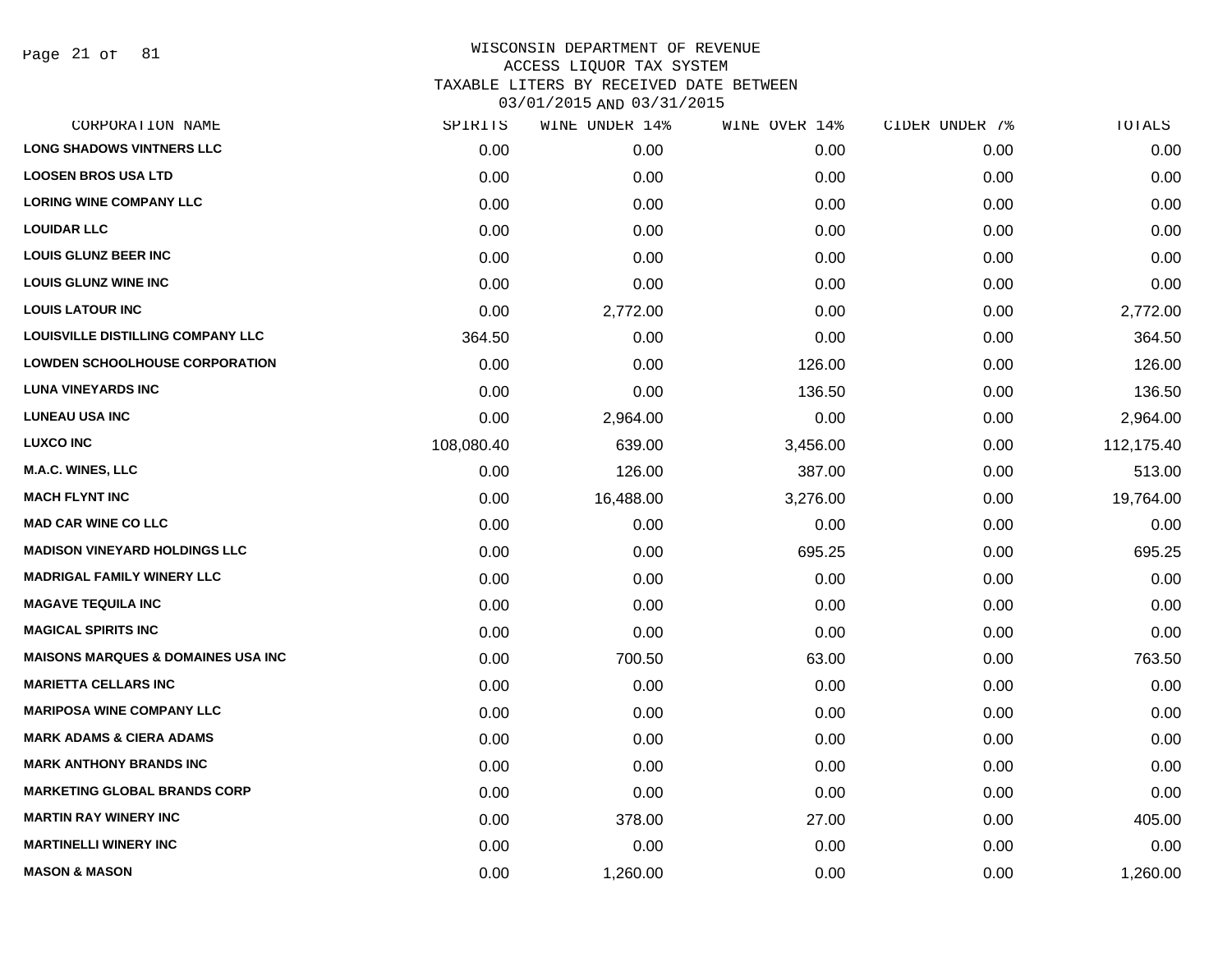Page 22 of 81

| CORPORATION NAME                                  | SPIRITS   | WINE UNDER 14% | WINE OVER 14% | CIDER UNDER 7% | TOTALS    |
|---------------------------------------------------|-----------|----------------|---------------|----------------|-----------|
| <b>MASSANOIS LLC</b>                              | 0.00      | 976.50         | 0.00          | 0.00           | 976.50    |
| <b>MATHY WINERY LLC</b>                           | 0.00      | 0.00           | 0.00          | 0.00           | 0.00      |
| <b>MATRICK HOLDINGS CORPORATION</b>               | 0.00      | 0.00           | 0.00          | 0.00           | 0.00      |
| <b>MAURICE KANBAR</b>                             | 0.00      | 0.00           | 0.00          | 0.00           | 0.00      |
| <b>MAURITSON FAMILY WINERY</b>                    | 0.00      | 0.00           | 0.00          | 0.00           | 0.00      |
| <b>MAYACAMAS VINEYARDS</b>                        | 0.00      | 0.00           | 0.00          | 0.00           | 0.00      |
| <b>MAZZARRINI INC</b>                             | 0.00      | 0.00           | 0.00          | 0.00           | 0.00      |
| <b>MC CORMICK DISTILLING CO INC</b>               | 12,736.50 | 0.00           | 0.00          | 0.00           | 12,736.50 |
| <b>MCKENZIE'S BEVERAGES INC</b>                   | 0.00      | 0.00           | 0.00          | 1,534.00       | 1,534.00  |
| <b>MCMANIS FAMILY VINEYARDS INC</b>               | 0.00      | 3,834.00       | 0.00          | 0.00           | 3,834.00  |
| <b>MCNAB RIDGE WINERY LLC</b>                     | 0.00      | 0.00           | 0.00          | 0.00           | 0.00      |
| <b>MEANDER LLC</b>                                | 0.00      | 0.00           | 0.00          | 0.00           | 0.00      |
| <b>MEDCO ATLANTIC INC</b>                         | 486.00    | 9.00           | 0.00          | 0.00           | 495.00    |
| <b>MEGAWINE INC</b>                               | 0.00      | 0.00           | 0.00          | 0.00           | 0.00      |
| <b>MEIERS WINE CELLARS INC</b>                    | 0.00      | 819.00         | 130.50        | 0.00           | 949.50    |
| <b>MENDOCINO WINE GROUP LLC</b>                   | 0.00      | 1,836.00       | 0.00          | 0.00           | 1,836.00  |
| <b>MERCER WINE ESTATES LLC / MERCER HOGUE LLC</b> | 0.00      | 684.00         | 72.00         | 0.00           | 756.00    |
| <b>MERCHANT DU VIN CORPORATION</b>                | 0.00      | 0.00           | 0.00          | 158.98         | 158.98    |
| <b>MEREDITH VINEYARD ESTATE INC</b>               | 0.00      | 0.00           | 0.00          | 0.00           | 0.00      |
| <b>MERRYVALE VINEYARDS LLC</b>                    | 0.00      | 211.50         | 31.50         | 0.00           | 243.00    |
| <b>METROWINE DISTRIBUTION CO INC</b>              | 0.00      | 0.00           | 0.00          | 0.00           | 0.00      |
| <b>MEV CORPORATION</b>                            | 0.00      | 126.00         | 0.00          | 0.00           | 126.00    |
| <b>MEXCOR INC</b>                                 | 0.00      | 0.00           | 0.00          | 0.00           | 0.00      |
| <b>MEYER CELLARS LLC</b>                          | 0.00      | 0.00           | 0.00          | 0.00           | 0.00      |
| <b>MHW LTD</b>                                    | 3,878.50  | 9,769.50       | 699.00        | 10,302.38      | 24,649.38 |
| <b>MICHAEL C HOWARD</b>                           | 0.00      | 0.00           | 0.00          | 0.00           | 0.00      |
| <b>MICHAEL HOUGH</b>                              | 0.00      | 2,421.00       | $-90.00$      | 0.00           | 2,331.00  |
| <b>MICHAEL L &amp; YVONNE LANDT LLC</b>           | 0.00      | 0.00           | 0.00          | 0.00           | 0.00      |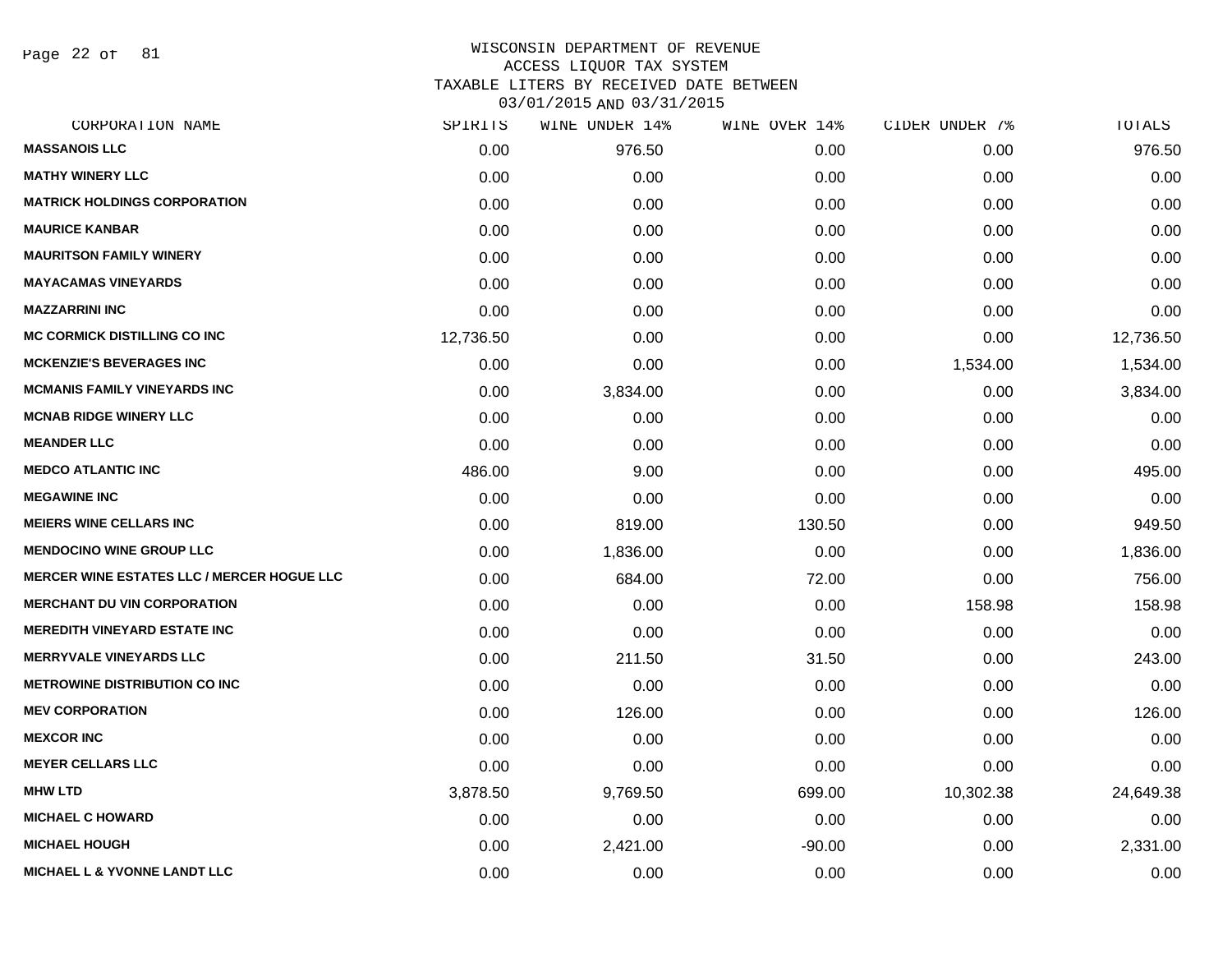Page 23 of 81

# WISCONSIN DEPARTMENT OF REVENUE ACCESS LIQUOR TAX SYSTEM

TAXABLE LITERS BY RECEIVED DATE BETWEEN

| CORPORATION NAME                            | SPIRITS   | WINE UNDER 14% | WINE OVER 14% | CIDER UNDER 7% | TOTALS    |
|---------------------------------------------|-----------|----------------|---------------|----------------|-----------|
| <b>MICHAEL SKURNIK WINES INC</b>            | 0.00      | 945.00         | 0.00          | 0.00           | 945.00    |
| <b>MICHEAL DASHE</b>                        | 0.00      | 0.00           | 0.00          | 0.00           | 0.00      |
| <b>MID-OAK DISTILLERY INC</b>               | 45.00     | 0.00           | 0.00          | 0.00           | 45.00     |
| <b>MIDDLETON FAMILY WINES LLC</b>           | 0.00      | 1,641.00       | 39.00         | 0.00           | 1,680.00  |
| <b>MIDWEST WINE &amp; SPIRITS INC</b>       | 0.00      | 0.00           | 0.00          | 0.00           | 0.00      |
| <b>MILE HIGH SPIRITS LLC</b>                | 0.00      | 0.00           | 0.00          | 0.00           | 0.00      |
| <b>MILL CREEK VINEYARDS</b>                 | 0.00      | 0.00           | 0.00          | 0.00           | 0.00      |
| <b>MILLER SQUARED INC</b>                   | 0.00      | 648.00         | 0.00          | 0.00           | 648.00    |
| <b>MILLERCOORS LLC</b>                      | 0.00      | 0.00           | 0.00          | 0.00           | 0.00      |
| <b>MILORAD &amp; SUSAN J KARAKASEVIC</b>    | 0.00      | 0.00           | 0.00          | 0.00           | 0.00      |
| <b>MILTONS DISTRIBUTING CO INC</b>          | 0.00      | 1,268.97       | 27.00         | 0.00           | 1,295.97  |
| <b>MINER FAMILY WINERY LLC</b>              | 0.00      | 0.00           | 27.00         | 0.00           | 27.00     |
| <b>MINNESOTA WINEGROWERS COOPERATIVE</b>    | 0.00      | 0.00           | 0.00          | 0.00           | 0.00      |
| <b>MIONETTO USA INC</b>                     | 0.00      | 296.80         | 0.00          | 0.00           | 296.80    |
| <b>MIRA WINERY LLC</b>                      | 0.00      | 0.00           | 0.00          | 0.00           | 0.00      |
| <b>MIRASOL WINE LLC</b>                     | 0.00      | 0.00           | 0.00          | 0.00           | 0.00      |
| <b>MISA IMPORTS INC</b>                     | 2,544.00  | 10,264.50      | 0.00          | 0.00           | 12,808.50 |
| <b>MISSISSIPPI RIVER DISTILLING COMPANY</b> | 135.00    | 0.00           | 0.00          | 0.00           | 135.00    |
| <b>MIURA VINEYARDS LLC</b>                  | 0.00      | 0.00           | 0.00          | 0.00           | 0.00      |
| <b>MMX IMPORTS LLC</b>                      | 0.00      | 270.00         | 0.00          | 0.00           | 270.00    |
| <b>MODERN DEVELOPMENT COMPANY</b>           | 0.00      | 495.00         | 90.00         | 0.00           | 585.00    |
| <b>MODERN SPIRITS LLC</b>                   | 0.00      | 0.00           | 0.00          | 0.00           | 0.00      |
| <b>MOET HENNESSY USA, INC.</b>              | 32,364.00 | 1,404.00       | 3,393.00      | 0.00           | 37,161.00 |
| <b>MOLLYDOOKER INTERNATIONAL LLC</b>        | 0.00      | 0.00           | 0.00          | 0.00           | 0.00      |
| <b>MONICA NOGUES</b>                        | 0.00      | 0.00           | 0.00          | 0.00           | 0.00      |
| <b>MONTEREY WINE COMPANY LLC</b>            | 0.00      | 1,008.00       | 0.00          | 0.00           | 1,008.00  |
| <b>MONTICELLO CELLARS INC</b>               | 0.00      | 0.00           | 126.00        | 0.00           | 126.00    |
| <b>MONTINORE VINEYARDS LIMITED</b>          | 0.00      | 0.00           | 0.00          | 0.00           | 0.00      |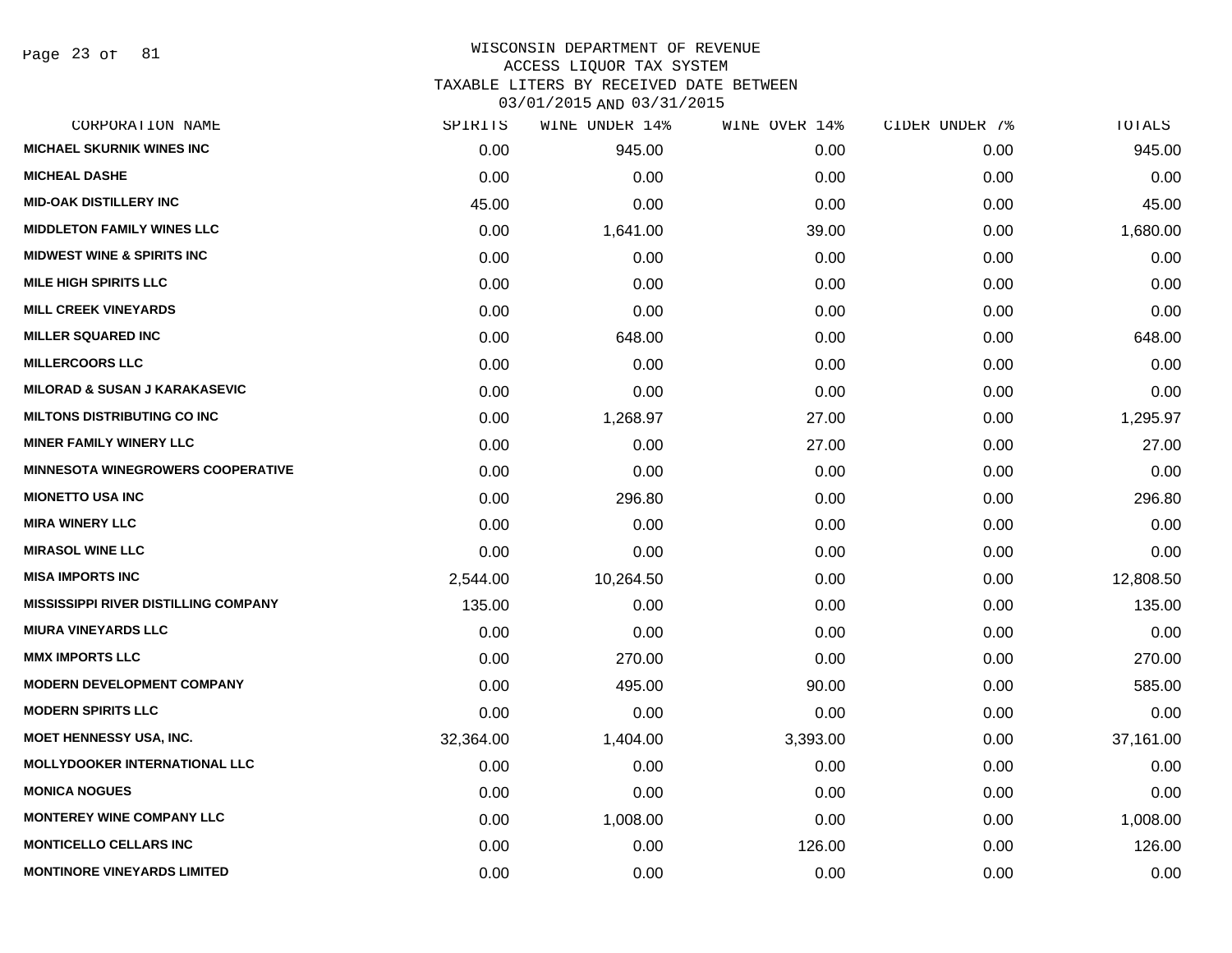Page 24 of 81

#### WISCONSIN DEPARTMENT OF REVENUE ACCESS LIQUOR TAX SYSTEM TAXABLE LITERS BY RECEIVED DATE BETWEEN

| CORPORATION NAME                                                            | SPIRITS  | WINE UNDER 14% | WINE OVER 14% | CIDER UNDER 7% | TOTALS    |
|-----------------------------------------------------------------------------|----------|----------------|---------------|----------------|-----------|
| <b>MORGAN CLENDENEN</b>                                                     | 0.00     | 0.00           | 0.00          | 0.00           | 0.00      |
| <b>MORGAN WINERY INC</b>                                                    | 0.00     | 279.00         | 342.00        | 0.00           | 621.00    |
| <b>MOUNT VEEDER FARMS LLC</b>                                               | 0.00     | 0.00           | 0.00          | 0.00           | 0.00      |
| <b>MOUNTAIN VIEW VINTNERS INC</b>                                           | 0.00     | 126.00         | 0.00          | 0.00           | 126.00    |
| <b>MS WALKER INC</b>                                                        | 4,687.50 | 0.00           | 0.00          | 0.00           | 4,687.50  |
| <b>MUSTACHE MENTORS LLC</b>                                                 | 0.00     | 0.00           | 0.00          | 0.00           | 0.00      |
| <b>MUTUAL WHOLESALE LIQUOR INC</b>                                          | 0.00     | 126.00         | 0.00          | 0.00           | 126.00    |
| <b>NAKED WINES LLC</b>                                                      | 0.00     | 0.00           | 0.00          | 0.00           | 0.00      |
| <b>NAPA VALLEY SPECIALTY WINES INC</b>                                      | 0.00     | 3,483.00       | 585.00        | 0.00           | 4,068.00  |
| NATIONAL CONSUMER CREDIT GUARANTEE<br><b>ASSOCIATION OF CONNECTICUT INC</b> | 0.00     | 0.00           | 0.00          | 0.00           | 0.00      |
| <b>NATURAL MERCHANTS INC</b>                                                | 0.00     | 0.00           | 0.00          | 0.00           | 0.00      |
| <b>NATUREL WEST CORP</b>                                                    | 0.00     | 0.00           | 0.00          | 0.00           | 0.00      |
| <b>NAVARRO VINEYARDS, LLC</b>                                               | 0.00     | 0.00           | 0.00          | 0.00           | 0.00      |
| <b>NBI ACQUISITION LLC</b>                                                  | 0.00     | 0.00           | 0.00          | 0.00           | 0.00      |
| <b>NDC SYSTEMS LP</b>                                                       | 1,978.50 | 62,797.50      | 2,398.50      | 0.00           | 67,174.50 |
| <b>NEGOCIANTS USA INC</b>                                                   | 0.00     | 76.50          | 45.00         | 0.00           | 121.50    |
| <b>NESTOR IMPORTS INC</b>                                                   | 27.00    | 63.00          | 0.00          | 0.00           | 90.00     |
| <b>NEW HOLLAND BREWING CO LLC</b>                                           | 292.50   | 0.00           | 0.00          | 0.00           | 292.50    |
| <b>NEW MEXICO WINERIES INC.</b>                                             | 0.00     | 0.00           | 0.00          | 0.00           | 0.00      |
| <b>NEW PARROTT &amp; CO</b>                                                 | 0.00     | 2,659.50       | 0.00          | 0.00           | 2,659.50  |
| <b>NEW VAVIN INC</b>                                                        | 0.00     | 0.00           | 0.00          | 0.00           | 0.00      |
| <b>NEXT LEVEL SPIRITS INC</b>                                               | 0.00     | 0.00           | 0.00          | 0.00           | 0.00      |
| <b>NICHE IMPORT CO</b>                                                      | 333.00   | 0.00           | 0.00          | 336.00         | 669.00    |
| <b>NICHOLAS ENTERPRISES INC</b>                                             | 0.00     | 0.00           | 0.00          | 0.00           | 0.00      |
| NIEBAUM-COPPOLA ESTATE WINERY LP                                            | 0.00     | 0.00           | 0.00          | 0.00           | 0.00      |
| <b>NOLET SPIRITS USA INC</b>                                                | 0.00     | 0.00           | 0.00          | 0.00           | 0.00      |
| <b>NORTH SHORE DISTILLERY LLC</b>                                           | 0.00     | 0.00           | 0.00          | 0.00           | 0.00      |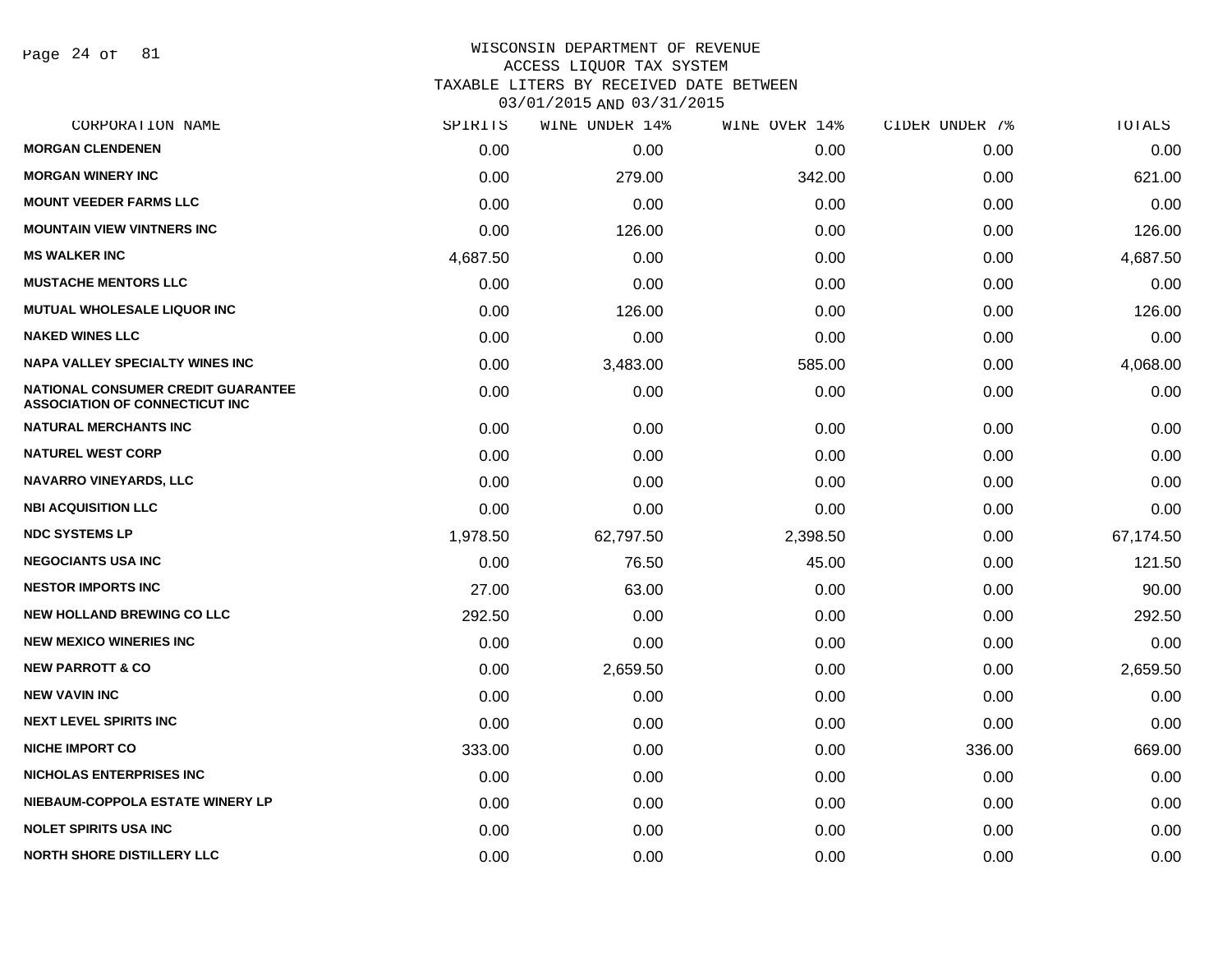Page 25 of 81

#### WISCONSIN DEPARTMENT OF REVENUE ACCESS LIQUOR TAX SYSTEM TAXABLE LITERS BY RECEIVED DATE BETWEEN

| CORPORATION NAME                        | SPIRITS | WINE UNDER 14% | WINE OVER 14% | CIDER UNDER 7% | TOTALS   |
|-----------------------------------------|---------|----------------|---------------|----------------|----------|
| <b>NOVA WINES, INC.</b>                 | 0.00    | 63.00          | 0.00          | 0.00           | 63.00    |
| <b>NUCCIO &amp; WISE</b>                | 0.00    | 0.00           | 0.00          | 0.00           | 0.00     |
| <b>NV AWG LTD</b>                       | 0.00    | 0.00           | 0.00          | 0.00           | 0.00     |
| <b>O'NEILL BEVERAGES CO LLC</b>         | 0.00    | 7,056.00       | 1,512.00      | 0.00           | 8,568.00 |
| <b>O'SHAUGHNESSY DEL OSO LLC</b>        | 0.00    | 0.00           | 0.00          | 0.00           | 0.00     |
| OAK RIDGE WINERY LLC                    | 0.00    | 3,567.00       | 72.00         | 0.00           | 3,639.00 |
| <b>OLD BRIDGE CELLARS</b>               | 0.00    | 765.00         | 202.50        | 0.00           | 967.50   |
| <b>OLDE WORLD IMPORTS INC</b>           | 0.00    | 157.50         | 0.00          | 0.00           | 157.50   |
| OLE SMOKY DISTILLERY LLC                | 0.00    | 0.00           | 0.00          | 0.00           | 0.00     |
| <b>OLIVER WINE COMPANY INC</b>          | 0.00    | 630.00         | 0.00          | 0.00           | 630.00   |
| ONE TRUE VINE LLC                       | 0.00    | 693.00         | 0.00          | 0.00           | 693.00   |
| <b>OPICI IMPORT COMPANY</b>             | 18.00   | 972.00         | 54.00         | 0.00           | 1,044.00 |
| <b>OPOLO WINES LP</b>                   | 0.00    | 0.00           | 0.00          | 0.00           | 0.00     |
| <b>OPUS ONE WINERY LLC</b>              | 0.00    | 90.00          | 0.00          | 0.00           | 90.00    |
| ORCA PROPERTIES LLC                     | 0.00    | 0.00           | 0.00          | 0.00           | 0.00     |
| <b>OREGON BREWING COMPANY INC</b>       | 19.02   | 0.00           | 0.00          | 0.00           | 19.02    |
| ORGANIC VINTNERS INC                    | 0.00    | 0.00           | 0.00          | 0.00           | 0.00     |
| <b>ORIGINAL SIN CORPORATION</b>         | 0.00    | 0.00           | 0.00          | 0.00           | 0.00     |
| <b>ORIN SWIFT CELLARS LLC</b>           | 0.00    | 0.00           | 0.00          | 0.00           | 0.00     |
| <b>OUTPOST WINES LLC</b>                | 0.00    | 0.00           | 0.00          | 0.00           | 0.00     |
| <b>OWEN ROE LLC</b>                     | 0.00    | 126.00         | 0.00          | 0.00           | 126.00   |
| P R GRISLEY CO INC                      | 0.00    | 0.00           | 0.00          | 0.00           | 0.00     |
| <b>PACIFIC EDGE MARKETING GROUP INC</b> | 197.98  | 0.00           | 0.00          | 0.00           | 197.98   |
| <b>PACIFIC INTERNATIONAL LIQUOR INC</b> | 0.00    | 0.00           | 0.00          | 0.00           | 0.00     |
| <b>PACIFIC PRIME WINES LLC</b>          | 0.00    | 126.00         | 0.00          | 0.00           | 126.00   |
| <b>PAHLMEYER LLC</b>                    | 0.00    | 0.00           | 0.00          | 0.00           | 0.00     |
| PALI WINE COMPANY LP                    | 0.00    | 0.00           | 582.00        | 0.00           | 582.00   |
| PALM BAY INTERNATIONAL INC              | 567.00  | 6,142.50       | 947.25        | 0.00           | 7,656.75 |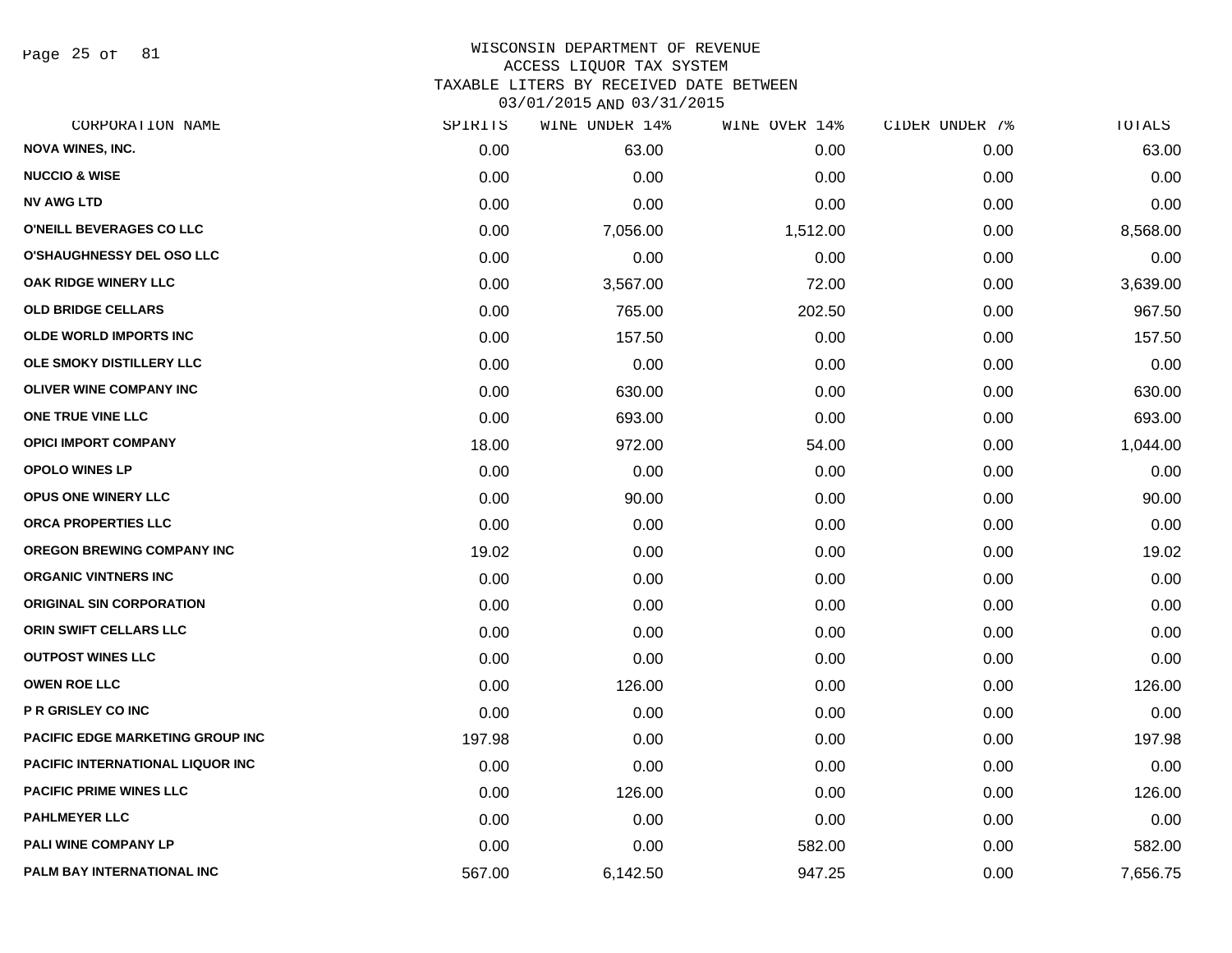Page 26 of 81

| CORPORATION NAME                        | SPIRITS   | WINE UNDER 14% | WINE OVER 14% | CIDER UNDER 7% | TOTALS    |
|-----------------------------------------|-----------|----------------|---------------|----------------|-----------|
| <b>PAMELA FRYE</b>                      | 0.00      | 0.00           | 0.00          | 0.00           | 0.00      |
| <b>PAMPA BEVERAGES LLC</b>              | 0.00      | 1,350.00       | 0.00          | 0.00           | 1,350.00  |
| <b>PANTHER CREEK CELLARS LLC</b>        | 0.00      | 0.00           | 0.00          | 0.00           | 0.00      |
| PARAGON VINEYARD CO INC                 | 0.00      | 202.00         | 90.00         | 0.00           | 292.00    |
| PARK STREET IMPORTS, LLC                | 306.00    | 12,186.00      | 0.00          | 0.00           | 12,492.00 |
| PARK WINE COMPANY INC                   | 0.00      | 126.00         | 126.00        | 0.00           | 252.00    |
| <b>PARKER STATION INC</b>               | 0.00      | 504.00         | 553.50        | 0.00           | 1,057.50  |
| PARTIDA TEQUILA LLC                     | 0.00      | 0.00           | 0.00          | 0.00           | 0.00      |
| PASTERNAK WINE IMPORTS LLC              | 0.00      | 6,642.00       | 0.00          | 0.00           | 6,642.00  |
| <b>PATERNO IMPORTS LTD</b>              | 198.00    | 12,249.00      | 5,527.50      | 0.00           | 17,974.50 |
| <b>PATRICIO C MATA</b>                  | 0.00      | 153.00         | 0.00          | 0.00           | 153.00    |
| <b>PATRICK A RONEY</b>                  | 0.00      | 6,426.00       | 54.00         | 0.00           | 6,480.00  |
| <b>PATRON SPIRITS COMPANY</b>           | 6,678.45  | 0.00           | 0.00          | 0.00           | 6,678.45  |
| <b>PATZ &amp; HALL WINE COMPANY INC</b> | 0.00      | 0.00           | 0.00          | 0.00           | 0.00      |
| <b>PAUL HOBBS IMPORTS INC</b>           | 0.00      | 0.00           | 270.00        | 0.00           | 270.00    |
| <b>PAUL HOBBS WINERY LP</b>             | 0.00      | 0.00           | 108.00        | 0.00           | 108.00    |
| <b>PAUL W QUACKENBUSH</b>               | 0.00      | 0.00           | 0.00          | 0.00           | 0.00      |
| <b>PAULANER USA LLC</b>                 | 0.00      | 0.00           | 0.00          | 0.00           | 0.00      |
| <b>PAVI WINES LLC</b>                   | 0.00      | 0.00           | 0.00          | 0.00           | 0.00      |
| <b>PAWEL LATO</b>                       | 0.00      | 0.00           | 0.00          | 0.00           | 0.00      |
| <b>PAX MAHLE WINES LLC</b>              | 0.00      | 0.00           | 0.00          | 0.00           | 0.00      |
| PEACH SYSTEMS INC                       | 0.00      | 0.00           | 0.00          | 0.00           | 0.00      |
| PEACHY CANYON WINERY                    | 0.00      | 0.00           | 1,008.00      | 0.00           | 1,008.00  |
| PEJU FAMILY OPERATING PARTNERSHIP LP    | 0.00      | 0.00           | 0.00          | 0.00           | 0.00      |
| <b>PENNER-ASH LLC</b>                   | 0.00      | 7.13           | 0.00          | 0.00           | 7.13      |
| PEPPER BRIDGE WINERY LLC                | 0.00      | 0.00           | 0.00          | 0.00           | 0.00      |
| PERFECTA CAMERA CORP                    | 0.00      | 198.00         | 0.00          | 0.00           | 198.00    |
| PERNOD RICARD USA LLC                   | 71,286.30 | 6,857.95       | 535.50        | 0.00           | 78,679.75 |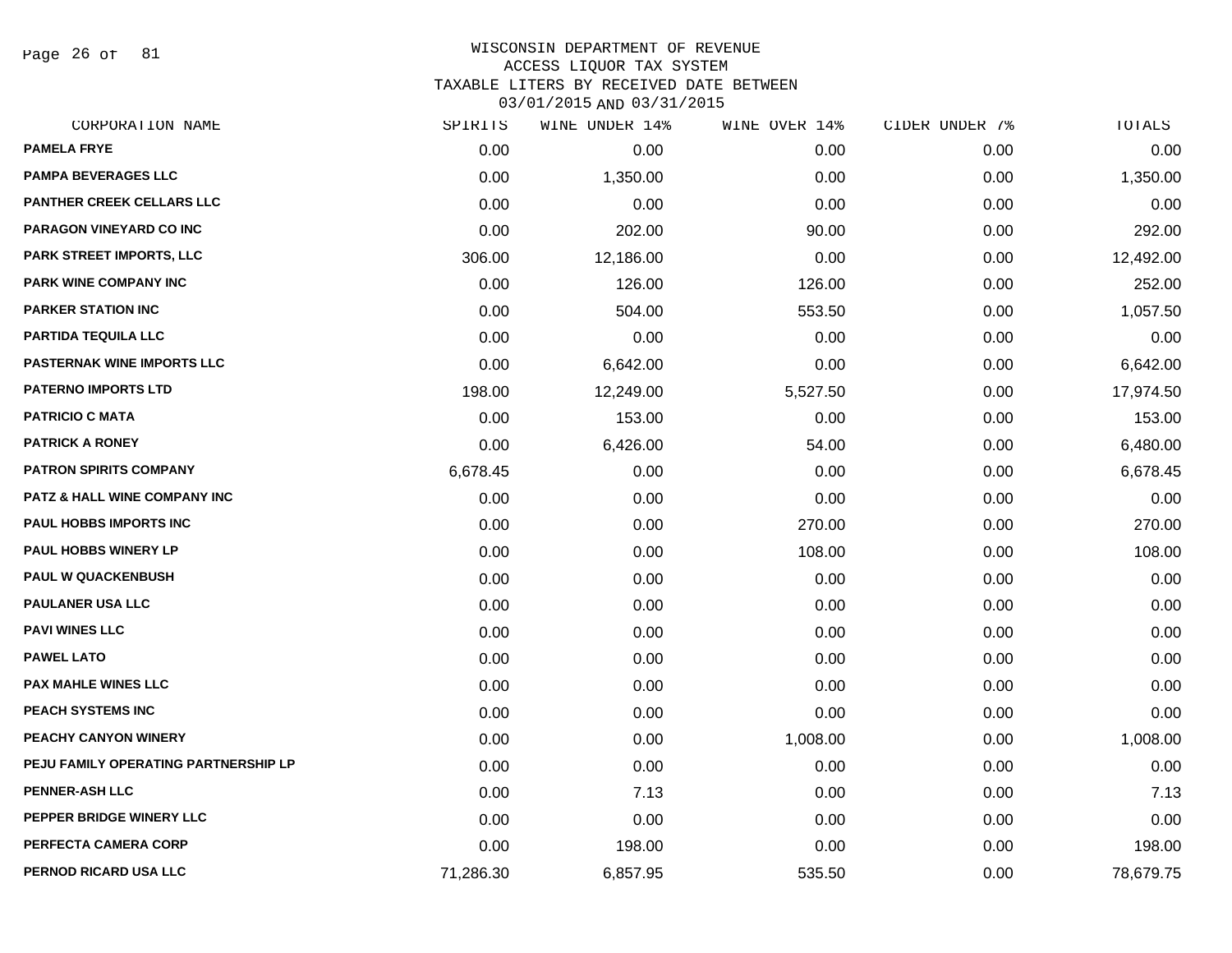Page 27 of 81

| SPIRITS   | WINE UNDER 14% | WINE OVER 14% | CIDER UNDER 7% | TOTALS    |
|-----------|----------------|---------------|----------------|-----------|
| 0.00      | 0.00           | 0.00          | 0.00           | 0.00      |
| 0.00      | 0.00           | 0.00          | 0.00           | 0.00      |
| 0.00      | 441.00         | 135.00        | 0.00           | 576.00    |
| 0.00      | 252.00         | 0.00          | 0.00           | 252.00    |
| 0.00      | 0.00           | 0.00          | 0.00           | 0.00      |
| 0.00      | 0.00           | 0.00          | 0.00           | 0.00      |
| 0.00      | 0.00           | 0.00          | 0.00           | 0.00      |
| 0.00      | 0.00           | 10,668.00     | 0.00           | 10,668.00 |
| 2,207.25  | 0.00           | 0.00          | 0.00           | 2,207.25  |
| 0.00      | 0.00           | 0.00          | 0.00           | 0.00      |
| 0.00      | 0.00           | 0.00          | 0.00           | 0.00      |
| 0.00      | 0.00           | 0.00          | 0.00           | 0.00      |
| 0.00      | 126.00         | 0.00          | 0.00           | 126.00    |
| 0.00      | 0.00           | 0.00          | 0.00           | 0.00      |
| 0.00      | 0.00           | 0.00          | 0.00           | 0.00      |
| 0.00      | 0.00           | 0.00          | 0.00           | 0.00      |
| 0.00      | 0.00           | 0.00          | 0.00           | 0.00      |
| 0.00      | 0.00           | 0.00          | 0.00           | 0.00      |
| 0.00      | 18.00          | 810.00        | 0.00           | 828.00    |
| 0.00      | 0.00           | 0.00          | 0.00           | 0.00      |
| 0.00      | 13,293.00      | 0.00          | 0.00           | 13,293.00 |
| 0.00      | 0.00           | 0.00          | 0.00           | 0.00      |
| 0.00      | 0.00           | 0.00          | 0.00           | 0.00      |
| 0.00      | 0.00           | 0.00          | 0.00           | 0.00      |
| 0.00      | 0.00           | 0.00          | 0.00           | 0.00      |
| 450.00    | 0.00           | 0.00          | 0.00           | 450.00    |
| 88,091.85 | 0.00           | 0.00          | 0.00           | 88,091.85 |
| 0.00      | 0.00           | 0.00          | 0.00           | 0.00      |
|           |                |               |                |           |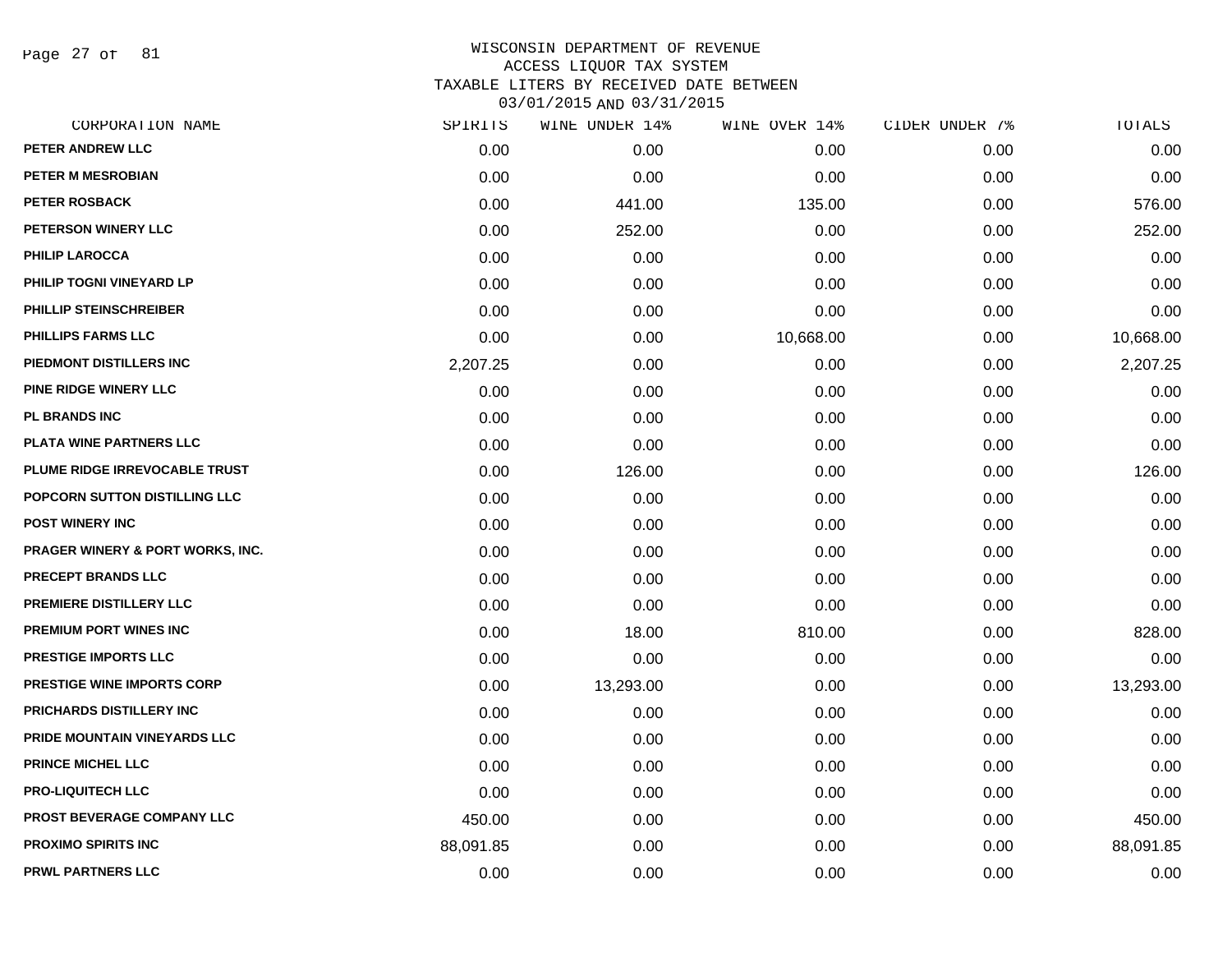Page 28 of 81

## WISCONSIN DEPARTMENT OF REVENUE ACCESS LIQUOR TAX SYSTEM

TAXABLE LITERS BY RECEIVED DATE BETWEEN

| CORPORATION NAME                            | SPIRITS   | WINE UNDER 14% | WINE OVER 14% | CIDER UNDER 7% | TOTALS    |
|---------------------------------------------|-----------|----------------|---------------|----------------|-----------|
| PURPLE WINE COMPANY LLC                     | 0.00      | 1,638.00       | 144.00        | 0.00           | 1,782.00  |
| <b>QUANTUM WINES LLC</b>                    | 0.00      | 0.00           | 0.00          | 0.00           | 0.00      |
| QUILCEDA CREEK VINTNERS INC                 | 0.00      | 0.00           | 234.00        | 0.00           | 234.00    |
| <b>QUINTESSENTIAL LLC</b>                   | 0.00      | 3,123.00       | 355.50        | 0.00           | 3,478.50  |
| QUO VINO LLC                                | 0.00      | 0.00           | 0.00          | 0.00           | 0.00      |
| <b>R &amp; B CELLARS INC</b>                | 0.00      | 0.00           | 0.00          | 0.00           | 0.00      |
| R & G SCHATZ FARMS INC                      | 0.00      | 882.00         | 126.00        | 0.00           | 1,008.00  |
| <b>R &amp; M BRANDS INC</b>                 | 158.25    | 135.00         | 0.00          | 0.00           | 293.25    |
| <b>R H KEENAN CO</b>                        | 0.00      | 0.00           | 0.00          | 0.00           | 0.00      |
| <b>R LAWSON ENTERPRISES LLC</b>             | 0.00      | 0.00           | 0.00          | 0.00           | 0.00      |
| <b>RACINE WINE CO LLC</b>                   | 0.00      | 0.00           | 0.00          | 0.00           | 0.00      |
| <b>RAINIER WINE LLC</b>                     | 0.00      | 0.00           | 0.00          | 0.00           | 0.00      |
| <b>RAMEY WINE CELLARS INC</b>               | 0.00      | 0.00           | 0.00          | 0.00           | 0.00      |
| <b>RANSOM SPIRITS LLC</b>                   | 0.00      | 0.00           | 0.00          | 0.00           | 0.00      |
| <b>RB WINE ASSOCIATES LLC</b>               | 0.00      | 99.00          | 0.00          | 0.00           | 99.00     |
| <b>RBZ VINEYARDS LLC</b>                    | 0.00      | 0.00           | 0.00          | 0.00           | 0.00      |
| <b>RED CAR WINE COMPANY LLC</b>             | 0.00      | 0.00           | 0.00          | 0.00           | 0.00      |
| <b>REDEMPTION SPIRITS LLC</b>               | 0.00      | 0.00           | 0.00          | 0.00           | 0.00      |
| <b>REGAL WINE IMPORTS INC</b>               | 0.00      | 1,458.00       | 108.00        | 0.00           | 1,566.00  |
| <b>REGUSCI WINERY INC</b>                   | 0.00      | 0.00           | 0.00          | 0.00           | 0.00      |
| <b>REMY COINTREAU AMERIQUE USA</b>          | $-520.05$ | 121.50         | 0.00          | 0.00           | $-398.55$ |
| <b>REN ACQUISITION INC</b>                  | 0.00      | 0.00           | 0.00          | 0.00           | 0.00      |
| <b>RENO G FARINELLI &amp; JOSEF H SHEBL</b> | 0.00      | 0.00           | 0.00          | 0.00           | 0.00      |
| <b>RENT A BBQ</b>                           | 0.00      | 0.00           | 0.00          | 0.00           | 0.00      |
| <b>RESERVA WINES LLC</b>                    | 0.00      | 0.00           | 0.00          | 0.00           | 0.00      |
| <b>REYNOLDS CREATIVE PRODUCTS INC.</b>      | 0.00      | 0.00           | 0.00          | 0.00           | 0.00      |
| <b>RGI BRANDS LLC</b>                       | 33.00     | 0.00           | 0.00          | 0.00           | 33.00     |
| <b>RICHARD C POE II</b>                     | 0.00      | 0.00           | 0.00          | 0.00           | 0.00      |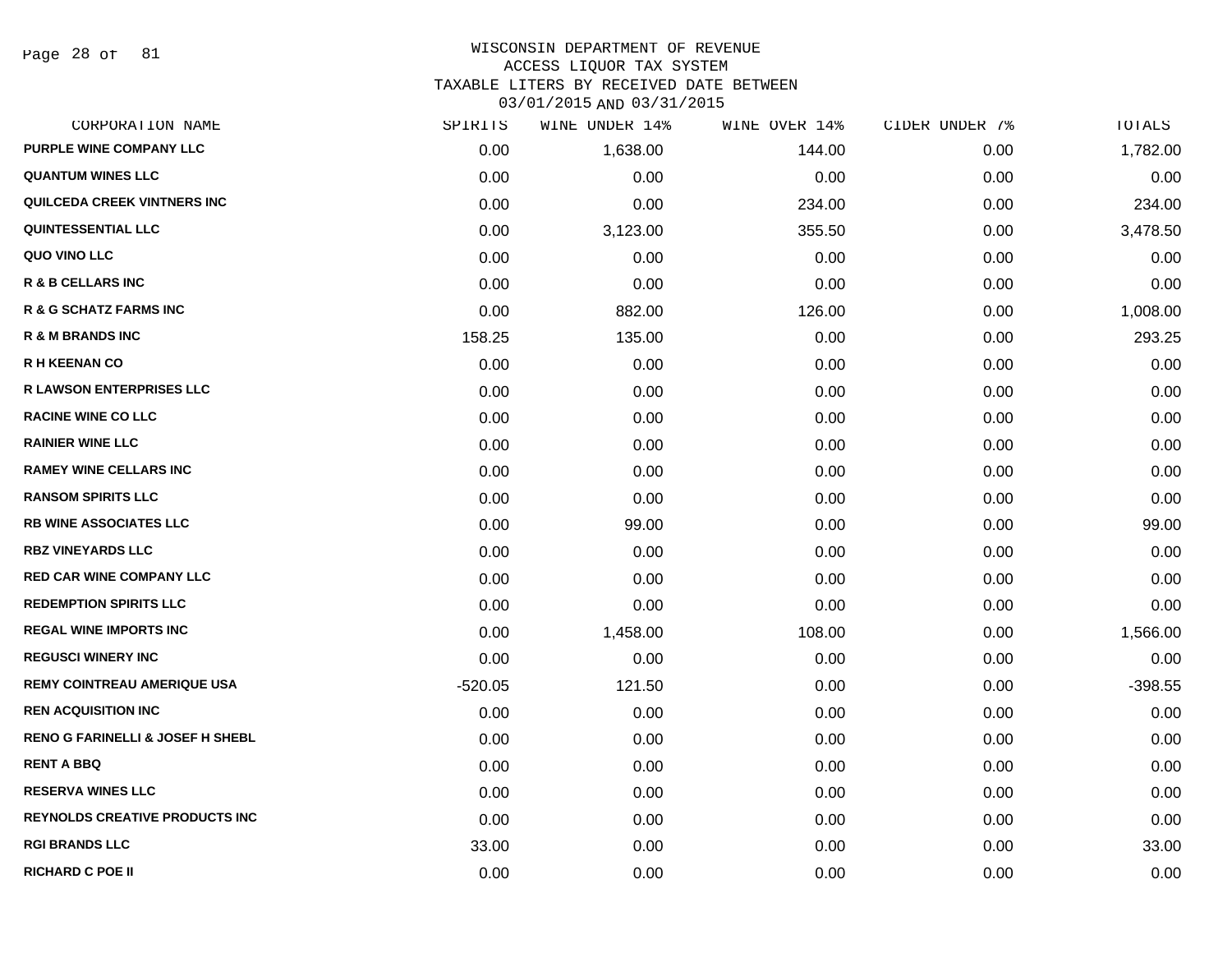Page 29 of 81

#### WISCONSIN DEPARTMENT OF REVENUE ACCESS LIQUOR TAX SYSTEM

TAXABLE LITERS BY RECEIVED DATE BETWEEN

| CORPORATION NAME                                 | SPIRITS | WINE UNDER 14% | WINE OVER 14% | CIDER UNDER 7% | TOTALS   |
|--------------------------------------------------|---------|----------------|---------------|----------------|----------|
| <b>RICHARD STELTZNER</b>                         | 0.00    | 0.00           | 0.00          | 0.00           | 0.00     |
| <b>RIDGE VINEYARDS INC</b>                       | 0.00    | 0.00           | 126.00        | 0.00           | 126.00   |
| <b>RIONDO USA LLC</b>                            | 0.00    | 368.13         | 0.00          | 0.00           | 368.13   |
| <b>RIVER VIEW WINERY LLC</b>                     | 0.00    | 0.00           | 0.00          | 0.00           | 0.00     |
| <b>RO SALES &amp; DISTRIBUTION SERVICES INC.</b> | 0.00    | 5,094.00       | 0.00          | 0.00           | 5,094.00 |
| <b>ROADSEND FARM LLC</b>                         | 0.00    | 0.00           | 0.00          | 0.00           | 0.00     |
| <b>ROBERT A CUTTER</b>                           | 0.00    | 252.00         | 108.00        | 0.00           | 360.00   |
| <b>ROBERT CRAIG WINERY LP</b>                    | 0.00    | 0.00           | 0.00          | 0.00           | 0.00     |
| <b>ROBERT J COOPER</b>                           | 326.25  | 0.00           | 0.00          | 0.00           | 326.25   |
| <b>ROBERT J GROSS</b>                            | 0.00    | 0.00           | 0.00          | 0.00           | 0.00     |
| <b>ROBERT KACHER SELECTIONS LLC</b>              | 0.00    | 27.23          | 2.38          | 0.00           | 29.61    |
| <b>ROBERT L HUDSON</b>                           | 0.00    | 0.00           | 0.00          | 0.00           | 0.00     |
| <b>ROBERT M MARX</b>                             | 0.00    | 0.00           | 0.00          | 0.00           | 0.00     |
| <b>ROBERT TALBOTT INC</b>                        | 0.00    | 0.00           | 441.00        | 0.00           | 441.00   |
| <b>ROBERT YOUNG ESTATE WINERY LLC</b>            | 0.00    | 0.00           | 0.00          | 0.00           | 0.00     |
| <b>ROCK SAKE LLC</b>                             | 0.00    | 0.00           | 0.00          | 0.00           | 0.00     |
| <b>ROCK WALL WINE COMPANY INC</b>                | 0.00    | 0.00           | 0.00          | 0.00           | 0.00     |
| <b>ROCLAND WINE IMPORTS</b>                      | 0.00    | 0.00           | 0.00          | 0.00           | 0.00     |
| <b>ROMBAUER VINEYARDS INC</b>                    | 0.00    | 0.00           | 859.50        | 0.00           | 859.50   |
| <b>RONALD J WICKER</b>                           | 0.00    | 0.00           | 0.00          | 0.00           | 0.00     |
| <b>ROOTS RUN DEEP LLC</b>                        | 0.00    | 0.00           | 0.00          | 0.00           | 0.00     |
| <b>ROSE IMPORTING &amp; DISTRIBUTING LLC</b>     | 0.00    | 531.00         | 0.00          | 0.00           | 531.00   |
| ROSENTHAL WINE MERCHANT NY LTD                   | 0.00    | 61.82          | 0.00          | 0.00           | 61.82    |
| <b>ROTTA WINERY LLC</b>                          | 0.00    | 0.00           | 0.00          | 0.00           | 0.00     |
| <b>ROUND HILL CELLARS</b>                        | 0.00    | 0.00           | 0.00          | 0.00           | 0.00     |
| <b>ROUND POND ESTATE LLC</b>                     | 0.00    | 0.00           | 23.78         | 0.00           | 23.78    |
| <b>ROYAL WINE CORPORATION</b>                    | 0.00    | 1,809.00       | 9.00          | 0.00           | 1,818.00 |
| <b>RUBISSOW FAMILY WINES LLC</b>                 | 0.00    | 0.00           | 0.00          | 0.00           | 0.00     |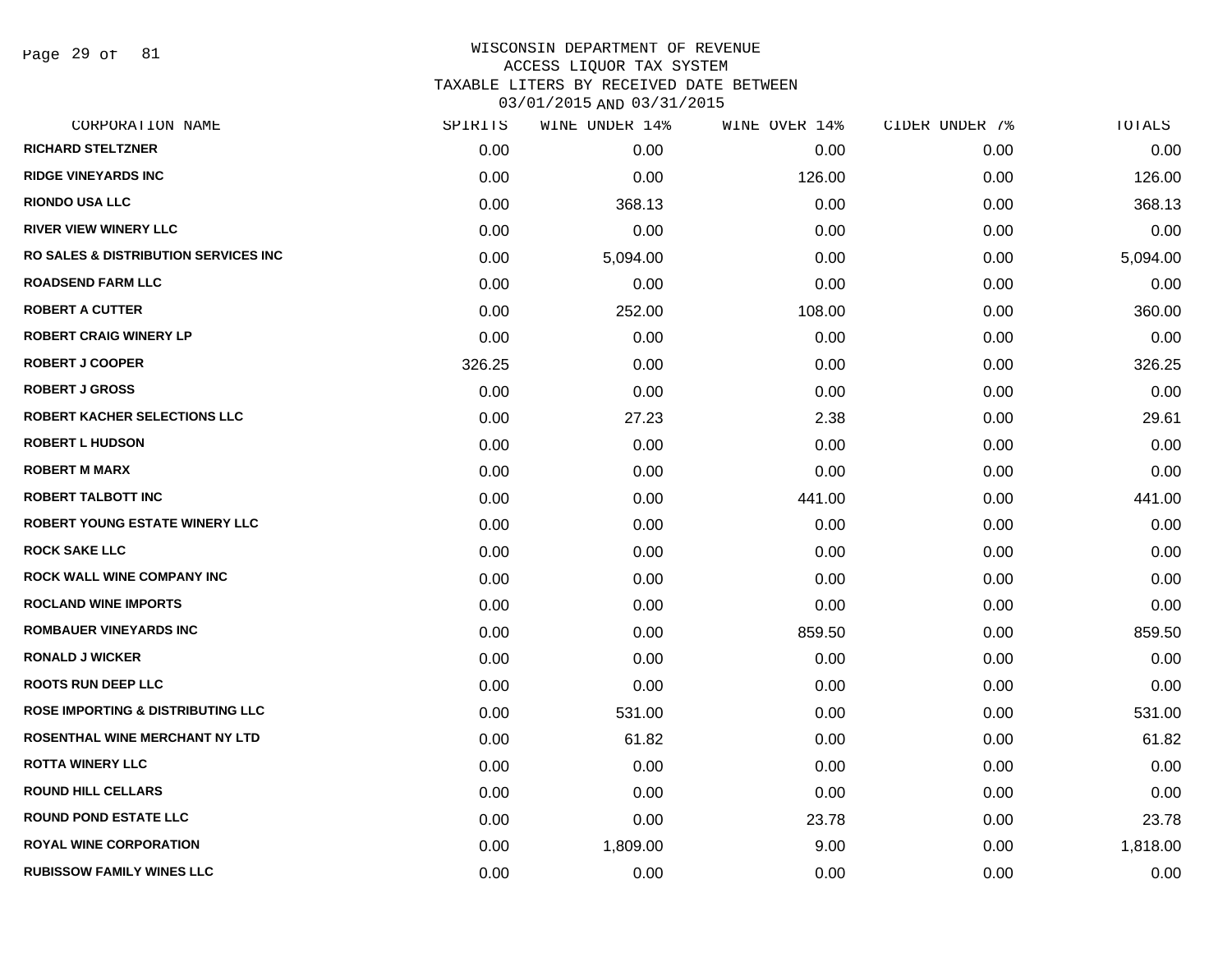Page 30 of 81

#### WISCONSIN DEPARTMENT OF REVENUE ACCESS LIQUOR TAX SYSTEM

TAXABLE LITERS BY RECEIVED DATE BETWEEN

| CORPORATION NAME                                      | SPIRITS    | WINE UNDER 14% | WINE OVER 14% | CIDER UNDER 7% | <b>TOTALS</b> |
|-------------------------------------------------------|------------|----------------|---------------|----------------|---------------|
| <b>RUED WINERY INC</b>                                | 0.00       | 0.00           | 0.00          | 0.00           | 0.00          |
| RUSSIAN STANDARD VODKA (USA) INC                      | 1,370.00   | 0.00           | 0.00          | 0.00           | 1,370.00      |
| <b>SLJGROUPINC</b>                                    | 0.00       | 17,438.64      | 8,452.14      | 0.00           | 25,890.78     |
| <b>SABEMOS BEVERAGES LLC</b>                          | 0.00       | 0.00           | 0.00          | 0.00           | 0.00          |
| <b>SAINTSBURY LLC</b>                                 | 0.00       | 0.00           | 0.00          | 0.00           | 0.00          |
| <b>SAKEONE CORPORATION</b>                            | 0.00       | 0.00           | 0.00          | 0.00           | 0.00          |
| <b>SALT OF THE EARTH LP</b>                           | 0.00       | 0.00           | 0.00          | 0.00           | 0.00          |
| <b>SAN ANTONIO WINERY INC</b>                         | 0.00       | 9,422.86       | 285.00        | 0.00           | 9,707.86      |
| <b>SAN FRANCISCO WINE EXCHANGE INC</b>                | 0.00       | 1,359.00       | 90.00         | 0.00           | 1,449.00      |
| <b>SAN GABRIEL VALLEY WAREHOUSE &amp; STORAGE INC</b> | 0.00       | 0.00           | 396.00        | 0.00           | 396.00        |
| <b>SAN JOAQUIN WINE COMPANY INC</b>                   | 0.00       | 495.00         | 90.00         | 0.00           | 585.00        |
| <b>SAN LUIS SPIRITS INC</b>                           | 0.00       | 0.00           | 0.00          | 0.00           | 0.00          |
| <b>SAN MARTINO IMPORTS INC</b>                        | 0.00       | $-1,296.00$    | 0.00          | 0.00           | $-1,296.00$   |
| <b>SANGLIER CELLARS LLC</b>                           | 0.00       | 0.00           | 0.00          | 0.00           | 0.00          |
| <b>SANGLIER SELECTIONS LLC</b>                        | 0.00       | 0.00           | 0.00          | 0.00           | 0.00          |
| <b>SANS LIEGE INC</b>                                 | 0.00       | 0.00           | 0.00          | 0.00           | 0.00          |
| <b>SANS WINE &amp; SPIRITS CO</b>                     | 504.00     | 0.00           | 0.00          | 0.00           | 504.00        |
| <b>SANTA MARGHERITA USA INC</b>                       | 0.00       | 252.00         | 0.00          | 0.00           | 252.00        |
| <b>SARACINA VINEYARDS LLC</b>                         | 0.00       | 0.00           | 0.00          | 0.00           | 0.00          |
| <b>SARMENTO'S IMPORTS &amp; EXPORTS INC</b>           | 0.00       | 370.94         | 0.00          | 0.00           | 370.94        |
| <b>SAVIAH ROSE WINERY LLC</b>                         | 0.00       | 0.00           | 0.00          | 0.00           | 0.00          |
| <b>SAVIO SOARES SELECTIONS CORP</b>                   | 0.00       | 0.00           | 0.00          | 0.00           | 0.00          |
| <b>SAVVY DISTILLERS LP</b>                            | 4,893.75   | 0.00           | 0.00          | 0.00           | 4,893.75      |
| <b>SAZERAC COMPANY INC</b>                            | 236,540.85 | 242.98         | 380.97        | 0.00           | 237,164.80    |
| <b>SAZERAC NORTH AMERICA INC</b>                      | 542,524.05 | 0.00           | 0.00          | 0.00           | 542,524.05    |
| <b>SBRAGIA FAMILY VINEYARDS LLC</b>                   | 0.00       | 0.00           | 0.00          | 0.00           | 0.00          |
| <b>SCENIC ROOT WINEGROWERS LLC</b>                    | 0.00       | 0.00           | 0.00          | 0.00           | 0.00          |
| <b>SCHEID VINEYARDS CALIFORNIA INC</b>                | 0.00       | 1,008.00       | 0.00          | 0.00           | 1,008.00      |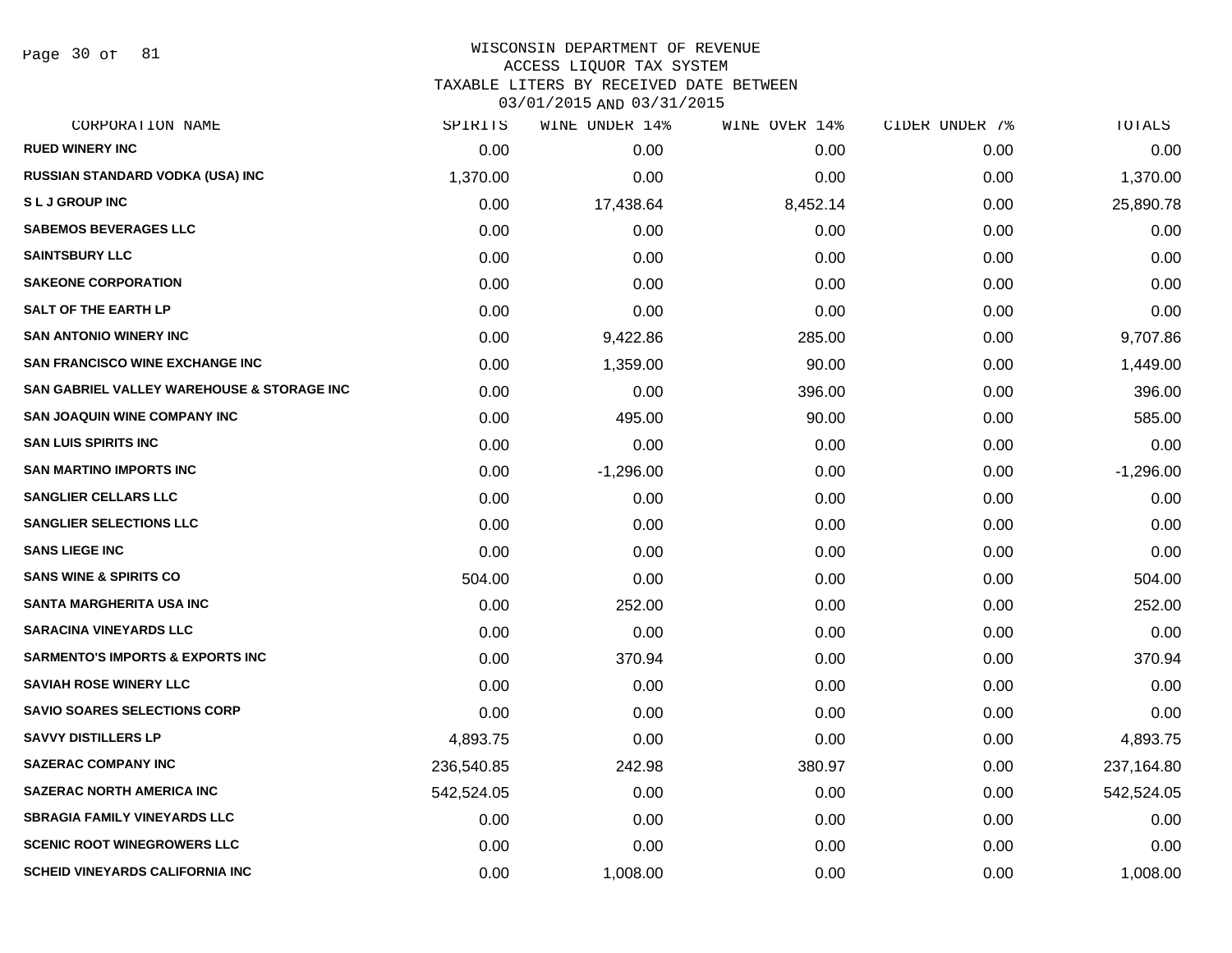Page 31 of 81

| SPIRITS   | WINE UNDER 14% | WINE OVER 14% | CIDER UNDER 7% | TOTALS    |
|-----------|----------------|---------------|----------------|-----------|
| 0.00      | 0.00           | 0.00          | 0.00           | 0.00      |
| 0.00      | 27.00          | 27.00         | 0.00           | 54.00     |
| 0.00      | 0.00           | 0.00          | 0.00           | 0.00      |
| 0.00      | 2,511.00       | 36.00         | 0.00           | 2,547.00  |
| 0.00      | 63.00          | 0.00          | 0.00           | 63.00     |
| 0.00      | 0.00           | 0.00          | 17,534.57      | 17,534.57 |
| 0.00      | 0.00           | 126.00        | 0.00           | 126.00    |
| 0.00      | 0.00           | 0.00          | 0.00           | 0.00      |
| 0.00      | 0.00           | 0.00          | 0.00           | 0.00      |
| 0.00      | 0.00           | 0.00          | 0.00           | 0.00      |
| 900.00    | 0.00           | 0.00          | 0.00           | 900.00    |
| 0.00      | 1,134.00       | 279.00        | 0.00           | 1,413.00  |
| 0.00      | 0.00           | 315.00        | 0.00           | 315.00    |
| 0.00      | 0.00           | 0.00          | 0.00           | 0.00      |
| 0.00      | 1,701.00       | 234.00        | 0.00           | 1,935.00  |
| 1,062.00  | 846.00         | 189.00        | 0.00           | 2,097.00  |
| 0.00      | 0.00           | 0.00          | 0.00           | 0.00      |
| 0.00      | 0.00           | 126.00        | 0.00           | 126.00    |
| 2,553.00  | 678.00         | 4,685.40      | 0.00           | 7,916.40  |
| 0.00      | 31.50          | 0.00          | 0.00           | 31.50     |
| 0.00      | 171.00         | 0.00          | 0.00           | 171.00    |
| 0.00      | 0.00           | 0.00          | 0.00           | 0.00      |
| 0.00      | 63.00          | 0.00          | 0.00           | 63.00     |
| 0.00      | 0.00           | 0.00          | 0.00           | 0.00      |
| 0.00      | 688.50         | 148.50        | 0.00           | 837.00    |
| 0.00      | 0.00           | 0.00          | 0.00           | 0.00      |
| 45,136.50 | 0.00           | 0.00          | 0.00           | 45,136.50 |
| 0.00      | 0.00           | 0.00          | 0.00           | 0.00      |
|           |                |               |                |           |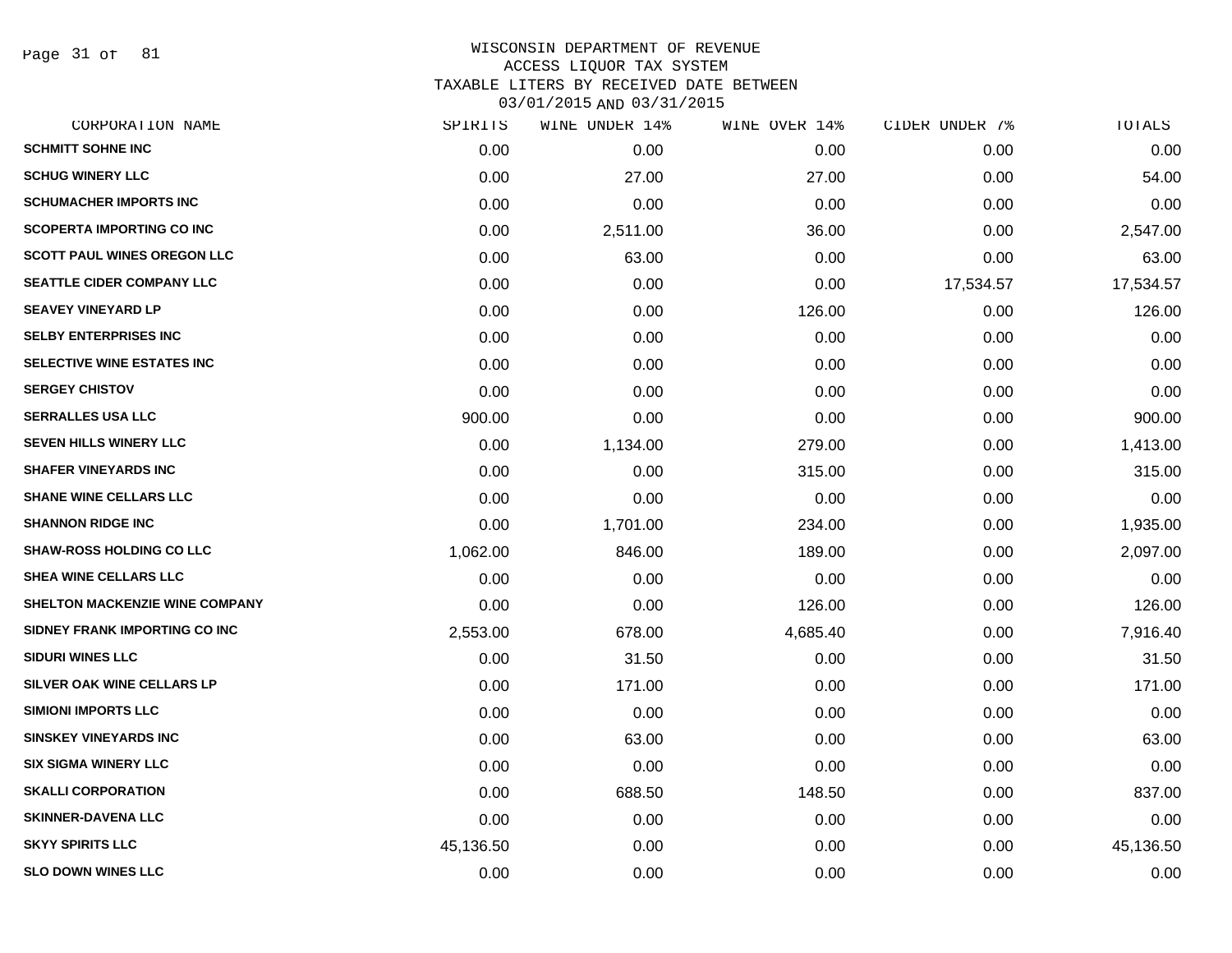Page 32 of 81

# WISCONSIN DEPARTMENT OF REVENUE ACCESS LIQUOR TAX SYSTEM TAXABLE LITERS BY RECEIVED DATE BETWEEN

| CORPORATION NAME                                | SPIRITS  | WINE UNDER 14% | WINE OVER 14% | CIDER UNDER 7% | TOTALS   |
|-------------------------------------------------|----------|----------------|---------------|----------------|----------|
| <b>SMALL VINES WINES INC</b>                    | 0.00     | 6.75           | 0.00          | 0.00           | 6.75     |
| <b>SMITH &amp; SMITH</b>                        | 0.00     | 0.00           | 189.00        | 0.00           | 189.00   |
| <b>SOCIAL BLENDS LLC</b>                        | 0.00     | 0.00           | 0.00          | 0.00           | 0.00     |
| <b>SODA CANYON REAL ESTATE INVESTMENTS INC.</b> | 0.00     | 0.00           | 0.00          | 0.00           | 0.00     |
| SOGEVINUS FINE WINES USA INC                    | 0.00     | 0.00           | 6.00          | 0.00           | 6.00     |
| <b>SOKOL BLOSSER LTD</b>                        | 0.00     | 0.00           | 0.00          | 0.00           | 0.00     |
| <b>SOLENA CELLARS LLC</b>                       | 0.00     | 252.00         | 0.00          | 0.00           | 252.00   |
| <b>SOMERSTON WINE COMPANY, LLC</b>              | 0.00     | 0.00           | 0.00          | 0.00           | 0.00     |
| <b>SONOMA BEVERAGE WORKS INC</b>                | 0.00     | 0.00           | 0.00          | 0.00           | 0.00     |
| <b>SONOMA ESTATE VINTNERS LLC</b>               | 0.00     | 324.00         | 0.00          | 0.00           | 324.00   |
| <b>SONOMA WINE COMPANY LLC</b>                  | 0.00     | 819.00         | 0.00          | 0.00           | 819.00   |
| <b>SOOS CREEK WINE CELLARS LLC</b>              | 0.00     | 0.00           | 0.00          | 0.00           | 0.00     |
| SORELLE CASA FINE WINES LLC                     | 0.00     | 252.00         | 0.00          | 0.00           | 252.00   |
| <b>SOUTH BAY WINE GROUP LLC</b>                 | 0.00     | 261.00         | 0.00          | 0.00           | 261.00   |
| <b>SOUTHERN STARZ INC</b>                       | 0.00     | 1,089.00       | 2,070.00      | 0.00           | 3,159.00 |
| SOUTHERN WINE GROUP LLC                         | 0.00     | 436.50         | 0.00          | 0.00           | 436.50   |
| <b>SOVEREIGN BRANDS LLC</b>                     | 0.00     | 1,552.50       | 0.00          | 0.00           | 1,552.50 |
| <b>SPARKLING OREGON LLC</b>                     | 0.00     | 0.00           | 0.00          | 0.00           | 0.00     |
| <b>SPEAKEASY SPIRITS LLC</b>                    | 495.00   | 0.00           | 0.00          | 0.00           | 495.00   |
| <b>SPECIALTY MARKETING GROUP</b>                | 0.00     | 0.00           | 0.00          | 0.00           | 0.00     |
| <b>SPENCER HOOPES</b>                           | 0.00     | 0.00           | 0.00          | 0.00           | 0.00     |
| <b>SPIRIT IMPORTS INC</b>                       | 0.00     | 0.00           | 0.00          | 0.00           | 0.00     |
| <b>SPOTTSWOODE WINERY INC</b>                   | 0.00     | 0.00           | 0.00          | 0.00           | 0.00     |
| <b>SPRING MOUNTAIN VINEYARD INC</b>             | 0.00     | 0.00           | 0.00          | 0.00           | 0.00     |
| <b>SQUARE ONE ORGANIC SPIRITS LLC</b>           | 0.00     | 0.00           | 0.00          | 0.00           | 0.00     |
| <b>SQUARE ONE ORGANIC SPIRITS LLC</b>           | 13.50    | 0.00           | 0.00          | 0.00           | 13.50    |
| <b>ST GEORGE SPIRITS INC</b>                    | 1,280.68 | 0.00           | 0.00          | 0.00           | 1,280.68 |
| <b>ST HELENA ESTATE LLC</b>                     | 0.00     | 0.00           | 0.00          | 0.00           | 0.00     |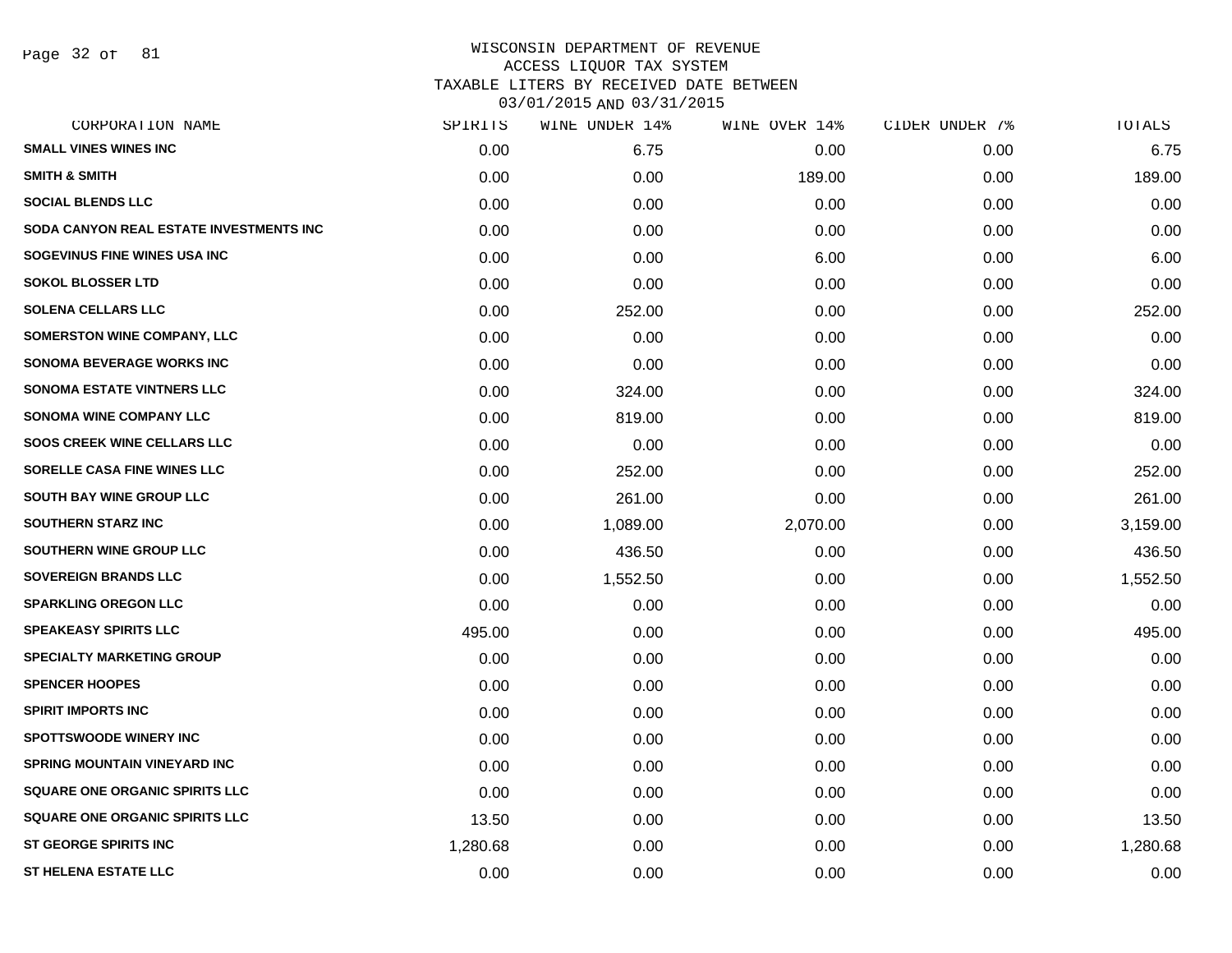Page 33 of 81

| CORPORATION NAME                                | SPIRITS  | WINE UNDER 14% | WINE OVER 14% | CIDER UNDER 7% | TOTALS     |
|-------------------------------------------------|----------|----------------|---------------|----------------|------------|
| <b>ST INNOCENT LTD</b>                          | 0.00     | 450.00         | 0.00          | 0.00           | 450.00     |
| <b>ST JULIAN WINE COMPANY INC</b>               | 0.00     | 63.00          | 0.00          | 0.00           | 63.00      |
| ST KILLIAN IMPORTING CO INC                     | 0.00     | 0.00           | 0.00          | 0.00           | 0.00       |
| <b>STACKED WINES LLC</b>                        | 0.00     | 0.00           | 1,890.00      | 0.00           | 1,890.00   |
| <b>STACY RYBACKI</b>                            | 0.00     | 0.00           | 0.00          | 0.00           | 0.00       |
| <b>STAGLIN FAMILY VINEYARD LLC</b>              | 0.00     | 0.00           | 0.00          | 0.00           | 0.00       |
| <b>STANLEY STAWSKI DIST CO INC</b>              | 162.00   | 105.00         | 0.00          | 0.00           | 267.00     |
| <b>STAR INDUSTRIES INC</b>                      | 0.00     | 0.00           | 0.00          | 0.00           | 0.00       |
| <b>STARRY NIGHT WINERY LLC</b>                  | 0.00     | 36.00          | 180.00        | 0.00           | 216.00     |
| <b>STE MICHELLE WINE ESTATES LTD</b>            | 63.00    | 67,023.00      | 3,748.50      | 0.00           | 70,834.50  |
| <b>STEELE WINES INC</b>                         | 0.00     | 81.00          | 270.00        | 0.00           | 351.00     |
| STELLAR IMPORTING COMPANY LLC                   | 0.00     | 0.00           | 0.00          | 0.00           | 0.00       |
| STEPHAN VINEYARD INC                            | 0.00     | 0.00           | 0.00          | 0.00           | 0.00       |
| STEPHEN DOOLEY WINE CO INC                      | 0.00     | 0.00           | 0.00          | 0.00           | 0.00       |
| <b>STEVE MILES SELECTIONS INC</b>               | 0.00     | 0.00           | 0.00          | 0.00           | 0.00       |
| STEVEN EDMUNDS & CORNELIA ST JOHN               | 0.00     | 0.00           | 0.00          | 0.00           | 0.00       |
| <b>STEZ &amp; BOWER</b>                         | 0.00     | 504.00         | 0.00          | 0.00           | 504.00     |
| <b>STOLI GROUP (USA) LLC</b>                    | 4,488.00 | 0.00           | 45.00         | 0.00           | 4,533.00   |
| <b>STOLLER VINEYARDS INC</b>                    | 0.00     | 0.00           | 0.00          | 0.00           | 0.00       |
| <b>STOLLER WHOLESALE WINE &amp; SPIRITS INC</b> | 729.00   | 0.00           | 0.00          | 0.00           | 729.00     |
| <b>STOLPMAN VINEYARDS LLC</b>                   | 0.00     | 313.50         | 0.00          | 0.00           | 313.50     |
| <b>STONEBRAKER-SOLES INC</b>                    | 0.00     | 315.00         | 0.00          | 0.00           | 315.00     |
| <b>STONECUSHION INC</b>                         | 0.00     | 0.00           | 0.00          | 0.00           | 0.00       |
| <b>SUPREX INTERNATIONAL LTD</b>                 | 0.00     | 0.00           | 0.00          | 0.00           | 0.00       |
| <b>SURVILLE ENTERPRISES CORP</b>                | 67.50    | 2,535.75       | 0.00          | 0.00           | 2,603.25   |
| <b>SUTTER HOME WINERY INC</b>                   | 0.00     | 289,290.96     | 2,452.50      | 0.00           | 291,743.46 |
| <b>SVENSKA FOOD &amp; BEVERAGE LLC</b>          | 0.00     | 495.00         | 0.00          | 0.00           | 495.00     |
| <b>SVP WINERY LLC</b>                           | 0.00     | 0.00           | 0.00          | 0.00           | 0.00       |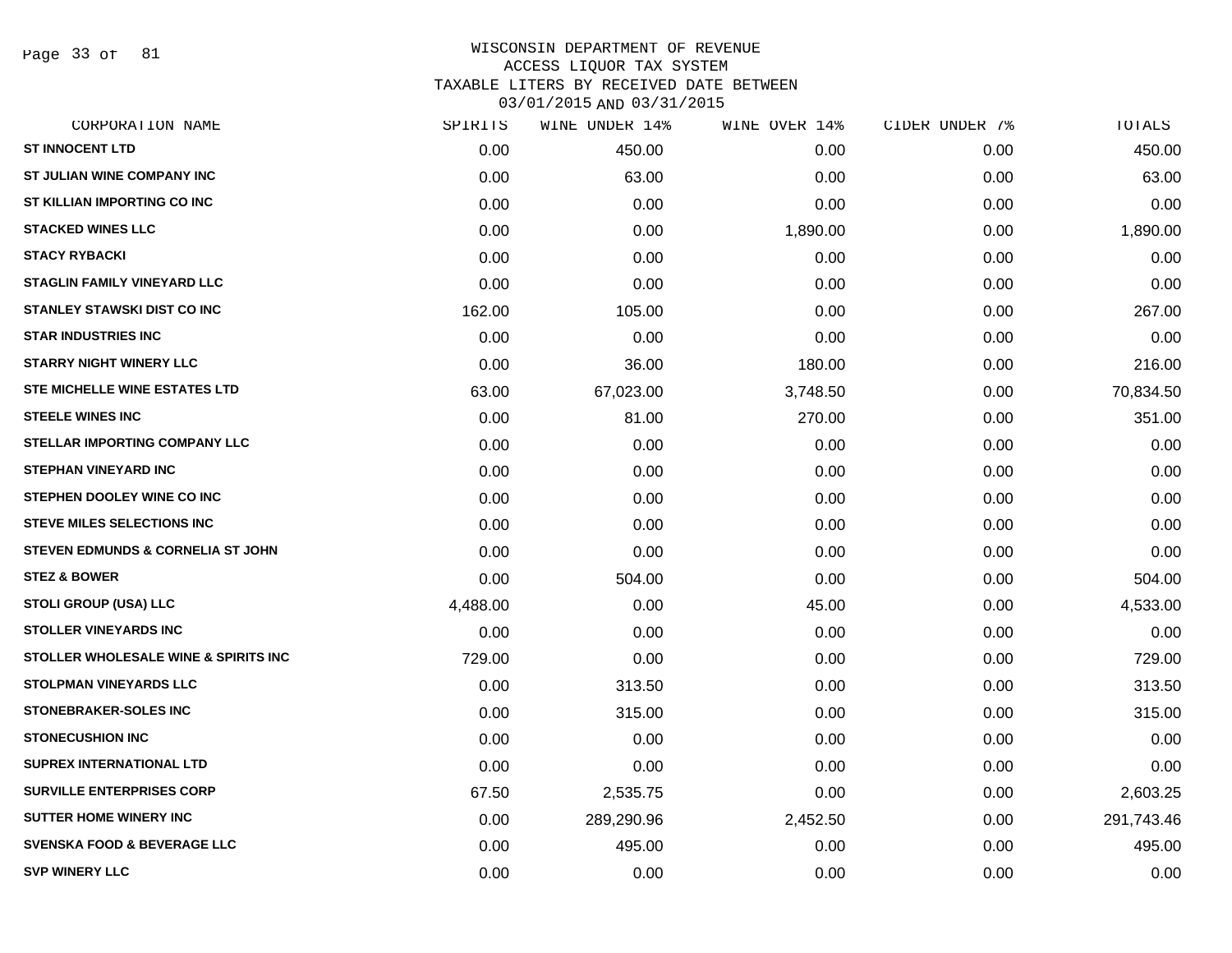Page 34 of 81

| CORPORATION NAME                      | SPIRITS | WINE UNDER 14% | WINE OVER 14% | CIDER UNDER 7% | TOTALS    |
|---------------------------------------|---------|----------------|---------------|----------------|-----------|
| <b>SWANSON VINEYARDS &amp; WINERY</b> | 0.00    | 0.00           | 9.00          | 0.00           | 9.00      |
| <b>SYLVESTER WINERY INC</b>           | 0.00    | 0.00           | 0.00          | 0.00           | 0.00      |
| <b>T ELENTENY HOLDINGS LLC</b>        | 0.00    | 242.12         | 16.64         | 0.00           | 258.76    |
| <b>TAFT STREET INC</b>                | 0.00    | 0.00           | 0.00          | 0.00           | 0.00      |
| <b>TAKARA SAKE USA INC</b>            | 0.00    | 1,305.00       | 500.40        | 0.00           | 1,805.40  |
| <b>TALLEY VINEYARDS INC</b>           | 0.00    | 0.00           | 0.00          | 0.00           | 0.00      |
| <b>TAMBER BEY VINEYARDS LLC</b>       | 0.00    | 0.00           | 0.00          | 0.00           | 0.00      |
| <b>TASTEVINO SELECTIONS LLC</b>       | 0.00    | 0.00           | 0.00          | 0.00           | 0.00      |
| TC VINEYARDS INC                      | 0.00    | 0.00           | 0.00          | 0.00           | 0.00      |
| <b>TEMPERANCE DISTILLING COMPANY</b>  | 0.00    | 0.00           | 0.00          | 0.00           | 0.00      |
| <b>TERRA VINUM LLC</b>                | 0.00    | 0.00           | 0.00          | 0.00           | 0.00      |
| <b>TERRAVANT WINE COMPANY LLC</b>     | 0.00    | 189.00         | 0.00          | 0.00           | 189.00    |
| <b>TERRESSENTIA CORPORATION</b>       | 0.00    | 0.00           | 0.00          | 0.00           | 0.00      |
| <b>TESTA WINES OF THE WORLD LTD</b>   | 0.00    | 1,161.00       | 0.00          | 0.00           | 1,161.00  |
| <b>TGE LLC</b>                        | 0.00    | 0.00           | 0.00          | 0.00           | 0.00      |
| THE AUSTRALIAN WINE CONNECTION INC    | 0.00    | 0.00           | 252.00        | 0.00           | 252.00    |
| THE BIALE ESTATE                      | 0.00    | 0.00           | 0.00          | 0.00           | 0.00      |
| THE BLACK PRINCE DISTILLERY INC       | 0.00    | 0.00           | 0.00          | 0.00           | 0.00      |
| THE BRANDER VINEYARD                  | 0.00    | 0.00           | 0.00          | 0.00           | 0.00      |
| THE BUSINESS CHAIN INC                | 0.00    | 0.00           | 0.00          | 0.00           | 0.00      |
| THE HESS COLLECTION WINERY            | 0.00    | 476.72         | 192.58        | 0.00           | 669.30    |
| THE HOUSE OF BURGUNDY INC             | 0.00    | 0.00           | 0.00          | 0.00           | 0.00      |
| THE INFINITE MONKEY THEOREM INC       | 0.00    | 0.00           | 0.00          | 0.00           | 0.00      |
| THE MAUNEY GROUP LLC                  | 0.00    | 0.00           | 0.00          | 0.00           | 0.00      |
| THE MEEKER VINEYARD INC               | 0.00    | 0.00           | 0.00          | 0.00           | 0.00      |
| THE MORLET SELECTION INC              | 0.00    | 0.00           | 0.00          | 0.00           | 0.00      |
| THE MORNE WINE COMPANY                | 0.00    | 0.00           | 0.00          | 0.00           | 0.00      |
| THE OTHER GUYS INC                    | 472.50  | 7,851.00       | 1,764.00      | 0.00           | 10,087.50 |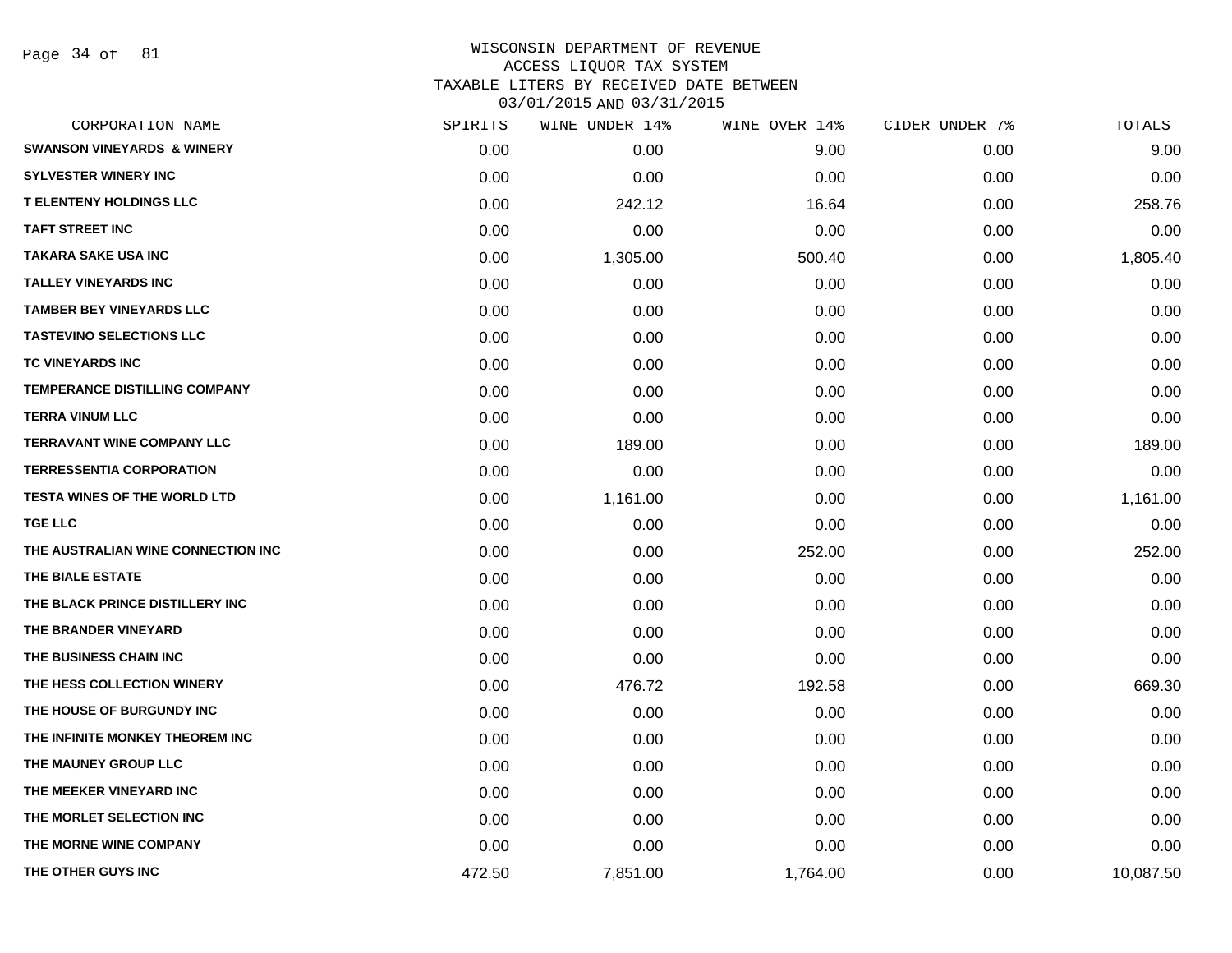Page 35 of 81

#### WISCONSIN DEPARTMENT OF REVENUE ACCESS LIQUOR TAX SYSTEM

TAXABLE LITERS BY RECEIVED DATE BETWEEN

| CORPORATION NAME                       | SPIRITS | WINE UNDER 14% | WINE OVER 14% | CIDER UNDER 7% | TOTALS     |
|----------------------------------------|---------|----------------|---------------|----------------|------------|
| THE R.S. LIPMAN COMPANY                | 0.00    | 0.00           | 0.00          | 0.00           | 0.00       |
| THE SILVERADO VINEYARDS                | 0.00    | 126.00         | 0.00          | 0.00           | 126.00     |
| THE SORTING TABLE LLC                  | 0.00    | 26.25          | 3.00          | 0.00           | 29.25      |
| THE WINE GROUP INC                     | 0.00    | 502,149.00     | 21,972.00     | 0.00           | 524,121.00 |
| THE WINE SOURCE INC                    | 0.00    | 0.00           | 0.00          | 0.00           | 0.00       |
| THE WOODMAR GROUP LLC                  | 0.00    | 378.00         | 0.00          | 0.00           | 378.00     |
| THIENOT USA INC                        | 0.00    | 0.00           | 0.00          | 0.00           | 0.00       |
| THREE FAT GUYS WINE LLC                | 0.00    | 0.00           | 0.00          | 0.00           | 0.00       |
| THREE RING PRODUCTIONS LLC             | 0.00    | 0.00           | 0.00          | 0.00           | 0.00       |
| TI BEVERAGE GROUP LTD                  | 0.00    | 0.00           | 0.00          | 0.00           | 0.00       |
| TIERRA DIVINA VINEYARD LLC             | 0.00    | 0.00           | 126.00        | 0.00           | 126.00     |
| <b>TITUS &amp; TITUS</b>               | 0.00    | 0.00           | 0.00          | 0.00           | 0.00       |
| TMR WINE COMPANY LLC                   | 0.00    | 0.00           | 0.00          | 0.00           | 0.00       |
| <b>TOAD HOLLOW VINEYARDS INC</b>       | 0.00    | 126.00         | 0.00          | 0.00           | 126.00     |
| <b>TOBIN JAMES CELLARS</b>             | 0.00    | 0.00           | 0.00          | 0.00           | 0.00       |
| <b>TOBY BEALL</b>                      | 0.00    | 0.00           | 0.00          | 0.00           | 0.00       |
| <b>TOLLIVER RANCH BRANDS LLC</b>       | 0.00    | 252.00         | 1,071.00      | 0.00           | 1,323.00   |
| <b>TOM MEADOWCROFT</b>                 | 0.00    | 0.00           | 0.00          | 0.00           | 0.00       |
| <b>TORII MOR WINERY LLC</b>            | 0.00    | 0.00           | 0.00          | 0.00           | 0.00       |
| TRADEWINDS SPECIALTY IMPORTS LLC       | 0.00    | 0.00           | 0.00          | 0.00           | 0.00       |
| <b>TREANA WINERY LLC</b>               | 0.00    | 1,260.00       | 315.00        | 0.00           | 1,575.00   |
| TREASURY WINE ESTATES AMERICAS COMPANY | 0.00    | 52,625.08      | 4,272.75      | 0.00           | 56,897.83  |
| <b>TREFETHEN VINEYARDS WINERY INC</b>  | 0.00    | 0.00           | 0.00          | 0.00           | 0.00       |
| <b>TREFETHEN VINEYARDS WINERY INC</b>  | 0.00    | 81.00          | 153.00        | 0.00           | 234.00     |
| <b>TRENTADUE WINERY LLC</b>            | 0.00    | 0.00           | 0.00          | 0.00           | 0.00       |
| TRI VIN IMPORTS INC                    | 0.00    | 3,537.00       | 0.00          | 0.00           | 3,537.00   |
| <b>TRI-STAR MARKETING INC</b>          | 0.00    | 5,265.00       | 396.00        | 0.00           | 5,661.00   |
| <b>TRINITAS CELLARS LLC</b>            | 0.00    | 0.00           | 0.00          | 0.00           | 0.00       |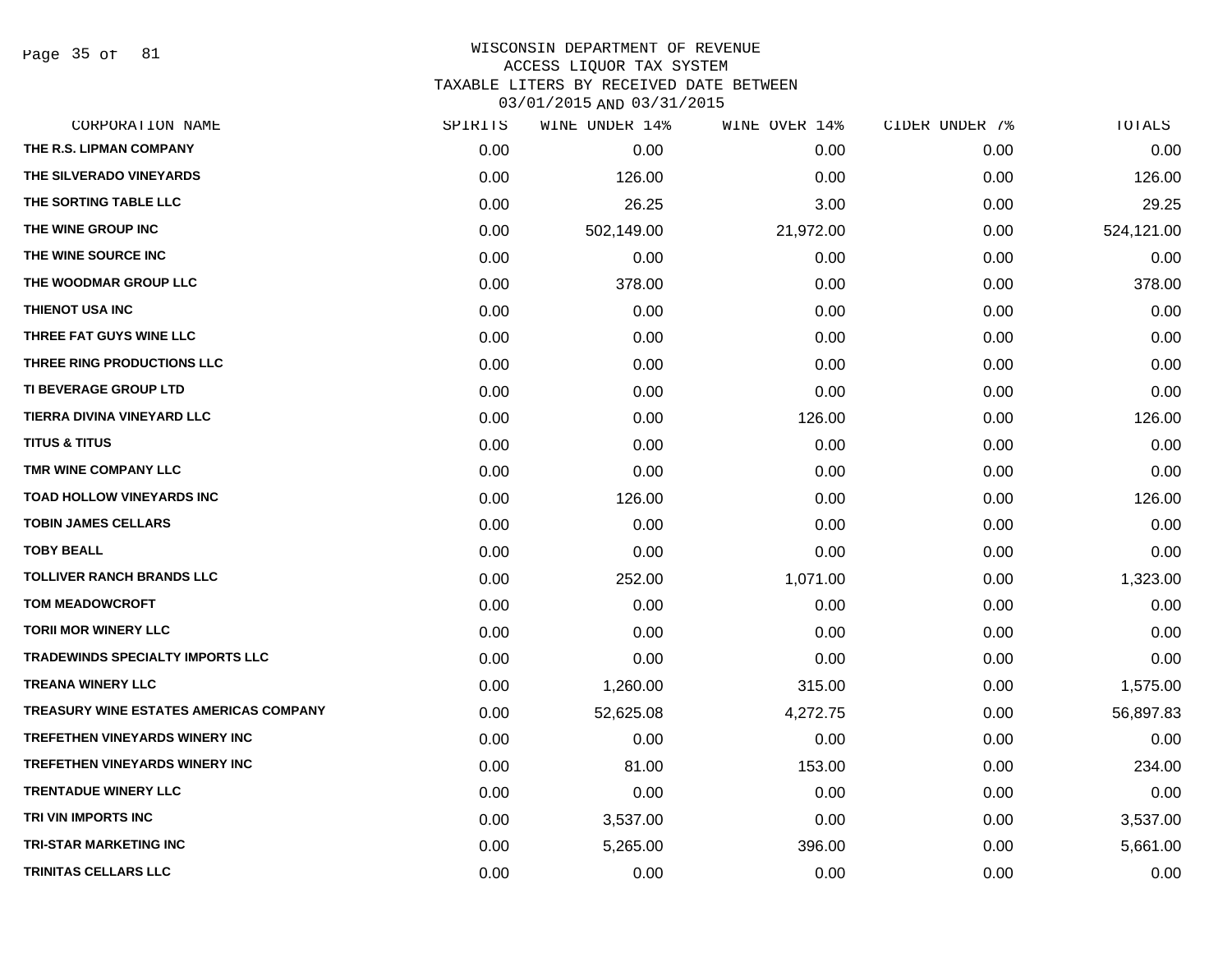Page 36 of 81

#### WISCONSIN DEPARTMENT OF REVENUE ACCESS LIQUOR TAX SYSTEM TAXABLE LITERS BY RECEIVED DATE BETWEEN

| CORPORATION NAME                                     | SPIRITS    | WINE UNDER 14% | WINE OVER 14% | CIDER UNDER 7% | TOTALS     |
|------------------------------------------------------|------------|----------------|---------------|----------------|------------|
| <b>TRIONE VINEYARDS LLC</b>                          | 0.00       | 63.00          | 0.00          | 0.00           | 63.00      |
| TRIPLE EIGHT DISTILLERY LLC                          | 0.00       | 0.00           | 0.00          | 0.00           | 0.00       |
| <b>TURLEY WINE CELLARS INC</b>                       | 0.00       | 0.00           | 0.00          | 0.00           | 0.00       |
| <b>TURN KEY WINE BRANDS LLC</b>                      | 0.00       | 576.00         | 0.00          | 0.00           | 576.00     |
| <b>TURNBULL WINE CELLARS</b>                         | 0.00       | 0.00           | 0.00          | 0.00           | 0.00       |
| <b>TWIN PEAKS WINERY INC</b>                         | 0.00       | 0.00           | 0.00          | 0.00           | 0.00       |
| TY KU, LLC                                           | 144.00     | 0.00           | 182.16        | 0.00           | 326.16     |
| <b>UN SOGNO LLC</b>                                  | 0.00       | 0.00           | 0.00          | 0.00           | 0.00       |
| <b>UNION WINE COMPANY</b>                            | 0.00       | 504.00         | 0.00          | 0.00           | 504.00     |
| UNITED SPIRITS INC                                   | 0.00       | 0.00           | 0.00          | 0.00           | 0.00       |
| UNITED STATES DISTILLED PRODUCTS CO.                 | 220,375.50 | 52,168.30      | 1,255.50      | 0.00           | 273,799.30 |
| UNTI WINE CO LLC                                     | 0.00       | 0.00           | 0.00          | 0.00           | 0.00       |
| <b>USA WINE IMPORTS INC</b>                          | 0.00       | 338.25         | 0.00          | 0.00           | 338.25     |
| <b>USA WINE WEST LLC</b>                             | 0.00       | 8,745.00       | 202.50        | 0.00           | 8,947.50   |
| <b>UVE ENTERPRISES INC</b>                           | 0.00       | 567.00         | 0.00          | 0.00           | 567.00     |
| V & C LLC                                            | 0.00       | 0.00           | 0.00          | 0.00           | 0.00       |
| <b>V2 WINE GROUP LLC</b>                             | 0.00       | 0.00           | 63.00         | 0.00           | 63.00      |
| <b>VALCKENBERG INTERNATIONAL INC.</b>                | 0.00       | 351.00         | 0.00          | 0.00           | 351.00     |
| <b>VALOR WINE CO LLC</b>                             | 0.00       | 0.00           | 0.00          | 0.00           | 0.00       |
| VAN RUITEN FAMILY WINERY LLC                         | 0.00       | 234.00         | 144.00        | 0.00           | 378.00     |
| <b>VEEV SPIRITS LLC</b>                              | 0.00       | 0.00           | 0.00          | 0.00           | 0.00       |
| <b>VELVET ANTLER WINE LLC</b>                        | 0.00       | 0.00           | 0.00          | 0.00           | 0.00       |
| <b>VEN CAL RANCHES LLC</b>                           | 0.00       | 0.00           | 0.00          | 0.00           | 0.00       |
| <b>VENGE VINEYARDS INC</b>                           | 0.00       | 0.00           | 0.00          | 0.00           | 0.00       |
| <b>VERMEIL WINE GROUP LLC</b>                        | 0.00       | 0.00           | 0.00          | 0.00           | 0.00       |
| <b>VERMONT DISTILLERS INC</b>                        | 0.00       | 0.00           | 0.00          | 0.00           | 0.00       |
| <b>VERMONT HARD CIDER COMPANY LLC</b>                | 0.00       | 0.00           | 0.00          | 72,892.00      | 72,892.00  |
| <b>VERO WINE GROUP LLC &amp; WESTSIDE GRAPES LLC</b> | 0.00       | 0.00           | 0.00          | 0.00           | 0.00       |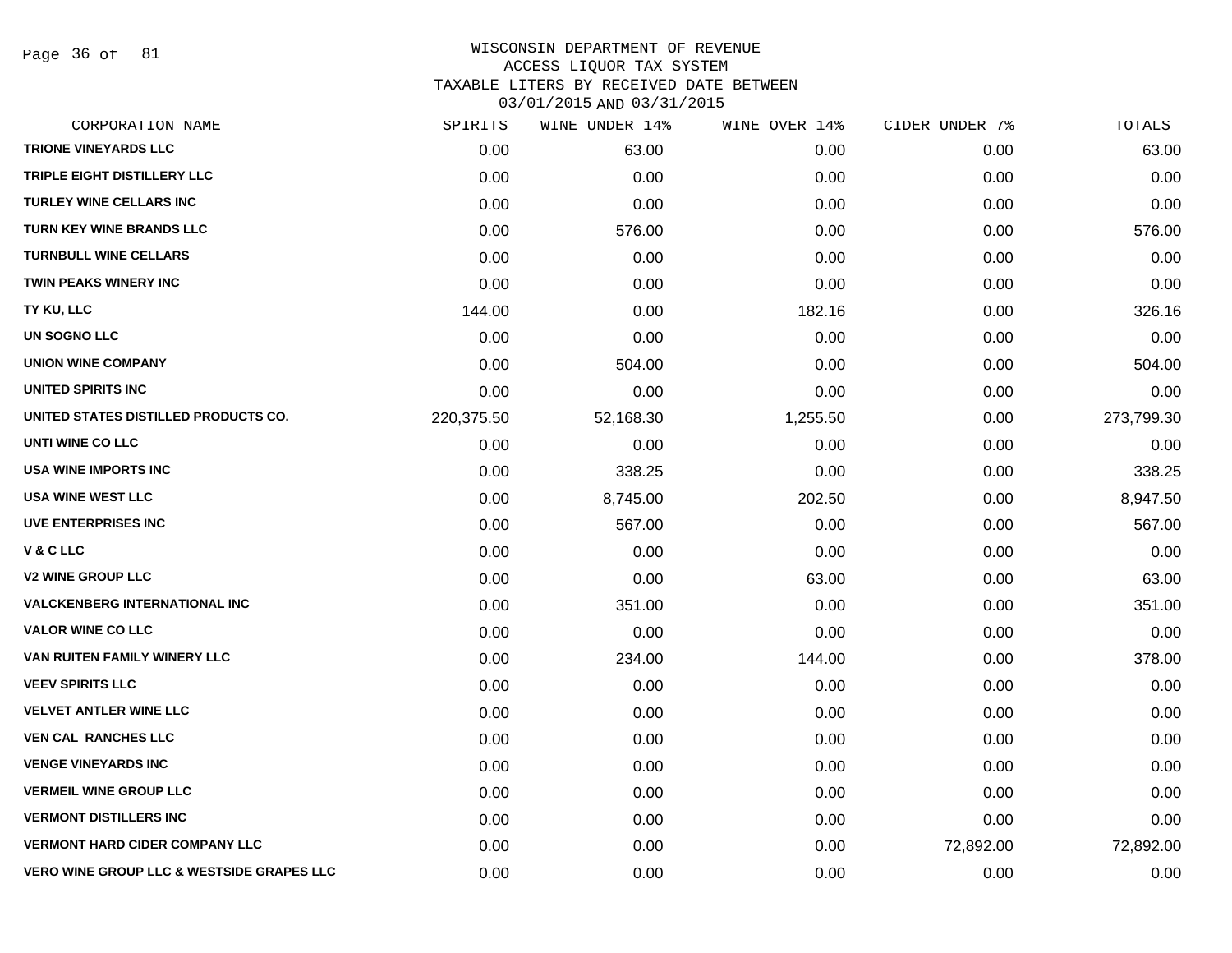Page 37 of 81

#### WISCONSIN DEPARTMENT OF REVENUE ACCESS LIQUOR TAX SYSTEM

TAXABLE LITERS BY RECEIVED DATE BETWEEN

| CORPORATION NAME                                     | SPIRITS | WINE UNDER 14% | WINE OVER 14% | CIDER UNDER 7% | TOTALS    |
|------------------------------------------------------|---------|----------------|---------------|----------------|-----------|
| VI. SCO. INC                                         | 0.00    | 1,026.00       | 0.00          | 0.00           | 1,026.00  |
| <b>VIAS IMPORTS LTD</b>                              | 27.00   | 688.50         | 0.00          | 0.00           | 715.50    |
| <b>VIATUS</b>                                        | 0.00    | 0.00           | 0.00          | 0.00           | 0.00      |
| <b>VICTOIRE FRENCH AMERCN WINE &amp; SPIRITS INC</b> | 0.00    | 0.00           | 0.00          | 0.00           | 0.00      |
| <b>VIEUX VINS INC</b>                                | 0.00    | 0.00           | 0.00          | 0.00           | 0.00      |
| <b>VIKRE DISTILLERY LLC</b>                          | 846.00  | 0.00           | 0.00          | 0.00           | 846.00    |
| <b>VILLA CREEK INC</b>                               | 0.00    | 0.00           | 0.00          | 0.00           | 0.00      |
| <b>VILLA ENCINAL PARTNERS LP</b>                     | 0.00    | 0.00           | 0.00          | 0.00           | 0.00      |
| VILLA ITALIA GOURMET FOOD & WINE INC                 | 0.00    | 0.00           | 0.00          | 0.00           | 0.00      |
| <b>VILLA SAN JULIETTE INC</b>                        | 0.00    | 0.00           | 0.00          | 0.00           | 0.00      |
| VIN DE ZO LLC                                        | 0.00    | 0.00           | 29.25         | 0.00           | 29.25     |
| <b>VIN DIVINO LTD</b>                                | 0.00    | 0.00           | 0.00          | 0.00           | 0.00      |
| <b>VIN-TELLIGENCE LLC</b>                            | 0.00    | 0.00           | 0.00          | 0.00           | 0.00      |
| <b>VINA ROBLES INC</b>                               | 0.00    | 0.00           | 0.00          | 0.00           | 0.00      |
| <b>VINAMERICAS INC</b>                               | 0.00    | 0.00           | 0.00          | 0.00           | 0.00      |
| <b>VINCENZO PADULA</b>                               | 0.00    | 1,323.00       | 0.00          | 0.00           | 1,323.00  |
| <b>VINE CLIFF WINERY INC</b>                         | 0.00    | 0.00           | 0.00          | 0.00           | 0.00      |
| <b>VINE CONNECTIONS LLC</b>                          | 0.00    | 18.00          | 239.40        | 0.00           | 257.40    |
| <b>VINEBURG LLC</b>                                  | 0.00    | 0.00           | 18.00         | 0.00           | 18.00     |
| <b>VINEYARD 29 LLC</b>                               | 0.00    | 0.00           | 0.00          | 0.00           | 0.00      |
| <b>VINEYARD BRANDS LLC</b>                           | 0.00    | 17,419.50      | 1,609.50      | 0.00           | 19,029.00 |
| <b>VINEYARD VARIETIES INC</b>                        | 0.00    | 0.00           | 0.00          | 0.00           | 0.00      |
| <b>VINIFERA IMPORTS LTD</b>                          | 0.00    | 0.00           | 0.00          | 0.00           | 0.00      |
| <b>VINIFERA WINE COMPANY LLC</b>                     | 0.00    | 0.00           | 0.00          | 0.00           | 0.00      |
| <b>VINO DEL SOL INC</b>                              | 0.00    | 477.00         | 0.00          | 0.00           | 477.00    |
| <b>VINO ET SPIRITUS LLC</b>                          | 0.00    | 0.00           | 0.00          | 0.00           | 0.00      |
| <b>VINO.COM LLC</b>                                  | 90.00   | 720.00         | 0.00          | 0.00           | 810.00    |
| <b>VINOCOPIA INC</b>                                 | 0.00    | 0.00           | 0.00          | 0.00           | 0.00      |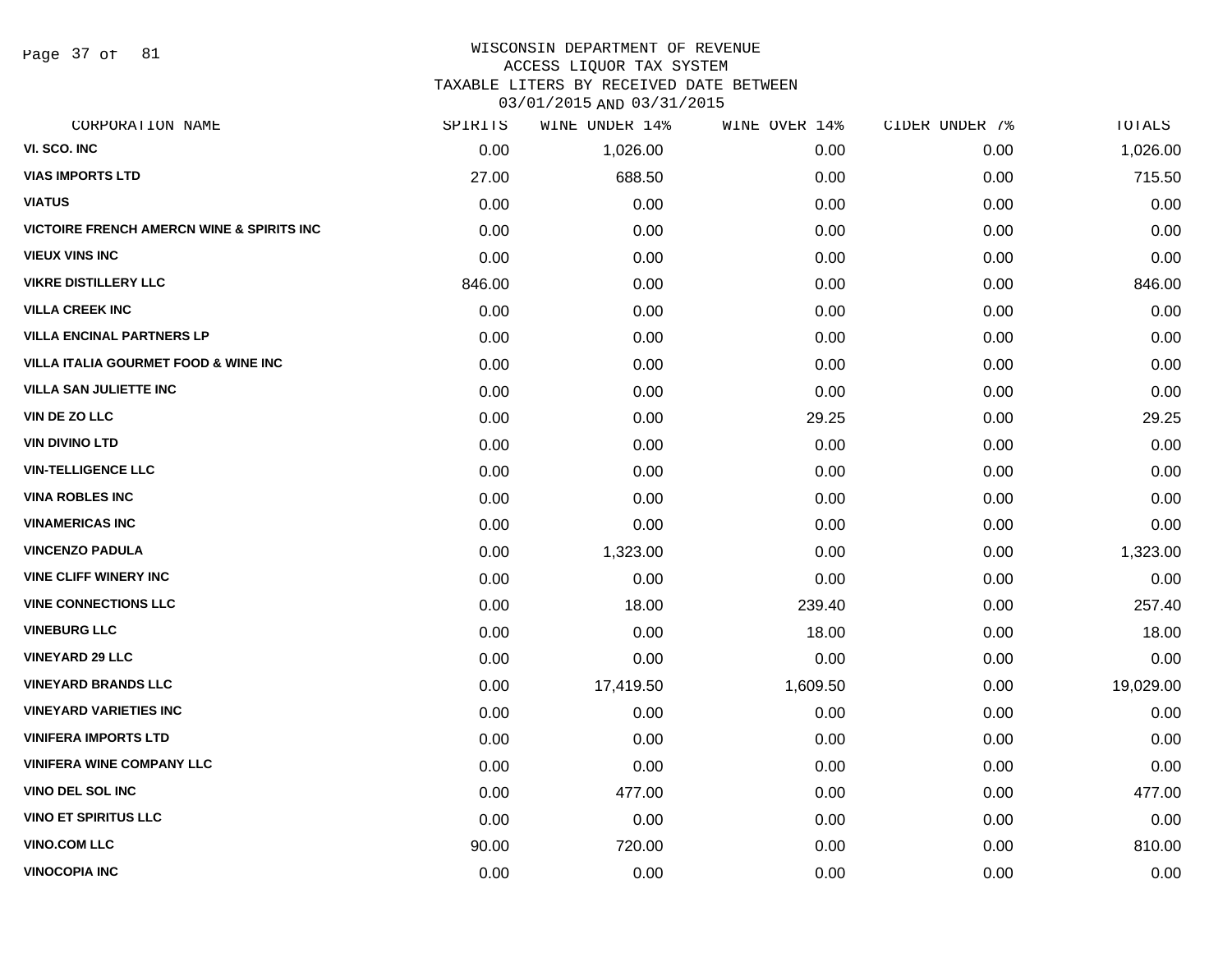Page 38 of 81

# WISCONSIN DEPARTMENT OF REVENUE ACCESS LIQUOR TAX SYSTEM TAXABLE LITERS BY RECEIVED DATE BETWEEN

| CORPORATION NAME                               | SPIRITS   | WINE UNDER 14% | WINE OVER 14% | CIDER UNDER 7% | TOTALS    |
|------------------------------------------------|-----------|----------------|---------------|----------------|-----------|
| <b>VINOVIA WINE GROUP INC</b>                  | 0.00      | 0.00           | 0.00          | 0.00           | 0.00      |
| <b>VINTAGE '59 IMPORTS LLC</b>                 | 0.00      | 0.00           | 0.00          | 0.00           | 0.00      |
| <b>VINTAGE POINT LLC</b>                       | 0.00      | 0.00           | 0.00          | 0.00           | 0.00      |
| <b>VINTURE WINE COMPANY LLC</b>                | 0.00      | 0.00           | 0.00          | 0.00           | 0.00      |
| <b>VINTUS LLC</b>                              | 0.00      | 733.50         | 540.00        | 0.00           | 1,273.50  |
| <b>VIRTUE HOLDINGS LLC</b>                     | 0.00      | 0.00           | 0.00          | 0.00           | 0.00      |
| <b>VISION WINE &amp; SPIRITS LLC</b>           | 225.00    | 0.00           | 0.00          | 0.00           | 225.00    |
| <b>W J DEUTSCH &amp; SONS LTD</b>              | 4,888.50  | 14,012.96      | 1,327.50      | 0.00           | 20,228.96 |
| <b>WAGNER WINE COMPANY LLC</b>                 | 0.00      | 0.00           | 324.00        | 0.00           | 324.00    |
| <b>WALLA WALLA VINTNERS LLC</b>                | 0.00      | 0.00           | 0.00          | 0.00           | 0.00      |
| <b>WALTER HANSEL WINERY &amp; VINEYARD LLC</b> | 0.00      | 0.00           | 0.00          | 0.00           | 0.00      |
| <b>WARWICK VALLEY WINE CO INC</b>              | 0.00      | 0.00           | 0.00          | 0.00           | 0.00      |
| <b>WEIBEL INCORPORATED</b>                     | 0.00      | 0.00           | 0.00          | 0.00           | 0.00      |
| <b>WEIN BAUER INC</b>                          | 18.00     | 3,905.41       | 0.00          | 0.00           | 3,923.41  |
| <b>WEST COAST WINE PARTNERS LLC</b>            | 0.00      | 189.00         | 504.00        | 0.00           | 693.00    |
| <b>WESTERN SPIRITS BEVERAGE LLC</b>            | 1,069.50  | 0.00           | 0.00          | 0.00           | 1,069.50  |
| <b>WEYGANDT-METZLER IMPORTING LTD</b>          | 0.00      | 0.00           | 0.00          | 0.00           | 0.00      |
| <b>WHITE OAK VINEYARDS &amp; WINERY LLC</b>    | 0.00      | 0.00           | 0.00          | 0.00           | 0.00      |
| WHYTE AND MACKAY (AMERICAS) LIMITED LLC        | 99.00     | 0.00           | 0.00          | 0.00           | 99.00     |
| <b>WI INC</b>                                  | 0.00      | 468.00         | 0.00          | 0.00           | 468.00    |
| <b>WILD WOOD VINEYARD &amp; WINERY</b>         | 0.00      | 0.00           | 0.00          | 0.00           | 0.00      |
| <b>WILLAKENZIE ESTATE INC</b>                  | 0.00      | 63.00          | 0.00          | 0.00           | 63.00     |
| <b>WILLAMETTE VALLEY VINEYARDS INC</b>         | 0.00      | 252.00         | 126.00        | 0.00           | 378.00    |
| <b>WILLIAM GRANT &amp; SONS INC</b>            | 27,862.50 | 216.00         | 432.00        | 0.00           | 28,510.50 |
| <b>WILLIAM P KNUTTEL</b>                       | 0.00      | 0.00           | 0.00          | 0.00           | 0.00      |
| <b>WILLIAM STAVOLA</b>                         | 0.00      | 0.00           | 0.00          | 0.00           | 0.00      |
| <b>WILLIAM WOODRUFF</b>                        | 0.00      | 0.00           | 0.00          | 0.00           | 0.00      |
| <b>WILLIAM-HARRISON IMPORTS INC</b>            | 0.00      | 405.00         | 13.50         | 0.00           | 418.50    |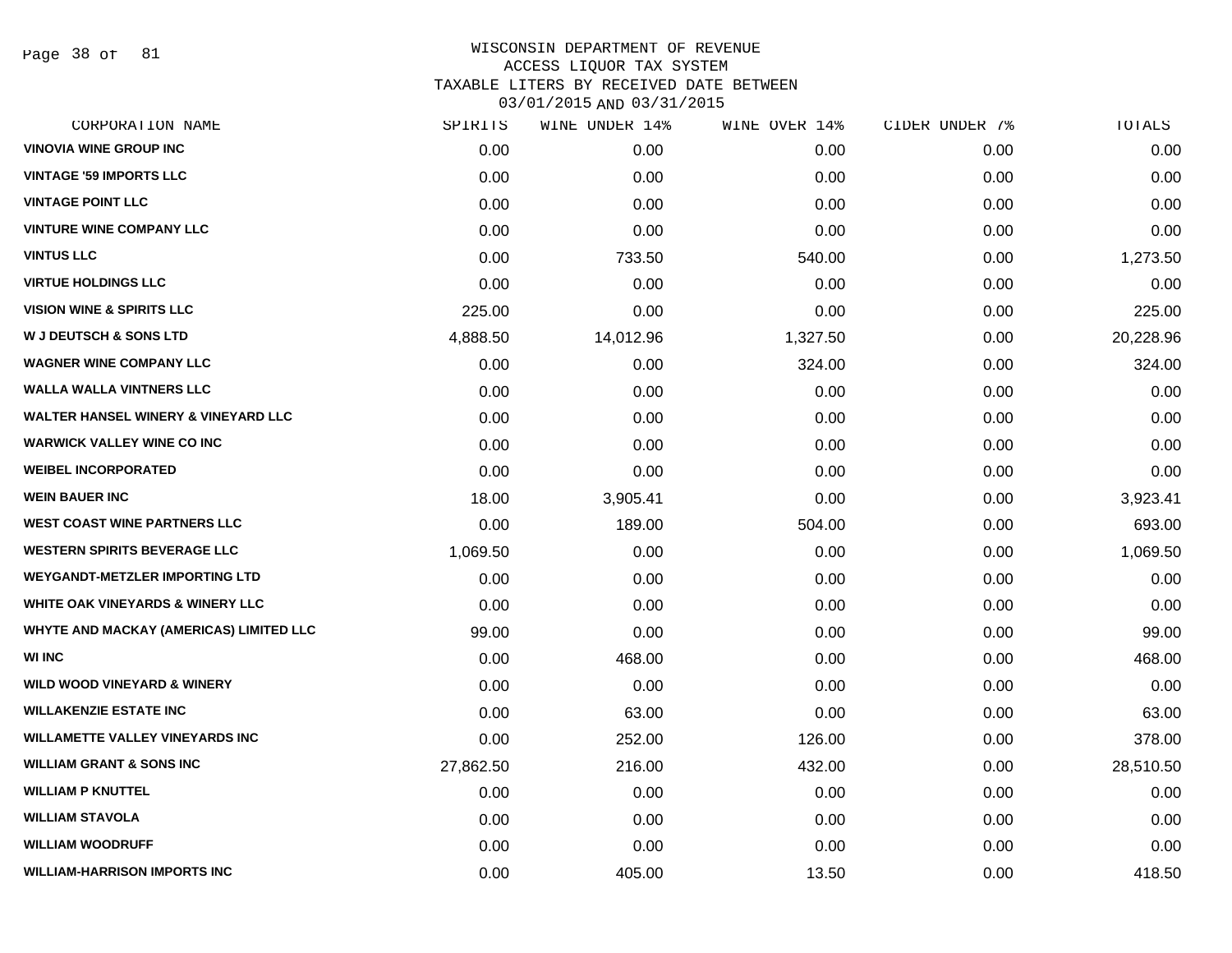Page 39 of 81

# WISCONSIN DEPARTMENT OF REVENUE ACCESS LIQUOR TAX SYSTEM TAXABLE LITERS BY RECEIVED DATE BETWEEN

| CORPORATION NAME                               | SPIRITS      | WINE UNDER 14% | WINE OVER 14% | CIDER UNDER 7% | TOTALS       |
|------------------------------------------------|--------------|----------------|---------------|----------------|--------------|
| <b>WILSON CREEK WINERY &amp; VINEYARDS INC</b> | 0.00         | 0.00           | 0.00          | 0.00           | 0.00         |
| <b>WILSON DANIELS LTD</b>                      | 17,998.20    | 645.00         | 465.00        | 0.00           | 19,108.20    |
| <b>WINE CREEK LLC</b>                          | 0.00         | 0.00           | 0.00          | 0.00           | 0.00         |
| <b>WINE HOOLIGANS LLC</b>                      | 0.00         | 36.00          | 414.00        | 0.00           | 450.00       |
| <b>WINE IN-MOTION LLC</b>                      | 0.00         | 0.00           | 0.00          | 0.00           | 0.00         |
| <b>WINE WINE SITUATION LLC</b>                 | 0.00         | 0.00           | 0.00          | 0.00           | 0.00         |
| <b>WINEPLAYGROUND.COM INC</b>                  | 0.00         | 72.00          | 0.00          | 0.00           | 72.00        |
| <b>WINERIES &amp; SELECT PRODUCTS LLC</b>      | 0.00         | 72.00          | 495.00        | 0.00           | 567.00       |
| <b>WINERY AT BLACK STAR FARMS LLC</b>          | 0.00         | 0.00           | 0.00          | 0.00           | 0.00         |
| <b>WINERY EXCHANGE, INC.</b>                   | 0.00         | 1,323.00       | 0.00          | 0.00           | 1,323.00     |
| <b>WINES OF FRANCE INC</b>                     | 0.00         | 0.00           | 0.00          | 0.00           | 0.00         |
| <b>WINES UNLIMITED INC</b>                     | 0.00         | 4,801.50       | 0.00          | 0.00           | 4,801.50     |
| <b>WINESELLERS LTD</b>                         | 0.00         | 13,273.46      | 0.00          | 0.00           | 13,273.46    |
| <b>WIRTZ BEVERAGE ILLINOIS LLC</b>             | 0.00         | 0.00           | 0.00          | 0.00           | 0.00         |
| <b>WOODSHED BEVERAGE LLC</b>                   | 0.00         | 0.00           | 0.00          | 0.00           | 0.00         |
| <b>WOODSON WINES LLC</b>                       | 0.00         | 396.00         | 243.00        | 0.00           | 639.00       |
| <b>WYOMING WHISKEY INC</b>                     | 0.00         | 0.00           | 0.00          | 0.00           | 0.00         |
| YAEGAKI CORPORATION OF USA                     | 0.00         | 0.00           | 213.12        | 0.00           | 213.12       |
| YELLOW ROSE DISTILLING LLC                     | 0.00         | 0.00           | 0.00          | 0.00           | 0.00         |
| <b>ZD WINES LLC</b>                            | 0.00         | 0.00           | 0.00          | 0.00           | 0.00         |
| <b>ZEILER SPIRITS LLC</b>                      | 0.00         | 0.00           | 0.00          | 0.00           | 0.00         |
| <b>ZEPALTAS WINES LLC</b>                      | 0.00         | 0.00           | 0.00          | 0.00           | 0.00         |
| <b>ZONIN USA INC</b>                           | 0.00         | 2,475.00       | 0.00          | 0.00           | 2,475.00     |
| TOTAL LITERS FOR 3/31/2015                     | 3,241,375.48 | 3,031,176.13   | 230,375.46    | 298,012.64     | 6,800,939.71 |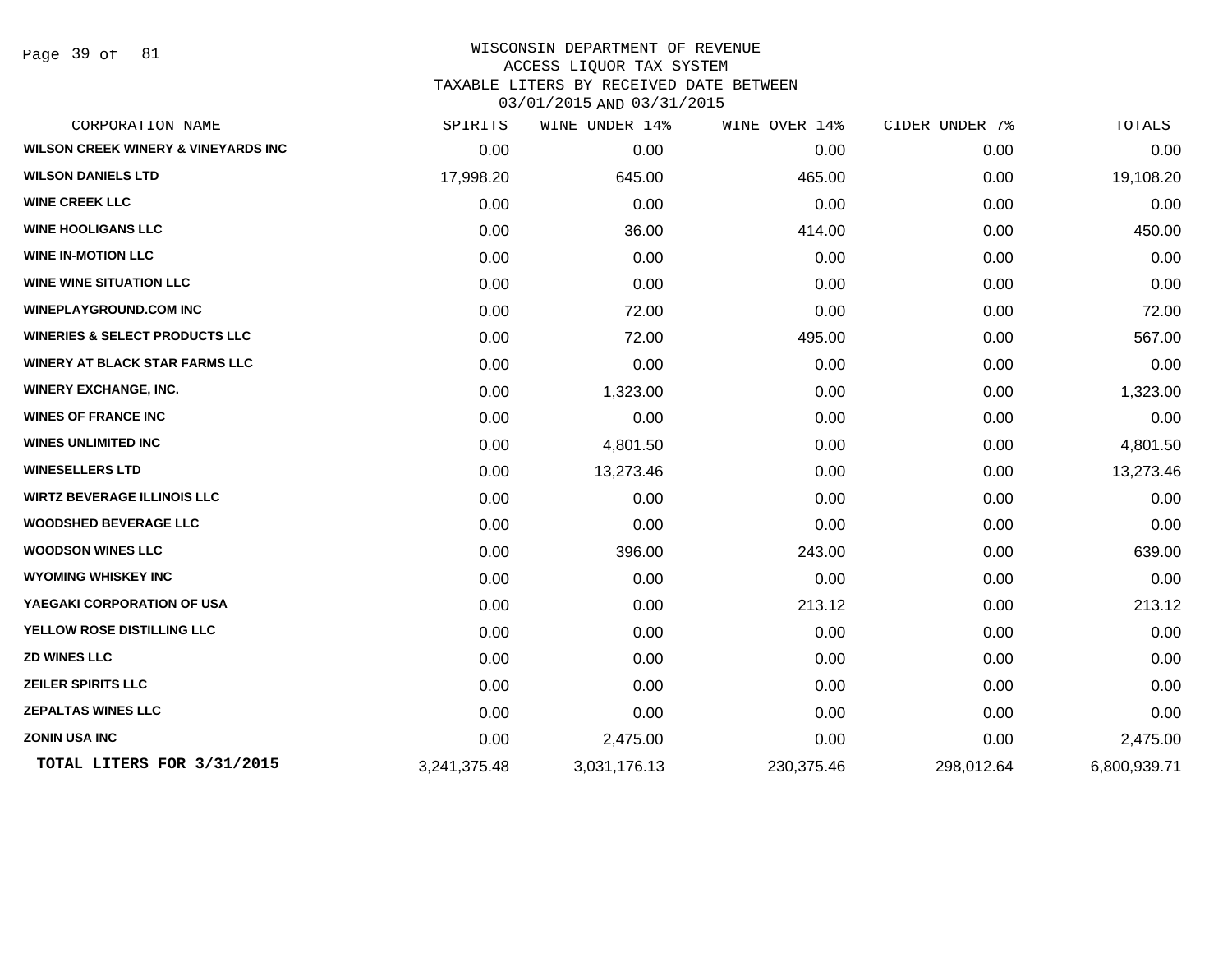Page 40 of 81

| CORPORATION NAME                            | SPIRITS    | WINE UNDER 14%          | WINE OVER 14% | CIDER UNDER 7% | TOTALS     |
|---------------------------------------------|------------|-------------------------|---------------|----------------|------------|
|                                             |            | IN STATE WHOLESALER (W) |               |                |            |
| ALLSTATE LIQUOR & WINE COMPANY, INC.        | 0.00       | 0.00                    | 0.00          | 0.00           | 0.00       |
| <b>AMPHORAE, LLC</b>                        | 0.00       | 0.00                    | 0.00          | 0.00           | 0.00       |
| <b>ARCADIA BEVERAGE COMPANY</b>             | 0.00       | 0.00                    | 0.00          | 0.00           | 0.00       |
| <b>AVA WINE &amp; SPIRITS LLC</b>           | 0.00       | 2,204.30                | 0.00          | 0.00           | 2,204.30   |
| <b>BADGER DISTRIBUTING OF MILWAUKEE LLC</b> | 0.00       | 0.00                    | 0.00          | 0.00           | 0.00       |
| <b>BADGER LIQUOR CO INC</b>                 | 105,418.50 | 20,736.00               | 0.00          | 0.00           | 126,154.50 |
| <b>BADGER STATE WINERY COOPERATIVE</b>      | 0.00       | 0.00                    | 0.00          | 0.00           | 0.00       |
| <b>BADGER WINE &amp; SPIRITS LLC</b>        | 0.00       | 0.00                    | 0.00          | 0.00           | 0.00       |
| <b>BEECHWOOD DISTRIBUTORS, INC.</b>         | 0.00       | 0.00                    | 0.00          | 0.00           | 0.00       |
| BEER CAPITOL DISTRIBUTING, INC.             | 0.00       | 0.00                    | 0.00          | 0.00           | 0.00       |
| <b>BILL'S DISTRIBUTING, LTD.</b>            | 0.00       | 0.00                    | 0.00          | 0.00           | 0.00       |
| <b>BRANT T NEHMER</b>                       | 0.00       | 0.00                    | 0.00          | 0.00           | 0.00       |
| <b>C.J.W., INC.</b>                         | 0.00       | 0.00                    | 0.00          | $-117.35$      | $-117.35$  |
| <b>CAPITOL-HUSTING COMPANY, INC.</b>        | 16,780.50  | 8,638.99                | 8,622.00      | 0.00           | 34,041.49  |
| <b>CARMAN MARKETING &amp; SALES LLC</b>     | 0.00       | 0.00                    | 0.00          | 0.00           | 0.00       |
| <b>CATHRINE BENNETT</b>                     | 0.00       | 0.00                    | 0.00          | 0.00           | 0.00       |
| <b>CENTRAL BEER DISTRIBUTORS, INC.</b>      | 0.00       | 0.00                    | 0.00          | 0.00           | 0.00       |
| DE PERE LIQUOR CO LLC                       | 0.00       | 0.00                    | 0.00          | 0.00           | 0.00       |
| <b>DEAN DISTRIBUTING, INC.</b>              | 0.00       | 0.00                    | 0.00          | 0.00           | 0.00       |
| <b>DEAN DISTRIBUTING, INC.</b>              | 0.00       | 0.00                    | 0.00          | 0.00           | 0.00       |
| <b>DEWITT'S CHURCH GOODS INC</b>            | 0.00       | 0.00                    | 0.00          | 0.00           | 0.00       |
| DRUNK DADDY DISTRIBUTION LLC                | 0.00       | 0.00                    | 0.00          | 0.00           | 0.00       |
| <b>ELIZABETH G KARANDANIS</b>               | 0.00       | 0.00                    | 0.00          | 0.00           | 0.00       |
| <b>FABIANO BROTHERS - WISCONSIN LLC</b>     | 0.00       | 0.00                    | 0.00          | 0.00           | 0.00       |
| <b>FAUSTO FIORAVANTI</b>                    | 0.00       | 0.00                    | 0.00          | 0.00           | 0.00       |
| FLANIGAN DISTRIBUTING OF DOOR COUNTY, INC.  | 0.00       | 0.00                    | 0.00          | 0.00           | 0.00       |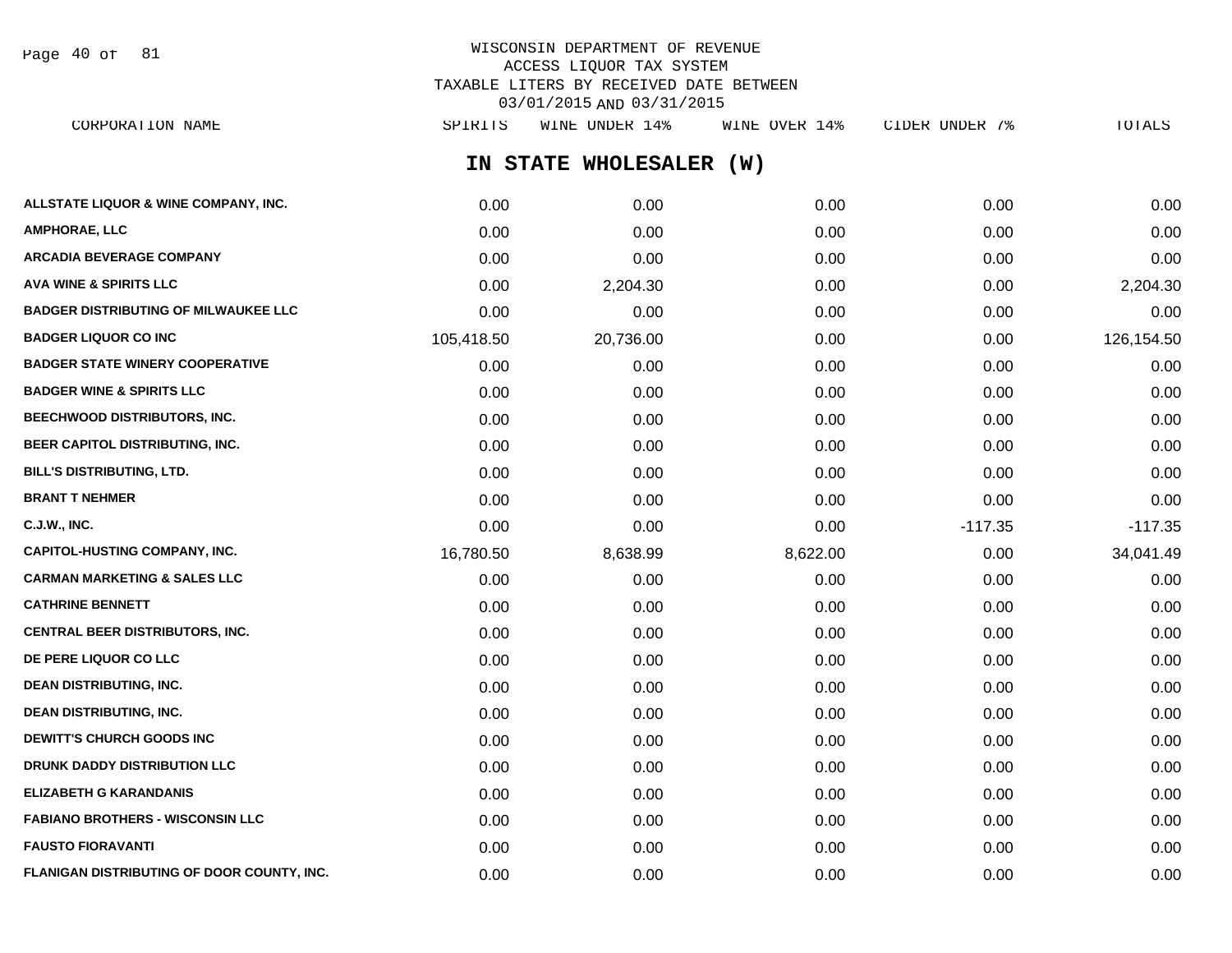Page 41 of 81

| CORPORATION NAME                             | SPIRITS   | WINE UNDER 14% | WINE OVER 14% | CIDER UNDER 7% | TOTALS     |
|----------------------------------------------|-----------|----------------|---------------|----------------|------------|
| <b>FOUR SEASONS BEER DISTRIBUTORS INC</b>    | 0.00      | 0.00           | 0.00          | $-42.58$       | $-42.58$   |
| <b>FRANK BEER DISTRIBUTORS, INC.</b>         | 0.00      | 0.00           | 0.00          | 0.00           | 0.00       |
| <b>FRANK LIQUOR COMPANY, INC.</b>            | 32,994.73 | 6,876.00       | 0.00          | 0.00           | 39,870.73  |
| <b>FRANK LIQUORS OF LA CROSSE, INC.</b>      | 0.00      | 0.00           | 0.00          | 0.00           | 0.00       |
| <b>GB SALES MILWAUKEE, INC.</b>              | 0.00      | 0.00           | 0.00          | 0.00           | 0.00       |
| <b>GENERAL BEER DISTRIBUTORS CO.</b>         | 0.00      | 0.00           | 0.00          | 0.00           | 0.00       |
| <b>GENERAL BEER-NORTHEAST INC</b>            | 0.00      | 0.00           | 0.00          | 0.00           | 0.00       |
| <b>GENERAL BEER-NORTHEAST INC</b>            | 0.00      | 0.00           | 0.00          | 0.00           | 0.00       |
| <b>GENERAL BEER-NORTHWEST, INC.</b>          | 0.00      | 0.00           | 0.00          | 0.00           | 0.00       |
| <b>GENERAL BEER-NORTHWEST, INC.</b>          | 0.00      | 0.00           | 0.00          | 0.00           | 0.00       |
| <b>GENERAL BEVERAGE SALES CO- OSHKOSH</b>    | 0.00      | 62,500.35      | 0.00          | 0.00           | 62,500.35  |
| <b>GENERAL BEVERAGE SALES CO.</b>            | 4,349.10  | 78,412.50      | 0.00          | 0.00           | 82,761.60  |
| <b>GENERAL BEVERAGE SALES CO.- MILWAUKEE</b> | 0.00      | 101,551.04     | 405.00        | 0.00           | 101,956.04 |
| <b>GLORIA R RAGSDALE</b>                     | 0.00      | 0.00           | 0.00          | 0.00           | 0.00       |
| <b>GVARDIA LLC</b>                           | 450.00    | 0.00           | 0.00          | 0.00           | 450.00     |
| <b>HENDRICKS BEVERAGE, INC.</b>              | 0.00      | 0.00           | 0.00          | 0.00           | 0.00       |
| <b>IMPORT! WINES, INC.</b>                   | 0.00      | 795.00         | 103.50        | 0.00           | 898.50     |
| <b>IRL, INCORPORATED</b>                     | 0.00      | 7,470.00       | 0.00          | 0.00           | 7,470.00   |
| <b>JACQUES VIEAU, INC.</b>                   | 0.00      | 0.00           | 0.00          | 0.00           | 0.00       |
| <b>JANDRAIN RELIGIOUS SUPPLY, INC.</b>       | 0.00      | $-111.00$      | $-35.25$      | 0.00           | $-146.25$  |
| <b>JANSEN INTERNATIONAL LLC</b>              | 0.00      | $-108.00$      | 0.00          | 0.00           | $-108.00$  |
| <b>JAW PROPERTIES LLC</b>                    | $-46.00$  | $-405.00$      | 0.00          | 0.00           | $-451.00$  |
| <b>JOHN J COLLETTI</b>                       | 0.00      | 3,753.00       | 2,268.00      | 0.00           | 6,021.00   |
| JOHNSON BROTHERS OF WISCONSIN INC            | 4,707.00  | 17,127.00      | $-353.97$     | 0.00           | 21,480.03  |
| JOHNSON BROTHERS OF WISCONSIN INC            | 0.00      | 0.00           | 0.00          | 0.00           | 0.00       |
| JOHNSON DISTRIBUTING, INC.                   | 0.00      | 0.00           | 0.00          | 0.00           | 0.00       |
| <b>JOYVINE LLC</b>                           | 0.00      | 0.00           | 0.00          | 0.00           | 0.00       |
| KAY BEER DISTRIBUTING, INC.                  | 0.00      | 0.00           | 0.00          | 0.00           | 0.00       |
|                                              |           |                |               |                |            |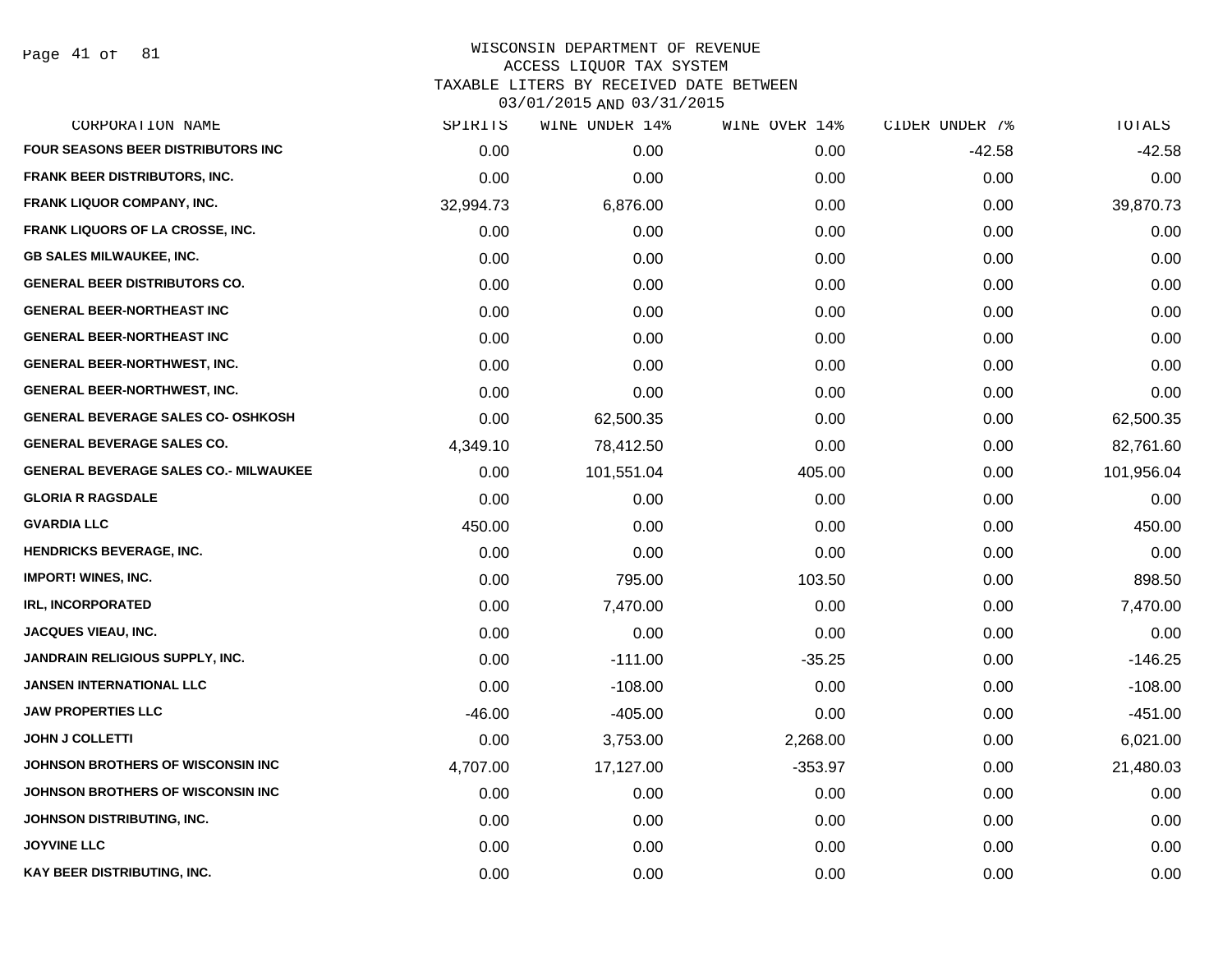Page 42 of 81

|           | WINE UNDER 14% |          |               | TOTALS         |
|-----------|----------------|----------|---------------|----------------|
| 0.00      | 0.00           | 0.00     | 0.00          | 0.00           |
| 0.00      | 0.00           | 0.00     | 0.00          | 0.00           |
| 0.00      | 0.00           | 0.00     | 0.00          | 0.00           |
| 0.00      | 0.00           | 0.00     | 0.00          | 0.00           |
| 0.00      | 0.00           | 0.00     | 0.00          | 0.00           |
| 0.00      | 0.00           | 0.00     | 0.00          | 0.00           |
| 0.00      | 0.00           | 0.00     | 0.00          | 0.00           |
| 0.00      | 0.00           | 0.00     | 0.00          | 0.00           |
| 0.00      | 0.00           | 0.00     | 0.00          | 0.00           |
| 0.00      | 8,745.00       | 0.00     | 0.00          | 8,745.00       |
| $-28.25$  | 0.00           | 0.00     | 0.00          | $-28.25$       |
| 0.00      | 0.00           | 0.00     | 0.00          | 0.00           |
| 0.00      | 0.00           | 0.00     | 0.00          | 0.00           |
| 0.00      | 0.00           | 0.00     | 0.00          | 0.00           |
| 0.00      | 0.00           | 0.00     | 0.00          | 0.00           |
| 0.00      | 0.00           | 0.00     | 0.00          | 0.00           |
| 0.00      | 0.00           | 0.00     | 0.00          | 0.00           |
| 0.00      | 0.00           | 0.00     | 0.00          | 0.00           |
| 0.00      | $-27.00$       | 0.00     | 0.00          | $-27.00$       |
| 0.00      | 0.00           | 0.00     | 0.00          | 0.00           |
| 0.00      | 0.00           | 0.00     | 0.00          | 0.00           |
| 0.00      | 0.00           | 0.00     | 0.00          | 0.00           |
| $-436.39$ | 0.00           | 0.00     | 0.00          | $-436.39$      |
| 0.00      | $-979.69$      | $-43.69$ | 0.00          | $-1,023.38$    |
| 0.00      | 0.00           | 0.00     | 0.00          | 0.00           |
| 0.00      | 0.00           | 0.00     | 0.00          | 0.00           |
| 0.00      | 0.00           | 0.00     | 0.00          | 0.00           |
| 0.00      | 0.00           | 0.00     | 0.00          | 0.00           |
|           | SPIRITS        |          | WINE OVER 14% | CIDER UNDER 7% |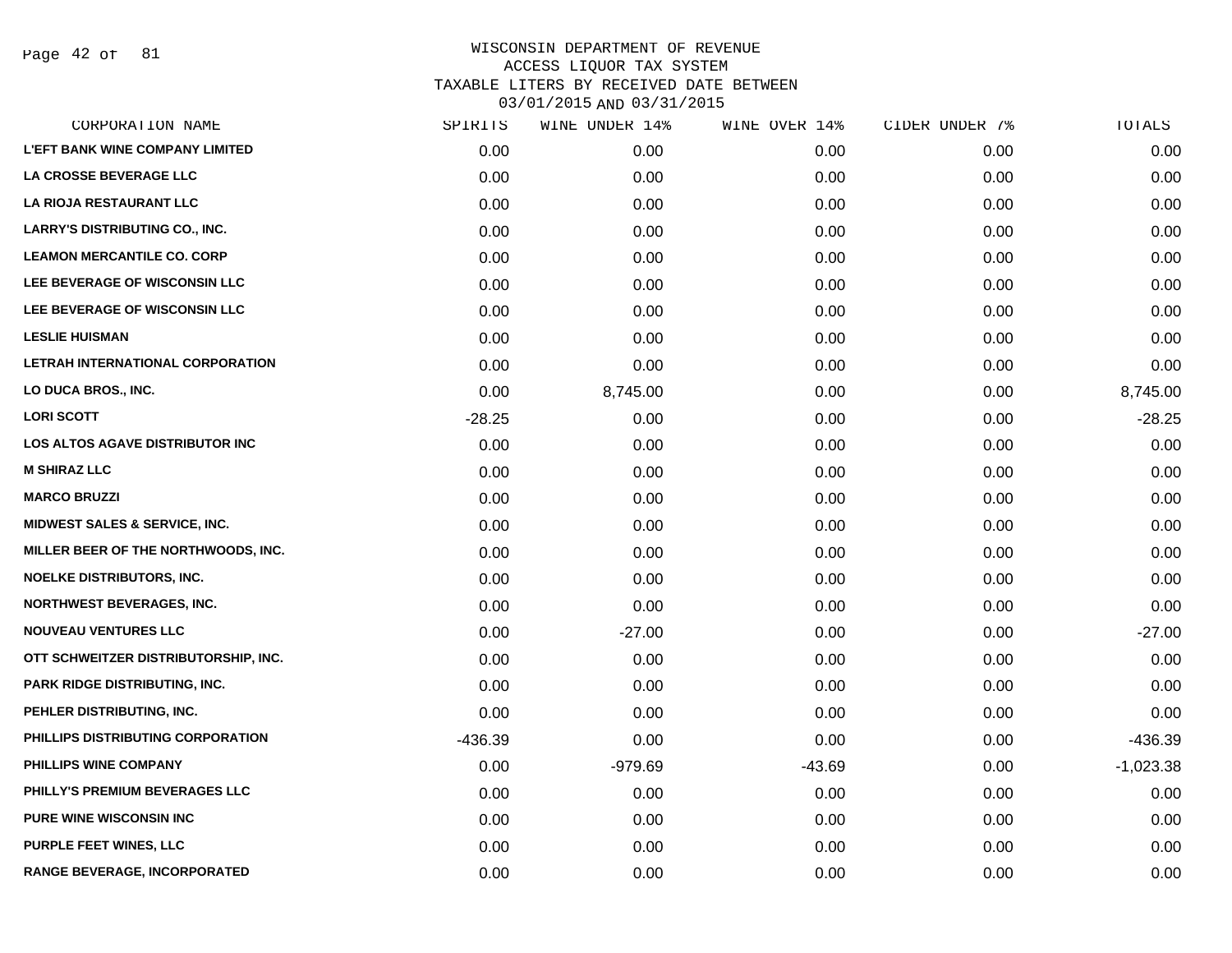Page 43 of 81

| CORPORATION NAME                                       | SPIRITS    | WINE UNDER 14% | WINE OVER 14% | CIDER UNDER 7% | TOTALS     |
|--------------------------------------------------------|------------|----------------|---------------|----------------|------------|
| <b>RATAS WHOLESALE LIQUOR COMPANY</b>                  | 0.00       | 0.00           | 0.00          | 0.00           | 0.00       |
| RIVER CITY DISTRIBUTING CO., INC.                      | 0.00       | 0.00           | 0.00          | 0.00           | 0.00       |
| S. & S. DISTRIBUTING, INC.                             | 0.00       | 0.00           | 0.00          | 0.00           | 0.00       |
| S. & S. DISTRIBUTING, INC.                             | 0.00       | 0.00           | 0.00          | 0.00           | 0.00       |
| <b>SALIM M SHAMMO</b>                                  | 0.00       | 0.00           | 0.00          | 0.00           | 0.00       |
| <b>SARATOGA LIQUOR CO., INC.</b>                       | 0.00       | 30,510.00      | 0.00          | 0.00           | 30,510.00  |
| SCHNEIDER DISTRIBUTING CO., INC.                       | 0.00       | 0.00           | 0.00          | 0.00           | 0.00       |
| <b>SQUARE ROOT LLC</b>                                 | 0.00       | 0.00           | 0.00          | 0.00           | 0.00       |
| <b>SUPERIOR BEVERAGES LLC</b>                          | 0.00       | $-107.71$      | 0.00          | 0.00           | $-107.71$  |
| TJ INTERNATIONAL LTD                                   | 0.00       | 0.00           | 0.00          | 0.00           | 0.00       |
| <b>TRI-MART COMPANY LLC</b>                            | 0.00       | 0.00           | 0.00          | 0.00           | 0.00       |
| TRIANGLE DISTRIBUTING COMPANY, INC.                    | 0.00       | 0.00           | 0.00          | 0.00           | 0.00       |
| <b>VINCITA TRADING LLC</b>                             | 0.00       | 0.00           | 0.00          | 0.00           | 0.00       |
| <b>VINO VERITAS, LTD.</b>                              | 0.00       | 1,290.00       | 0.00          | 0.00           | 1,290.00   |
| <b>WDI LLC</b>                                         | 0.00       | 0.00           | 0.00          | 0.00           | 0.00       |
| <b>WDI LLC</b>                                         | 0.00       | 0.00           | 0.00          | 0.00           | 0.00       |
| WIRTZ BEVERAGE WISCONSIN METRO-MILWAUKEE<br><b>INC</b> | 46,193.85  | 19,915.54      | 0.00          | 0.00           | 66,109.39  |
| <b>WIRTZ BEVERAGE WISCONSIN NORTH INC</b>              | 0.00       | 0.00           | 0.00          | 0.00           | 0.00       |
| <b>WIRTZ BEVERAGE WISCONSIN ON-PREMISE INC</b>         | 0.00       | 0.00           | 0.00          | 0.00           | 0.00       |
| <b>WISCONSIN DISTRIBUTORS EAST LLC</b>                 | 0.00       | 0.00           | 0.00          | 0.00           | 0.00       |
| <b>WISCONSIN DISTRIBUTORS NORTH LLC</b>                | 0.00       | 0.00           | 0.00          | 0.00           | 0.00       |
| <b>WISCONSIN WINERY CO-OP</b>                          | 0.00       | 0.00           | 0.00          | 0.00           | 0.00       |
| <b>WOODFIELD DISTRIBUTION LLC</b>                      | 0.00       | 0.00           | 0.00          | 0.00           | 0.00       |
| ZASTROW THE BEER MAN, INC.                             | 0.00       | 0.00           | 0.00          | 0.00           | 0.00       |
| TOTAL LITERS FOR 3/31/2015                             | 210,383.04 | 368,786.32     | 10,965.59     | $-159.93$      | 589,975.02 |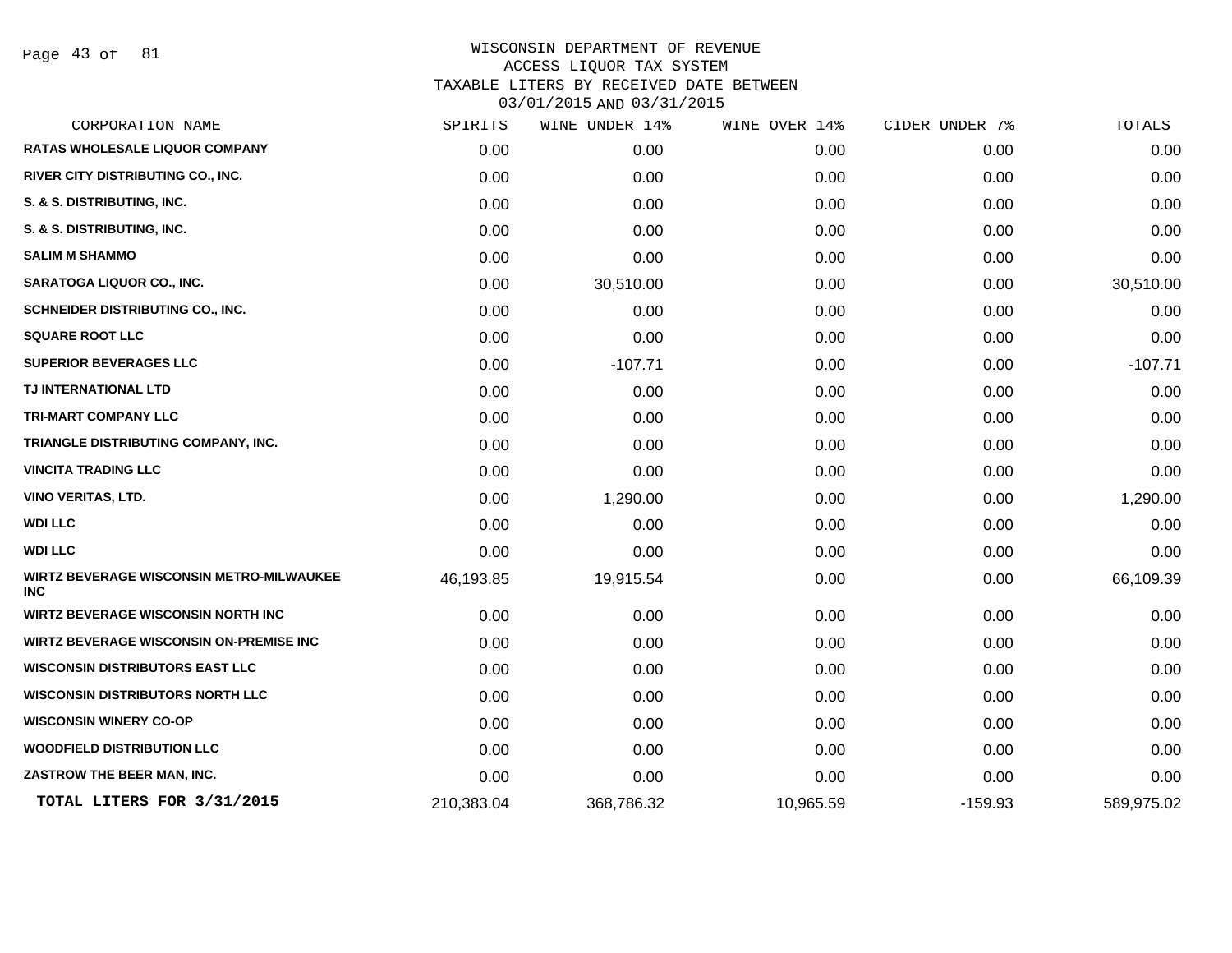WISCONSIN DEPARTMENT OF REVENUE ACCESS LIQUOR TAX SYSTEM TAXABLE LITERS BY RECEIVED DATE BETWEEN Page 44 of 81

**IN STATE MANUFACTURER (WM)** 03/01/2015 AND 03/31/2015 CORPORATION NAME SPIRITS WINE UNDER 14% WINE OVER 14% CIDER UNDER 7% TOTALS

| 45TH PARALLEL SPIRITS, LLC              | 0.00     | 0.00     | 0.00  | 0.00      | 0.00      |
|-----------------------------------------|----------|----------|-------|-----------|-----------|
| <b>ACE ETHANOL LLC</b>                  | 0.00     | 0.00     | 0.00  | 0.00      | 0.00      |
| <b>AEPPELTREOW INC</b>                  | 0.00     | 0.00     | 0.00  | 0.00      | 0.00      |
| <b>B &amp; E DISTILLERY INC.</b>        | 0.00     | 0.00     | 0.00  | 0.00      | 0.00      |
| <b>BRIAN SAMMONS</b>                    | 541.50   | 0.00     | 0.00  | 0.00      | 541.50    |
| <b>C &amp; N CORPORATION</b>            | 1,287.00 | 0.00     | 0.00  | 0.00      | 1,287.00  |
| <b>CENTRAL STANDARD LLC</b>             | 123.03   | 0.00     | 0.00  | 0.00      | 123.03    |
| <b>CLOVER MEADOW LLC</b>                | 0.00     | 0.00     | 0.00  | 0.00      | 0.00      |
| <b>DEATH'S DOOR DISTILLERY LLC</b>      | 161.83   | 0.00     | 0.00  | 0.00      | 161.83    |
| <b>DISTILLERY PARTNERS, LLC</b>         | 0.00     | 0.00     | 0.00  | 0.00      | 0.00      |
| DRIFTLESS GLEN DISTILLERY LLC           | 0.00     | 0.00     | 0.00  | 0.00      | 0.00      |
| <b>EMCO CHEMICAL DISTRIBUTORS, INC.</b> | 0.00     | 0.00     | 0.00  | 0.00      | 0.00      |
| <b>GLOBAL DISTILLERS SRL LLC</b>        | 7,169.43 | 0.00     | 0.00  | 0.00      | 7,169.43  |
| <b>GRANT J VAN DRIEST</b>               | 0.00     | 0.00     | 0.00  | 0.00      | 0.00      |
| <b>GREAT LAKES DISTILLERY LLC</b>       | 388.50   | 0.00     | 0.00  | 0.00      | 388.50    |
| HENDRICKS FAMILY DISTILLERY LLC         | 463.48   | 0.00     | 0.00  | 0.00      | 463.48    |
| <b>MATTHEW RICK</b>                     | 96.00    | 1,004.99 | 61.51 | 0.00      | 1,162.50  |
| <b>MILLERCOORS LLC</b>                  | 0.00     | 9,273.89 | 0.00  | 49,350.79 | 58,624.68 |
| <b>NATHAN G GREENAWALT</b>              | 451.88   | 0.00     | 0.00  | 0.00      | 451.88    |
| <b>NORTHERN WATERS DISTILLERY LLC</b>   | 79.49    | 0.00     | 0.00  | 0.00      | 79.49     |
| <b>PERLICK FARMS LLC</b>                | 0.00     | 0.00     | 0.00  | 0.00      | 0.00      |
| PO CHOUA LO                             | 0.00     | 0.00     | 0.00  | 0.00      | 0.00      |
| <b>SENSIENT FLAVORS LLC</b>             | 0.00     | 0.00     | 0.00  | 0.00      | 0.00      |
| <b>ST CROIX SPIRITS LLC</b>             | 0.00     | 0.00     | 0.00  | 0.00      | 0.00      |
| THE NORTH WOODS DISTILLERY LLC          | 378.00   | 0.00     | 0.00  | 0.00      | 378.00    |
| WHITE WINTER WINERY INC                 | 0.00     | 0.00     | 0.00  | 0.00      | 0.00      |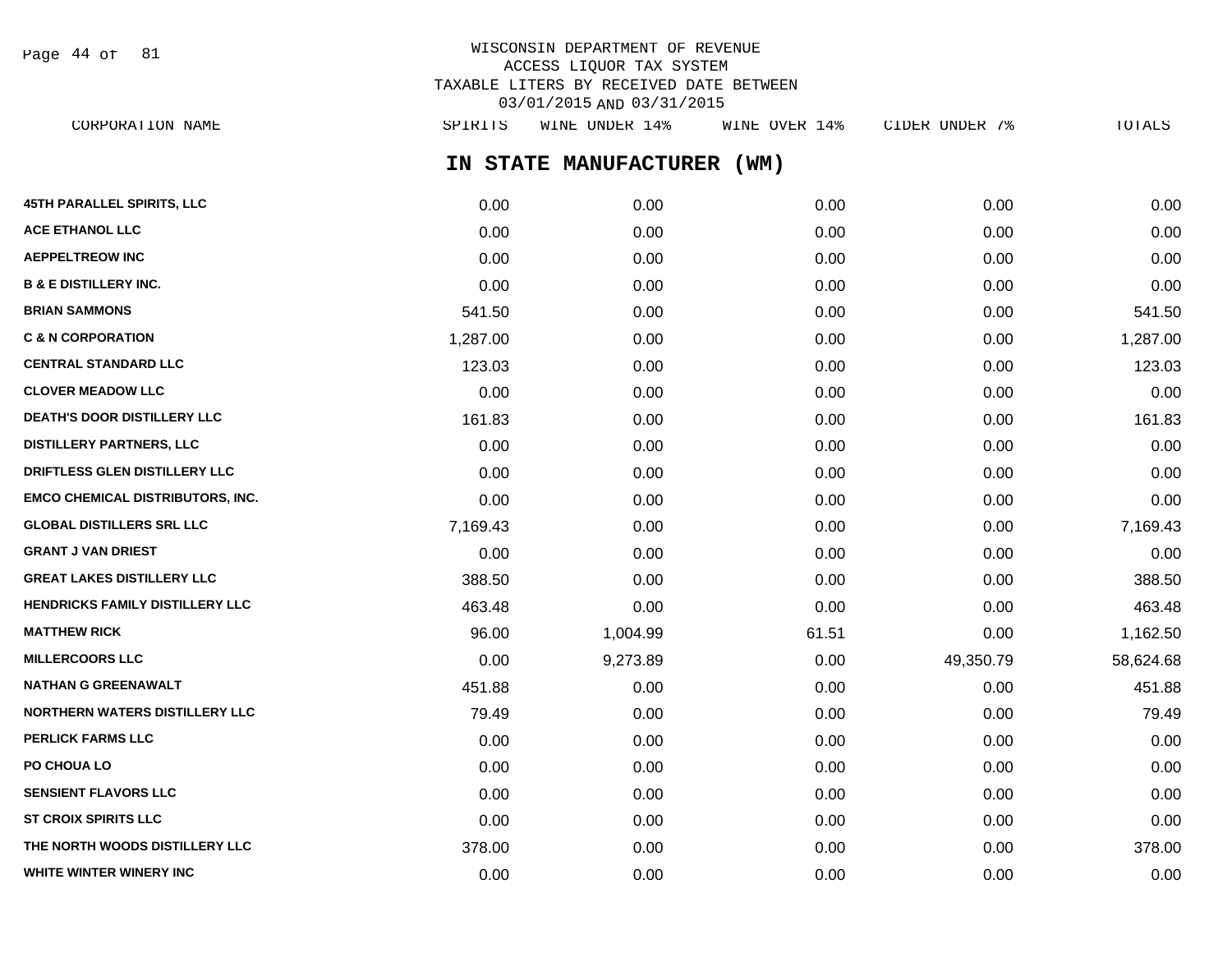| Page | : 45 of |  | 81 |
|------|---------|--|----|
|------|---------|--|----|

| CORPORATION NAME                | SPIRITS   | UNDER 14%<br>WINE | WINE OVER 14% | CIDER UNDER 7% | TOTALS    |
|---------------------------------|-----------|-------------------|---------------|----------------|-----------|
| <b>WOLLERSHEIM WINERY, INC.</b> | 0.00      | 0.00              | 0.00          | 0.00           | 0.00      |
| YAHARA BAY DISTILLERS, INC.     | 659.03    | 0.00              | 0.00          | 0.00           | 659.03    |
| TOTAL LITERS FOR 3/31/2015      | 11,799.17 | 10.278.88         | 61.51         | 49.350.79      | 71,490.35 |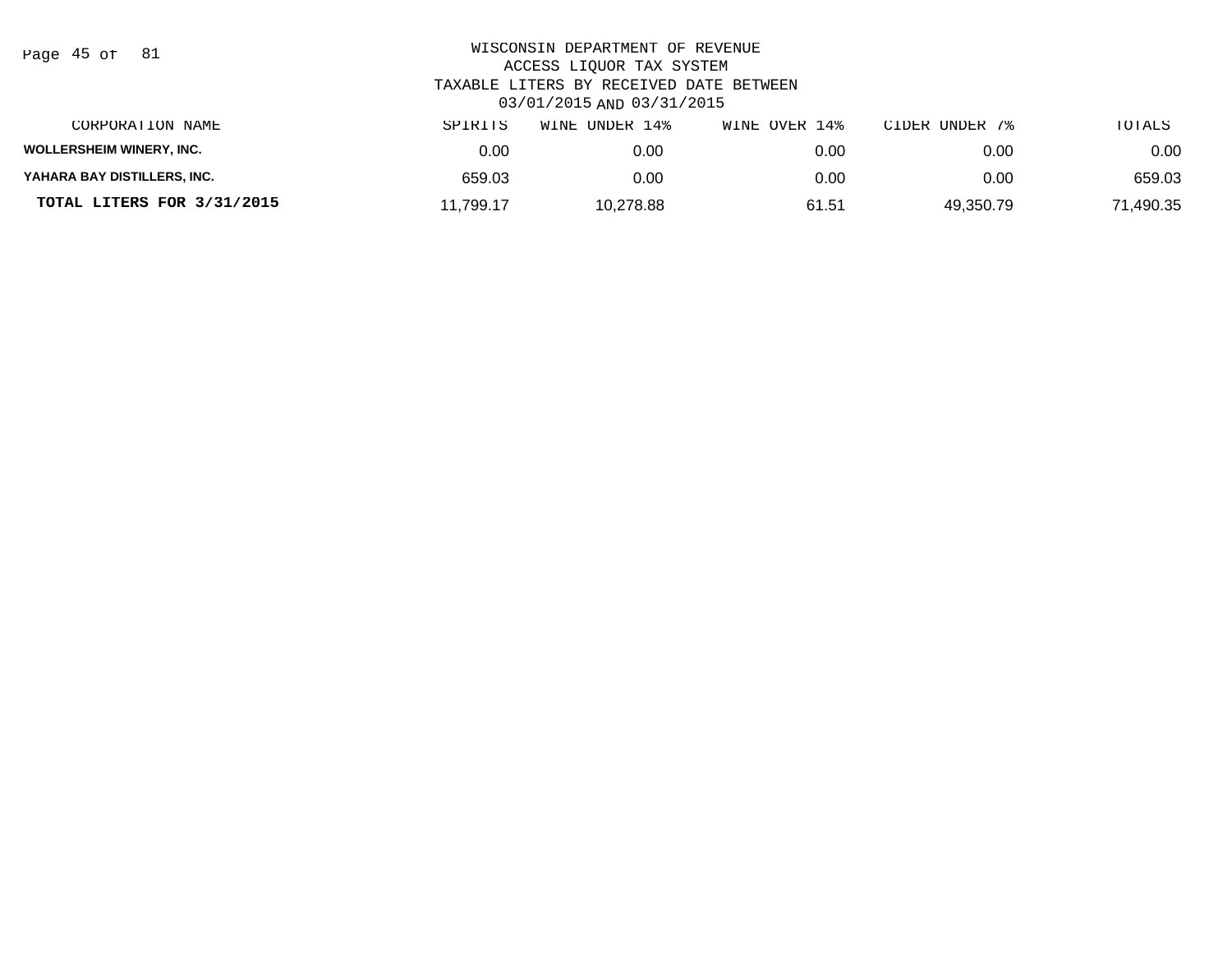Page 46 of 81

# WISCONSIN DEPARTMENT OF REVENUE ACCESS LIQUOR TAX SYSTEM TAXABLE LITERS BY RECEIVED DATE BETWEEN 03/01/2015 AND 03/31/2015

CORPORATION NAME SPIRITS WINE UNDER 14% WINE OVER 14% CIDER UNDER 7% TOTALS

# **IN STATE RECTIFIER (WR)**

| <b>45TH PARALLEL SPIRITS, LLC</b>      | 1,294.49   | 0.00 | 0.00 | 0.00 | 1,294.49   |
|----------------------------------------|------------|------|------|------|------------|
| <b>ARTYS</b>                           | 7,608.92   | 0.00 | 0.00 | 0.00 | 7,608.92   |
| <b>CITY BREWING COMPANY, LLC</b>       | $-0.27$    | 0.00 | 0.00 | 0.00 | $-0.27$    |
| <b>DISTILLERY PARTNERS, LLC</b>        | 0.00       | 0.00 | 0.00 | 0.00 | 0.00       |
| <b>GALLOWAY COMPANY</b>                | 0.00       | 0.00 | 0.00 | 0.00 | 0.00       |
| <b>GREAT LAKES DISTILLERY LLC</b>      | 1,442.25   | 0.00 | 0.00 | 0.00 | 1,442.25   |
| <b>HENRY FARMS PRAIRIE SPIRITS LLC</b> | 0.00       | 0.00 | 0.00 | 0.00 | 0.00       |
| <b>MIDWEST CUSTOM BOTTLING LLC</b>     | 109,992.02 | 0.00 | 0.00 | 0.00 | 109,992.02 |
| <b>NATHAN G GREENAWALT</b>             | 0.00       | 0.00 | 0.00 | 0.00 | 0.00       |
| PO CHOUA LO                            | 0.00       | 0.00 | 0.00 | 0.00 | 0.00       |
| YAHARA BAY DISTILLERS, INC.            | 0.00       | 0.00 | 0.00 | 0.00 | 0.00       |
| TOTAL LITERS FOR 3/31/2015             | 120,337.41 | 0.00 | 0.00 | 0.00 | 120,337.41 |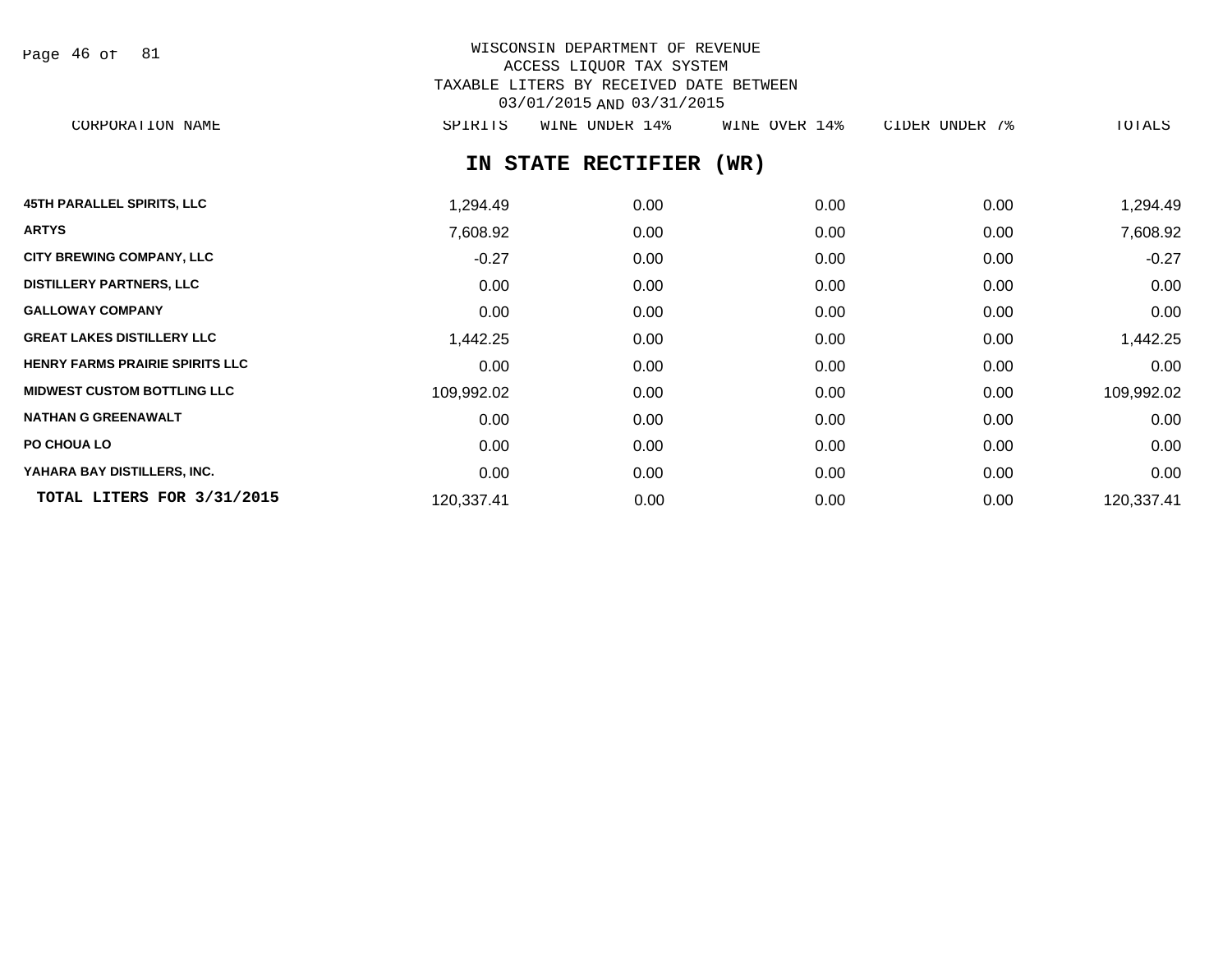Page 47 of 81

# WISCONSIN DEPARTMENT OF REVENUE ACCESS LIQUOR TAX SYSTEM TAXABLE LITERS BY RECEIVED DATE BETWEEN 03/01/2015 AND 03/31/2015

| CORPORATION NAME                                  | SPIRITS | WINE UNDER 14%  | WINE OVER 14% | CIDER UNDER 7% | TOTALS    |
|---------------------------------------------------|---------|-----------------|---------------|----------------|-----------|
|                                                   |         | IN STATE WINERY | (WWI)         |                |           |
| <b>AEPPELTREOW INC</b>                            | 0.00    | 18.17           | 18.17         | 475.75         | 512.09    |
| ALL SISTERS WINERY INC                            | 0.00    | 0.00            | 0.00          | 0.00           | 0.00      |
| <b>AUTUMN HARVEST WINERY LLC</b>                  | 0.00    | 1,215.02        | 0.00          | 0.00           | 1,215.02  |
| <b>BARABOO BLUFF WINERY, LLC</b>                  | 0.00    | 59.24           | 0.00          | 0.00           | 59.24     |
| <b>BAUER-KEARNS WINERY LLC</b>                    | 0.00    | 0.00            | 0.00          | 0.00           | 0.00      |
| <b>BAYFIELD WINERY, LTD.</b>                      | 0.00    | 0.00            | 0.00          | 0.00           | 0.00      |
| <b>BELLEVINEZ LLC</b>                             | 0.00    | 0.00            | 0.00          | 0.00           | 0.00      |
| <b>BLIND HORSE WINERY LLC</b>                     | 0.00    | 0.00            | 0.00          | 0.00           | 0.00      |
| <b>BOTHAM VINEYARDS, INC.</b>                     | 0.00    | 1,767.78        | 0.00          | 0.00           | 1,767.78  |
| <b>BRANCHES WINERY LLC</b>                        | 0.00    | 7,116.55        | 298.10        | 0.00           | 7,414.65  |
| <b>BRIGADOON FARM &amp; WINERY LLC</b>            | 0.00    | 0.00            | 0.00          | 0.00           | 0.00      |
| <b>BUZZ &amp; BREW SHOP LLC</b>                   | 0.00    | 91.27           | 22.71         | 0.00           | 113.98    |
| <b>C &amp; N CORPORATION</b>                      | 0.00    | 0.00            | 0.00          | 0.00           | 0.00      |
| <b>C &amp; N CORPORATION</b>                      | 0.00    | 17,030.29       | 333.00        | 0.00           | 17,363.29 |
| CAP -N- CORK'S LLC                                | 0.00    | 0.00            | 0.00          | 0.00           | 0.00      |
| <b>CHATEAU ST CROIX WINERY &amp; VINEYARD LLC</b> | 0.00    | 73.50           | 655.13        | 0.00           | 728.63    |
| <b>CIDER HOUSE OF WISCONSIN LLC</b>               | 0.00    | 0.00            | 0.00          | 0.00           | 0.00      |
| <b>CLAY JAR HOLDINGS LLC</b>                      | 0.00    | 412.20          | 140.93        | 0.00           | 553.13    |
| <b>CLINTON CLINGERMAN</b>                         | 0.00    | 0.00            | 0.00          | 0.00           | 0.00      |
| <b>CLOVER MEADOW LLC</b>                          | 0.00    | 0.00            | 0.00          | 0.00           | 0.00      |
| <b>COLDSPRING OF WISCONSIN LLC</b>                | 0.00    | 0.00            | 0.00          | 0.00           | 0.00      |
| <b>COLLEEN M BOS</b>                              | 0.00    | 223.50          | 0.00          | 0.00           | 223.50    |
| <b>CRAIG FLETCHER</b>                             | 0.00    | 0.00            | 0.00          | 0.00           | 0.00      |
| <b>DANZINGER VINEYARDS LLC</b>                    | 0.00    | 0.00            | 0.00          | 0.00           | 0.00      |
| <b>DIANA HOBSON</b>                               | 0.00    | 578.03          | 0.00          | 0.00           | 578.03    |
|                                                   |         |                 |               |                |           |

**EDWARD J RINK** 0.00 66.74 0.00 0.00 66.74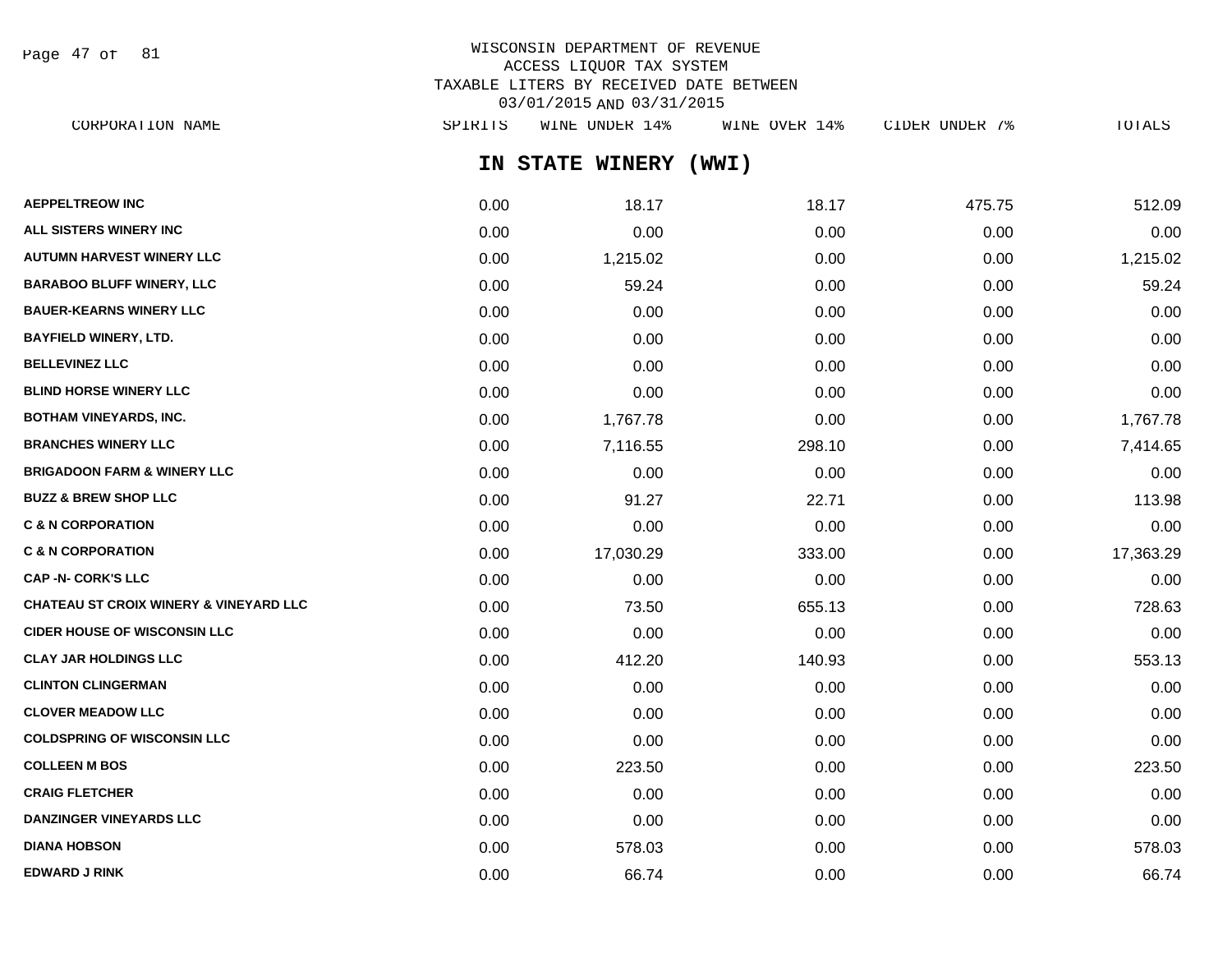Page 48 of 81

# WISCONSIN DEPARTMENT OF REVENUE

#### ACCESS LIQUOR TAX SYSTEM

TAXABLE LITERS BY RECEIVED DATE BETWEEN

| CORPORATION NAME                        | SPIRITS | WINE UNDER 14% | WINE OVER 14% | CIDER UNDER 7% | TOTALS    |
|-----------------------------------------|---------|----------------|---------------|----------------|-----------|
| <b>ELISABETH W KLEIN</b>                | 0.00    | 0.00           | 0.00          | 0.00           | 0.00      |
| <b>FAWN CREEK WINERY LLC</b>            | 0.00    | 5,061.73       | 0.00          | 0.00           | 5,061.73  |
| <b>FERMENTING CELLARS LLC</b>           | 0.00    | 53.78          | 0.00          | 0.00           | 53.78     |
| <b>FISHER KING WINERY, LLC</b>          | 0.00    | 1,669.36       | 0.00          | 0.00           | 1,669.36  |
| <b>FRESAR INC</b>                       | 0.00    | 87.06          | 0.00          | 0.00           | 87.06     |
| FRUIT OF THE WOODS WINE CELLAR, INC.    | 0.00    | 10,630.49      | 0.00          | 0.00           | 10,630.49 |
| <b>HALF KRAKT LLC</b>                   | 0.00    | 0.00           | 0.00          | 0.00           | 0.00      |
| <b>HARBOR RIDGE WINERY INC.</b>         | 0.00    | 10,910.05      | 0.00          | 0.00           | 10,910.05 |
| <b>HERDIE BAISDEN</b>                   | 0.00    | 0.00           | 0.00          | 525.77         | 525.77    |
| <b>HOOKSTONE INC.</b>                   | 0.00    | 270.16         | 10.86         | 0.00           | 281.02    |
| <b>ISLAND ORCHARD CIDER LLC</b>         | 0.00    | 0.00           | 0.00          | $-18.00$       | $-18.00$  |
| <b>JACKSON WINE LLC</b>                 | 0.00    | 893.24         | 18.02         | 0.00           | 911.26    |
| <b>JAMES PLOETZ</b>                     | 0.00    | 213.04         | 0.00          | 0.00           | 213.04    |
| <b>JEFFREY L STOEGER</b>                | 0.00    | 741.94         | 8.90          | 0.00           | 750.84    |
| <b>JORNY'S END LLC</b>                  | 0.00    | 900.93         | 0.00          | 0.00           | 900.93    |
| <b>JOSEPH CALLOW</b>                    | 0.00    | 3,470.45       | 0.00          | 0.00           | 3,470.45  |
| <b>JOSEPH CALLOW</b>                    | 0.00    | 3,320.55       | 0.00          | 0.00           | 3,320.55  |
| <b>JOSEPH STALLER</b>                   | 0.00    | 0.00           | 0.00          | 0.00           | 0.00      |
| <b>JOSEPH WYNIMKO</b>                   | 0.00    | 311.44         | 0.00          | 0.00           | 311.44    |
| <b>JULIE A ANDRZEJCZAK</b>              | 0.00    | 27.60          | 23.75         | 0.00           | 51.35     |
| <b>KEVIN BEHNKE</b>                     | 0.00    | 0.00           | 0.00          | 0.00           | 0.00      |
| <b>LAKE NOKOMIS CRANBERRIES INC</b>     | 0.00    | 0.00           | 0.00          | 0.00           | 0.00      |
| <b>LANDTA WINES LLC</b>                 | 0.00    | 613.23         | 0.00          | 0.00           | 613.23    |
| <b>LARSON &amp; LARSON</b>              | 0.00    | 749.96         | 0.00          | 0.00           | 749.96    |
| <b>LAUTENBACH'S ORCHARD COUNTRY INC</b> | 0.00    | 5,039.96       | 0.00          | 0.00           | 5,039.96  |
| <b>LEDGE STONE VINEYARDS LLC</b>        | 0.00    | 13.90          | 0.10          | 0.00           | 14.00     |
| <b>LOST ISLAND WINE LLC</b>             | 0.00    | 155.26         | 0.00          | 0.00           | 155.26    |
| <b>LUNCH CREEK VINEYARDS LLC</b>        | 0.00    | 745.72         | 0.00          | 0.00           | 745.72    |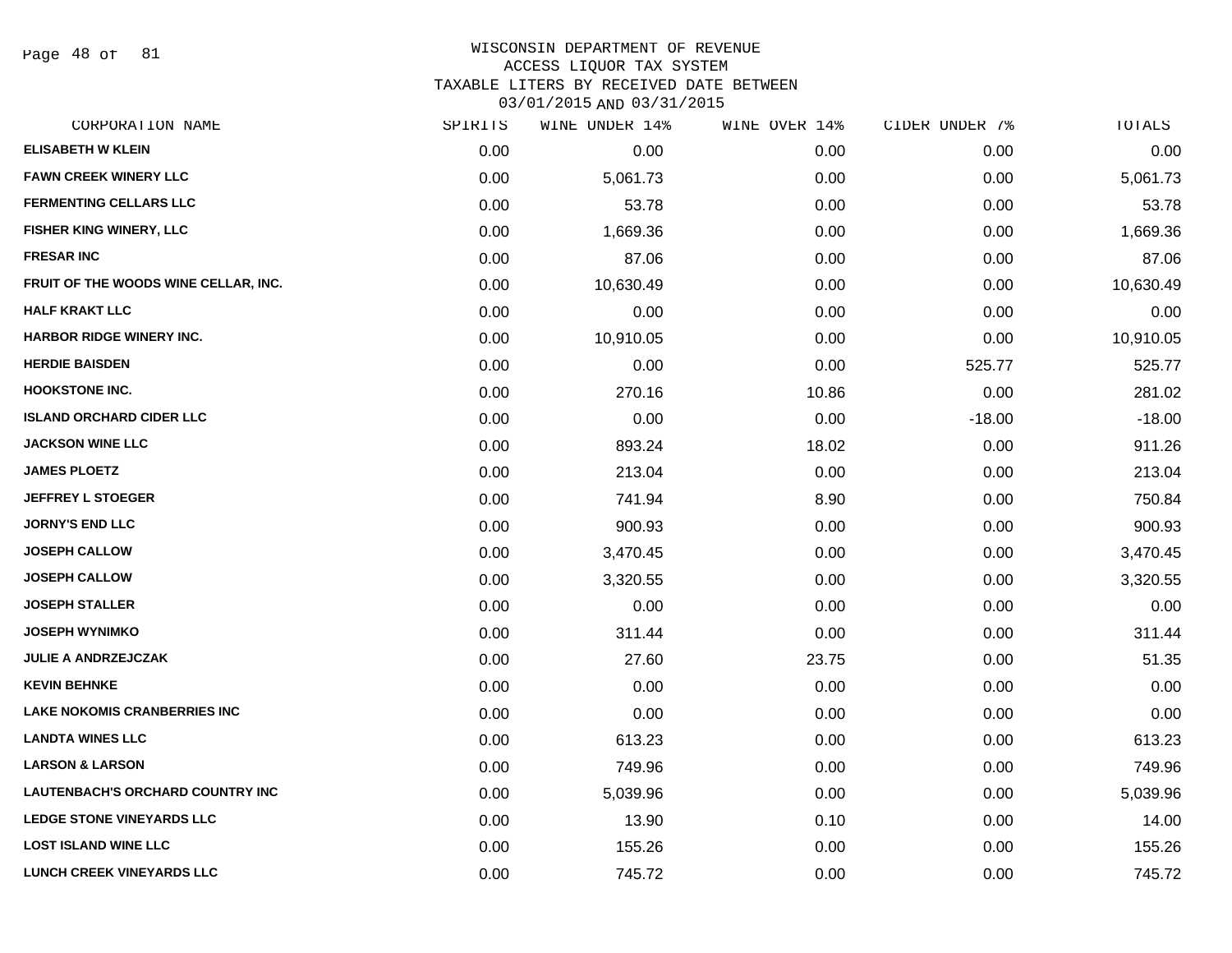Page 49 of 81

| CORPORATION NAME                            | SPIRITS | WINE UNDER 14% | WINE OVER 14% | CIDER UNDER 7% | TOTALS    |
|---------------------------------------------|---------|----------------|---------------|----------------|-----------|
| <b>MARTIN E SELL</b>                        | 0.00    | 0.00           | 0.00          | 0.00           | 0.00      |
| <b>MARY BELLAZZINI</b>                      | 0.00    | 0.00           | 0.00          | 0.00           | 0.00      |
| <b>MATTHEW RICK</b>                         | 0.00    | 0.00           | 0.00          | 0.00           | 0.00      |
| <b>MCILQUHAM LLC</b>                        | 0.00    | 0.00           | 0.00          | 0.00           | 0.00      |
| <b>MERSHONIAN CIDERY LLC</b>                | 0.00    | 0.00           | 0.00          | 704.08         | 704.08    |
| <b>MUNSON BRIDGE WINERY INC</b>             | 0.00    | 738.15         | 0.00          | 0.00           | 738.15    |
| <b>MUSETTA WINERY, LLC</b>                  | 0.00    | 1,412.01       | 0.00          | 0.00           | 1,412.01  |
| <b>NORTHLEAF WINERY, LLC</b>                | 0.00    | 1,368.76       | 26.99         | 0.00           | 1,395.75  |
| PARALLEL 44 VINEYARD & WINERY, INC.         | 0.00    | 3,295.53       | 0.00          | 0.00           | 3,295.53  |
| PARALLEL 44 VINEYARD & WINERY, INC.         | 0.00    | 134.99         | 0.00          | 0.00           | 134.99    |
| <b>PATRICK ARNDT</b>                        | 0.00    | 0.00           | 0.00          | 0.00           | 0.00      |
| <b>PAUL D ASPER</b>                         | 0.00    | 0.00           | 0.00          | 0.00           | 0.00      |
| <b>PAUL J FRANZEN</b>                       | 0.00    | 0.00           | 258.16        | 0.00           | 258.16    |
| <b>PIEPERTK LLC</b>                         | 0.00    | 162.02         | 0.76          | 0.00           | 162.78    |
| <b>RED OAK VINEYARD INC</b>                 | 0.00    | 0.00           | 0.00          | 0.00           | 0.00      |
| <b>RIVER BEND VINEYARD &amp; WINERY LLC</b> | 0.00    | 1,890.05       | 0.00          | 0.00           | 1,890.05  |
| <b>ROBERT BORUCKI</b>                       | 0.00    | 0.00           | 0.00          | 0.00           | 0.00      |
| <b>ROBERT BORUCKI</b>                       | 0.00    | 477.00         | 0.00          | 0.00           | 477.00    |
| <b>ROCK N WOOL WINERY LLC</b>               | 0.00    | 4,769.60       | 0.00          | 0.00           | 4,769.60  |
| RUSHFORD MEADERY AND WINERY LLC             | 0.00    | 0.00           | 0.00          | 0.00           | 0.00      |
| <b>RYAN PRELLWITZ</b>                       | 0.00    | 1,446.02       | 0.00          | 0.00           | 1,446.02  |
| <b>S &amp; J WINERY, LLC</b>                | 0.00    | 0.00           | 0.00          | 0.00           | 0.00      |
| SANDSTONE RIDGE VINEYARD & WINERY LLC       | 0.00    | 129.60         | 29.70         | 0.00           | 159.30    |
| <b>SANTA FE FUTURES, INC.</b>               | 0.00    | 4,858.45       | 8,908.11      | 0.00           | 13,766.56 |
| <b>SEVEN HAWKS VINEYARDS LLC</b>            | 0.00    | 0.00           | 0.00          | 0.00           | 0.00      |
| SEVEN HAWKS VINEYARDS LLC                   | 0.00    | 0.00           | 0.00          | 0.00           | 0.00      |
| <b>SHARON L PINGEL</b>                      | 0.00    | 0.00           | 0.00          | 0.00           | 0.00      |
| <b>SHERRY HARDIE</b>                        | 0.00    | 78.75          | 0.00          | 0.00           | 78.75     |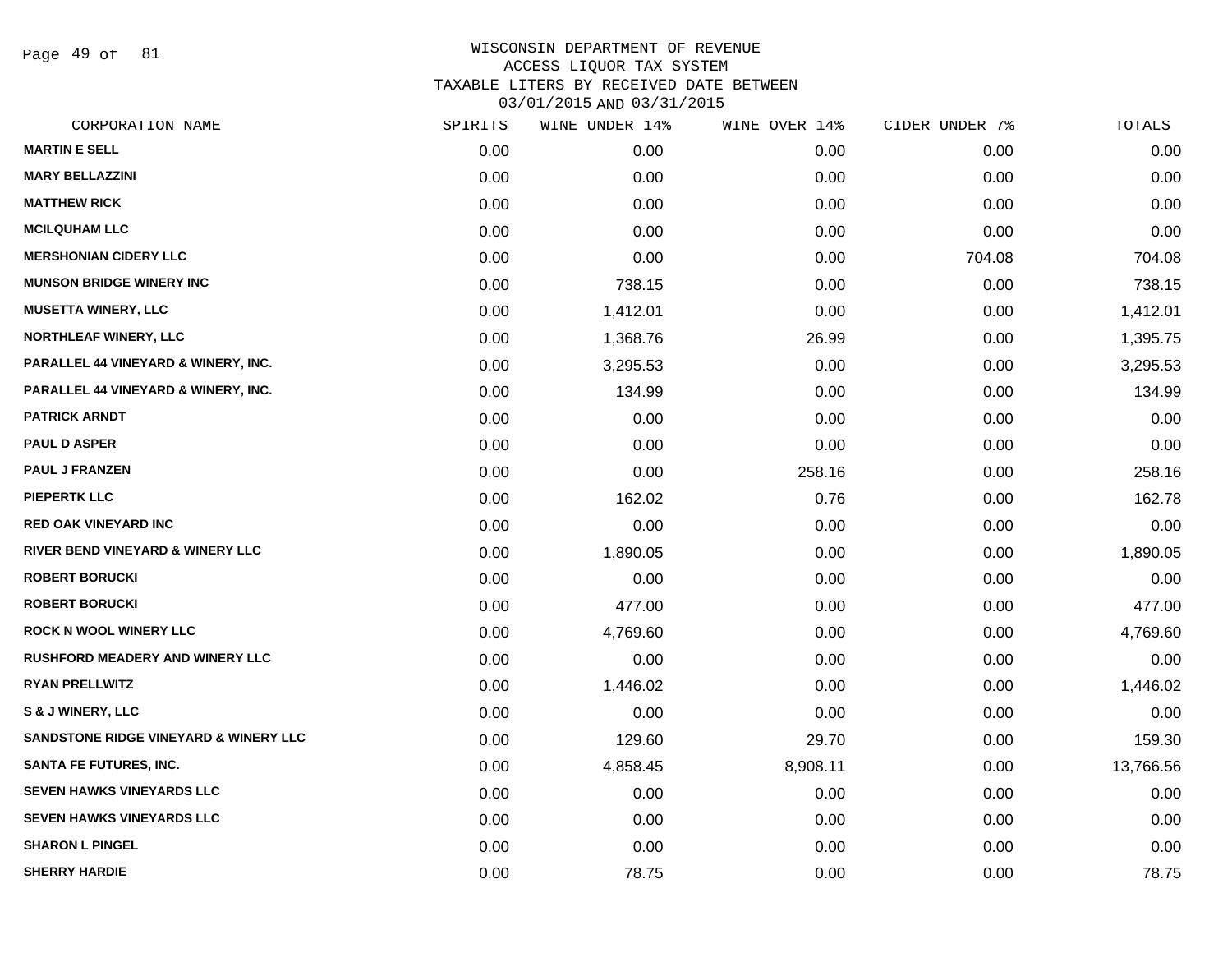# WISCONSIN DEPARTMENT OF REVENUE

# ACCESS LIQUOR TAX SYSTEM

TAXABLE LITERS BY RECEIVED DATE BETWEEN

| CORPORATION NAME                                   | SPIRITS | WINE UNDER 14% | WINE OVER 14% | CIDER UNDER 7% | TOTALS    |
|----------------------------------------------------|---------|----------------|---------------|----------------|-----------|
| <b>SIMON CREEK VINEYARD LLC</b>                    | 0.00    | 1,036.06       | 155.50        | 0.00           | 1,191.56  |
| SINNIPEE VALLEY VINEYARD LLC                       | 0.00    | 0.00           | 0.00          | 0.00           | 0.00      |
| <b>SPB LLC</b>                                     | 0.00    | 0.00           | 0.00          | 25,673.43      | 25,673.43 |
| <b>SPRECHER BREWING COMPANY, INC.</b>              | 0.00    | 0.00           | 0.00          | 0.00           | 0.00      |
| <b>SPURGEON VINEYARDS &amp; WINERY LLC</b>         | 0.00    | 2,047.57       | 54.13         | 0.00           | 2,101.70  |
| <b>STEPHEN M KENNEDY</b>                           | 0.00    | 436.08         | 0.00          | 0.00           | 436.08    |
| <b>STEVEN J DEBAKER</b>                            | 0.00    | 31.49          | 18.02         | 0.00           | 49.51     |
| STEVEN M & JUDITH A JACOBSON LLC                   | 0.00    | 0.00           | 0.00          | 0.00           | 0.00      |
| <b>SUNSET POINT WINERY LLC</b>                     | 0.00    | 0.00           | 0.00          | 0.00           | 0.00      |
| <b>TENBA RIDGE WINERY LLC</b>                      | 0.00    | 111.00         | 0.00          | 0.00           | 111.00    |
| THE CHISELLED GRAPE WINERY LLC                     | 0.00    | 0.00           | 0.00          | 0.00           | 0.00      |
| THE RUM TREE, INC.                                 | 0.00    | 7.19           | 12.75         | 0.00           | 19.94     |
| THE WINE VINEYARD LLC                              | 0.00    | 999.35         | 0.00          | 0.00           | 999.35    |
| THE WOODLAND TRAIL BEVERAGE COMPANY, INC.          | 0.00    | 403.52         | 0.00          | 0.00           | 403.52    |
| <b>TROY LANDWEHR</b>                               | 0.00    | 650.00         | 57.00         | 0.00           | 707.00    |
| TWO BROTHERS WINES LLC                             | 0.00    | 239.99         | 0.00          | 0.00           | 239.99    |
| <b>VALLEY VINEYARD LTD</b>                         | 0.00    | 0.00           | 0.00          | 0.00           | 0.00      |
| <b>VAN WYCHEN WINES INC.</b>                       | 0.00    | 0.00           | 0.00          | 0.00           | 0.00      |
| <b>VERNON VINEYARDS LTD</b>                        | 0.00    | 568.75         | 0.00          | 0.00           | 568.75    |
| <b>VETRO WINERY LLC</b>                            | 0.00    | 310.48         | 0.00          | 0.00           | 310.48    |
| VINES TO CELLAR, INC.                              | 0.00    | 669.75         | 0.00          | 0.00           | 669.75    |
| VON STIEHL WINERY LTD.                             | 0.00    | 0.00           | 0.00          | 0.00           | 0.00      |
| VON STIEHL WINERY LTD.                             | 0.00    | 0.00           | 0.00          | 0.00           | 0.00      |
| VON STIEHL WINERY LTD.                             | 0.00    | 16,910.90      | 0.00          | 401.25         | 17,312.15 |
| <b>WEGLARZ &amp; BOCK</b>                          | 0.00    | 0.00           | 0.00          | 0.00           | 0.00      |
| <b>WEST PRAIRIE WINERY LLC</b>                     | 0.00    | 8,972.16       | 0.00          | 0.00           | 8,972.16  |
| <b>WHISPERING BLUFFS VINEYARD &amp; WINERY LTD</b> | 0.00    | 0.00           | 0.00          | 0.00           | 0.00      |
| <b>WHISPERING WINDS WINERY LLC</b>                 | 0.00    | 0.00           | 0.00          | 0.00           | 0.00      |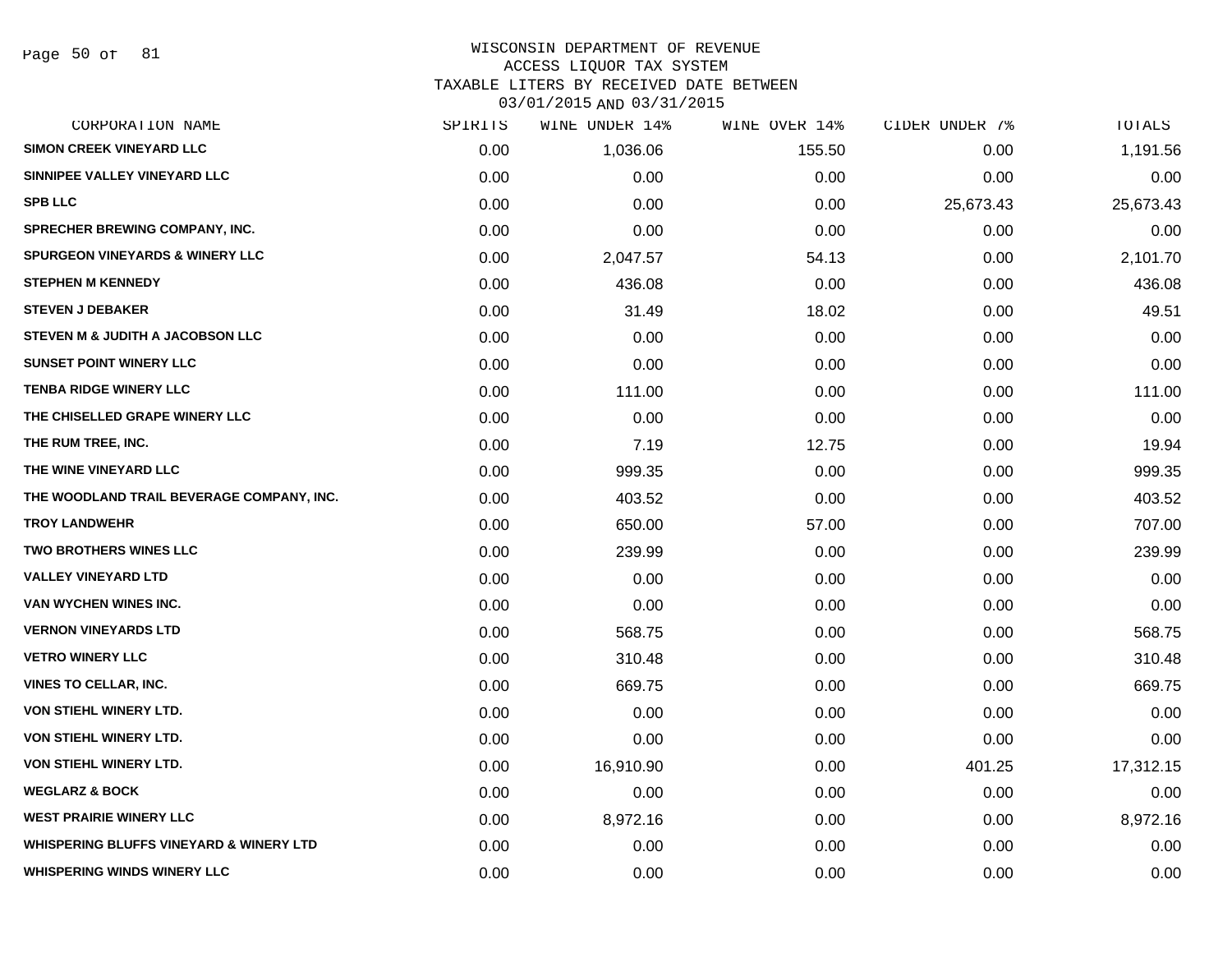Page 51 of 81

| CORPORATION NAME                | SPIRITS | UNDER 14%<br>WINE | WINE OVER 14% | CIDER UNDER 7% | TOTALS     |
|---------------------------------|---------|-------------------|---------------|----------------|------------|
| WHITE WINTER WINERY INC         | 0.00    | -135.00           | 0.00          | 0.00           | $-135.00$  |
| <b>WILLIAM F BLUHM</b>          | 0.00    | 1.273.78          | 0.00          | 0.00           | 1,273.78   |
| <b>WINEMAKER'S DAUGHTER LLC</b> | 0.00    | 0.00              | 0.00          | 0.00           | 0.00       |
| <b>WOLLERSHEIM WINERY, INC.</b> | 0.00    | 41.004.33         | 260.99        | 0.00           | 41,265.32  |
| <b>WOLLERSHEIM WINERY, INC.</b> | 0.00    | 3.455.23          | 0.00          | 0.00           | 3,455.23   |
| TOTAL LITERS FOR 3/31/2015      | 0.00    | 174.285.70        | 11.311.78     | 27,762.28      | 213,359.76 |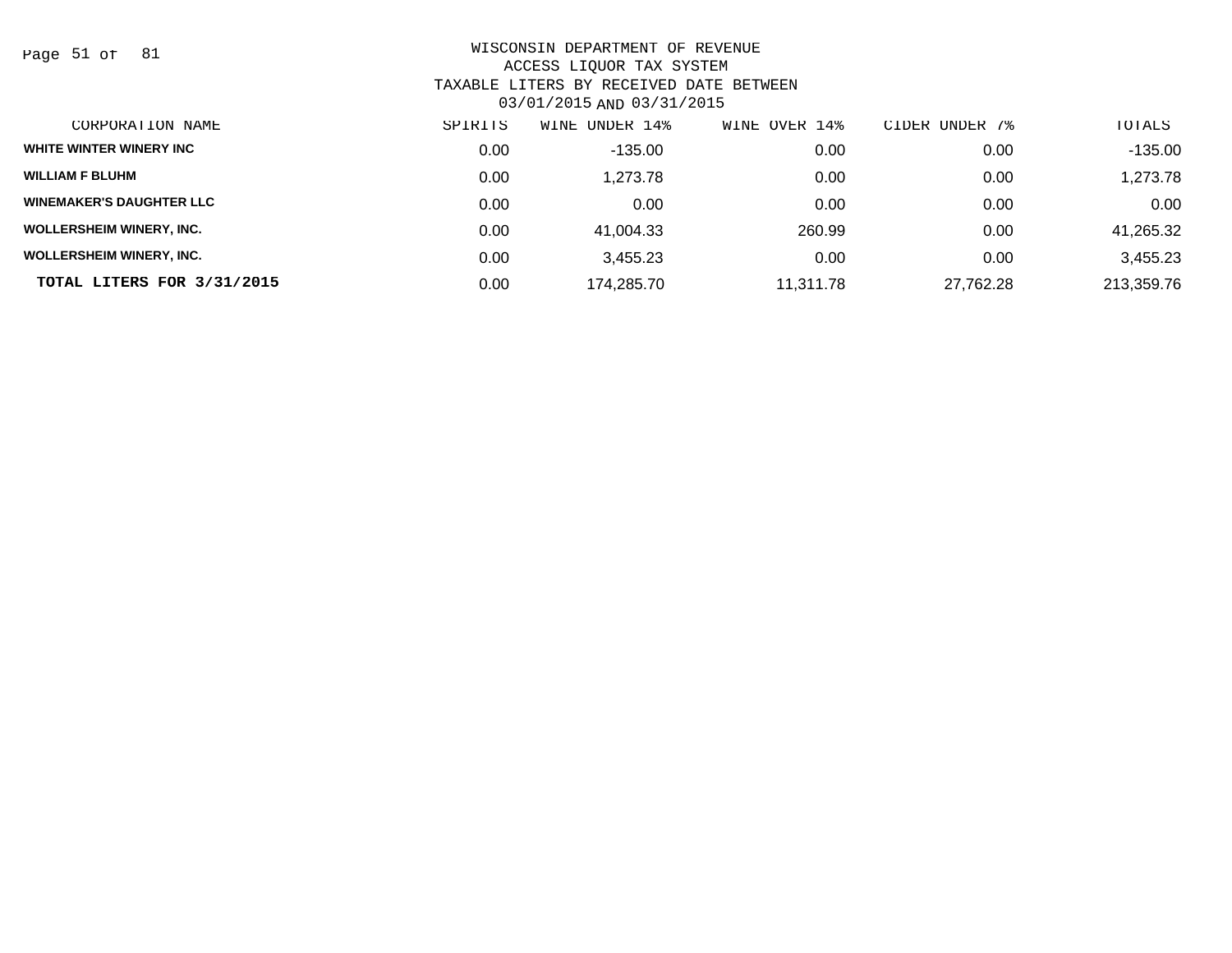Page 52 of 81

# WISCONSIN DEPARTMENT OF REVENUE ACCESS LIQUOR TAX SYSTEM TAXABLE LITERS BY RECEIVED DATE BETWEEN 03/01/2015 AND 03/31/2015

| CORPORATION NAME                            | SPIRITS | WINE UNDER 14%      | WINE OVER 14% | CIDER UNDER 7% | TOTALS |
|---------------------------------------------|---------|---------------------|---------------|----------------|--------|
|                                             |         | WINE DIRECT SHIPPER | (WDS)         |                |        |
| 1-800 WINESHOP.COM INC                      | 0.00    | 0.00                | 0.00          | 0.00           | 0.00   |
| <b>7 &amp; 8 LLC</b>                        | 0.00    | 0.00                | 0.00          | 0.00           | 0.00   |
| A TO Z WINEWORKS LLC                        | 0.00    | 0.00                | 0.00          | 0.00           | 0.00   |
| <b>AARON POTT AND CLAIRE POTT</b>           | 0.00    | 0.00                | 0.00          | 0.00           | 0.00   |
| <b>ABACELA VINEYARDS &amp; WINERY INC</b>   | 0.00    | 0.00                | 0.00          | 0.00           | 0.00   |
| <b>ABEJA LLC</b>                            | 0.00    | 0.00                | 0.00          | 0.00           | 0.00   |
| <b>ABERNATHY HOFFMAN, LLC</b>               | 0.00    | 0.00                | 0.00          | 0.00           | 0.00   |
| <b>ABREU VINEYARDS INC</b>                  | 0.00    | 0.00                | 0.00          | 0.00           | 0.00   |
| AC VIN CO LLC                               | 0.00    | 0.00                | 0.00          | 0.00           | 0.00   |
| <b>ACCOLADE WINES NORTH AMERICA INC</b>     | 0.00    | 0.00                | 0.00          | 0.00           | 0.00   |
| <b>ADAMS WINERY LLC</b>                     | 0.00    | 0.00                | 0.00          | 0.00           | 0.00   |
| <b>ADELAIDA CELLARS INC</b>                 | 0.00    | 0.00                | 0.00          | 0.00           | 0.00   |
| <b>ADELSHEIM VINEYARD LLC</b>               | 0.00    | 0.00                | 0.00          | 0.00           | 0.00   |
| <b>AGATE RIDGE VINEYARD LLC</b>             | 0.00    | 0.00                | 0.00          | 0.00           | 0.00   |
| <b>ALEXANDER P OXMAN</b>                    | 0.00    | 0.00                | 0.00          | 0.00           | 0.00   |
| ALL SISTERS WINERY INC                      | 0.00    | 0.00                | 0.00          | 0.00           | 0.00   |
| <b>ALPHA &amp; OMEGA WINERY LLC</b>         | 0.00    | 0.00                | 0.00          | 0.00           | 0.00   |
| <b>ALTAMURA WINERY INC</b>                  | 0.00    | 0.00                | 0.00          | 0.00           | 0.00   |
| <b>ALVAREZ VINEYARDS LLC</b>                | 0.00    | 0.00                | 0.00          | 0.00           | 0.00   |
| <b>AMAPOLA CREEK VINEYARDS &amp; WINERY</b> | 0.00    | 0.00                | 0.00          | 0.00           | 0.00   |
| <b>AMAVI CELLARS LLC</b>                    | 0.00    | 0.00                | 0.00          | 0.00           | 0.00   |
| <b>AMPELOS CELLARS INC</b>                  | 0.00    | 0.00                | 0.00          | 0.00           | 0.00   |
| <b>AMUSE BOUCHE LLC</b>                     | 0.00    | 0.00                | 0.00          | 0.00           | 0.00   |
| <b>ANCIENT PEAK INC</b>                     | 0.00    | 0.00                | 0.00          | 0.00           | 0.00   |
| ANDERSONS CONN VALLEY WINERY INC            | 0.00    | 0.00                | 0.00          | 0.00           | 0.00   |

**ANIMO LP** 0.00 0.00 0.00 0.00 0.00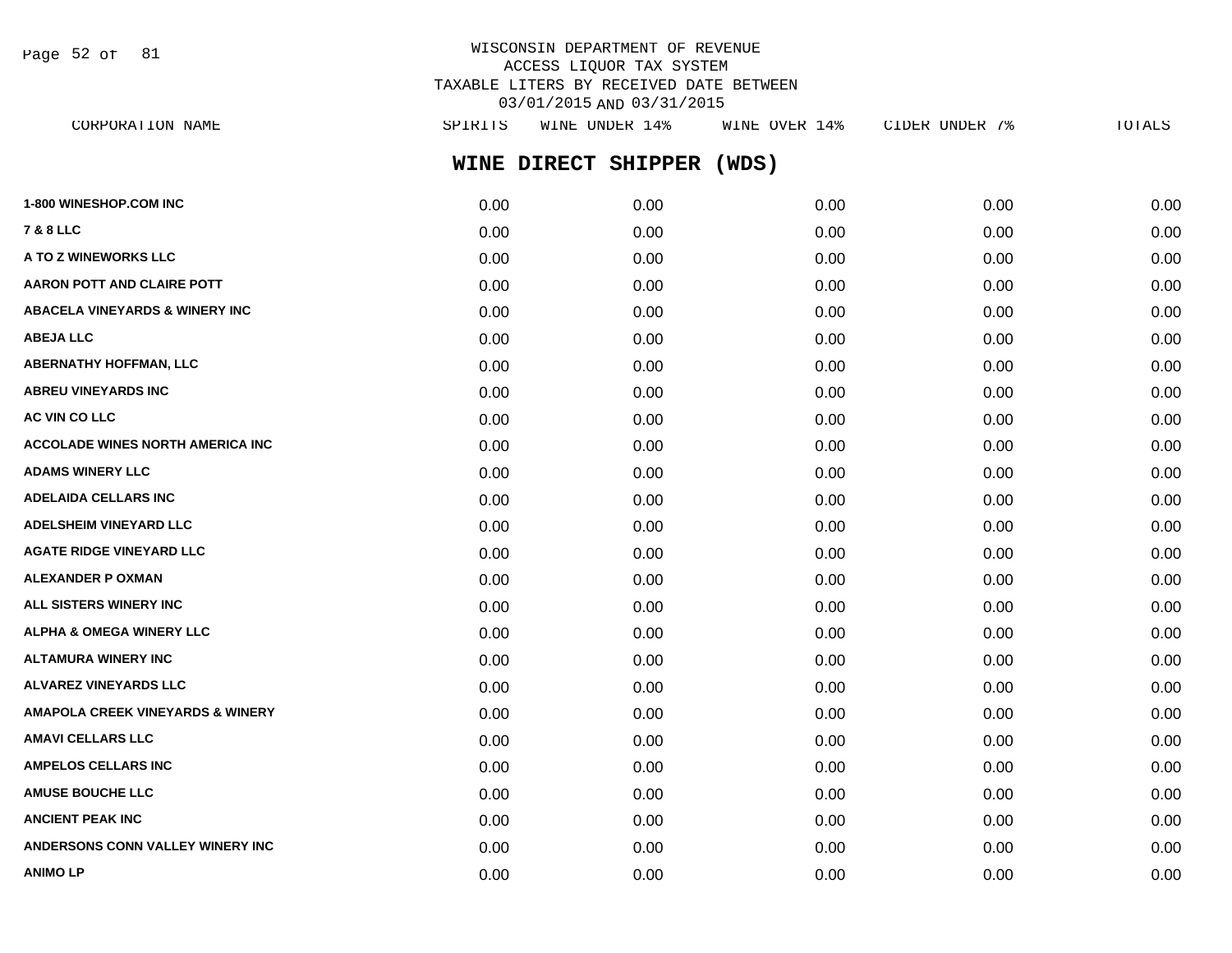Page 53 of 81

| CORPORATION NAME                       | SPIRITS | WINE UNDER 14% | WINE OVER 14% | CIDER UNDER 7% | TOTALS |
|----------------------------------------|---------|----------------|---------------|----------------|--------|
| <b>ANOMALY VINEYARDS LLC</b>           | 0.00    | 0.00           | 0.00          | 0.00           | 0.00   |
| <b>ANTHILL FARMS LLC</b>               | 0.00    | 0.00           | 0.00          | 0.00           | 0.00   |
| <b>ANTHONY M TRUCHARD</b>              | 0.00    | 0.00           | 0.00          | 0.00           | 0.00   |
| <b>AQUA PUMPKIN INC</b>                | 0.00    | 0.00           | 0.00          | 0.00           | 0.00   |
| <b>ARCHANGEL INVESTMENTS LLC</b>       | 0.00    | 0.00           | 0.00          | 0.00           | 0.00   |
| <b>ARETE WINES LLC</b>                 | 0.00    | 0.00           | 0.00          | 0.00           | 0.00   |
| <b>ARIETTA INC</b>                     | 0.00    | 0.00           | 0.00          | 0.00           | 0.00   |
| <b>ARISTA WINES LLC</b>                | 0.00    | 0.00           | 0.00          | 0.00           | 0.00   |
| ARIZONA STRONGHOLD VINEYARDS LLC       | 0.00    | 0.00           | 0.00          | 0.00           | 0.00   |
| <b>ARKENSTONE VINEYARDS LLC</b>        | 0.00    | 0.00           | 0.00          | 0.00           | 0.00   |
| <b>ARMIDA WINERY INC</b>               | 0.00    | 0.00           | 0.00          | 0.00           | 0.00   |
| <b>ARMSTRONG FAMILY WINERY LLC</b>     | 0.00    | 0.00           | 0.00          | 0.00           | 0.00   |
| <b>ARMSTRONG VINEYARDS INC</b>         | 0.00    | 0.00           | 0.00          | 0.00           | 0.00   |
| <b>ARRINGTON VINEYARDS LLC</b>         | 0.00    | 0.00           | 0.00          | 0.00           | 0.00   |
| <b>ARTISTE MANAGEMENT CO LLC</b>       | 0.00    | 0.00           | 0.00          | 0.00           | 0.00   |
| AU BON CLIMAT LLC                      | 0.00    | 0.00           | 0.00          | 0.00           | 0.00   |
| <b>AUBERT WINEGROWING INC</b>          | 0.00    | 0.00           | 0.00          | 0.00           | 0.00   |
| <b>AUGUST BRIGGS JR INC</b>            | 0.00    | 0.00           | 0.00          | 0.00           | 0.00   |
| <b>AUTUMN HARVEST WINERY LLC</b>       | 0.00    | 0.00           | 0.00          | 0.00           | 0.00   |
| <b>AVV WINERY CO LLC</b>               | 0.00    | 0.00           | 0.00          | 0.00           | 0.00   |
| AW DIRECT INC                          | 0.00    | 0.00           | 0.00          | 0.00           | 0.00   |
| <b>B R COHN WINERY INC</b>             | 0.00    | 0.00           | 0.00          | 0.00           | 0.00   |
| <b>BALTIMORE BEND VINEYARD LLC</b>     | 0.00    | 0.00           | 0.00          | 0.00           | 0.00   |
| <b>BARGETTOS SANTA CRUZ WINERY INC</b> | 0.00    | 0.00           | 0.00          | 0.00           | 0.00   |
| <b>BARNARD GRIFFIN INC</b>             | 0.00    | 0.00           | 0.00          | 0.00           | 0.00   |
| <b>BARNETT VINEYARDS LP</b>            | 0.00    | 0.00           | 0.00          | 0.00           | 0.00   |
| <b>BAUER-KEARNS WINERY LLC</b>         | 0.00    | 0.00           | 0.00          | 0.00           | 0.00   |
| <b>BAYFIELD WINERY, LTD.</b>           | 0.00    | 0.00           | 0.00          | 0.00           | 0.00   |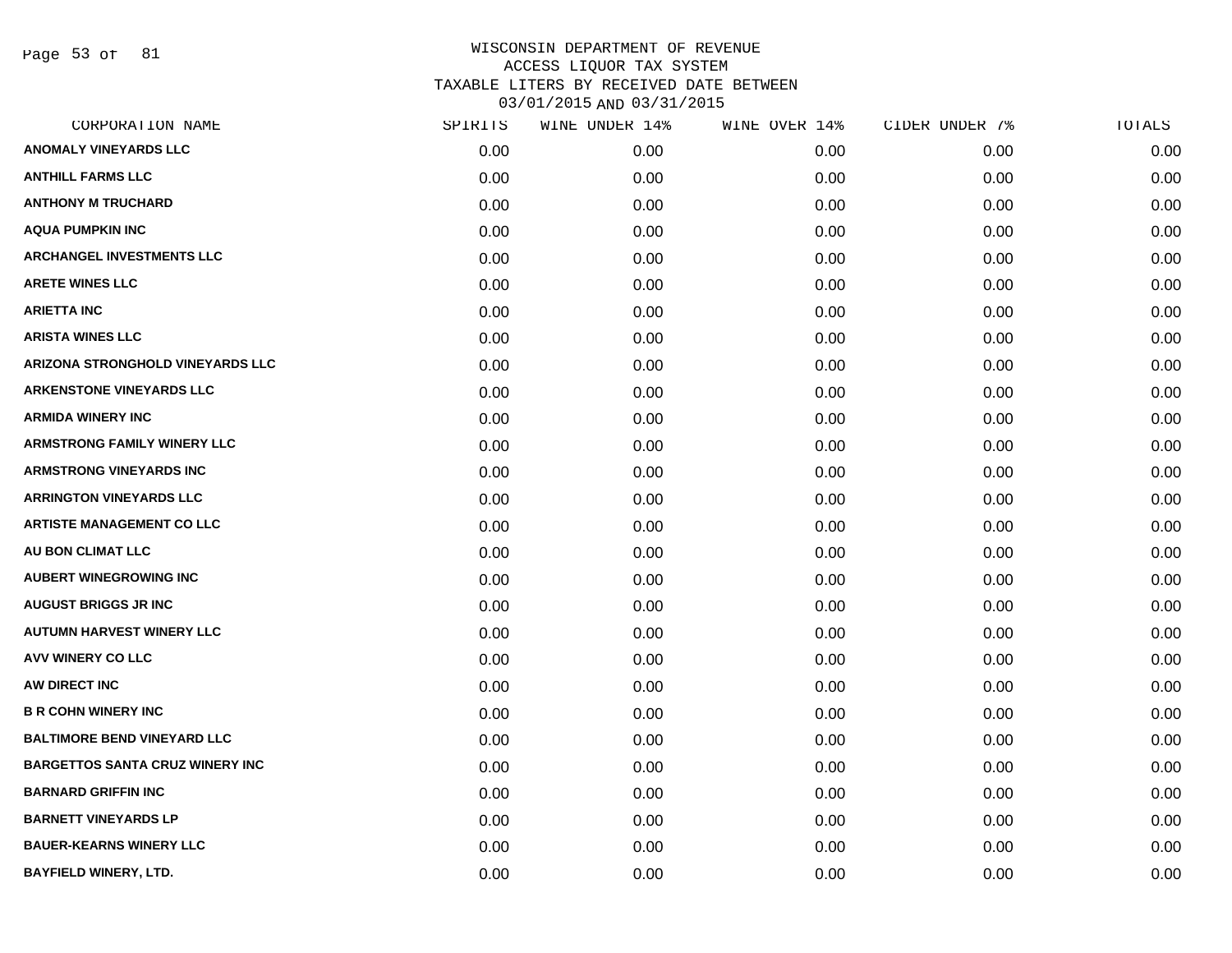Page 54 of 81

| CORPORATION NAME                    | SPIRITS | WINE UNDER 14% | WINE OVER 14% | CIDER UNDER 7% | TOTALS |
|-------------------------------------|---------|----------------|---------------|----------------|--------|
| <b>BEDELL NORTH FORK LLC</b>        | 0.00    | 0.00           | 0.00          | 0.00           | 0.00   |
| <b>BEHRENS AND DRINKWARD</b>        | 0.00    | 0.00           | 0.00          | 0.00           | 0.00   |
| <b>BEL VINO LLC</b>                 | 0.00    | 0.00           | 0.00          | 0.00           | 0.00   |
| <b>BENESSERE VINEYARDS LTD</b>      | 0.00    | 0.00           | 0.00          | 0.00           | 0.00   |
| <b>BENNETT LANE WINERY LLC</b>      | 0.00    | 0.00           | 0.00          | 0.00           | 0.00   |
| <b>BENOVIA WINERY LLC</b>           | 0.00    | 0.00           | 0.00          | 0.00           | 0.00   |
| <b>BENT CREEK WINERY LLC</b>        | 0.00    | 0.00           | 0.00          | 0.00           | 0.00   |
| <b>BENTON-LANE LLC</b>              | 0.00    | 0.00           | 0.00          | 0.00           | 0.00   |
| <b>BENZIGER FAMILY WINERY LLC</b>   | 0.00    | 0.00           | 0.00          | 0.00           | 0.00   |
| <b>BERGSTROM WINES LLC</b>          | 0.00    | 0.00           | 0.00          | 0.00           | 0.00   |
| <b>BERNARDUS LLC</b>                | 0.00    | 0.00           | 0.00          | 0.00           | 0.00   |
| BETHEL HEIGHTS VINEYARD INC         | 0.00    | 0.00           | 0.00          | 0.00           | 0.00   |
| <b>BETZ CELLARS LLC</b>             | 0.00    | 0.00           | 0.00          | 0.00           | 0.00   |
| <b>BIG BASIN VINEYARDS LLC</b>      | 0.00    | 0.00           | 0.00          | 0.00           | 0.00   |
| <b>BILTMORE ESTATE WINE COMPANY</b> | 0.00    | 0.00           | 0.00          | 0.00           | 0.00   |
| <b>BLACKBIRD VINEYARDS LLC</b>      | 0.00    | 0.00           | 0.00          | 0.00           | 0.00   |
| <b>BLACKBURN ENTERPRISES LLC</b>    | 0.00    | 0.00           | 0.00          | 0.00           | 0.00   |
| <b>BLANKIET ESTATE LLC</b>          | 0.00    | 0.00           | 0.00          | 0.00           | 0.00   |
| <b>BLIND HORSE WINERY LLC</b>       | 0.00    | 0.00           | 0.00          | 0.00           | 0.00   |
| BLUE MOUNTAIN CIDER COMPANY LLC     | 0.00    | 0.00           | 0.00          | 0.00           | 0.00   |
| <b>BLUE SKY VINTNERS LLC</b>        | 0.00    | 0.00           | 0.00          | 0.00           | 0.00   |
| <b>BNA WINE GROUP LLC</b>           | 0.00    | 0.00           | 0.00          | 0.00           | 0.00   |
| <b>BOEGER WINERY INC</b>            | 0.00    | 0.00           | 0.00          | 0.00           | 0.00   |
| <b>BOGLE VINEYARDS INC</b>          | 0.00    | 0.00           | 0.00          | 0.00           | 0.00   |
| <b>BON AFFAIR INC</b>               | 0.00    | 0.00           | 0.00          | 0.00           | 0.00   |
| <b>BONNY DOON WINERY INC</b>        | 0.00    | 0.00           | 0.00          | 0.00           | 0.00   |
| <b>BOOKWALTER WINERY LLC</b>        | 0.00    | 0.00           | 0.00          | 0.00           | 0.00   |
| <b>BOTHAM VINEYARDS, INC.</b>       | 0.00    | 0.00           | 0.00          | 0.00           | 0.00   |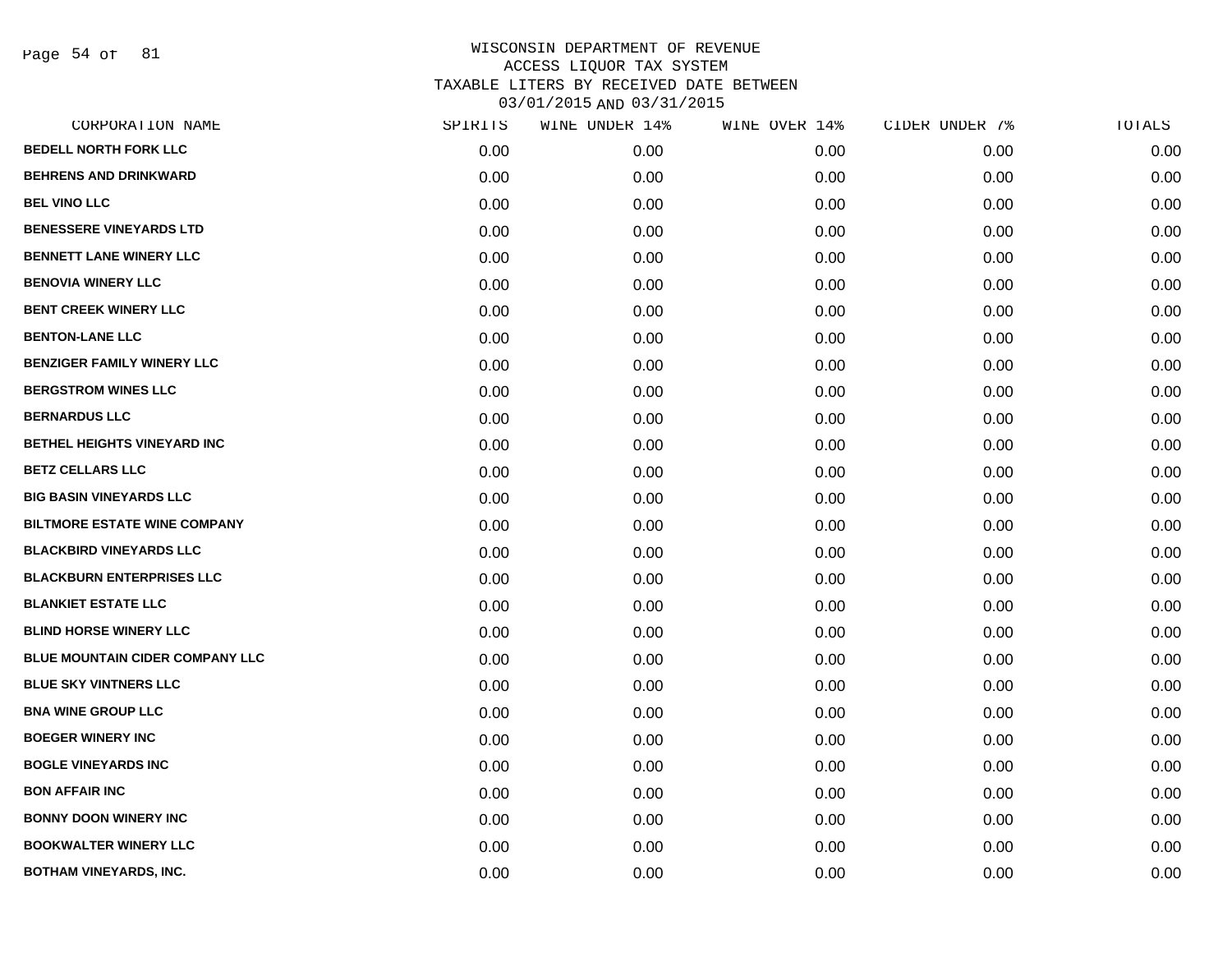Page 55 of 81

| CORPORATION NAME                             | SPIRITS | WINE UNDER 14% | WINE OVER 14% | CIDER UNDER 7% | TOTALS |
|----------------------------------------------|---------|----------------|---------------|----------------|--------|
| <b>BOUCHAINE VINEYARDS INC</b>               | 0.00    | 0.00           | 0.00          | 0.00           | 0.00   |
| <b>BRANCHES WINERY LLC</b>                   | 0.00    | 0.00           | 0.00          | 0.00           | 0.00   |
| <b>BRASSFIELD ESTATE WINERY LLC</b>          | 0.00    | 0.00           | 0.00          | 0.00           | 0.00   |
| <b>BRESSLER VINEYARDS LLC</b>                | 0.00    | 0.00           | 0.00          | 0.00           | 0.00   |
| <b>BRET LOPEZ</b>                            | 0.00    | 0.00           | 0.00          | 0.00           | 0.00   |
| <b>BREWER-CLIFTON LLC</b>                    | 0.00    | 0.00           | 0.00          | 0.00           | 0.00   |
| <b>BRIAN CARTER CELLARS LLC</b>              | 0.00    | 0.00           | 0.00          | 0.00           | 0.00   |
| <b>BRIGADOON FARM &amp; WINERY LLC</b>       | 0.00    | 0.00           | 0.00          | 0.00           | 0.00   |
| <b>BROWN ESTATE VINEYARDS LLC</b>            | 0.00    | 0.00           | 0.00          | 0.00           | 0.00   |
| <b>BRUTOCAO CELLARS LP</b>                   | 0.00    | 0.00           | 0.00          | 0.00           | 0.00   |
| <b>BRYANT VINEYARDS INC</b>                  | 0.00    | 0.00           | 0.00          | 0.00           | 0.00   |
| <b>BUCKLER FAMILY VINEYARDS LLC</b>          | 0.00    | 0.00           | 0.00          | 0.00           | 0.00   |
| <b>BULLY HILL VINEYARDS INC</b>              | 0.00    | 0.00           | 0.00          | 0.00           | 0.00   |
| <b>BURGESS CELLARS INC</b>                   | 0.00    | 0.00           | 0.00          | 0.00           | 0.00   |
| <b>BURRELL SCHOOL VINEYARDS INC</b>          | 0.00    | 0.00           | 0.00          | 0.00           | 0.00   |
| <b>BUTTONWOOD FARM WINERY INC</b>            | 0.00    | 15.38          | 10.50         | 0.00           | 25.88  |
| <b>C &amp; C WINE SERVICES INC</b>           | 0.00    | 0.00           | 0.00          | 0.00           | 0.00   |
| <b>C &amp; N CORPORATION</b>                 | 0.00    | 0.00           | 0.00          | 0.00           | 0.00   |
| <b>C G DI ARIE VINEYARD &amp; WINERY LLC</b> | 0.00    | 0.00           | 0.00          | 0.00           | 0.00   |
| <b>C MONDAVI &amp; SONS</b>                  | 0.00    | 0.00           | 0.00          | 0.00           | 0.00   |
| <b>CAIN CELLARS INC</b>                      | 0.00    | 0.00           | 0.00          | 0.00           | 0.00   |
| <b>CAIRDEAN VINEYARDS LLC</b>                | 0.00    | 0.00           | 0.00          | 0.00           | 0.00   |
| <b>CAKEBREAD CELLARS</b>                     | 0.00    | 0.00           | 0.00          | 0.00           | 0.00   |
| <b>CALCAREOUS VINEYARD LLC</b>               | 0.00    | 0.00           | 0.00          | 0.00           | 0.00   |
| <b>CALERA WINE COMPANY LP</b>                | 0.00    | 0.00           | 0.00          | 0.00           | 0.00   |
| <b>CAP -N- CORK'S LLC</b>                    | 0.00    | 0.00           | 0.00          | 0.00           | 0.00   |
| <b>CARACCIOLI CELLARS INC</b>                | 0.00    | 0.00           | 0.00          | 0.00           | 0.00   |
| <b>CARL THOMA</b>                            | 0.00    | 0.00           | 0.00          | 0.00           | 0.00   |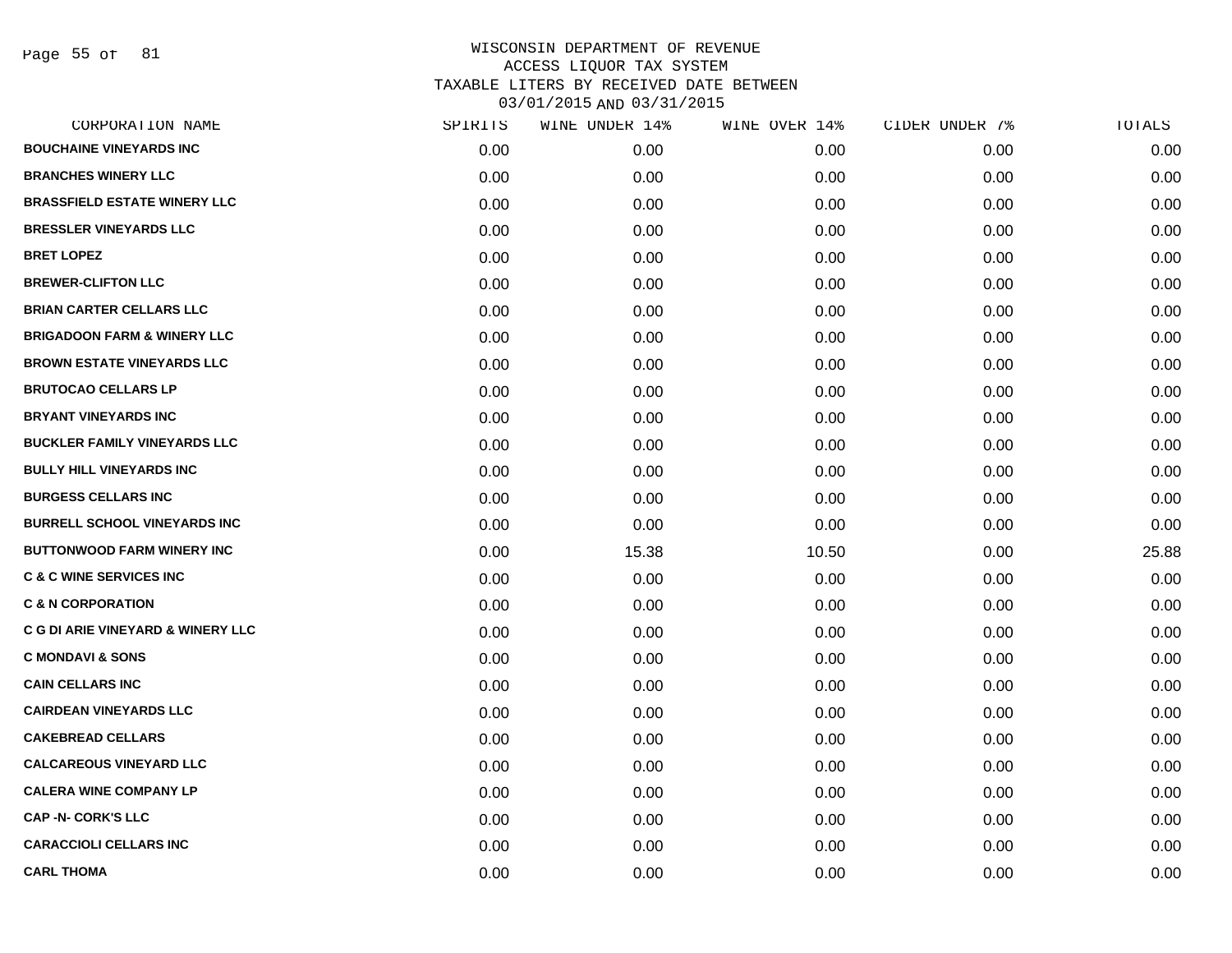Page 56 of 81

| SPIRITS | WINE UNDER 14% | WINE OVER 14% | CIDER UNDER 7% | TOTALS |
|---------|----------------|---------------|----------------|--------|
| 0.00    | 0.00           | 0.00          | 0.00           | 0.00   |
| 0.00    | 0.00           | 0.00          | 0.00           | 0.00   |
| 0.00    | 0.00           | 0.00          | 0.00           | 0.00   |
| 0.00    | 0.00           | 0.00          | 0.00           | 0.00   |
| 0.00    | 0.00           | 0.00          | 0.00           | 0.00   |
| 0.00    | 0.00           | 0.00          | 0.00           | 0.00   |
| 0.00    | 0.00           | 0.00          | 0.00           | 0.00   |
| 0.00    | 0.00           | 0.00          | 0.00           | 0.00   |
| 0.00    | 0.00           | 0.00          | 0.00           | 0.00   |
| 0.00    | 0.00           | 0.00          | 0.00           | 0.00   |
| 0.00    | 0.00           | 0.00          | 0.00           | 0.00   |
| 0.00    | 0.00           | 0.00          | 0.00           | 0.00   |
| 0.00    | 0.00           | 0.00          | 0.00           | 0.00   |
| 0.00    | 0.00           | 0.00          | 0.00           | 0.00   |
| 0.00    | 0.00           | 0.00          | 0.00           | 0.00   |
| 0.00    | 0.00           | 0.00          | 0.00           | 0.00   |
| 0.00    | 0.00           | 0.00          | 0.00           | 0.00   |
| 0.00    | 0.00           | 0.00          | 0.00           | 0.00   |
| 0.00    | 0.00           | 0.00          | 0.00           | 0.00   |
| 0.00    | 0.00           | 0.00          | 0.00           | 0.00   |
| 0.00    | 0.00           | 0.00          | 0.00           | 0.00   |
| 0.00    | 0.00           | 0.00          | 0.00           | 0.00   |
| 0.00    | 0.00           | 0.00          | 0.00           | 0.00   |
| 0.00    | 0.00           | 0.00          | 0.00           | 0.00   |
| 0.00    | 0.00           | 0.00          | 0.00           | 0.00   |
| 0.00    | 0.00           | 0.00          | 0.00           | 0.00   |
| 0.00    | 0.00           | 0.00          | 0.00           | 0.00   |
| 0.00    | 0.00           | 0.00          | 0.00           | 0.00   |
|         |                |               |                |        |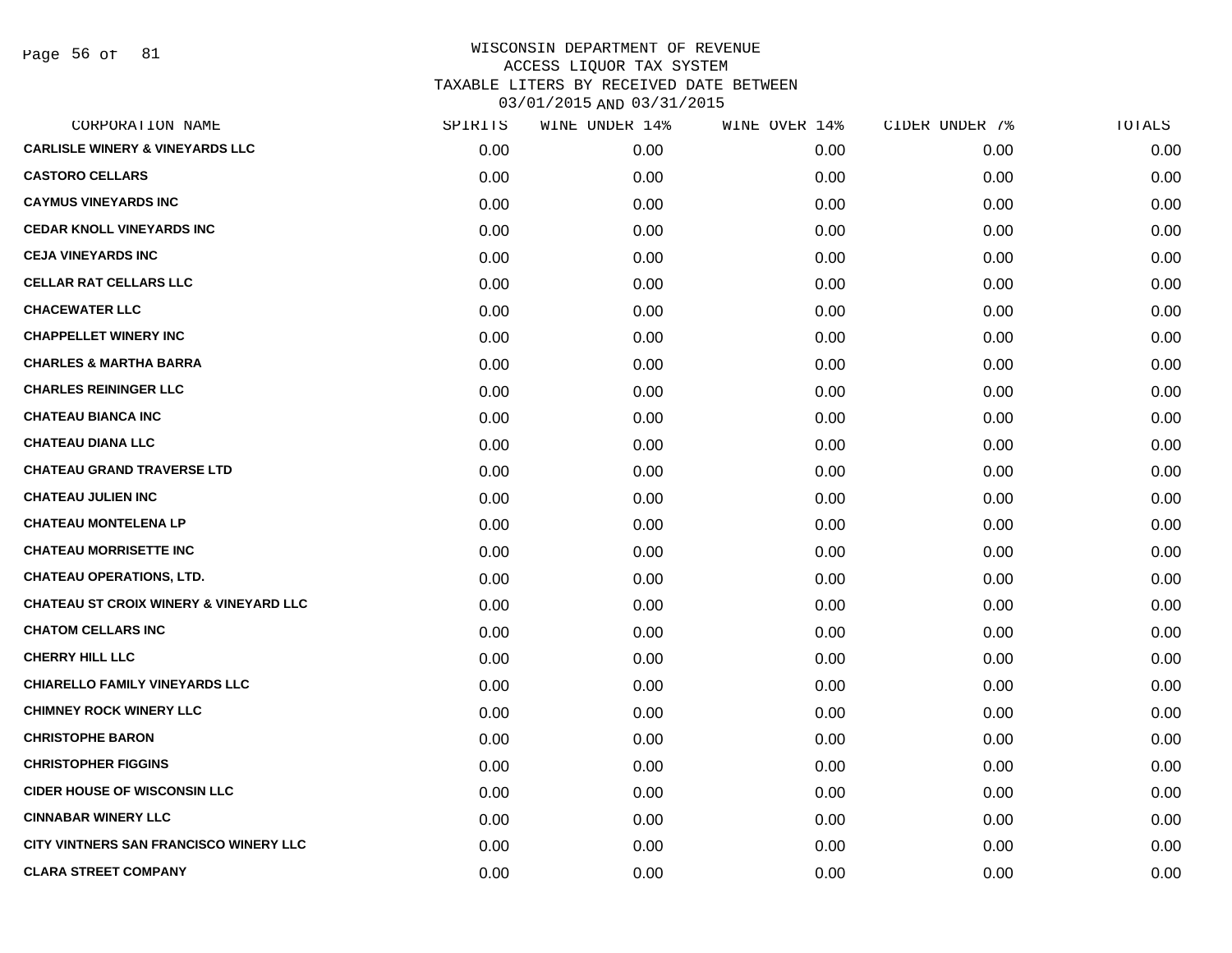Page 57 of 81

| CORPORATION NAME                                | SPIRITS | WINE UNDER 14% | WINE OVER 14% | CIDER UNDER 7% | TOTALS |
|-------------------------------------------------|---------|----------------|---------------|----------------|--------|
| <b>CLAY JAR HOLDINGS LLC</b>                    | 0.00    | 0.00           | 0.00          | 0.00           | 0.00   |
| CLIF BAR FAMILY WINERY & FARM LLC               | 0.00    | 0.00           | 0.00          | 0.00           | 0.00   |
| <b>CLINE CELLARS INC</b>                        | 0.00    | 0.00           | 0.00          | 0.00           | 0.00   |
| <b>CLOS DU VAL WINE CO LTD</b>                  | 0.00    | 0.00           | 0.00          | 0.00           | 0.00   |
| <b>CLOS LACHANCE WINES LLC</b>                  | 0.00    | 0.00           | 0.00          | 0.00           | 0.00   |
| <b>CODORNIU NAPA INC</b>                        | 0.00    | 0.00           | 0.00          | 0.00           | 0.00   |
| <b>COL SOLARE, LLP</b>                          | 0.00    | 0.00           | 0.00          | 0.00           | 0.00   |
| <b>COLGIN PARTNERS LLC</b>                      | 0.00    | 0.00           | 45.75         | 0.00           | 45.75  |
| <b>COLUMBIA RIVER WINERY INC</b>                | 0.00    | 0.00           | 0.00          | 0.00           | 0.00   |
| <b>CONSTELLATION BRANDS U.S. OPERATIONS INC</b> | 0.00    | 0.00           | 0.00          | 0.00           | 0.00   |
| <b>CONUNDRUM WINERY LLC</b>                     | 0.00    | 0.00           | 0.00          | 0.00           | 0.00   |
| <b>CONWAY VINEYARDS INC</b>                     | 0.00    | 0.00           | 0.00          | 0.00           | 0.00   |
| <b>COOL HAND VINEYARDS LLC</b>                  | 0.00    | 0.00           | 0.00          | 0.00           | 0.00   |
| <b>COPAIN WINE CELLARS LLC</b>                  | 0.00    | 0.00           | 0.00          | 0.00           | 0.00   |
| <b>COPPER CANE LLC</b>                          | 0.00    | 0.00           | 0.00          | 0.00           | 0.00   |
| <b>CORNERSTONE CELLARS INC</b>                  | 0.00    | 0.00           | 0.00          | 0.00           | 0.00   |
| <b>COURAGEOUS INC</b>                           | 0.00    | 0.00           | 0.00          | 0.00           | 0.00   |
| <b>CRAIG FLETCHER</b>                           | 0.00    | 0.00           | 0.00          | 0.00           | 0.00   |
| <b>CREATIVE WINE CONCEPTS INC</b>               | 0.00    | 0.00           | 0.00          | 0.00           | 0.00   |
| <b>CRIMSON WINE GROUP LTD</b>                   | 0.00    | 0.00           | 0.00          | 0.00           | 0.00   |
| <b>CRISTOM VINEYARDS INC</b>                    | 0.00    | 0.00           | 0.00          | 0.00           | 0.00   |
| <b>CULTIVATE WINES LLC</b>                      | 0.00    | 0.00           | 0.00          | 0.00           | 0.00   |
| <b>CUNAT PREMIUM VINEYARDS LLC</b>              | 0.00    | 0.00           | 0.00          | 0.00           | 0.00   |
| <b>CUSHMAN WINERY CORPORATION</b>               | 0.00    | 0.00           | 0.00          | 0.00           | 0.00   |
| <b>CUVAISON INC</b>                             | 0.00    | 0.00           | 0.00          | 0.00           | 0.00   |
| <b>D &amp; J F CELLARS INC</b>                  | 0.00    | 0.00           | 0.00          | 0.00           | 0.00   |
| <b>D MYERS LLC</b>                              | 0.00    | 0.00           | 0.00          | 0.00           | 0.00   |
| <b>DANA ESTATES INC</b>                         | 0.00    | 0.00           | 0.00          | 0.00           | 0.00   |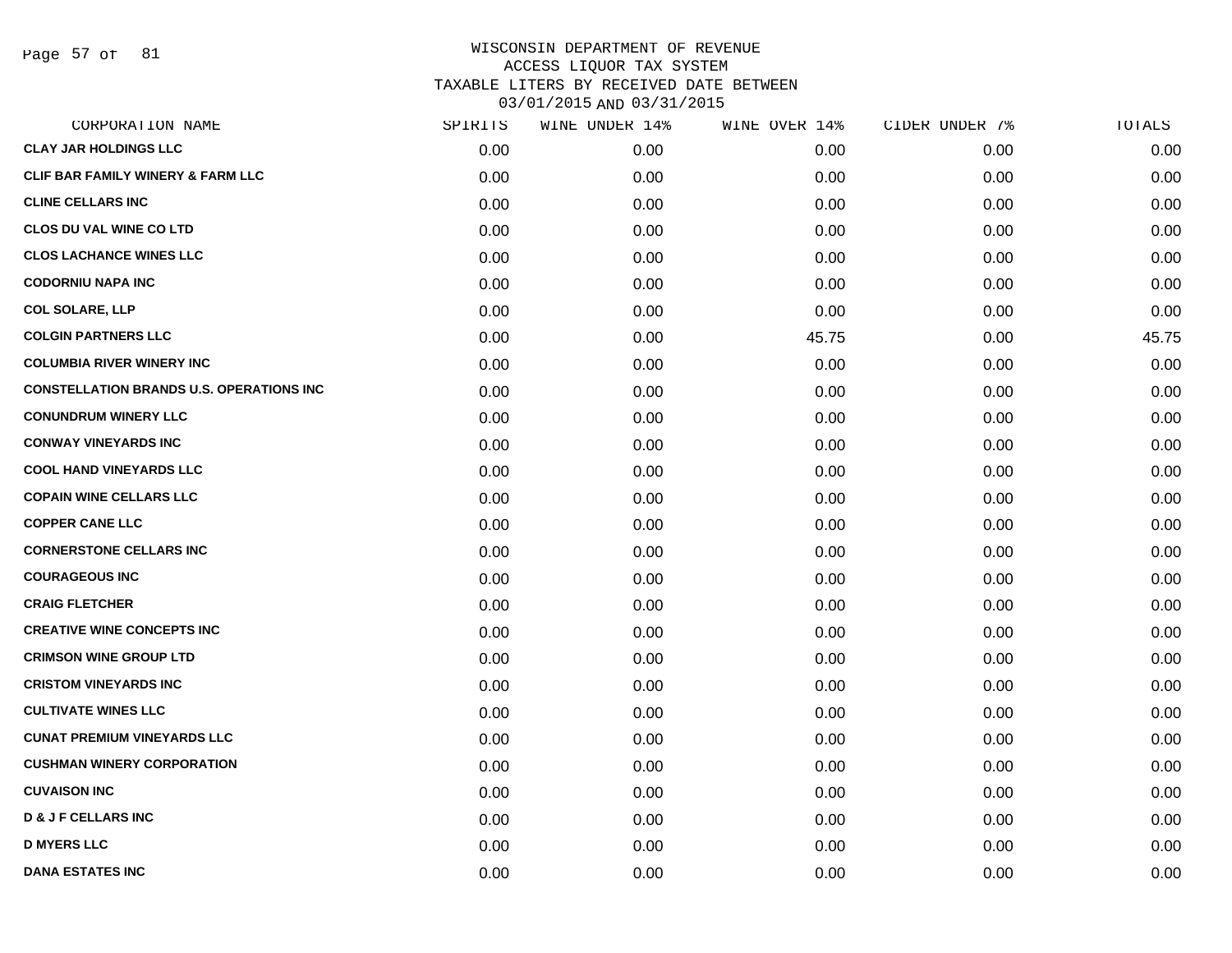Page 58 of 81

| CORPORATION NAME                                              | SPIRITS | WINE UNDER 14% | WINE OVER 14% | CIDER UNDER 7% | TOTALS |
|---------------------------------------------------------------|---------|----------------|---------------|----------------|--------|
| <b>DANCING HARES VINEYARD LLC</b>                             | 0.00    | 0.00           | 0.00          | 0.00           | 0.00   |
| DANZA DEL SOL WINERY INC                                      | 0.00    | 0.00           | 0.00          | 0.00           | 0.00   |
| <b>DANZINGER VINEYARDS LLC</b>                                | 0.00    | 0.00           | 0.00          | 0.00           | 0.00   |
| <b>DAOU VINEYARDS LLC</b>                                     | 0.00    | 0.00           | 0.00          | 0.00           | 0.00   |
| <b>DARIOUSH KHALEDI WINERY LLC</b>                            | 0.00    | 0.00           | 0.00          | 0.00           | 0.00   |
| <b>DAVID BRUCE WINERY INC</b>                                 | 0.00    | 0.00           | 0.00          | 0.00           | 0.00   |
| <b>DAVID J MATTHEWS</b>                                       | 0.00    | 0.00           | 0.00          | 0.00           | 0.00   |
| <b>DAVIDS PINOT VINEYARDS INC</b>                             | 0.00    | 0.00           | 0.00          | 0.00           | 0.00   |
| DE LA MONTANYA WINERY INC                                     | 0.00    | 0.00           | 0.00          | 0.00           | 0.00   |
| <b>DEERFIELD RANCH WINERY LLC</b>                             | 0.00    | 0.00           | 0.00          | 0.00           | 0.00   |
| <b>DEL DOTTO VINEYARDS INC</b>                                | 0.00    | 0.00           | 0.00          | 0.00           | 0.00   |
| <b>DELICATO VINEYARDS INC</b>                                 | 0.00    | 0.00           | 0.00          | 0.00           | 0.00   |
| <b>DELILLE CELLARS LLC</b>                                    | 0.00    | 0.00           | 0.00          | 0.00           | 0.00   |
| <b>DENNER WINERY INC</b>                                      | 0.00    | 0.00           | 0.00          | 0.00           | 0.00   |
| <b>DENNIS R ONEIL</b>                                         | 0.00    | 0.00           | 0.00          | 0.00           | 0.00   |
| <b>DEREK ROHLFFS</b>                                          | 0.00    | 0.00           | 0.00          | 0.00           | 0.00   |
| <b>DIAGEO CHATEAU &amp; ESTATE WINES COMPANY</b>              | 0.00    | 0.00           | 0.00          | 0.00           | 0.00   |
| <b>DIANA HOBSON</b>                                           | 0.00    | 0.00           | 0.00          | 0.00           | 0.00   |
| <b>DOMAINE CARNEROS LTD</b>                                   | 0.00    | 0.00           | 0.00          | 0.00           | 0.00   |
| <b>DOMAINE CHANDON INC</b>                                    | 0.00    | 0.00           | 0.00          | 0.00           | 0.00   |
| <b>DOMAINE DE MARIA SOTER LLC</b>                             | 0.00    | 0.00           | 0.00          | 0.00           | 0.00   |
| <b>DOMAINE DROUHIN OREGON LLC</b>                             | 0.00    | 0.00           | 0.00          | 0.00           | 0.00   |
| <b>DOMAINE MB LLC</b>                                         | 0.00    | 0.00           | 0.00          | 0.00           | 0.00   |
| <b>DOMAINE SERENE VINEYARDS &amp; WINERY INC</b>              | 0.00    | 0.00           | 0.00          | 0.00           | 0.00   |
| <b>DOMINICK CHIRICHILLO</b>                                   | 0.00    | 0.00           | 0.00          | 0.00           | 0.00   |
| DON SEBASTIANI & SONS INTERNATIONAL WINE<br><b>NEGOCIANTS</b> | 0.00    | 0.00           | 0.00          | 0.00           | 0.00   |
| DONATI FAMILY VINEYARD INC                                    | 0.00    | 0.00           | 0.00          | 0.00           | 0.00   |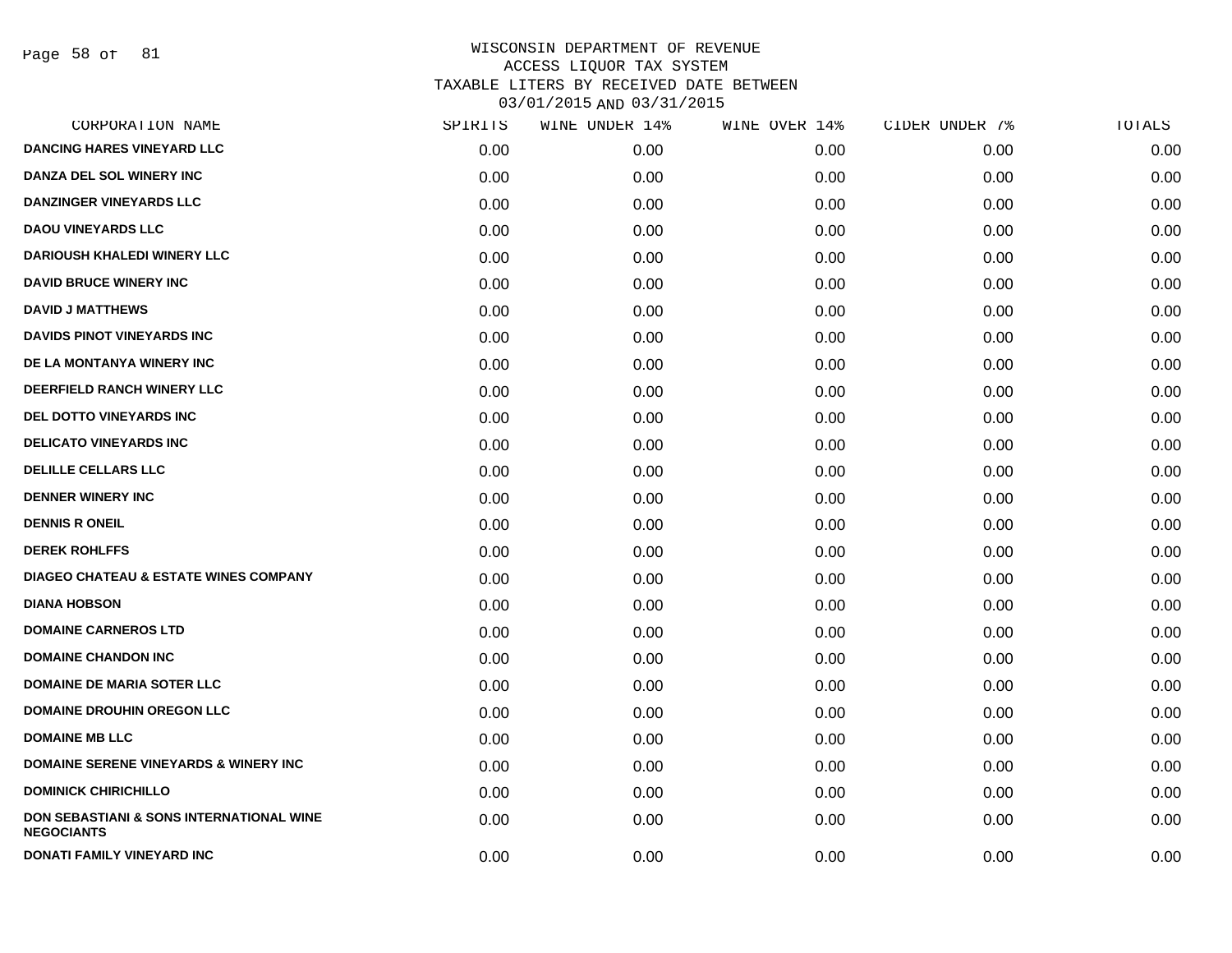Page 59 of 81

| CORPORATION NAME                            | SPIRITS | WINE UNDER 14% | WINE OVER 14% | CIDER UNDER 7% | TOTALS |
|---------------------------------------------|---------|----------------|---------------|----------------|--------|
| DONELAN FAMILY WINE CELLARS LLC             | 0.00    | 0.00           | 0.00          | 0.00           | 0.00   |
| <b>DOUBLE CANYON VINEYARDS LLC</b>          | 0.00    | 0.00           | 0.00          | 0.00           | 0.00   |
| <b>DRINKS LICENSING LLC</b>                 | 0.00    | 0.00           | 0.00          | 0.00           | 0.00   |
| DRY CREEK VINEYARD INC                      | 0.00    | 0.00           | 0.00          | 0.00           | 0.00   |
| <b>DUCKHORN WINE COMPANY</b>                | 0.00    | 0.00           | 0.00          | 0.00           | 0.00   |
| <b>DUNHAM CELLARS LLC</b>                   | 0.00    | 0.00           | 0.00          | 0.00           | 0.00   |
| <b>DUNN VINEYARDS LLC</b>                   | 0.00    | 0.00           | 0.00          | 0.00           | 0.00   |
| DUPLIN WINE CELLARS INC                     | 0.00    | 0.00           | 0.00          | 0.00           | 0.00   |
| DUTTON GOLDFIELD WINERY LLC                 | 0.00    | 0.00           | 0.00          | 0.00           | 0.00   |
| <b>E &amp; J GALLO WINERY</b>               | 0.00    | 0.00           | 0.00          | 0.00           | 0.00   |
| <b>EAGLES LANDING WINERY LLC</b>            | 0.00    | 0.00           | 0.00          | 0.00           | 0.00   |
| <b>EARL E BROWN &amp; SONS INC</b>          | 0.00    | 0.00           | 0.00          | 0.00           | 0.00   |
| <b>EBERLE WINERY LP</b>                     | 0.00    | 0.00           | 0.00          | 0.00           | 0.00   |
| <b>EDWARD J RINK</b>                        | 0.00    | 0.00           | 0.00          | 0.00           | 0.00   |
| <b>EHREN JORDAN WINE CELLARS LLC</b>        | 0.00    | 0.00           | 0.00          | 0.00           | 0.00   |
| <b>ELISABETH W KLEIN</b>                    | 0.00    | 0.00           | 0.00          | 0.00           | 0.00   |
| <b>ELK COVE VINEYARDS INC</b>               | 0.00    | 0.00           | 0.00          | 0.00           | 0.00   |
| <b>ELV HOLDINGS INC</b>                     | 0.00    | 0.00           | 0.00          | 0.00           | 0.00   |
| <b>ELYSE WINERY LLC</b>                     | 0.00    | 0.00           | 0.00          | 0.00           | 0.00   |
| <b>EMILIO GUGLIELMO WINERY INC.</b>         | 0.00    | 0.00           | 0.00          | 0.00           | 0.00   |
| <b>ENTOURAGE WINE GROUP INC</b>             | 0.00    | 0.00           | 0.00          | 0.00           | 0.00   |
| <b>ERIC J KEATING</b>                       | 0.00    | 0.00           | 0.00          | 0.00           | 0.00   |
| <b>ESCALERA-BOULET LLC</b>                  | 0.00    | 0.00           | 0.00          | 0.00           | 0.00   |
| <b>ESTERLINA VINEYARDS &amp; WINERY LLC</b> | 0.00    | 0.00           | 0.00          | 0.00           | 0.00   |
| <b>F KORBEL &amp; BROS INC</b>              | 0.00    | 0.00           | 0.00          | 0.00           | 0.00   |
| <b>FANTESCA LLC</b>                         | 0.00    | 0.00           | 0.00          | 0.00           | 0.00   |
| <b>FAT BOYS INC</b>                         | 0.00    | 0.00           | 0.00          | 0.00           | 0.00   |
| <b>FAWN CREEK WINERY LLC</b>                | 0.00    | 0.00           | 0.00          | 0.00           | 0.00   |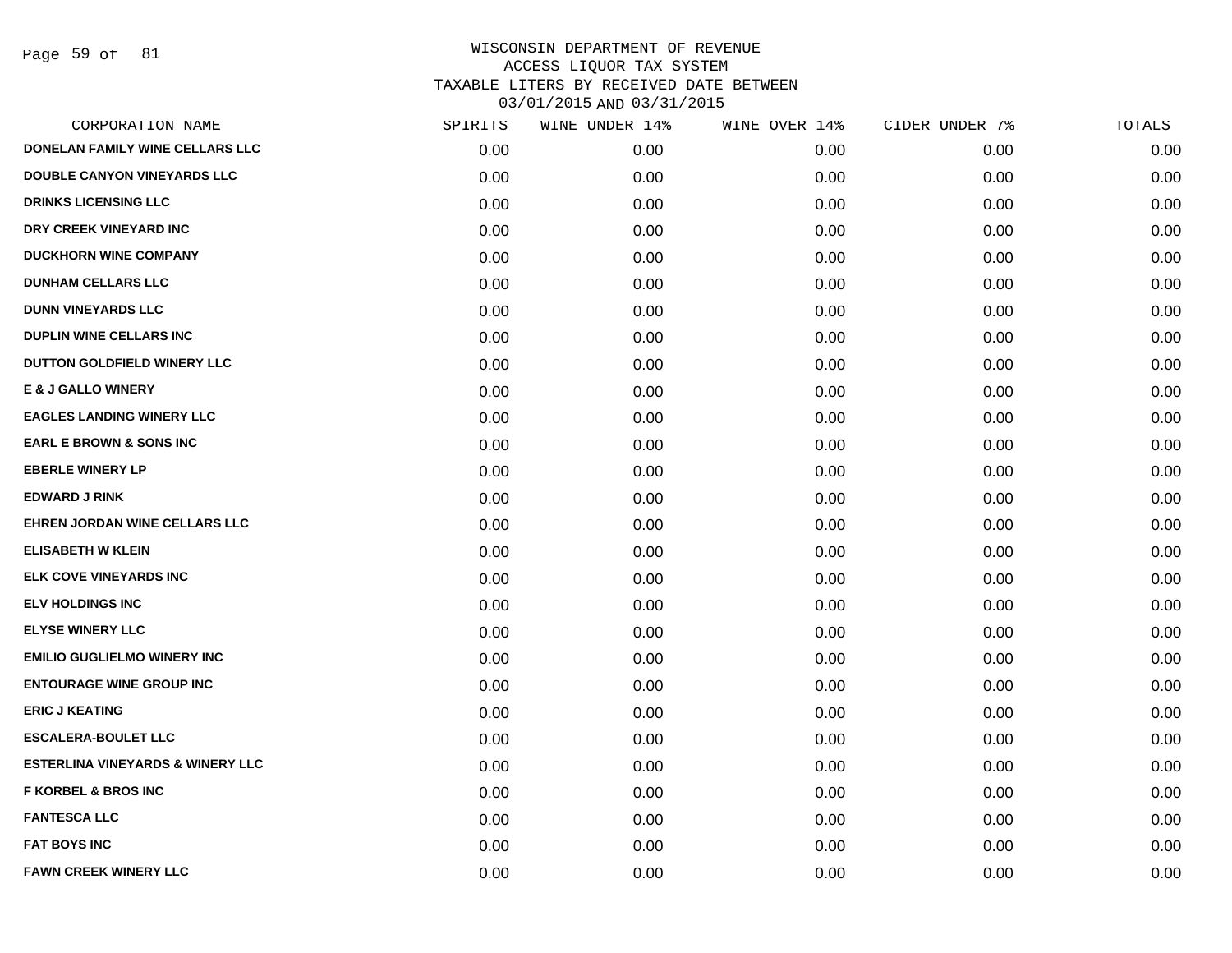Page 60 of 81

| CORPORATION NAME                                 | SPIRITS | WINE UNDER 14% | WINE OVER 14% | CIDER UNDER 7% | TOTALS |
|--------------------------------------------------|---------|----------------|---------------|----------------|--------|
| <b>FENESTRA WINERY INC</b>                       | 0.00    | 0.00           | 0.00          | 0.00           | 0.00   |
| <b>FERMENTING CELLARS LLC</b>                    | 0.00    | 0.00           | 0.00          | 0.00           | 0.00   |
| <b>FERRARI CARANO VINEYARDS &amp; WINERY LLC</b> | 0.00    | 0.00           | 0.00          | 0.00           | 0.00   |
| <b>FETZER VINEYARDS</b>                          | 0.00    | 0.00           | 0.00          | 0.00           | 0.00   |
| <b>FIDDLEHEAD CELLARS LP</b>                     | 0.00    | 0.00           | 0.00          | 0.00           | 0.00   |
| <b>FIDELITAS WINES LLC</b>                       | 0.00    | 0.00           | 0.00          | 0.00           | 0.00   |
| <b>FIELD STONE WINERY &amp; VINEYARD INC</b>     | 0.00    | 0.00           | 0.00          | 0.00           | 0.00   |
| <b>FIJI WATER COMPANY HOLDINGS LLC</b>           | 0.00    | 0.00           | 0.00          | 0.00           | 0.00   |
| <b>FINKELSTEIN VINEYARDS INC</b>                 | 0.00    | 0.00           | 0.00          | 0.00           | 0.00   |
| <b>FIRESTEED CORPORATION</b>                     | 0.00    | 0.00           | 0.00          | 0.00           | 0.00   |
| <b>FISHER KING WINERY, LLC</b>                   | 0.00    | 0.00           | 0.00          | 0.00           | 0.00   |
| <b>FISHER VINEYARDS</b>                          | 0.00    | 0.00           | 0.00          | 0.00           | 0.00   |
| <b>FIVE VINES LLC</b>                            | 0.00    | 0.00           | 0.00          | 0.00           | 0.00   |
| <b>FLORA SPRINGS WINE COMPANY</b>                | 0.00    | 0.00           | 0.00          | 0.00           | 0.00   |
| <b>FLOWERS VINEYARD AND WINERY, LLC</b>          | 0.00    | 0.00           | 0.00          | 0.00           | 0.00   |
| <b>FLYING B VINEYARD LP</b>                      | 0.00    | 0.00           | 0.00          | 0.00           | 0.00   |
| <b>FN CELLARS LLC</b>                            | 0.00    | 0.00           | 0.00          | 0.00           | 0.00   |
| <b>FOLEY ESTATES VINEYARD &amp; WINERY LLC</b>   | 0.00    | 0.00           | 0.00          | 0.00           | 0.00   |
| <b>FOLEY FAMILY WINES INC</b>                    | 0.00    | 0.00           | 0.00          | 0.00           | 0.00   |
| <b>FOLIO WINE COMPANY LLC</b>                    | 0.00    | 32.65          | 33.75         | 0.00           | 66.40  |
| <b>FORENZO WINE COMPANY INC</b>                  | 0.00    | 0.00           | 0.00          | 0.00           | 0.00   |
| <b>FORT ROSS VINEYARD &amp; WINERY LLC</b>       | 0.00    | 0.00           | 0.00          | 0.00           | 0.00   |
| <b>FOXEN VINEYARD INC</b>                        | 0.00    | 0.00           | 0.00          | 0.00           | 0.00   |
| <b>FRANCIS COPPOLA WINERY LLC</b>                | 0.00    | 0.00           | 0.00          | 0.00           | 0.00   |
| <b>FRANCISCAN VINEYARDS INC</b>                  | 0.00    | 0.00           | 0.00          | 0.00           | 0.00   |
| <b>FRANK FAMILY VINEYARDS LLC</b>                | 0.00    | 0.00           | 0.00          | 0.00           | 0.00   |
| <b>FRED C SCHERRER</b>                           | 0.00    | 0.00           | 0.00          | 0.00           | 0.00   |
| <b>FREIXENET SONOMA CAVES INC</b>                | 0.00    | 0.00           | 0.00          | 0.00           | 0.00   |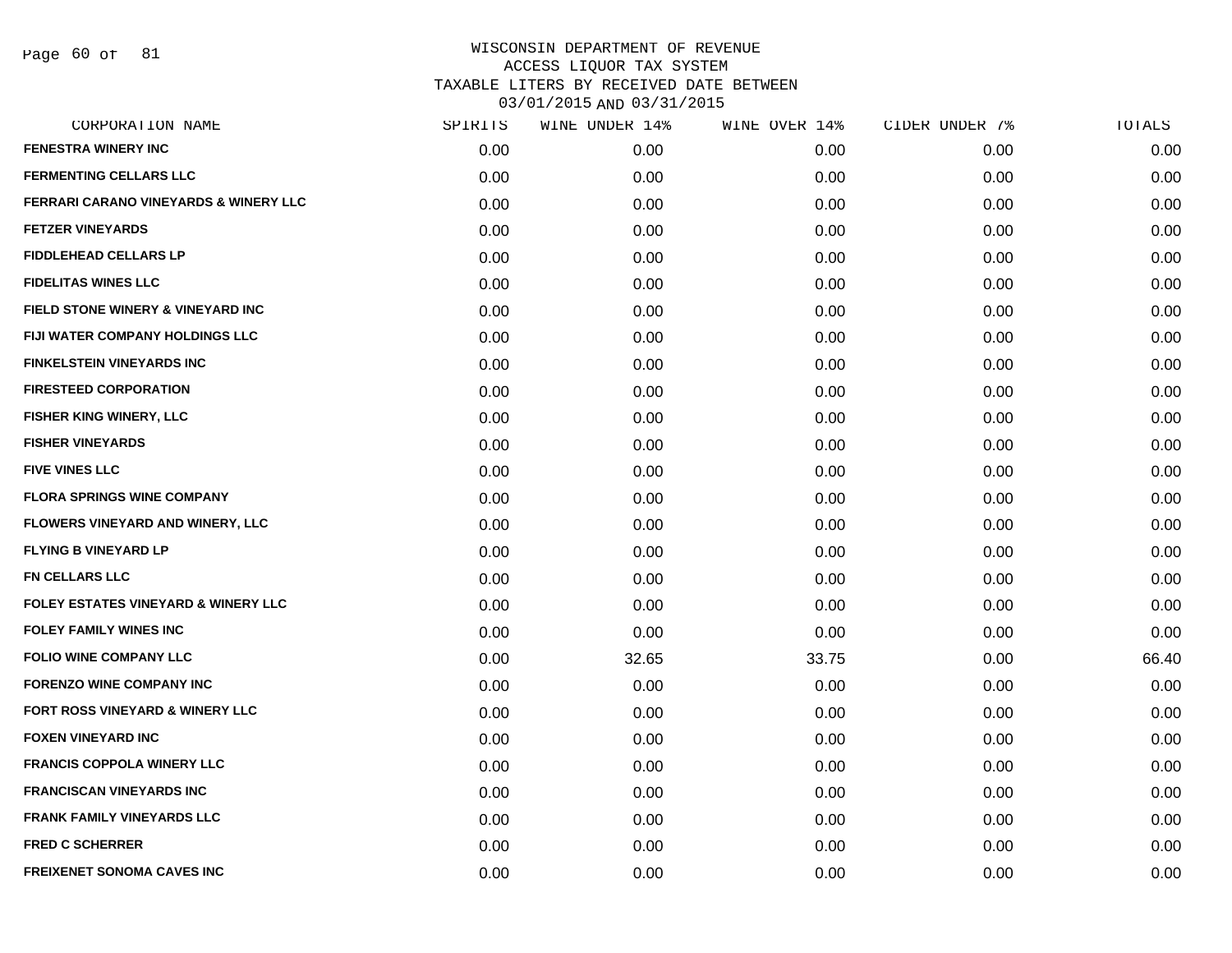Page 61 of 81

| CORPORATION NAME                                    | SPIRITS | WINE UNDER 14% | WINE OVER 14% | CIDER UNDER 7% | TOTALS |
|-----------------------------------------------------|---------|----------------|---------------|----------------|--------|
| <b>FREY VINEYARDS LTD</b>                           | 0.00    | 0.00           | 0.00          | 0.00           | 0.00   |
| <b>FROGS LEAP WINERY</b>                            | 0.00    | 0.00           | 0.00          | 0.00           | 0.00   |
| <b>FROGTOWN CELLARS LLP</b>                         | 0.00    | 0.00           | 0.00          | 0.00           | 0.00   |
| FRUIT OF THE WOODS WINE CELLAR, INC.                | 0.00    | 0.00           | 0.00          | 0.00           | 0.00   |
| <b>FULCRUM WINES LLC</b>                            | 0.00    | 0.00           | 0.00          | 0.00           | 0.00   |
| <b>FURTHERMORE LLC</b>                              | 0.00    | 0.00           | 0.00          | 0.00           | 0.00   |
| <b>G GRAHAM WINES INC</b>                           | 0.00    | 0.00           | 0.00          | 0.00           | 0.00   |
| <b>GALENA CELLARS INC</b>                           | 0.00    | 0.00           | 0.00          | 0.00           | 0.00   |
| <b>GAMBLE FAMILY VINEYARDS LLC</b>                  | 0.00    | 0.00           | 0.00          | 0.00           | 0.00   |
| <b>GARROD TRUST</b>                                 | 0.00    | 0.00           | 0.00          | 0.00           | 0.00   |
| <b>GARVIN HEIGHTS VINEYARDS, LLC</b>                | 0.00    | 0.00           | 0.00          | 0.00           | 0.00   |
| <b>GEARY MARKET INVESTMENT COMPANY LTD</b>          | 0.00    | 0.00           | 0.00          | 0.00           | 0.00   |
| <b>GEMSTONE VINEYARDS LLC</b>                       | 0.00    | 0.00           | 0.00          | 0.00           | 0.00   |
| <b>GENESEO PARTNERS LLC</b>                         | 0.00    | 0.00           | 0.00          | 0.00           | 0.00   |
| <b>GEORGE O HENDRY</b>                              | 0.00    | 0.00           | 0.00          | 0.00           | 0.00   |
| <b>GERBER, GERBER &amp; GERBER DISCLAIMER TRUST</b> | 0.00    | 0.00           | 0.00          | 0.00           | 0.00   |
| <b>GF WINES LLC</b>                                 | 0.00    | 0.00           | 0.00          | 0.00           | 0.00   |
| <b>GLENCORRIE LLC</b>                               | 0.00    | 0.00           | 0.00          | 0.00           | 0.00   |
| <b>GOLDIN INVESTMENT II INC</b>                     | 0.00    | 0.00           | 0.00          | 0.00           | 0.00   |
| <b>GOLDRIDGEPINOT.COM LLC</b>                       | 0.00    | 0.00           | 0.00          | 0.00           | 0.00   |
| <b>GOOD FOUNDATIONS INC</b>                         | 0.00    | 0.00           | 0.00          | 0.00           | 0.00   |
| <b>GOOSE RIDGE LLC</b>                              | 0.00    | 0.00           | 0.00          | 0.00           | 0.00   |
| <b>GRAPE VISIONS LLC</b>                            | 0.00    | 0.00           | 0.00          | 0.00           | 0.00   |
| <b>GRASSINI FAMILY VINEYARDS LLC</b>                | 0.00    | 0.00           | 0.00          | 0.00           | 0.00   |
| <b>GREEN FAMILY WINERY LLC</b>                      | 0.00    | 0.00           | 0.00          | 0.00           | 0.00   |
| <b>GRGICH HILLS CELLAR</b>                          | 0.00    | 0.00           | 0.00          | 0.00           | 0.00   |
| <b>GRIEB OPTIMAL WINECRAFTING LLC</b>               | 0.00    | 0.00           | 0.00          | 0.00           | 0.00   |
| <b>GROTH VINEYARDS &amp; WINERY LLC</b>             | 0.00    | 0.00           | 0.00          | 0.00           | 0.00   |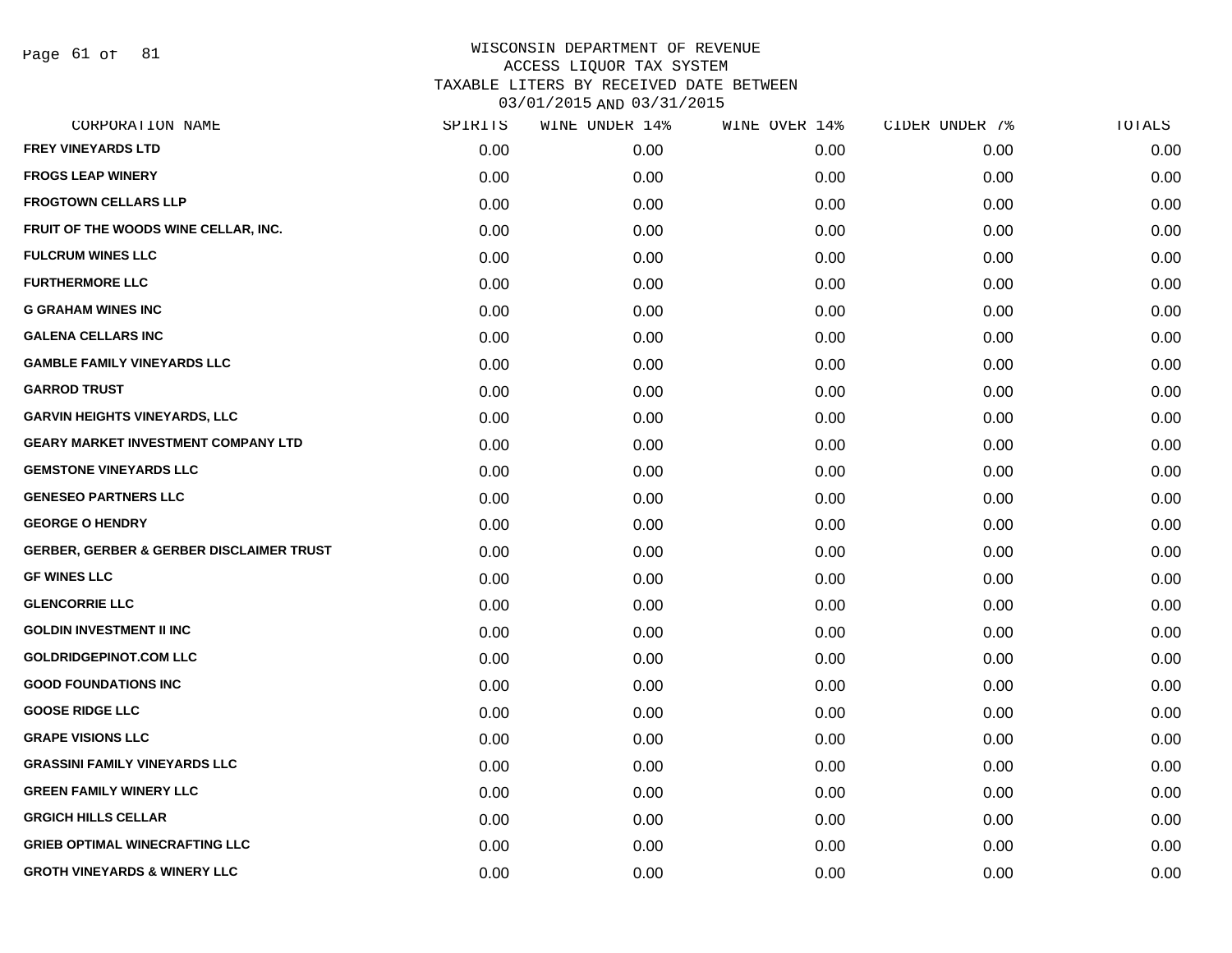Page 62 of 81

| CORPORATION NAME                      | SPIRITS | WINE UNDER 14% | WINE OVER 14% | CIDER UNDER 7% | TOTALS |
|---------------------------------------|---------|----------------|---------------|----------------|--------|
| <b>GULLETT &amp; GULLETT</b>          | 0.00    | 0.00           | 0.00          | 0.00           | 0.00   |
| H DE V LLC                            | 0.00    | 0.00           | 0.00          | 0.00           | 0.00   |
| <b>HAFNER VINEYARD</b>                | 0.00    | 0.00           | 0.00          | 0.00           | 0.00   |
| <b>HAGAFEN CELLARS INC</b>            | 0.00    | 0.00           | 0.00          | 0.00           | 0.00   |
| <b>HALF KRAKT LLC</b>                 | 0.00    | 0.00           | 0.00          | 0.00           | 0.00   |
| <b>HALL WINES LLC</b>                 | 0.00    | 0.00           | 0.00          | 0.00           | 0.00   |
| <b>HALTER WINERY LLC</b>              | 0.00    | 0.00           | 0.00          | 0.00           | 0.00   |
| <b>HAMEL FAMILY WINES LLC</b>         | 0.00    | 0.00           | 0.00          | 0.00           | 0.00   |
| <b>HANNA WINERY INC</b>               | 0.00    | 0.00           | 0.00          | 0.00           | 0.00   |
| <b>HARBOR HILL FRUIT FARMS INC</b>    | 0.00    | 0.00           | 0.00          | 0.00           | 0.00   |
| HARBOR RIDGE WINERY INC.              | 0.00    | 0.00           | 0.00          | 0.00           | 0.00   |
| <b>HARLAN ESTATE WINERY INC</b>       | 0.00    | 0.00           | 0.00          | 0.00           | 0.00   |
| <b>HARRIS &amp; HARRIS</b>            | 0.00    | 0.00           | 0.00          | 0.00           | 0.00   |
| <b>HARRY &amp; DAVID HOLDINGS INC</b> | 0.00    | 0.00           | 0.00          | 0.00           | 0.00   |
| HARTWELL VINEYARDS LLC                | 0.00    | 0.00           | 0.00          | 0.00           | 0.00   |
| <b>HAWKES LLC</b>                     | 0.00    | 0.00           | 0.00          | 0.00           | 0.00   |
| <b>HAYWOOD WINE COMPANY</b>           | 0.00    | 0.00           | 0.00          | 0.00           | 0.00   |
| <b>HEITZ WINE CELLARS</b>             | 0.00    | 0.00           | 0.00          | 0.00           | 0.00   |
| <b>HEMISPHERE WINE COMPANY INC</b>    | 0.00    | 0.00           | 0.00          | 0.00           | 0.00   |
| HERB LAMB VINEYARDS, LLC              | 0.00    | 0.00           | 0.00          | 0.00           | 0.00   |
| <b>HERDIE BAISDEN</b>                 | 0.00    | 0.00           | 0.00          | 0.00           | 0.00   |
| <b>HERRERA &amp; HERRERA</b>          | 0.00    | 0.00           | 0.00          | 0.00           | 0.00   |
| <b>HESTAN VINEYARDS LLC</b>           | 0.00    | 0.00           | 0.00          | 0.00           | 0.00   |
| <b>HILL ESTATES INC</b>               | 0.00    | 0.00           | 0.00          | 0.00           | 0.00   |
| <b>HIRSCH WINERY LLC</b>              | 0.00    | 0.00           | 0.00          | 0.00           | 0.00   |
| <b>HOFFMAN AND HOFFMAN</b>            | 0.00    | 0.00           | 0.00          | 0.00           | 0.00   |
| <b>HOLLYS HILL VINEYARDS LLC</b>      | 0.00    | 0.00           | 0.00          | 0.00           | 0.00   |
| HONIG VINEYARD AND WINERY LLC         | 0.00    | 0.00           | 0.00          | 0.00           | 0.00   |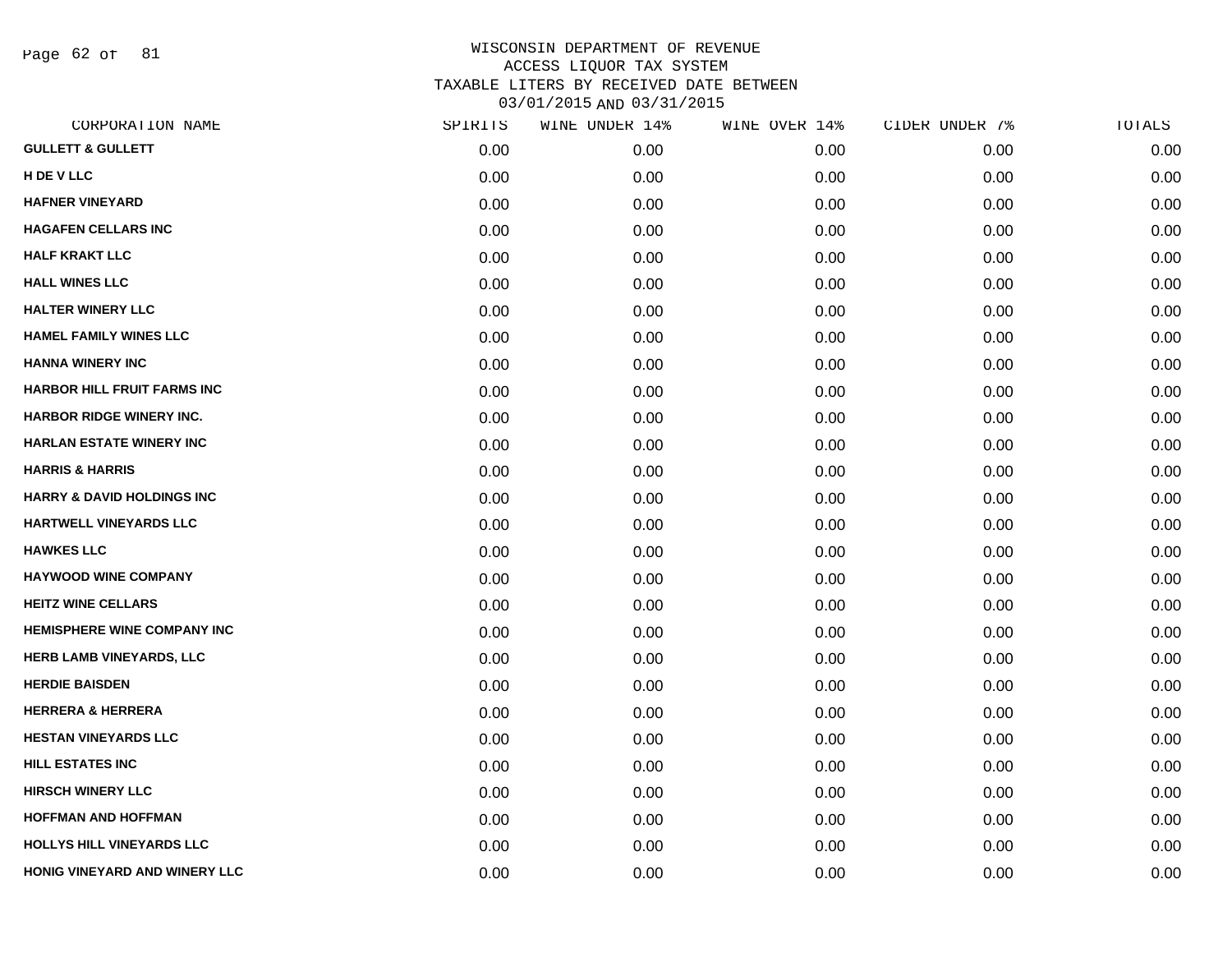Page 63 of 81

| CORPORATION NAME                    | SPIRITS | WINE UNDER 14% | WINE OVER 14% | CIDER UNDER 7% | TOTALS |
|-------------------------------------|---------|----------------|---------------|----------------|--------|
| <b>HOOKSTONE INC.</b>               | 0.00    | 0.00           | 0.00          | 0.00           | 0.00   |
| <b>HOPE WINE LLC</b>                | 0.00    | 0.00           | 0.00          | 0.00           | 0.00   |
| <b>HOUDINI INC</b>                  | 0.00    | 0.00           | 0.00          | 0.00           | 0.00   |
| <b>HOURGLASS WINE COMPANY INC</b>   | 0.00    | 0.00           | 0.00          | 0.00           | 0.00   |
| <b>HUNEEUS VINTNERS LLC</b>         | 0.00    | 0.00           | 0.00          | 0.00           | 0.00   |
| HUNT COUNTRY VINEYARDS LLC          | 0.00    | 0.00           | 0.00          | 0.00           | 0.00   |
| <b>HUSCH VINEYARDS INC</b>          | 0.00    | 0.00           | 0.00          | 0.00           | 0.00   |
| <b>INMAN FAMILY WINES LLC</b>       | 0.00    | 0.00           | 0.00          | 0.00           | 0.00   |
| <b>INVESTOR'S OF AMERICA LP</b>     | 0.00    | 0.00           | 0.00          | 0.00           | 0.00   |
| <b>IRON HORSE VINEYARDS LP</b>      | 0.00    | 0.00           | 0.00          | 0.00           | 0.00   |
| <b>ISENHOWER CELLARS LLC</b>        | 0.00    | 0.00           | 0.00          | 0.00           | 0.00   |
| <b>ISLAND ORCHARD CIDER LLC</b>     | 0.00    | 0.00           | 0.00          | 0.00           | 0.00   |
| <b>ISR VINEYARDS ASSOCIATION</b>    | 0.00    | 0.00           | 0.00          | 0.00           | 0.00   |
| <b>J LOHR WINERY CORP</b>           | 0.00    | 0.00           | 0.00          | 0.00           | 0.00   |
| <b>J PEDRONCELLI WINERY</b>         | 0.00    | 0.00           | 0.00          | 0.00           | 0.00   |
| <b>J RICKARDS WINERY LLC</b>        | 0.00    | 0.00           | 0.00          | 0.00           | 0.00   |
| <b>J VINEYARDS &amp; WINERY LLC</b> | 0.00    | 0.00           | 0.00          | 0.00           | 0.00   |
| <b>J-NH WINE GROUP LLC</b>          | 0.00    | 0.00           | 0.00          | 0.00           | 0.00   |
| <b>J3 WINE PARTNERS LLC</b>         | 0.00    | 0.00           | 0.00          | 0.00           | 0.00   |
| JACK JOHN INVESTMENTS INC           | 0.00    | 0.00           | 0.00          | 0.00           | 0.00   |
| <b>JACKSON FAMILY WINES INC</b>     | 0.00    | 0.00           | 0.00          | 0.00           | 0.00   |
| <b>JACKSON WINE LLC</b>             | 0.00    | 0.00           | 0.00          | 0.00           | 0.00   |
| <b>JACUZZI FAMILY VINEYARDS LLC</b> | 0.00    | 0.00           | 0.00          | 0.00           | 0.00   |
| <b>JAMES L LAMBERT</b>              | 0.00    | 0.00           | 0.00          | 0.00           | 0.00   |
| <b>JAMES P PROSSER</b>              | 0.00    | 0.00           | 0.00          | 0.00           | 0.00   |
| <b>JAZMIN ENTERPRISES</b>           | 0.00    | 0.00           | 0.00          | 0.00           | 0.00   |
| <b>JB GEORGE LLC</b>                | 0.00    | 0.00           | 0.00          | 0.00           | 0.00   |
| <b>JC CELLARS INC</b>               | 0.00    | 0.00           | 0.00          | 0.00           | 0.00   |
|                                     |         |                |               |                |        |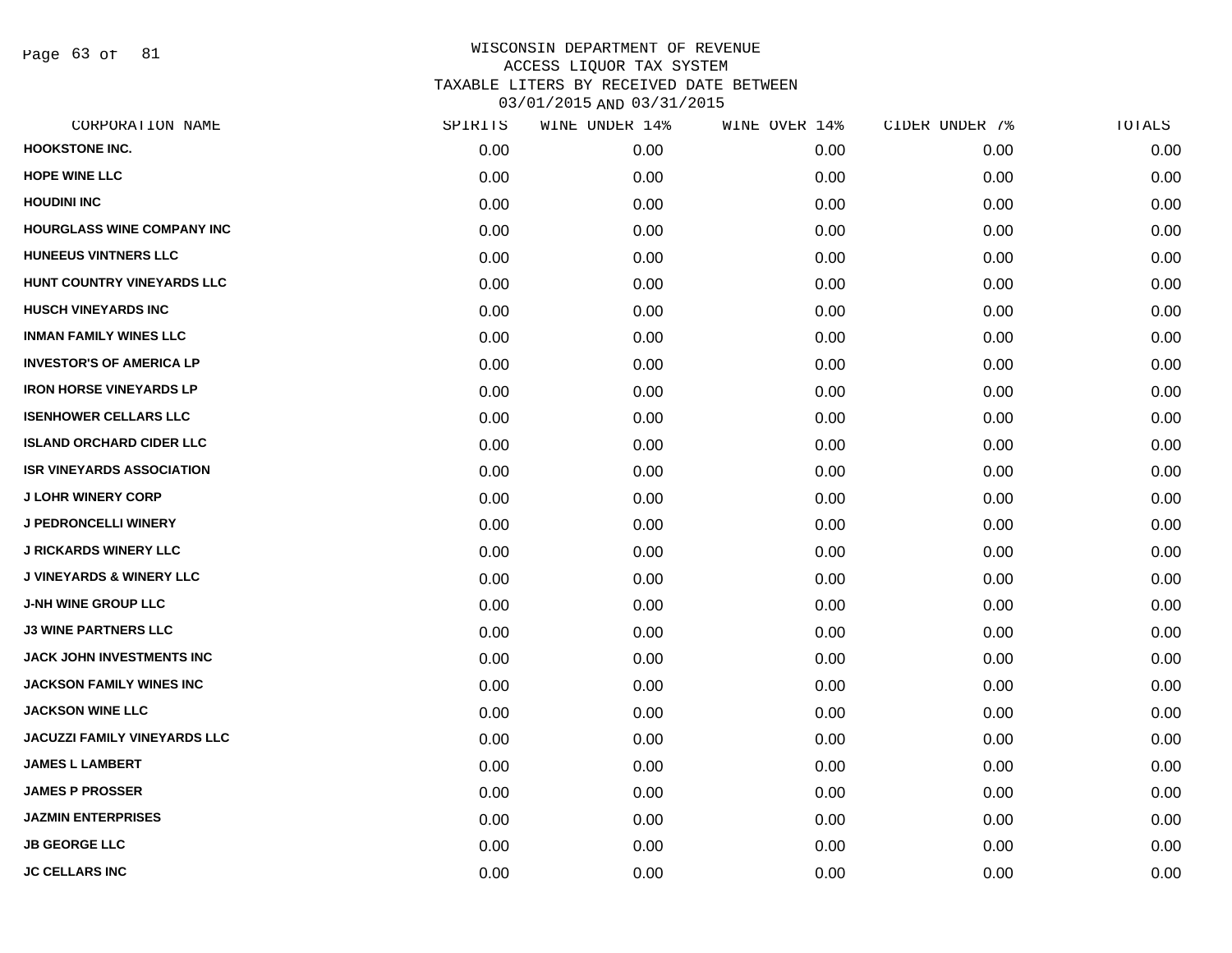Page 64 of 81

| CORPORATION NAME                         | SPIRITS | WINE UNDER 14% | WINE OVER 14% | CIDER UNDER 7% | TOTALS |
|------------------------------------------|---------|----------------|---------------|----------------|--------|
| <b>JEFFERY M GORDON</b>                  | 0.00    | 0.00           | 0.00          | 0.00           | 0.00   |
| <b>JEFFREY L STOEGER</b>                 | 0.00    | 0.00           | 0.00          | 0.00           | 0.00   |
| <b>JENNIFER L JACKSON-HARTFORD</b>       | 0.00    | 0.00           | 0.00          | 0.00           | 0.00   |
| <b>JESSIES GROVE WINERY INC</b>          | 0.00    | 0.00           | 0.00          | 0.00           | 0.00   |
| <b>JESSUP CELLARS HOLDING CO LLC</b>     | 0.00    | 0.00           | 0.00          | 0.00           | 0.00   |
| <b>JM CELLARS COMPANY</b>                | 0.00    | 0.00           | 0.00          | 0.00           | 0.00   |
| <b>JOHN E NICOLOZAKES</b>                | 0.00    | 0.00           | 0.00          | 0.00           | 0.00   |
| <b>JONES FAMILY WINERY LLC</b>           | 0.00    | 0.00           | 0.00          | 0.00           | 0.00   |
| <b>JORNY'S END LLC</b>                   | 0.00    | 0.00           | 0.00          | 0.00           | 0.00   |
| <b>JOSEPH CALLOW</b>                     | 0.00    | 0.00           | 0.00          | 0.00           | 0.00   |
| <b>JOSEPH CALLOW</b>                     | 0.00    | 0.00           | 0.00          | 0.00           | 0.00   |
| <b>JOSEPH PHELPS VINEYARDS LLC</b>       | 0.00    | 0.00           | 0.00          | 0.00           | 0.00   |
| <b>JOSEPH STALLER</b>                    | 0.00    | 0.00           | 0.00          | 0.00           | 0.00   |
| <b>JOSEPH WYNIMKO</b>                    | 0.00    | 0.00           | 0.00          | 0.00           | 0.00   |
| <b>JOULLIAN VINEYARDS LTD</b>            | 0.00    | 0.00           | 0.00          | 0.00           | 0.00   |
| JUDD FAMILY VINEYARDS LP                 | 0.00    | 0.00           | 0.00          | 0.00           | 0.00   |
| <b>JULIE A ANDRZEJCZAK</b>               | 0.00    | 0.00           | 0.00          | 0.00           | 0.00   |
| <b>JUSTIN VINEYARDS &amp; WINERY LLC</b> | 0.00    | 0.00           | 0.00          | 0.00           | 0.00   |
| <b>JVW CORPORATION</b>                   | 0.00    | 0.00           | 0.00          | 0.00           | 0.00   |
| <b>K VINTNERS LLC</b>                    | 0.00    | 0.00           | 0.00          | 0.00           | 0.00   |
| <b>KACHINA CELLARS LLC</b>               | 0.00    | 0.00           | 0.00          | 0.00           | 0.00   |
| <b>KAMEN WINES LLC</b>                   | 0.00    | 0.00           | 0.00          | 0.00           | 0.00   |
| <b>KANGARU ENTERPRISES LLC</b>           | 0.00    | 0.00           | 0.00          | 0.00           | 0.00   |
| <b>KAREN LA BONTE</b>                    | 0.00    | 0.00           | 0.00          | 0.00           | 0.00   |
| <b>KB WINES LLC</b>                      | 0.00    | 0.00           | 0.00          | 0.00           | 0.00   |
| <b>KEN BROWN WINES LLC</b>               | 0.00    | 0.00           | 0.00          | 0.00           | 0.00   |
| <b>KENEFICK RANCHES WINERY LLC</b>       | 0.00    | 0.00           | 0.00          | 0.00           | 0.00   |
| <b>KENT HUMPHREY</b>                     | 0.00    | 0.00           | 0.00          | 0.00           | 0.00   |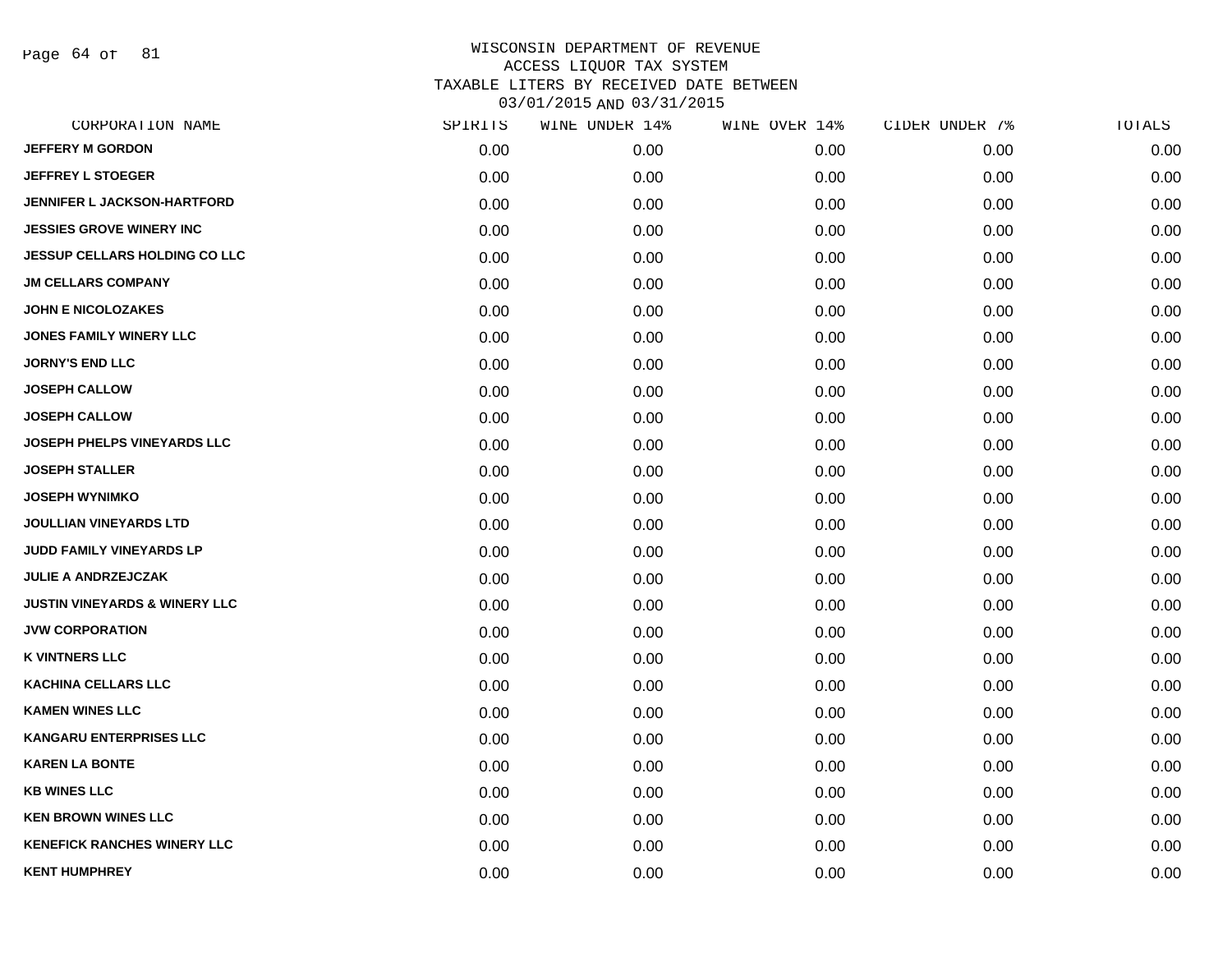Page 65 of 81

| CORPORATION NAME                             | SPIRITS | WINE UNDER 14% | WINE OVER 14% | CIDER UNDER 7% | TOTALS |
|----------------------------------------------|---------|----------------|---------------|----------------|--------|
| <b>KENWARD FAMILY VINEYARDS, LLC</b>         | 0.00    | 0.00           | 0.00          | 0.00           | 0.00   |
| <b>KERWIN ESTATE LLC</b>                     | 0.00    | 0.00           | 0.00          | 0.00           | 0.00   |
| <b>KESTREL PROPERTIES LLC</b>                | 0.00    | 0.00           | 0.00          | 0.00           | 0.00   |
| <b>KING ESTATE WINERY LP</b>                 | 0.00    | 0.00           | 0.00          | 0.00           | 0.00   |
| <b>KISTLER VINEYARDS, LLC</b>                | 0.00    | 0.00           | 0.00          | 0.00           | 0.00   |
| <b>KLEIN FOODS INC</b>                       | 0.00    | 0.00           | 0.00          | 0.00           | 0.00   |
| <b>KNIGHTS BRIDGE WINERY LLC</b>             | 0.00    | 0.00           | 0.00          | 0.00           | 0.00   |
| <b>KOEHLER WINERY LLC</b>                    | 0.00    | 0.00           | 0.00          | 0.00           | 0.00   |
| <b>KONSTANTIN D FRANK &amp; SONS</b>         | 0.00    | 0.00           | 0.00          | 0.00           | 0.00   |
| <b>KOPRI INC</b>                             | 0.00    | 0.00           | 0.00          | 0.00           | 0.00   |
| <b>KRUPP BROTHERS LLC</b>                    | 0.00    | 0.00           | 0.00          | 0.00           | 0.00   |
| <b>KSSM LLC</b>                              | 0.00    | 0.00           | 0.00          | 0.00           | 0.00   |
| <b>KT WINECO LLC</b>                         | 0.00    | 0.00           | 0.00          | 0.00           | 0.00   |
| <b>KULETO VILLA LLC</b>                      | 0.00    | 0.00           | 0.00          | 0.00           | 0.00   |
| <b>KUNDE ENTERPRISES INC</b>                 | 0.00    | 0.00           | 0.00          | 0.00           | 0.00   |
| <b>L C WINE</b>                              | 0.00    | 0.00           | 0.00          | 0.00           | 0.00   |
| L FOPPIANO WINE CO INC                       | 0.00    | 0.00           | 0.00          | 0.00           | 0.00   |
| <b>LADERA WINERY LLC</b>                     | 0.00    | 0.00           | 0.00          | 0.00           | 0.00   |
| <b>LAETITIA VINEYARD &amp; WINERY INC</b>    | 0.00    | 0.00           | 0.00          | 0.00           | 0.00   |
| <b>LAGUNA OAKS VINEYARD &amp; WINERY INC</b> | 0.00    | 0.00           | 0.00          | 0.00           | 0.00   |
| <b>LAIL VINEYARDS LLC</b>                    | 0.00    | 0.00           | 0.00          | 0.00           | 0.00   |
| <b>LAIRD FAMILY ESTATE LLC</b>               | 0.00    | 0.00           | 0.00          | 0.00           | 0.00   |
| <b>LAKE NOKOMIS CRANBERRIES INC</b>          | 0.00    | 0.00           | 0.00          | 0.00           | 0.00   |
| <b>LAMBERT BRIDGE WINERY INC</b>             | 0.00    | 0.00           | 0.00          | 0.00           | 0.00   |
| <b>LANCASTER VINEYARDS INC</b>               | 0.00    | 0.00           | 0.00          | 0.00           | 0.00   |
| <b>LANGE WINERY LLC</b>                      | 0.00    | 0.00           | 0.00          | 0.00           | 0.00   |
| <b>LANGETWINS WINE CO INC</b>                | 0.00    | 0.00           | 0.00          | 0.00           | 0.00   |
| <b>LARKMEAD VINEYARDS INC</b>                | 0.00    | 0.00           | 0.00          | 0.00           | 0.00   |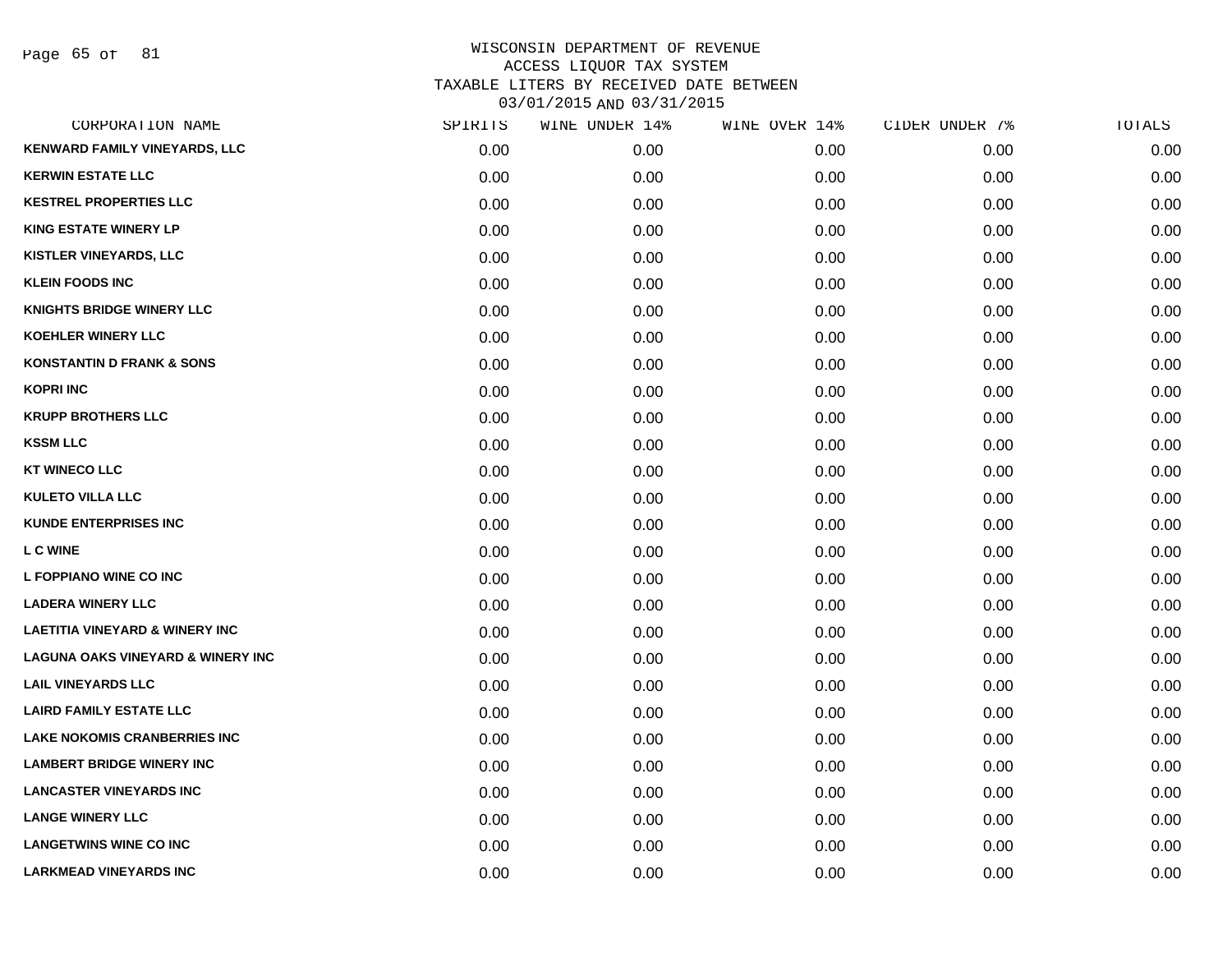Page 66 of 81

| CORPORATION NAME                          | SPIRITS | WINE UNDER 14% | WINE OVER 14% | CIDER UNDER 7% | TOTALS |
|-------------------------------------------|---------|----------------|---------------|----------------|--------|
| <b>LARSON &amp; LARSON</b>                | 0.00    | 0.00           | 0.00          | 0.00           | 0.00   |
| <b>LARSON FAMILY WINERY INC</b>           | 0.00    | 0.00           | 0.00          | 0.00           | 0.00   |
| <b>LATITUDE BEVERAGE COMPANY</b>          | 0.00    | 0.00           | 0.00          | 0.00           | 0.00   |
| <b>LAUTENBACH'S ORCHARD COUNTRY INC</b>   | 0.00    | 0.00           | 0.00          | 0.00           | 0.00   |
| <b>LAVA SPRINGS INC</b>                   | 0.00    | 0.00           | 0.00          | 0.00           | 0.00   |
| <b>LAWER FAMILY WINERY INC</b>            | 0.00    | 0.00           | 0.00          | 0.00           | 0.00   |
| LE CEP II INC                             | 0.00    | 0.00           | 0.00          | 0.00           | 0.00   |
| <b>LEDGE STONE VINEYARDS LLC</b>          | 0.00    | 0.00           | 0.00          | 0.00           | 0.00   |
| LEFT COAST CELLARS LLC                    | 0.00    | 0.00           | 0.00          | 0.00           | 0.00   |
| <b>LEMELSON WINERY LLC</b>                | 0.00    | 0.00           | 0.00          | 0.00           | 0.00   |
| <b>LEONESSE CELLARS LLC</b>               | 0.00    | 0.00           | 0.00          | 0.00           | 0.00   |
| <b>LEVIATHAN WINE COMPANY LLC</b>         | 0.00    | 0.00           | 0.00          | 0.00           | 0.00   |
| LIFE IS SHORT! LLC                        | 0.00    | 0.00           | 0.00          | 0.00           | 0.00   |
| <b>LION NATHAN USA INC</b>                | 0.00    | 0.00           | 0.00          | 0.00           | 0.00   |
| <b>LIONS PEAK</b>                         | 0.00    | 0.00           | 0.00          | 0.00           | 0.00   |
| <b>LONG MEADOW RANCH WINERY INC</b>       | 0.00    | 0.00           | 0.00          | 0.00           | 0.00   |
| <b>LONG SHADOWS VINTNERS LLC</b>          | 0.00    | 0.00           | 0.00          | 0.00           | 0.00   |
| <b>LONGBOARD VINEYARDS LLC</b>            | 0.00    | 0.00           | 0.00          | 0.00           | 0.00   |
| <b>LONGORIA &amp; LONGORIA</b>            | 0.00    | 0.00           | 0.00          | 0.00           | 0.00   |
| <b>LORIMAR WINERY INC</b>                 | 0.00    | 0.00           | 0.00          | 0.00           | 0.00   |
| <b>LOST ISLAND WINE LLC</b>               | 0.00    | 0.00           | 0.00          | 0.00           | 0.00   |
| <b>LOUIDAR LLC</b>                        | 0.00    | 0.00           | 0.00          | 0.00           | 0.00   |
| <b>LOWDEN SCHOOLHOUSE CORPORATION</b>     | 0.00    | 0.00           | 0.00          | 0.00           | 0.00   |
| <b>LUCAS &amp; LEWELLEN VINEYARDS INC</b> | 0.00    | 0.00           | 0.00          | 0.00           | 0.00   |
| <b>LUNA VINEYARDS INC</b>                 | 0.00    | 0.00           | 0.00          | 0.00           | 0.00   |
| <b>LYNFRED WINERY INC</b>                 | 0.00    | 0.00           | 0.00          | 0.00           | 0.00   |
| <b>LYNMAR WINERY LLC</b>                  | 0.00    | 0.00           | 0.00          | 0.00           | 0.00   |
| M.A.C. WINES, LLC                         | 0.00    | 0.00           | 0.00          | 0.00           | 0.00   |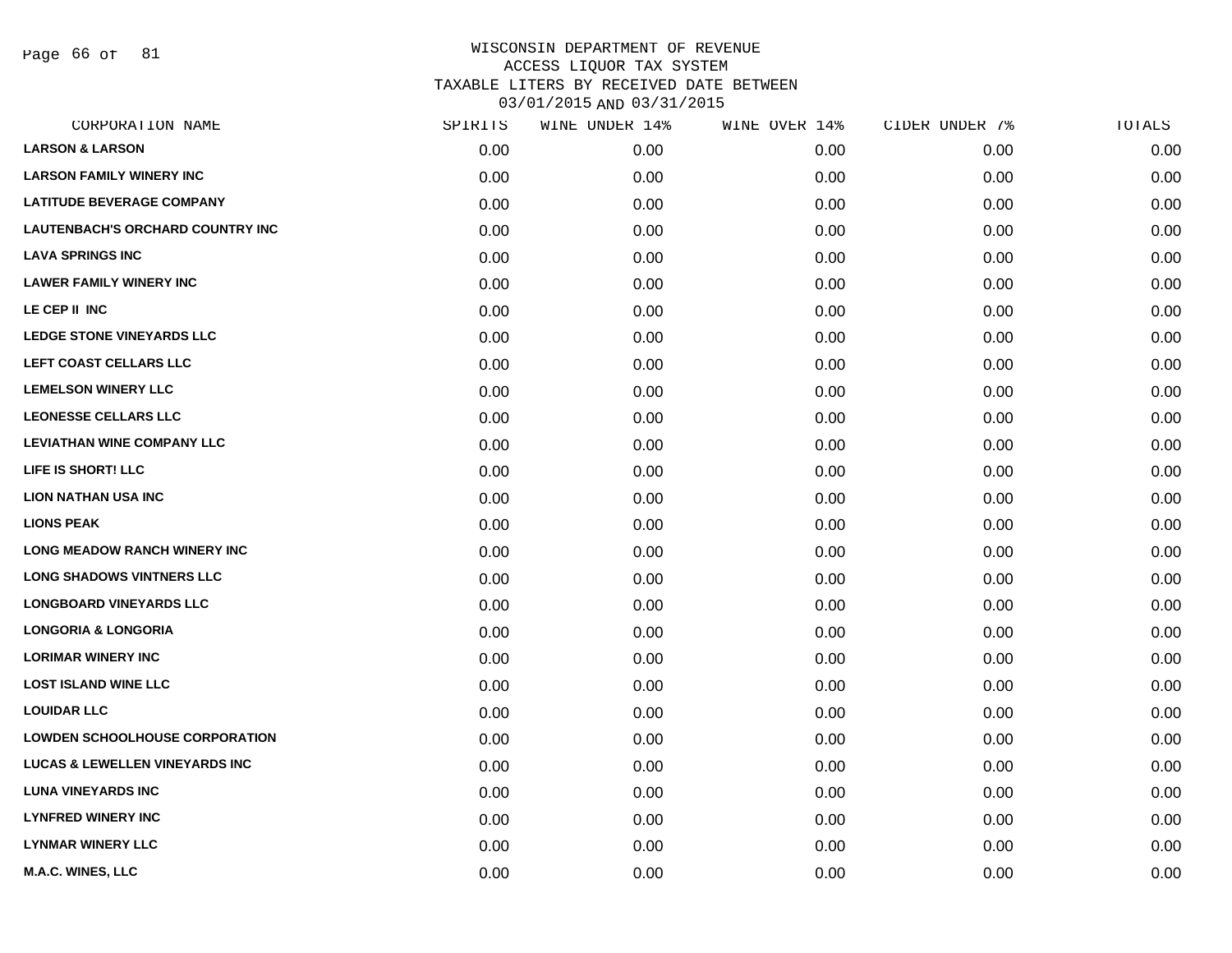Page 67 of 81

| CORPORATION NAME                                  | SPIRITS | WINE UNDER 14% | WINE OVER 14% | CIDER UNDER 7% | TOTALS |
|---------------------------------------------------|---------|----------------|---------------|----------------|--------|
| <b>MADISON VINEYARD HOLDINGS LLC</b>              | 0.00    | 0.00           | 0.00          | 0.00           | 0.00   |
| <b>MADRIGAL FAMILY WINERY LLC</b>                 | 0.00    | 0.00           | 0.00          | 0.00           | 0.00   |
| <b>MADRONA VINEYARDS LP</b>                       | 0.00    | 0.00           | 0.00          | 0.00           | 0.00   |
| <b>MAGNET ENTERPRISES INC</b>                     | 0.00    | 0.00           | 0.00          | 0.00           | 0.00   |
| <b>MAKK WINE LLC</b>                              | 0.00    | 0.00           | 0.00          | 0.00           | 0.00   |
| <b>MARIA A KLEIN</b>                              | 0.00    | 0.00           | 0.00          | 0.00           | 0.00   |
| <b>MARIETTA CELLARS INC</b>                       | 0.00    | 0.00           | 0.00          | 0.00           | 0.00   |
| <b>MARKHAM VINEYARDS</b>                          | 0.00    | 0.00           | 0.00          | 0.00           | 0.00   |
| <b>MARTIN E SELL</b>                              | 0.00    | 0.00           | 0.00          | 0.00           | 0.00   |
| <b>MARTIN RAY WINERY INC</b>                      | 0.00    | 0.00           | 0.00          | 0.00           | 0.00   |
| <b>MARTINELLI WINERY INC</b>                      | 0.00    | 0.00           | 0.00          | 0.00           | 0.00   |
| <b>MATHY WINERY LLC</b>                           | 0.00    | 0.00           | 0.00          | 0.00           | 0.00   |
| <b>MATTHEW RICK</b>                               | 0.00    | 0.00           | 0.00          | 0.00           | 0.00   |
| <b>MATTHIAS A PIPPIG &amp; JAMIE M KINSER</b>     | 0.00    | 0.00           | 0.00          | 0.00           | 0.00   |
| <b>MAURITSON FAMILY WINERY</b>                    | 0.00    | 0.00           | 0.00          | 0.00           | 0.00   |
| <b>MAYACAMAS VINEYARDS</b>                        | 0.00    | 0.00           | 0.00          | 0.00           | 0.00   |
| <b>MAYNARD J KEENAN</b>                           | 0.00    | 8.25           | 0.00          | 0.00           | 8.25   |
| <b>MCILQUHAM LLC</b>                              | 0.00    | 0.00           | 0.00          | 0.00           | 0.00   |
| <b>MCNAB RIDGE WINERY LLC</b>                     | 0.00    | 0.00           | 0.00          | 0.00           | 0.00   |
| <b>MELROSE CELLARS LLC</b>                        | 0.00    | 0.00           | 0.00          | 0.00           | 0.00   |
| <b>MELVILLE VINEYARDS SOUTH LLC</b>               | 0.00    | 0.00           | 0.00          | 0.00           | 0.00   |
| <b>MENDOCINO WINE GROUP LLC</b>                   | 0.00    | 0.00           | 0.00          | 0.00           | 0.00   |
| <b>MER ET SOLEIL LLC</b>                          | 0.00    | 0.00           | 0.00          | 0.00           | 0.00   |
| <b>MERCER WINE ESTATES LLC / MERCER HOGUE LLC</b> | 0.00    | 0.00           | 0.00          | 0.00           | 0.00   |
| <b>MEREDITH VINEYARD ESTATE INC</b>               | 0.00    | 0.00           | 0.00          | 0.00           | 0.00   |
| <b>MERRYVALE VINEYARDS LLC</b>                    | 0.00    | 0.00           | 0.00          | 0.00           | 0.00   |
| <b>MERSHONIAN CIDERY LLC</b>                      | 0.00    | 0.00           | 0.00          | 0.00           | 0.00   |
| <b>METROPOLITAN WINES LLC</b>                     | 0.00    | 0.00           | 0.00          | 0.00           | 0.00   |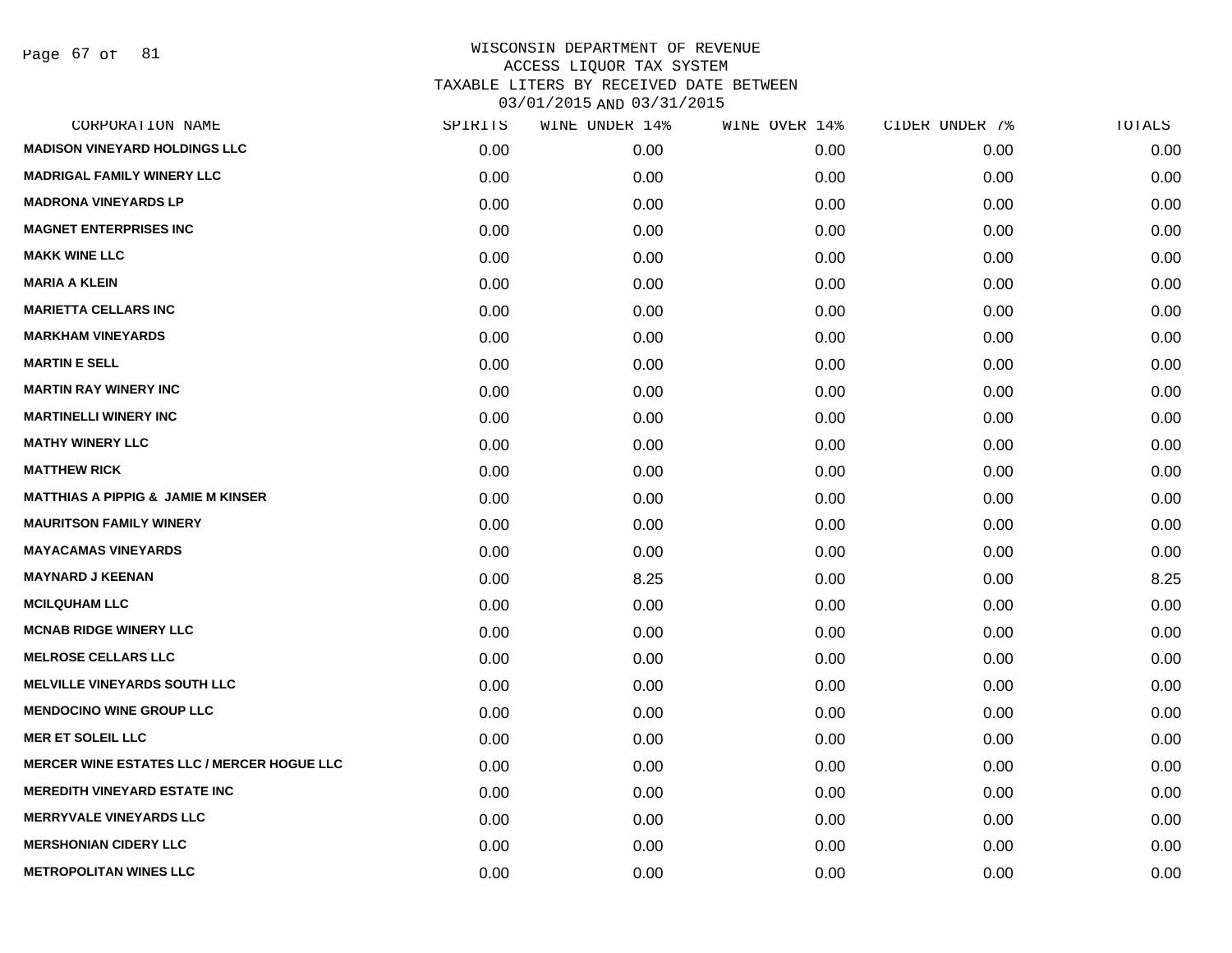Page 68 of 81

| SPIRITS | WINE UNDER 14% | WINE OVER 14% | CIDER UNDER 7% | TOTALS |
|---------|----------------|---------------|----------------|--------|
| 0.00    | 0.00           | 0.00          | 0.00           | 0.00   |
| 0.00    | 0.00           | 0.00          | 0.00           | 0.00   |
| 0.00    | 0.00           | 0.00          | 0.00           | 0.00   |
| 0.00    | 0.00           | 0.00          | 0.00           | 0.00   |
| 0.00    | 0.00           | 0.00          | 0.00           | 0.00   |
| 0.00    | 0.00           | 0.00          | 0.00           | 0.00   |
| 0.00    | 0.00           | 0.00          | 0.00           | 0.00   |
| 0.00    | 0.00           | 0.00          | 0.00           | 0.00   |
| 0.00    | 0.00           | 0.00          | 0.00           | 0.00   |
| 0.00    | 0.00           | 0.00          | 0.00           | 0.00   |
| 0.00    | 0.00           | 0.00          | 0.00           | 0.00   |
| 0.00    | 0.00           | 0.00          | 0.00           | 0.00   |
| 0.00    | 0.00           | 0.00          | 0.00           | 0.00   |
| 0.00    | 0.00           | 0.00          | 0.00           | 0.00   |
| 0.00    | 0.00           | 0.00          | 0.00           | 0.00   |
| 0.00    | 0.00           | 0.00          | 0.00           | 0.00   |
| 0.00    | 0.00           | 0.00          | 0.00           | 0.00   |
| 0.00    | 0.00           | 0.00          | 0.00           | 0.00   |
| 0.00    | 0.00           | 0.00          | 0.00           | 0.00   |
| 0.00    | 0.00           | 0.00          | 0.00           | 0.00   |
| 0.00    | 0.00           | 0.00          | 0.00           | 0.00   |
| 0.00    | 0.00           | 0.00          | 0.00           | 0.00   |
| 0.00    | 0.00           | 0.00          | 0.00           | 0.00   |
| 0.00    | 0.00           | 0.00          | 0.00           | 0.00   |
| 0.00    | 0.00           | 0.00          | 0.00           | 0.00   |
| 0.00    | 0.00           | 0.00          | 0.00           | 0.00   |
| 0.00    | 0.00           | 0.00          | 0.00           | 0.00   |
| 0.00    | 0.00           | 0.00          | 0.00           | 0.00   |
|         |                |               |                |        |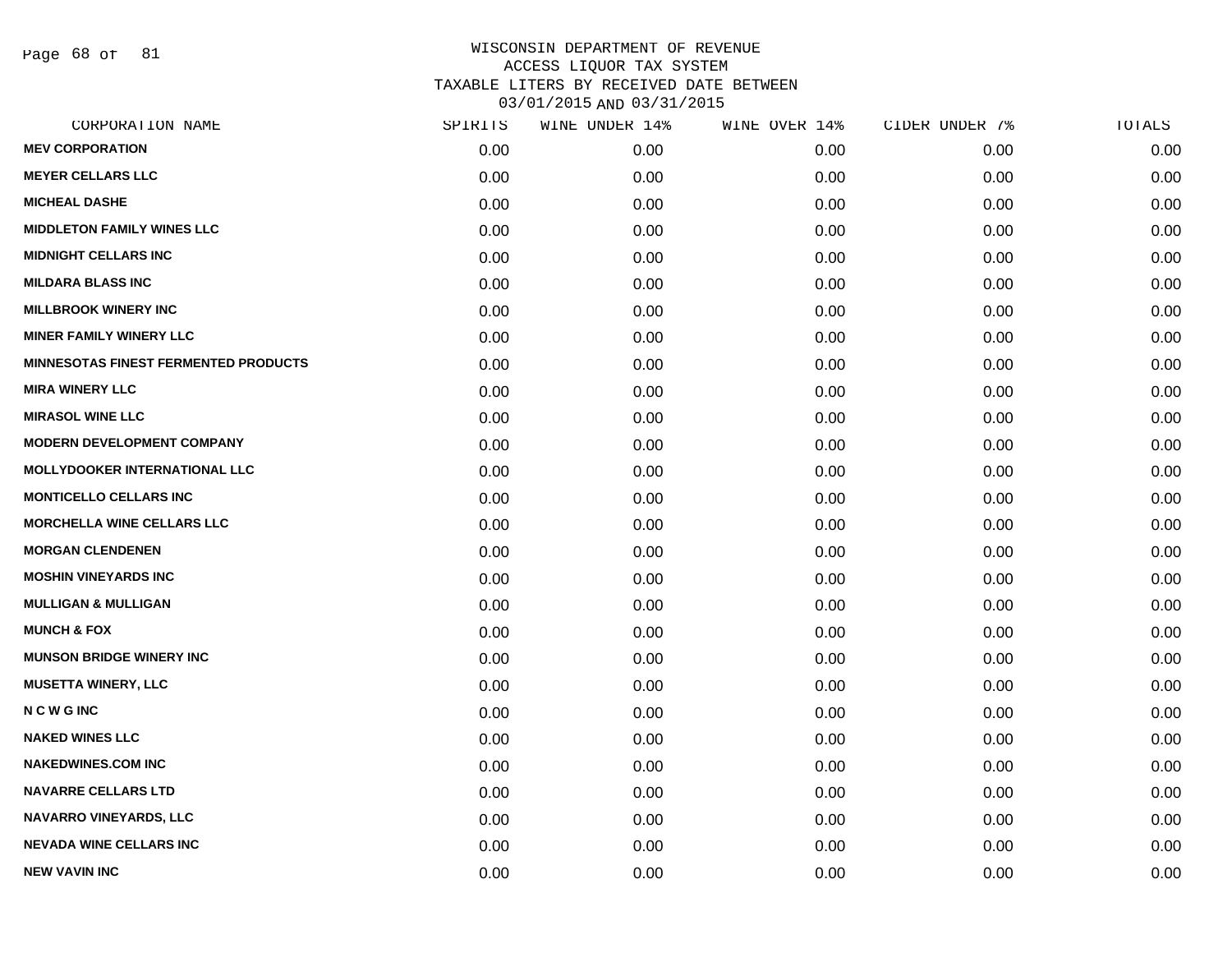Page 69 of 81

| CORPORATION NAME                     | SPIRITS | WINE UNDER 14% | WINE OVER 14% | CIDER UNDER 7% | TOTALS |
|--------------------------------------|---------|----------------|---------------|----------------|--------|
| <b>NEWTON VINEYARD LLC</b>           | 0.00    | 0.00           | 0.00          | 0.00           | 0.00   |
| <b>NICALI, LLC</b>                   | 0.00    | 0.00           | 0.00          | 0.00           | 0.00   |
| <b>NICHOLSON RANCH LLC</b>           | 0.00    | 0.00           | 0.00          | 0.00           | 0.00   |
| NIEBAUM-COPPOLA ESTATE WINERY LP     | 0.00    | 0.00           | 0.00          | 0.00           | 0.00   |
| <b>NORTH WINERY LLC</b>              | 0.00    | 0.00           | 0.00          | 0.00           | 0.00   |
| NORTHLEAF WINERY, LLC                | 0.00    | 0.00           | 0.00          | 0.00           | 0.00   |
| <b>NOVA WINES, INC.</b>              | 0.00    | 0.00           | 0.00          | 0.00           | 0.00   |
| <b>NUAGE LLC</b>                     | 0.00    | 0.00           | 0.00          | 0.00           | 0.00   |
| <b>NV AWG LTD</b>                    | 0.00    | 0.00           | 0.00          | 0.00           | 0.00   |
| <b>NW WINE COMPANY LLC</b>           | 0.00    | 0.00           | 0.00          | 0.00           | 0.00   |
| <b>O'SHAUGHNESSY DEL OSO LLC</b>     | 0.00    | 0.00           | 0.00          | 0.00           | 0.00   |
| OAK RIDGE WINERY LLC                 | 0.00    | 0.00           | 0.00          | 0.00           | 0.00   |
| <b>OAKVILLE HILLS CELLARS INC</b>    | 0.00    | 0.00           | 0.00          | 0.00           | 0.00   |
| OAT HILL CORPORATION                 | 0.00    | 0.00           | 0.00          | 0.00           | 0.00   |
| <b>OBRIEN FAMILY VINEYARD LLC</b>    | 0.00    | 0.00           | 0.00          | 0.00           | 0.00   |
| <b>OGB PARTNERS LLC</b>              | 0.00    | 0.00           | 0.00          | 0.00           | 0.00   |
| <b>OLIVER WINE COMPANY INC</b>       | 0.00    | 0.00           | 0.00          | 0.00           | 0.00   |
| <b>OPOLO WINES LP</b>                | 0.00    | 0.00           | 0.00          | 0.00           | 0.00   |
| OPUS ONE WINERY LLC                  | 0.00    | 0.00           | 0.00          | 0.00           | 0.00   |
| ORCA PROPERTIES LLC                  | 0.00    | 0.00           | 0.00          | 0.00           | 0.00   |
| OREGON WINE SERVICES AND STORAGE LLC | 0.00    | 0.00           | 0.00          | 0.00           | 0.00   |
| <b>ORFILA VINEYARDS INC</b>          | 0.00    | 0.00           | 0.00          | 0.00           | 0.00   |
| ORIN SWIFT CELLARS LLC               | 0.00    | 0.00           | 0.00          | 0.00           | 0.00   |
| <b>OWEN ROE LLC</b>                  | 0.00    | 0.00           | 0.00          | 0.00           | 0.00   |
| <b>PAHLMEYER LLC</b>                 | 0.00    | 0.00           | 0.00          | 0.00           | 0.00   |
| PALI WINE COMPANY LP                 | 0.00    | 0.00           | 0.00          | 0.00           | 0.00   |
| PALOMA VINEYARD LLC                  | 0.00    | 0.00           | 0.00          | 0.00           | 0.00   |
| PARAGON VINEYARD CO INC              | 0.00    | 0.00           | 0.00          | 0.00           | 0.00   |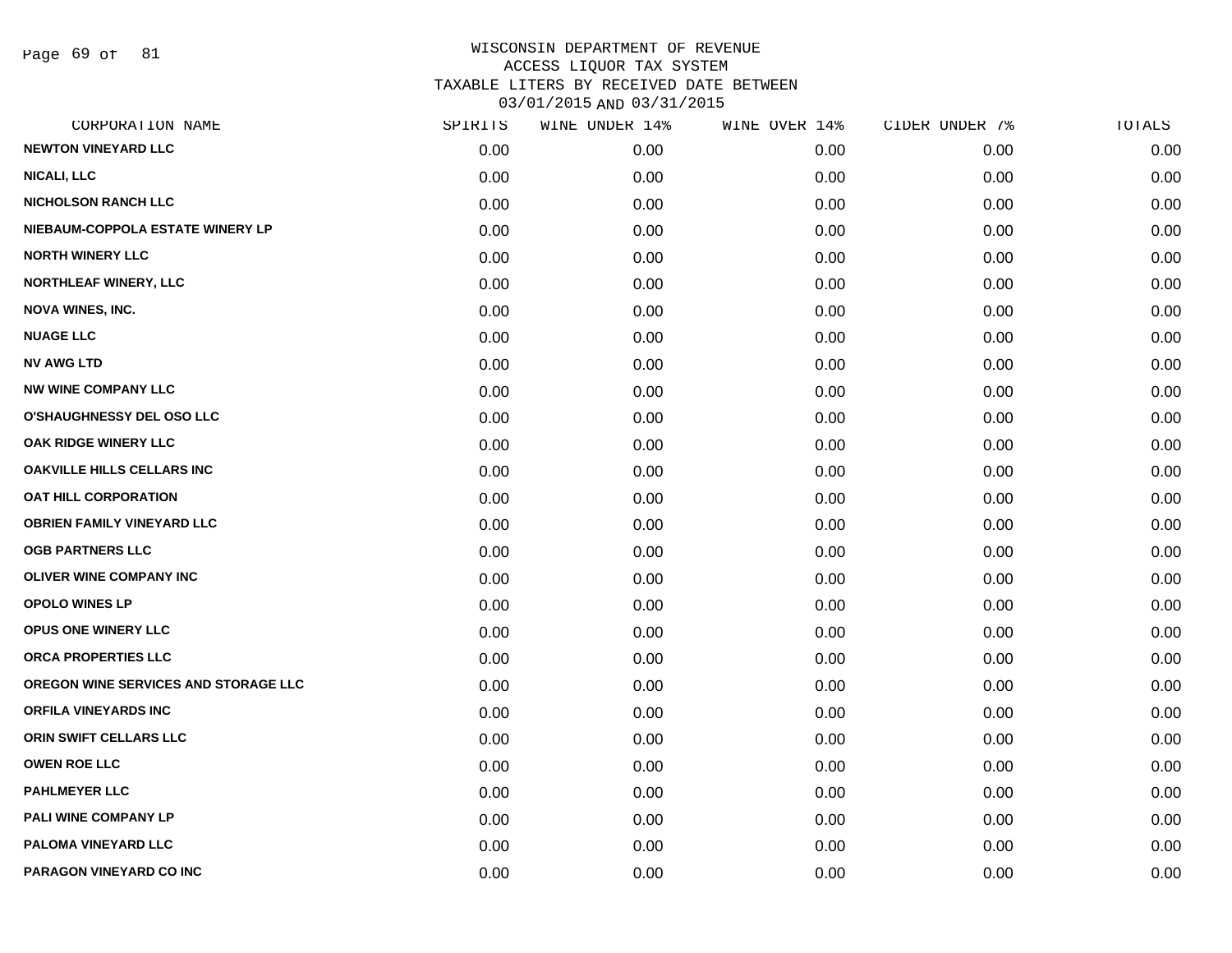Page 70 of 81

| CORPORATION NAME                     | SPIRITS | WINE UNDER 14% | WINE OVER 14% | CIDER UNDER 7% | TOTALS |
|--------------------------------------|---------|----------------|---------------|----------------|--------|
| PARALLEL 44 VINEYARD & WINERY, INC.  | 0.00    | 0.00           | 0.00          | 0.00           | 0.00   |
| <b>PARKER STATION INC</b>            | 0.00    | 0.00           | 0.00          | 0.00           | 0.00   |
| PATEL WINERY LLC                     | 0.00    | 0.00           | 0.00          | 0.00           | 0.00   |
| <b>PATRICIA A HOOVER</b>             | 0.00    | 0.00           | 0.00          | 0.00           | 0.00   |
| <b>PATRICK A RONEY</b>               | 0.00    | 0.00           | 0.00          | 0.00           | 0.00   |
| <b>PATRICK ARNDT</b>                 | 0.00    | 0.00           | 0.00          | 0.00           | 0.00   |
| PATZ & HALL WINE COMPANY INC         | 0.00    | 0.00           | 0.00          | 0.00           | 0.00   |
| <b>PAUL D ASPER</b>                  | 0.00    | 0.00           | 0.00          | 0.00           | 0.00   |
| <b>PAUL HOBBS WINERY LP</b>          | 0.00    | 0.00           | 0.00          | 0.00           | 0.00   |
| <b>PAUL J FRANZEN</b>                | 0.00    | 0.00           | 0.00          | 0.00           | 0.00   |
| <b>PAVI WINES LLC</b>                | 0.00    | 0.00           | 0.00          | 0.00           | 0.00   |
| PCJ, INC.                            | 0.00    | 0.00           | 0.00          | 0.00           | 0.00   |
| PEACHY CANYON WINERY                 | 0.00    | 0.00           | 0.00          | 0.00           | 0.00   |
| PEAR VALLEY VINEYARD, INC.           | 0.00    | 0.00           | 0.00          | 0.00           | 0.00   |
| PEAY VINEYARDS LLC                   | 0.00    | 0.00           | 0.00          | 0.00           | 0.00   |
| PEJU FAMILY OPERATING PARTNERSHIP LP | 0.00    | 0.00           | 0.00          | 0.00           | 0.00   |
| PEPPER BRIDGE WINERY LLC             | 0.00    | 0.00           | 0.00          | 0.00           | 0.00   |
| PERNOD RICARD KENWOOD HOLDING LLC    | 0.00    | 0.00           | 0.00          | 0.00           | 0.00   |
| PERNOD RICARD USA LLC                | 0.00    | 0.00           | 0.00          | 0.00           | 0.00   |
| PETER FRANUS WINE COMPANY INC        | 0.00    | 0.00           | 0.00          | 0.00           | 0.00   |
| PETER HOEHN                          | 0.00    | 0.00           | 0.00          | 0.00           | 0.00   |
| PETER MICHAEL WINERY                 | 0.00    | 0.00           | 0.00          | 0.00           | 0.00   |
| PETRONI VINEYARDS LLC                | 0.00    | 0.00           | 0.00          | 0.00           | 0.00   |
| PHILIP TOGNI VINEYARD LP             | 0.00    | 0.00           | 0.00          | 0.00           | 0.00   |
| <b>PHILLIPS FARMS LLC</b>            | 0.00    | 0.00           | 0.00          | 0.00           | 0.00   |
| <b>PINA CELLARS LP</b>               | 0.00    | 0.00           | 0.00          | 0.00           | 0.00   |
| PINE RIDGE WINERY LLC                | 0.00    | 0.00           | 0.00          | 0.00           | 0.00   |
| <b>PJK WINERY LLC</b>                | 0.00    | 0.00           | 0.00          | 0.00           | 0.00   |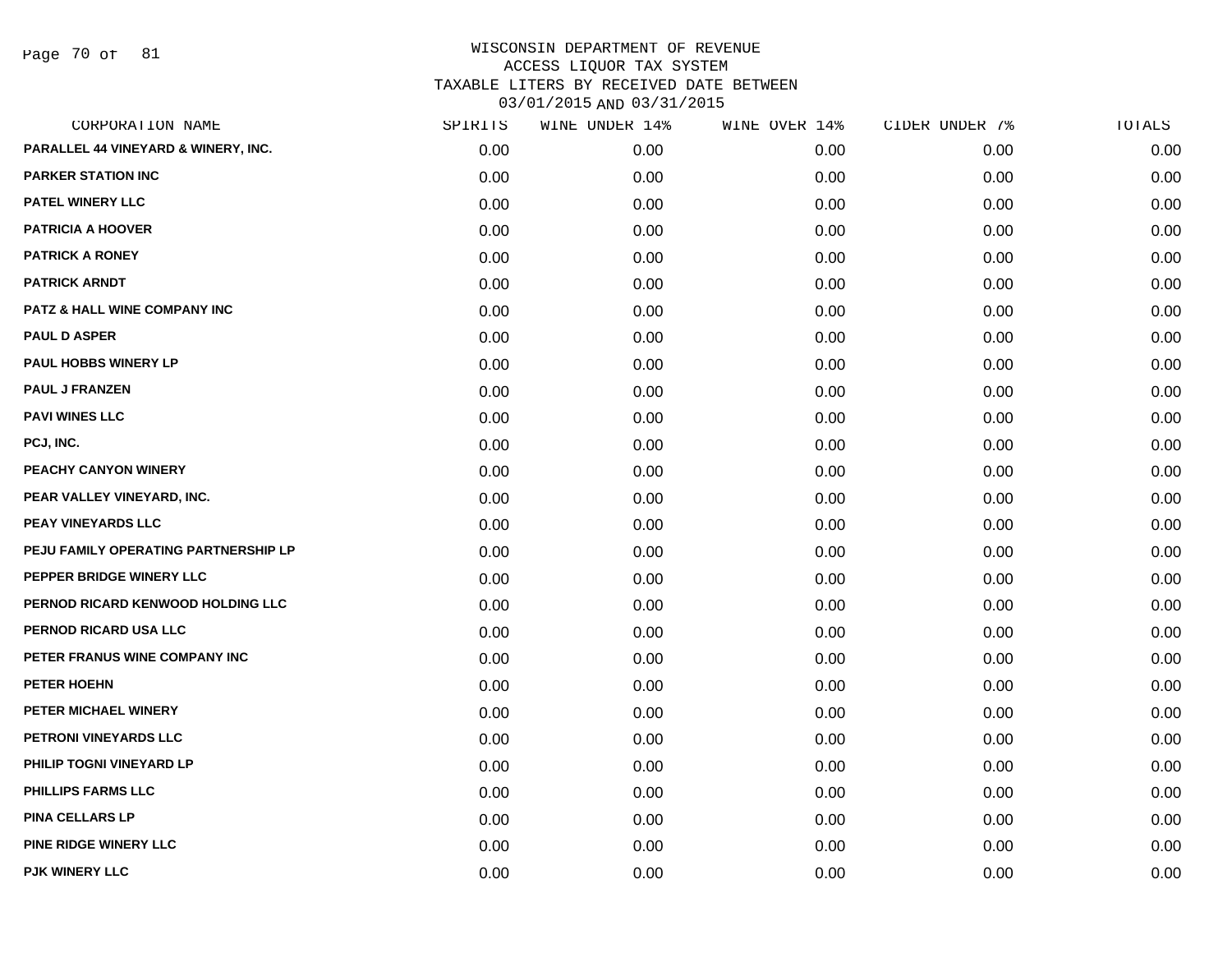Page 71 of 81

| CORPORATION NAME                         | SPIRITS | WINE UNDER 14% | WINE OVER 14% | CIDER UNDER 7% | TOTALS |
|------------------------------------------|---------|----------------|---------------|----------------|--------|
| POPE VALLEY WINERY LLC                   | 0.00    | 0.00           | 0.00          | 0.00           | 0.00   |
| PRAGER WINERY & PORT WORKS, INC.         | 0.00    | 0.00           | 0.00          | 0.00           | 0.00   |
| <b>PRAIRIE BERRY LLC</b>                 | 0.00    | 0.00           | 0.00          | 0.00           | 0.00   |
| PRECEPT BRANDS LLC                       | 0.00    | 0.00           | 0.00          | 0.00           | 0.00   |
| PRIDE MOUNTAIN VINEYARDS LLC             | 0.00    | 0.00           | 0.00          | 0.00           | 0.00   |
| <b>PRINCE MICHEL LLC</b>                 | 0.00    | 0.00           | 0.00          | 0.00           | 0.00   |
| PURPLE WINE COMPANY LLC                  | 0.00    | 0.00           | 0.00          | 0.00           | 0.00   |
| <b>PWG LLC</b>                           | 0.00    | 0.00           | 0.00          | 0.00           | 0.00   |
| <b>QUADY SOUTH WINERY LLC</b>            | 0.00    | 0.00           | 0.00          | 0.00           | 0.00   |
| <b>QUADY WINERY INC</b>                  | 0.00    | 0.00           | 0.00          | 0.00           | 0.00   |
| <b>QUILCEDA CREEK VINTNERS INC</b>       | 0.00    | 0.00           | 0.00          | 0.00           | 0.00   |
| <b>QUPE WINE CELLARS LLC</b>             | 0.00    | 0.00           | 0.00          | 0.00           | 0.00   |
| <b>R LAWSON ENTERPRISES LLC</b>          | 0.00    | 0.00           | 0.00          | 0.00           | 0.00   |
| RADIO-COTEAU WINE CELLARS LLC            | 0.00    | 0.00           | 0.00          | 0.00           | 0.00   |
| <b>RAINIER WINE LLC</b>                  | 0.00    | 0.00           | 0.00          | 0.00           | 0.00   |
| <b>RAMEY WINE CELLARS INC</b>            | 0.00    | 0.00           | 0.00          | 0.00           | 0.00   |
| <b>RAPTOR RIDGE WINERY LLC</b>           | 0.00    | 0.00           | 0.00          | 0.00           | 0.00   |
| <b>RASA VINEYARDS, LLC</b>               | 0.00    | 0.00           | 0.00          | 0.00           | 0.00   |
| <b>RAYMOND SIGNORELLO</b>                | 0.00    | 0.00           | 0.00          | 0.00           | 0.00   |
| <b>RAYMOND VINEYARD &amp; CELLAR INC</b> | 0.00    | 0.00           | 0.00          | 0.00           | 0.00   |
| <b>RB WINE ASSOCIATES LLC</b>            | 0.00    | 0.00           | 0.00          | 0.00           | 0.00   |
| <b>RBZ VINEYARDS LLC</b>                 | 0.00    | 0.00           | 0.00          | 0.00           | 0.00   |
| <b>RED CAR WINE COMPANY LLC</b>          | 0.00    | 0.00           | 0.00          | 0.00           | 0.00   |
| <b>RED MARE WINES LLC</b>                | 0.00    | 0.00           | 0.00          | 0.00           | 0.00   |
| <b>RED OAK VINEYARD INC</b>              | 0.00    | 0.00           | 0.00          | 0.00           | 0.00   |
| <b>REGUSCI WINERY INC</b>                | 0.00    | 0.00           | 0.00          | 0.00           | 0.00   |
| <b>REN ACQUISITION INC</b>               | 0.00    | 0.00           | 0.00          | 0.00           | 0.00   |
| <b>RHYS VINEYARDS LLC</b>                | 0.00    | 0.00           | 0.00          | 0.00           | 0.00   |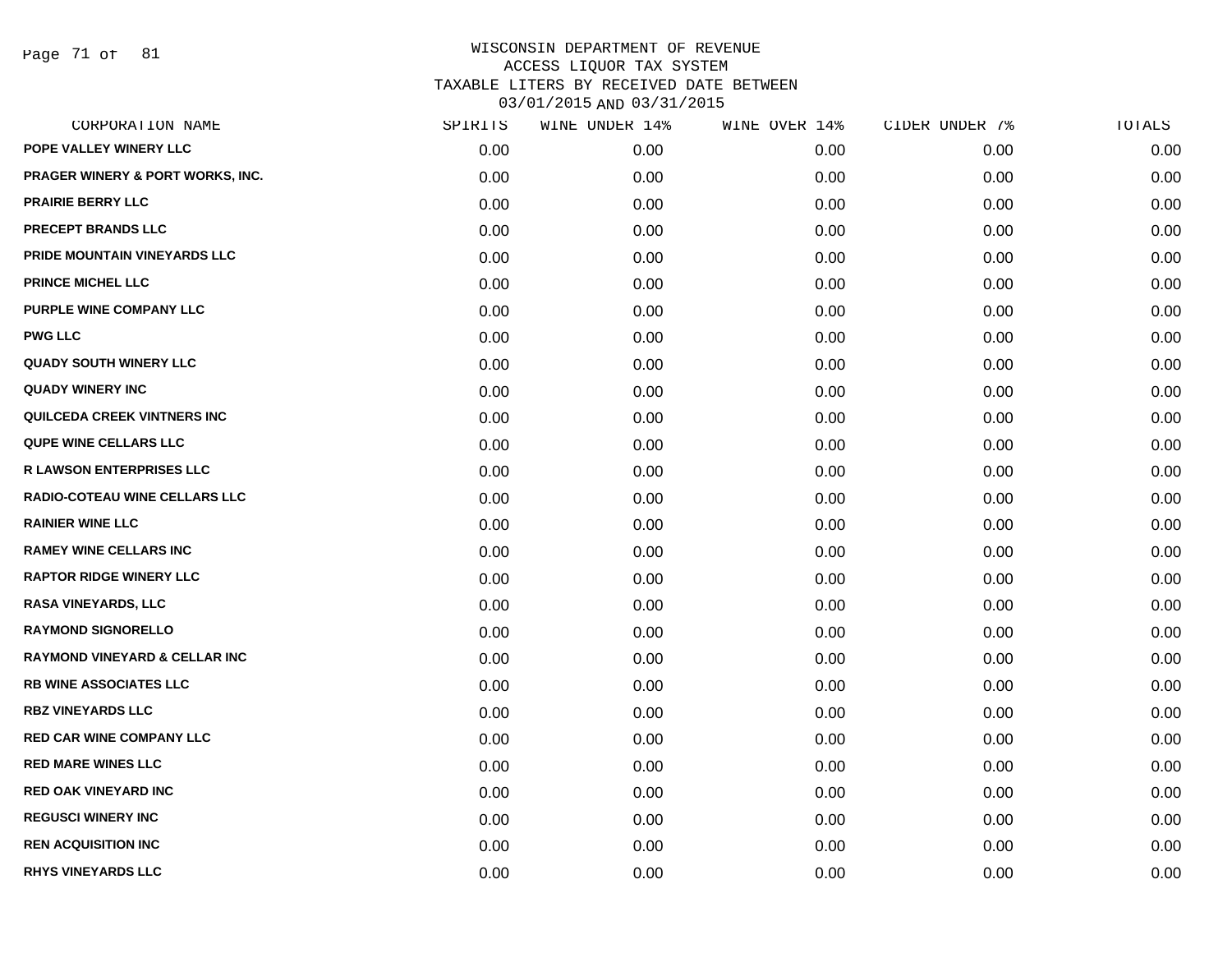Page 72 of 81

| CORPORATION NAME                      | SPIRITS | WINE UNDER 14% | WINE OVER 14% | CIDER UNDER 7% | TOTALS |
|---------------------------------------|---------|----------------|---------------|----------------|--------|
| <b>RICHARD E LIBBY</b>                | 0.00    | 0.00           | 0.00          | 0.00           | 0.00   |
| <b>RIDGE VINEYARDS INC</b>            | 0.00    | 0.00           | 0.00          | 0.00           | 0.00   |
| RIVER BEND VINEYARD & WINERY LLC      | 0.00    | 0.00           | 0.00          | 0.00           | 0.00   |
| <b>RIVER VALLEY VINEYARD INC</b>      | 0.00    | 0.00           | 0.00          | 0.00           | 0.00   |
| <b>RIVERBENCH LLC</b>                 | 0.00    | 0.00           | 0.00          | 0.00           | 0.00   |
| <b>ROBERT BORUCKI</b>                 | 0.00    | 0.00           | 0.00          | 0.00           | 0.00   |
| <b>ROBERT CRAIG WINERY LP</b>         | 0.00    | 0.00           | 0.00          | 0.00           | 0.00   |
| <b>ROBERT F NADEAU</b>                | 0.00    | 0.00           | 0.00          | 0.00           | 0.00   |
| <b>ROBERT FOLEY LLC</b>               | 0.00    | 0.00           | 0.00          | 0.00           | 0.00   |
| <b>ROBERT HALL WINERY LLC</b>         | 0.00    | 0.00           | 0.00          | 0.00           | 0.00   |
| <b>ROBERT MUELLER CELLARS</b>         | 0.00    | 0.00           | 0.00          | 0.00           | 0.00   |
| <b>ROBERT TALBOTT INC</b>             | 0.00    | 0.00           | 0.00          | 0.00           | 0.00   |
| <b>ROBERT YOUNG ESTATE WINERY LLC</b> | 0.00    | 0.00           | 0.00          | 0.00           | 0.00   |
| ROCCA FAMILY VINEYARDS INC            | 0.00    | 0.00           | 0.00          | 0.00           | 0.00   |
| <b>ROCK N WOOL WINERY LLC</b>         | 0.00    | 0.00           | 0.00          | 0.00           | 0.00   |
| <b>ROCK WALL WINE COMPANY INC</b>     | 0.00    | 0.00           | 0.00          | 0.00           | 0.00   |
| <b>ROEDERER ESTATE INC</b>            | 0.00    | 0.00           | 0.00          | 0.00           | 0.00   |
| <b>ROMBAUER VINEYARDS INC</b>         | 0.00    | 0.00           | 0.00          | 0.00           | 0.00   |
| <b>RONALD T RUBIN</b>                 | 0.00    | 0.00           | 0.00          | 0.00           | 0.00   |
| <b>ROUND POND ESTATE LLC</b>          | 0.00    | 0.00           | 0.00          | 0.00           | 0.00   |
| <b>ROWLEY ESTATES LLC</b>             | 0.00    | 0.00           | 0.00          | 0.00           | 0.00   |
| RRJ REAL PROPERTIES LLC               | 0.00    | 0.00           | 0.00          | 0.00           | 0.00   |
| <b>RSB VINEYARDS LLC</b>              | 0.00    | 0.00           | 0.00          | 0.00           | 0.00   |
| <b>RUDD WINES INC</b>                 | 0.00    | 0.00           | 0.00          | 0.00           | 0.00   |
| <b>RUED WINERY INC</b>                | 0.00    | 0.00           | 0.00          | 0.00           | 0.00   |
| <b>RUTHERFORD HILL WINERY LLC</b>     | 0.00    | 0.00           | 0.00          | 0.00           | 0.00   |
| <b>RYAN PRELLWITZ</b>                 | 0.00    | 0.00           | 0.00          | 0.00           | 0.00   |
| <b>SAINTSBURY LLC</b>                 | 0.00    | 0.00           | 0.00          | 0.00           | 0.00   |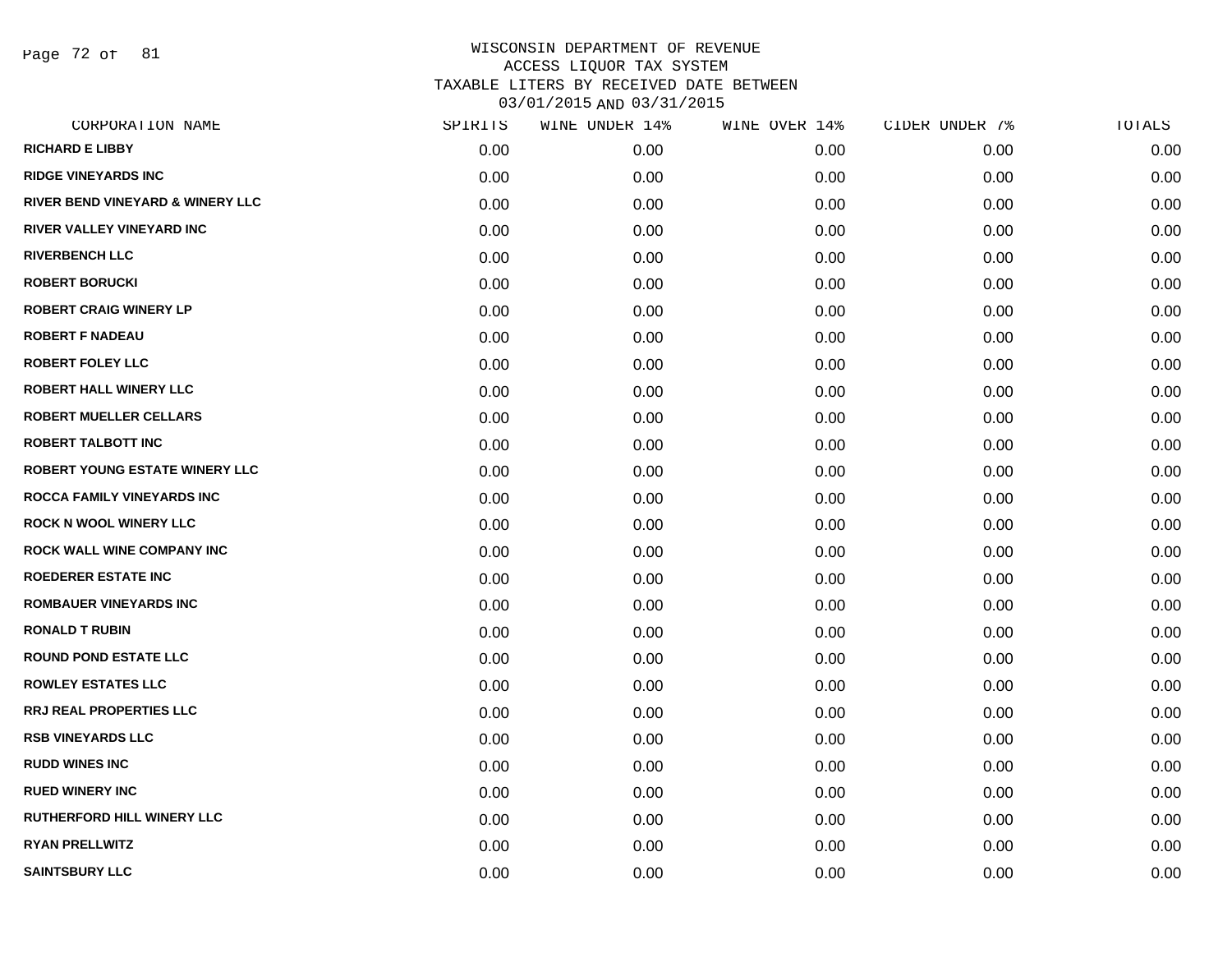Page 73 of 81

| SPIRITS | WINE UNDER 14% | WINE OVER 14% | CIDER UNDER 7% | TOTALS |
|---------|----------------|---------------|----------------|--------|
| 0.00    | 0.00           | 0.00          | 0.00           | 0.00   |
| 0.00    | 0.00           | 0.00          | 0.00           | 0.00   |
| 0.00    | 0.00           | 0.00          | 0.00           | 0.00   |
| 0.00    | 0.00           | 0.00          | 0.00           | 0.00   |
| 0.00    | 0.00           | 0.00          | 0.00           | 0.00   |
| 0.00    | 0.00           | 0.00          | 0.00           | 0.00   |
| 0.00    | 0.00           | 0.00          | 0.00           | 0.00   |
| 0.00    | 0.00           | 0.00          | 0.00           | 0.00   |
| 0.00    | 0.00           | 0.00          | 0.00           | 0.00   |
| 0.00    | 0.00           | 0.00          | 0.00           | 0.00   |
| 0.00    | 0.00           | 0.00          | 0.00           | 0.00   |
| 0.00    | 0.00           | 0.00          | 0.00           | 0.00   |
| 0.00    | 0.00           | 0.00          | 0.00           | 0.00   |
| 0.00    | 0.00           | 0.00          | 0.00           | 0.00   |
| 0.00    | 0.00           | 0.00          | 0.00           | 0.00   |
| 0.00    | 0.00           | 0.00          | 0.00           | 0.00   |
| 0.00    | 0.00           | 0.00          | 0.00           | 0.00   |
| 0.00    | 0.00           | 0.00          | 0.00           | 0.00   |
| 0.00    | 0.00           | 0.00          | 0.00           | 0.00   |
| 0.00    | 0.00           | 0.00          | 0.00           | 0.00   |
| 0.00    | 0.00           | 0.00          | 0.00           | 0.00   |
| 0.00    | 0.00           | 0.00          | 0.00           | 0.00   |
| 0.00    | 0.00           | 0.00          | 0.00           | 0.00   |
| 0.00    | 0.00           | 0.00          | 0.00           | 0.00   |
| 0.00    | 0.00           | 0.00          | 0.00           | 0.00   |
| 0.00    | 0.00           | 0.00          | 0.00           | 0.00   |
| 0.00    | 0.00           | 0.00          | 0.00           | 0.00   |
| 0.00    | 0.00           | 0.00          | 0.00           | 0.00   |
|         |                |               |                |        |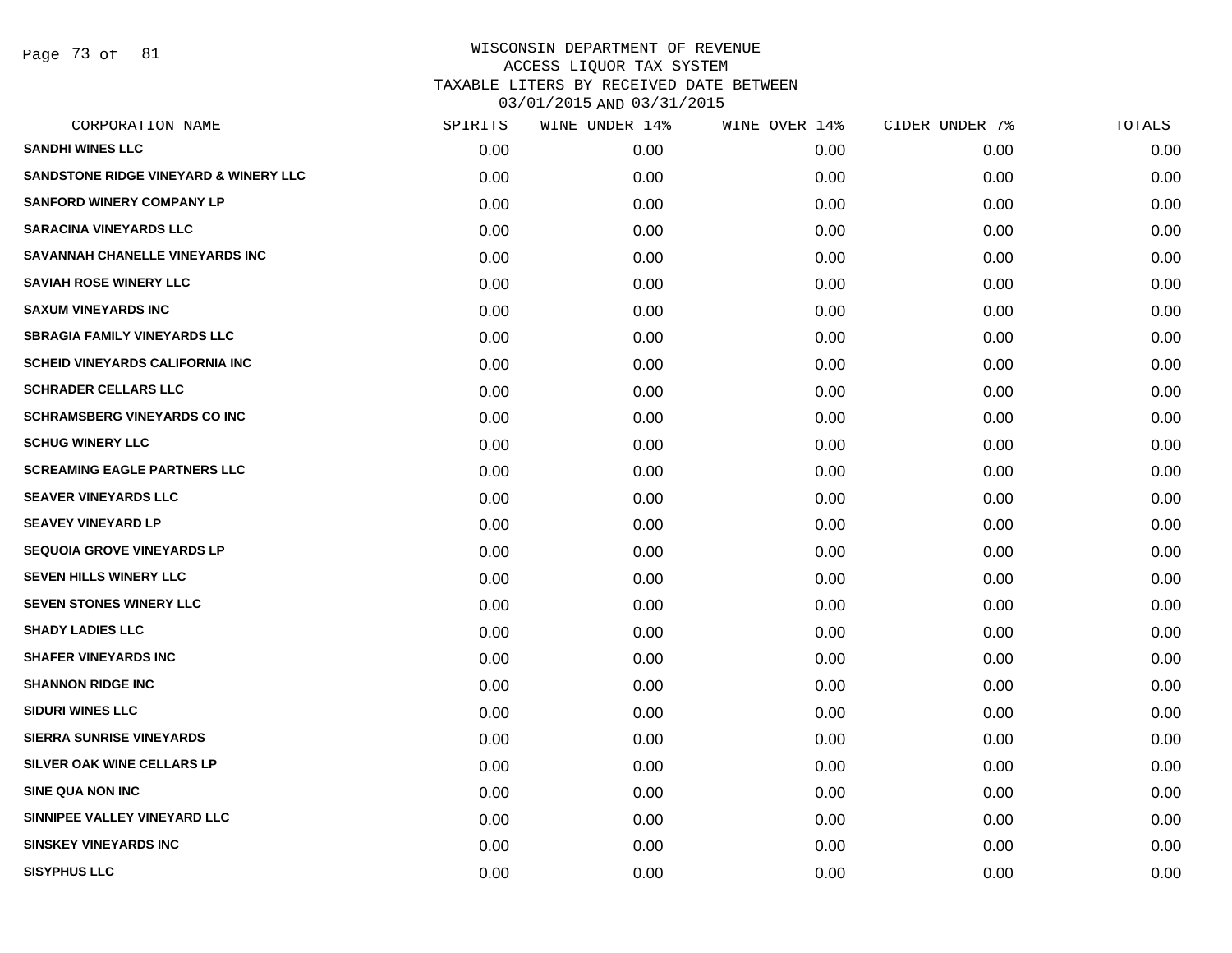Page 74 of 81

| CORPORATION NAME                           | SPIRITS | WINE UNDER 14% | WINE OVER 14% | CIDER UNDER 7% | TOTALS |
|--------------------------------------------|---------|----------------|---------------|----------------|--------|
| <b>SIX SIGMA WINERY LLC</b>                | 0.00    | 0.00           | 0.00          | 0.00           | 0.00   |
| <b>SKALLI CORPORATION</b>                  | 0.00    | 0.00           | 0.00          | 0.00           | 0.00   |
| <b>SMALL VINES WINES INC</b>               | 0.00    | 0.00           | 0.00          | 0.00           | 0.00   |
| <b>SMITH &amp; HOOK WINERY</b>             | 0.00    | 0.00           | 0.00          | 0.00           | 0.00   |
| <b>SMITH &amp; SMITH</b>                   | 0.00    | 0.00           | 0.00          | 0.00           | 0.00   |
| SMITH ANDERSON ENTERPRISES INC             | 0.00    | 0.00           | 0.00          | 0.00           | 0.00   |
| <b>SODA CANYON LLC</b>                     | 0.00    | 0.00           | 0.00          | 0.00           | 0.00   |
| <b>SOKOL BLOSSER LTD</b>                   | 0.00    | 0.00           | 0.00          | 0.00           | 0.00   |
| SOMERSTON WINE COMPANY, LLC                | 0.00    | 0.00           | 0.00          | 0.00           | 0.00   |
| SONOMA-CUTRER VINEYARDS INC                | 0.00    | 0.00           | 0.00          | 0.00           | 0.00   |
| <b>SOUTH COAST WINERY INC</b>              | 0.00    | 0.00           | 0.00          | 0.00           | 0.00   |
| <b>SP GROSSNICKLE LLC</b>                  | 0.00    | 0.00           | 0.00          | 0.00           | 0.00   |
| <b>SPANOS BERBERIAN WINERY LLC</b>         | 0.00    | 0.00           | 0.00          | 0.00           | 0.00   |
| <b>SPARKLING OREGON LLC</b>                | 0.00    | 0.00           | 0.00          | 0.00           | 0.00   |
| <b>SPECIALTY BLENDS INC</b>                | 0.00    | 265.00         | 0.00          | 0.00           | 265.00 |
| <b>SPOTTSWOODE WINERY INC</b>              | 0.00    | 0.00           | 0.00          | 0.00           | 0.00   |
| <b>SPRECHER BREWING COMPANY, INC.</b>      | 0.00    | 0.00           | 0.00          | 0.00           | 0.00   |
| <b>SPRING MOUNTAIN VINEYARD INC</b>        | 0.00    | 0.00           | 0.00          | 0.00           | 0.00   |
| <b>SPURGEON VINEYARDS &amp; WINERY LLC</b> | 0.00    | 0.00           | 0.00          | 0.00           | 0.00   |
| <b>ST HELENA ESTATE LLC</b>                | 0.00    | 0.00           | 0.00          | 0.00           | 0.00   |
| <b>ST JAMES WINERY INC</b>                 | 0.00    | 0.00           | 0.00          | 0.00           | 0.00   |
| ST JULIAN WINE COMPANY INC                 | 0.00    | 0.00           | 0.00          | 0.00           | 0.00   |
| ST. FRANCIS WINERY & VINEYARD L.P.         | 0.00    | 0.00           | 0.00          | 0.00           | 0.00   |
| <b>STAG'S LEAP WINE CELLARS LLC</b>        | 0.00    | 0.00           | 0.00          | 0.00           | 0.00   |
| <b>STAGLIN FAMILY VINEYARD LLC</b>         | 0.00    | 0.00           | 0.00          | 0.00           | 0.00   |
| STE MICHELLE WINE ESTATES LTD              | 0.00    | 0.00           | 0.00          | 0.00           | 0.00   |
| <b>STEPHAN VINEYARD INC</b>                | 0.00    | 0.00           | 0.00          | 0.00           | 0.00   |
| <b>STEPHEN M KENNEDY</b>                   | 0.00    | 0.00           | 0.00          | 0.00           | 0.00   |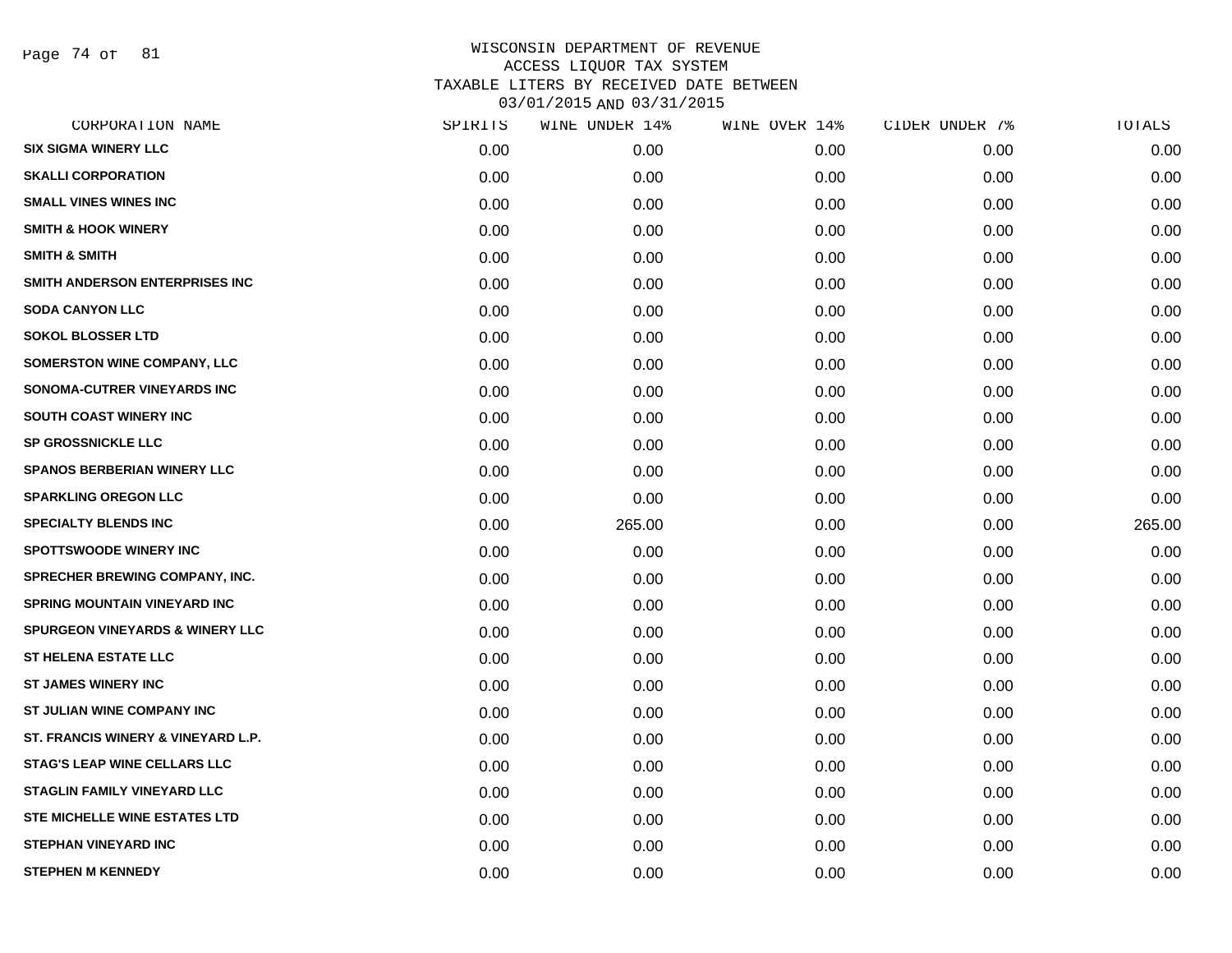Page 75 of 81

| CORPORATION NAME                           | SPIRITS | WINE UNDER 14% | WINE OVER 14% | CIDER UNDER 7% | TOTALS |
|--------------------------------------------|---------|----------------|---------------|----------------|--------|
| STEPHEN W. PARRY AND SUSAN F. PARRY        | 0.00    | 0.00           | 0.00          | 0.00           | 0.00   |
| <b>STEVEN J DEBAKER</b>                    | 0.00    | 0.00           | 0.00          | 0.00           | 0.00   |
| <b>STEVEN KENT LLC</b>                     | 0.00    | 0.00           | 0.00          | 0.00           | 0.00   |
| STEVEN M & JUDITH A JACOBSON LLC           | 0.00    | 0.00           | 0.00          | 0.00           | 0.00   |
| <b>STEVEN N LEDSON</b>                     | 0.00    | 0.00           | 0.00          | 0.00           | 0.00   |
| <b>STOLPMAN VINEYARDS LLC</b>              | 0.00    | 0.00           | 0.00          | 0.00           | 0.00   |
| <b>STONE EDGE WINERY LLC</b>               | 0.00    | 0.00           | 0.00          | 0.00           | 0.00   |
| <b>STONE HILL WINE CO INC</b>              | 0.00    | 0.00           | 0.00          | 0.00           | 0.00   |
| <b>STONECUSHION INC</b>                    | 0.00    | 0.00           | 0.00          | 0.00           | 0.00   |
| STONEHAUS WINERY, INC.                     | 0.00    | 0.00           | 0.00          | 0.00           | 0.00   |
| <b>STONY HILL VINEYARD INC</b>             | 0.00    | 0.00           | 0.00          | 0.00           | 0.00   |
| <b>STORYBOOK MOUNTAIN WINERY INC</b>       | 0.00    | 0.00           | 0.00          | 0.00           | 0.00   |
| <b>STRYKER SONOMA WINERY LLC</b>           | 0.00    | 0.00           | 0.00          | 0.00           | 0.00   |
| <b>SULLIVAN VINEYARDS CORPORATION</b>      | 0.00    | 0.00           | 0.00          | 0.00           | 0.00   |
| SULPHUR SPRINGS WINERY LLC                 | 0.00    | 0.00           | 0.00          | 0.00           | 0.00   |
| <b>SUMMERS WINERY LLC</b>                  | 0.00    | 0.00           | 0.00          | 0.00           | 0.00   |
| <b>SUMMERWOOD WINERY &amp; INN INC</b>     | 0.00    | 0.00           | 0.00          | 0.00           | 0.00   |
| <b>SUNSTONE VINEYARDS &amp; WINERY INC</b> | 0.00    | 0.00           | 0.00          | 0.00           | 0.00   |
| <b>SUSAN M BOSWELL</b>                     | 0.00    | 0.00           | 0.00          | 0.00           | 0.00   |
| <b>SUTTER HOME WINERY INC</b>              | 0.00    | 0.00           | 0.00          | 0.00           | 0.00   |
| <b>SWANSON VINEYARDS &amp; WINERY</b>      | 0.00    | 0.00           | 0.00          | 0.00           | 0.00   |
| SWEAZEY WINERY INVESTMENT LLC              | 0.00    | 0.00           | 0.00          | 0.00           | 0.00   |
| <b>SWEET CHEEKS VINEYARDS INC</b>          | 0.00    | 0.00           | 0.00          | 0.00           | 0.00   |
| <b>TABLAS CREEK VINEYARD LP</b>            | 0.00    | 0.00           | 0.00          | 0.00           | 0.00   |
| <b>TAFT STREET INC</b>                     | 0.00    | 0.00           | 0.00          | 0.00           | 0.00   |
| <b>TAKARA SAKE USA INC</b>                 | 0.00    | 0.00           | 0.00          | 0.00           | 0.00   |
| <b>TALLEY VINEYARDS INC</b>                | 0.00    | 0.00           | 0.00          | 0.00           | 0.00   |
| <b>TAMBER BEY VINEYARDS LLC</b>            | 0.00    | 0.00           | 0.00          | 0.00           | 0.00   |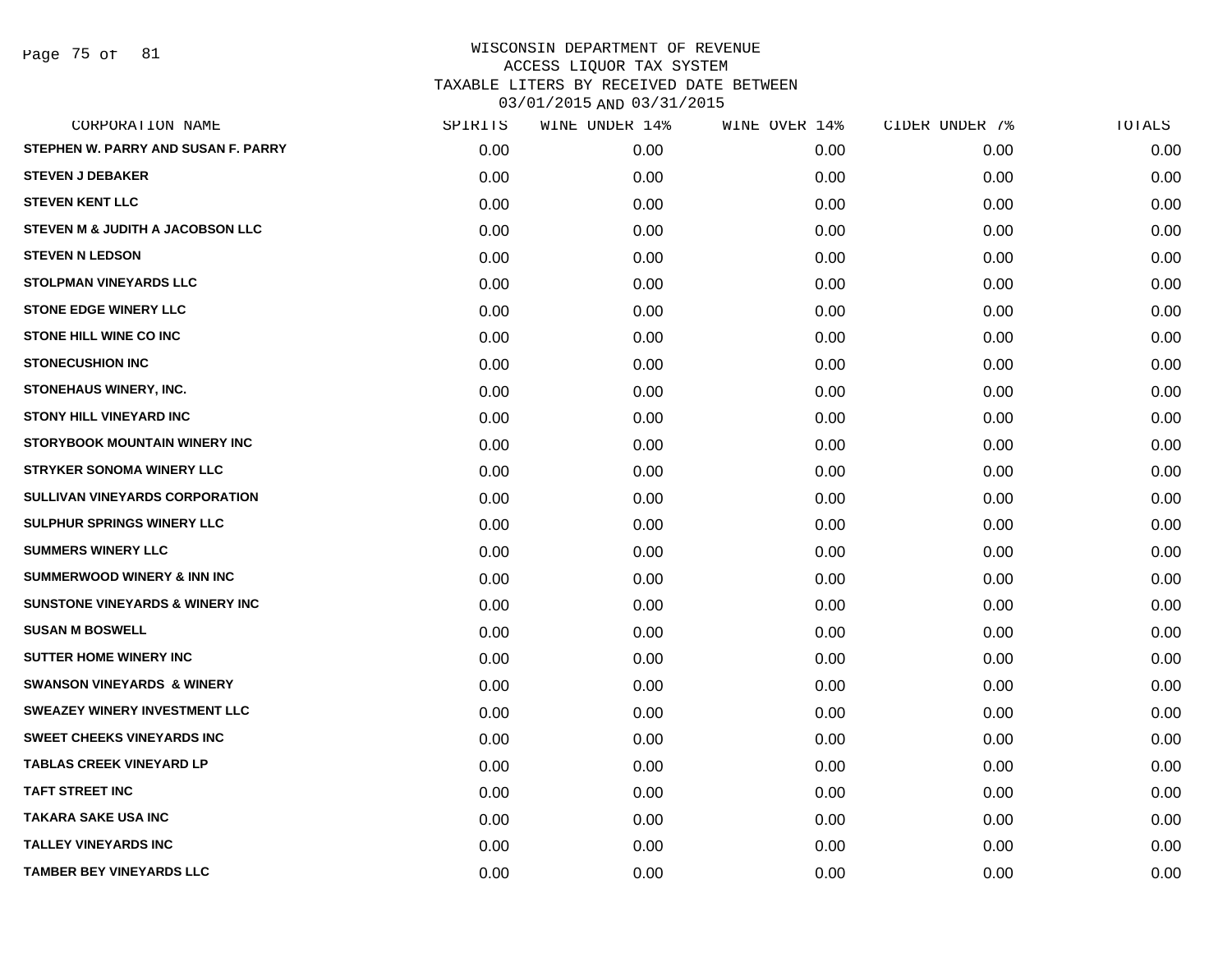Page 76 of 81

| CORPORATION NAME                          | SPIRITS | WINE UNDER 14% | WINE OVER 14% | CIDER UNDER 7% | TOTALS   |
|-------------------------------------------|---------|----------------|---------------|----------------|----------|
| <b>TANDEM WINES LLC</b>                   | 0.00    | 0.00           | 0.00          | 0.00           | 0.00     |
| <b>TARA BELLA WINERY LLC</b>              | 0.00    | 0.00           | 0.00          | 0.00           | 0.00     |
| TC VINEYARDS INC                          | 0.00    | 0.00           | 0.00          | 0.00           | 0.00     |
| <b>TEALE CREEK ASSOCIATES</b>             | 0.00    | 0.00           | 0.00          | 0.00           | 0.00     |
| <b>TEDESCHI VINEYARDS LTD</b>             | 0.00    | 0.00           | 0.00          | 0.00           | 0.00     |
| <b>TENBA RIDGE WINERY LLC</b>             | 0.00    | 0.00           | 0.00          | 0.00           | 0.00     |
| <b>TERRA SPRINGS LLC</b>                  | 0.00    | 0.00           | 0.00          | 0.00           | 0.00     |
| <b>TERRA VINUM LLC</b>                    | 0.00    | 0.00           | 0.00          | 0.00           | 0.00     |
| <b>TESTAROSSA VINEYARDS LLC</b>           | 0.00    | 0.00           | 0.00          | 0.00           | 0.00     |
| THE BIALE ESTATE                          | 0.00    | 0.00           | 0.00          | 0.00           | 0.00     |
| THE BRANDER VINEYARD                      | 0.00    | 0.00           | 0.00          | 0.00           | 0.00     |
| THE CHISELLED GRAPE WINERY LLC            | 0.00    | 0.00           | 0.00          | 0.00           | 0.00     |
| THE HESS COLLECTION WINERY                | 0.00    | 0.00           | 0.00          | 0.00           | 0.00     |
| THE HOGUE CELLARS LTD                     | 0.00    | 0.00           | 0.00          | 0.00           | 0.00     |
| THE INFINITE MONKEY THEOREM INC           | 0.00    | 0.00           | 0.00          | 0.00           | 0.00     |
| THE LITTORAI WINES                        | 0.00    | 0.00           | 0.00          | 0.00           | 0.00     |
| THE MEEKER VINEYARD INC                   | 0.00    | 239.75         | 9,101.52      | 0.00           | 9,341.27 |
| THE MORLET SELECTION INC                  | 0.00    | 0.00           | 0.00          | 0.00           | 0.00     |
| THE RUM TREE, INC.                        | 0.00    | 0.00           | 0.00          | 0.00           | 0.00     |
| THE SILVERADO VINEYARDS                   | 0.00    | 0.00           | 0.00          | 0.00           | 0.00     |
| THE WILLIAMSBURG WINERY LTD               | 0.00    | 0.00           | 0.00          | 0.00           | 0.00     |
| THE WINE GROUP INC                        | 0.00    | 0.00           | 0.00          | 0.00           | 0.00     |
| THE WINE VINEYARD LLC                     | 0.00    | 0.00           | 0.00          | 0.00           | 0.00     |
| THE WOODLAND TRAIL BEVERAGE COMPANY, INC. | 0.00    | 0.00           | 0.00          | 0.00           | 0.00     |
| THIS REALM LLC                            | 0.00    | 0.00           | 0.00          | 0.00           | 0.00     |
| <b>THOMAS C HOFFMAN</b>                   | 0.00    | 0.00           | 0.00          | 0.00           | 0.00     |
| <b>THOMAS FOGARTY WINERY LLC</b>          | 0.00    | 0.00           | 0.00          | 0.00           | 0.00     |
| <b>THURMAN J RODGERS</b>                  | 0.00    | 0.00           | 0.00          | 0.00           | 0.00     |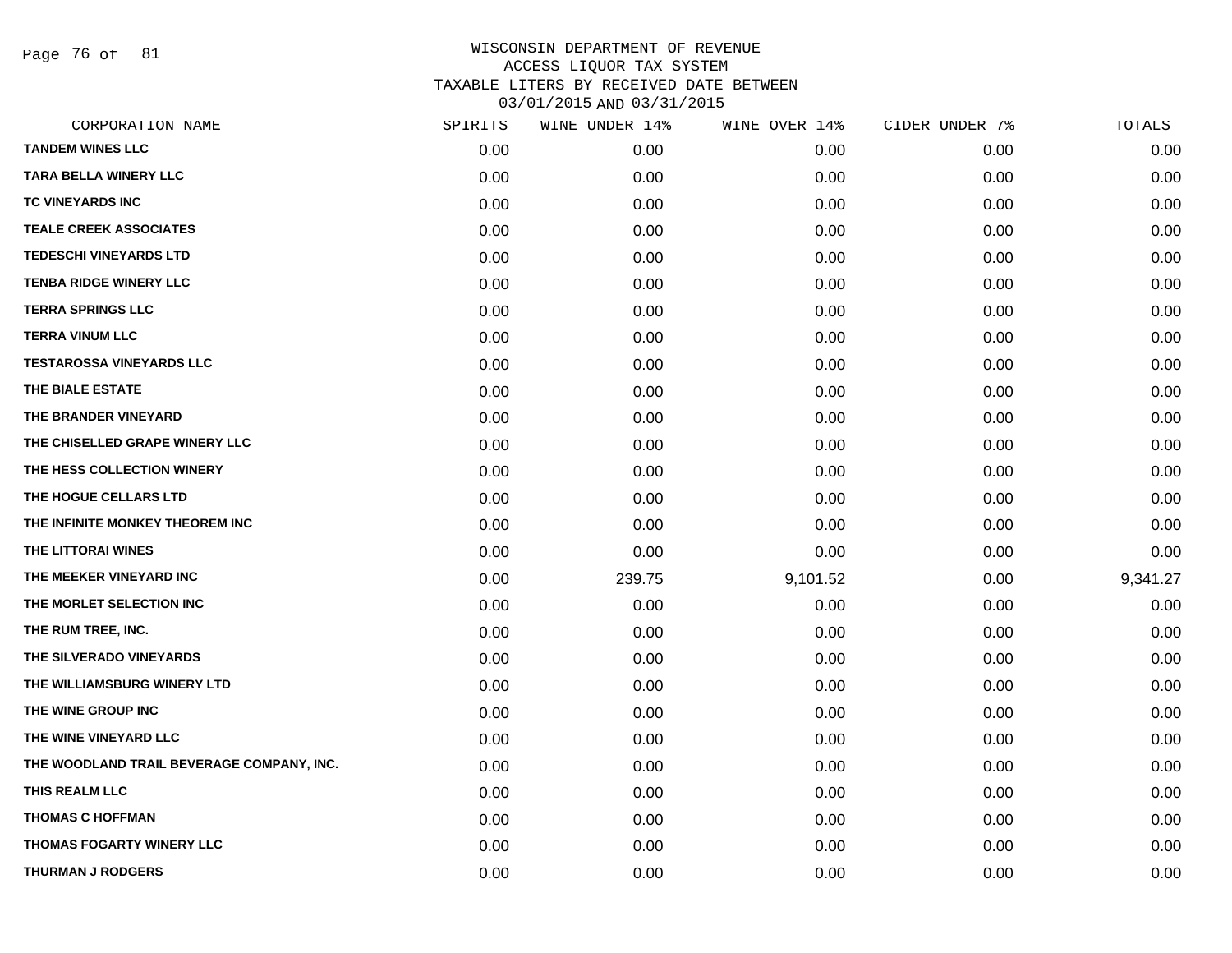Page 77 of 81

| CORPORATION NAME                       | SPIRITS | WINE UNDER 14% | WINE OVER 14% | CIDER UNDER 7% | TOTALS |
|----------------------------------------|---------|----------------|---------------|----------------|--------|
| TI BEVERAGE GROUP LTD                  | 0.00    | 0.00           | 0.00          | 0.00           | 0.00   |
| TMR WINE COMPANY LLC                   | 0.00    | 0.00           | 0.00          | 0.00           | 0.00   |
| <b>TOAD HOLLOW VINEYARDS INC</b>       | 0.00    | 0.00           | 0.00          | 0.00           | 0.00   |
| <b>TOBIN JAMES CELLARS</b>             | 0.00    | 0.00           | 0.00          | 0.00           | 0.00   |
| <b>TODD ANDERSON</b>                   | 0.00    | 0.00           | 0.00          | 0.00           | 0.00   |
| <b>TOM MEADOWCROFT</b>                 | 0.00    | 0.00           | 0.00          | 0.00           | 0.00   |
| <b>TORII MOR WINERY LLC</b>            | 0.00    | 0.00           | 0.00          | 0.00           | 0.00   |
| <b>TREANA WINERY LLC</b>               | 0.00    | 0.00           | 0.00          | 0.00           | 0.00   |
| TREASURY WINE ESTATES AMERICAS COMPANY | 0.00    | 0.00           | 0.00          | 0.00           | 0.00   |
| TREFETHEN VINEYARDS WINERY INC         | 0.00    | 0.00           | 0.00          | 0.00           | 0.00   |
| <b>TRENTADUE WINERY LLC</b>            | 0.00    | 0.00           | 0.00          | 0.00           | 0.00   |
| TRINITAS CELLARS LLC                   | 0.00    | 0.00           | 0.00          | 0.00           | 0.00   |
| <b>TRIONE VINEYARDS LLC</b>            | 0.00    | 0.00           | 0.00          | 0.00           | 0.00   |
| <b>TROY LANDWEHR</b>                   | 0.00    | 0.00           | 0.00          | 0.00           | 0.00   |
| <b>TSG LLC</b>                         | 0.00    | 0.00           | 0.00          | 0.00           | 0.00   |
| <b>TURLEY WINE CELLARS INC</b>         | 0.00    | 0.00           | 0.00          | 0.00           | 0.00   |
| <b>TURNBULL WINE CELLARS</b>           | 0.00    | 0.00           | 0.00          | 0.00           | 0.00   |
| <b>TWIN PEAKS WINERY INC</b>           | 0.00    | 0.00           | 0.00          | 0.00           | 0.00   |
| <b>TWIN RIDGE ESTATES LLC</b>          | 0.00    | 0.00           | 0.00          | 0.00           | 0.00   |
| <b>TWISTED OAK WINERY LLC</b>          | 0.00    | 0.00           | 0.00          | 0.00           | 0.00   |
| <b>TWOMEY CELLARS LLC</b>              | 0.00    | 0.00           | 0.00          | 0.00           | 0.00   |
| <b>UNTI WINE CO LLC</b>                | 0.00    | 0.00           | 0.00          | 0.00           | 0.00   |
| V&CLLC                                 | 0.00    | 0.00           | 0.00          | 0.00           | 0.00   |
| <b>VALLEY VINEYARD LTD</b>             | 0.00    | 0.00           | 0.00          | 0.00           | 0.00   |
| VAN RUITEN FAMILY WINERY LLC           | 0.00    | 0.00           | 0.00          | 0.00           | 0.00   |
| VAN WYCHEN WINES INC.                  | 0.00    | 0.00           | 0.00          | 0.00           | 0.00   |
| <b>VANDER MILL LLC</b>                 | 0.00    | 0.00           | 0.00          | 0.00           | 0.00   |
| <b>VELVET ANTLER WINE LLC</b>          | 0.00    | 0.00           | 0.00          | 0.00           | 0.00   |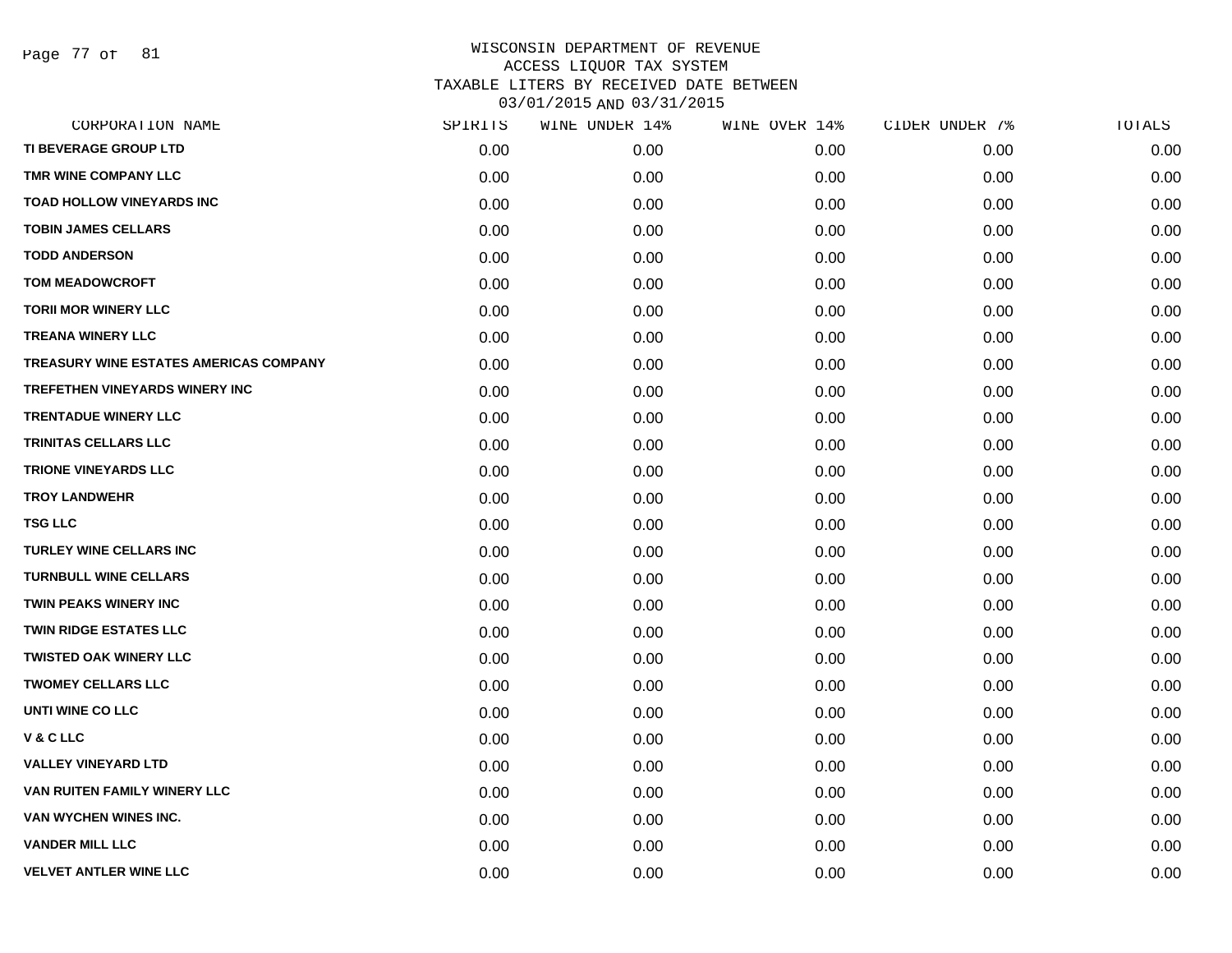Page 78 of 81

| CORPORATION NAME                                     | SPIRITS | WINE UNDER 14% | WINE OVER 14% | CIDER UNDER 7% | TOTALS |
|------------------------------------------------------|---------|----------------|---------------|----------------|--------|
| <b>VENTANA VINTNERS LLC</b>                          | 0.00    | 0.00           | 0.00          | 0.00           | 0.00   |
| <b>VERMEIL WINE GROUP LLC</b>                        | 0.00    | 0.00           | 0.00          | 0.00           | 0.00   |
| <b>VERMONT HARD CIDER COMPANY LLC</b>                | 0.00    | 0.00           | 0.00          | 0.00           | 0.00   |
| <b>VERNON VINEYARDS LTD</b>                          | 0.00    | 0.00           | 0.00          | 0.00           | 0.00   |
| <b>VERO WINE GROUP LLC &amp; WESTSIDE GRAPES LLC</b> | 0.00    | 0.00           | 0.00          | 0.00           | 0.00   |
| <b>VETRO WINERY LLC</b>                              | 0.00    | 0.00           | 0.00          | 0.00           | 0.00   |
| <b>VICINI ENTERPRISES LLC</b>                        | 0.00    | 0.00           | 0.00          | 0.00           | 0.00   |
| <b>VIGNETTE WINERY LLC</b>                           | 0.00    | 0.00           | 0.00          | 0.00           | 0.00   |
| <b>VILLA AMOROSA INC</b>                             | 0.00    | 0.00           | 0.00          | 0.00           | 0.00   |
| <b>VILLA ENCINAL PARTNERS LP</b>                     | 0.00    | 0.00           | 0.00          | 0.00           | 0.00   |
| <b>VILLA SAN JULIETTE INC</b>                        | 0.00    | 0.00           | 0.00          | 0.00           | 0.00   |
| <b>VILLA TOSCANO INC</b>                             | 0.00    | 0.00           | 0.00          | 0.00           | 0.00   |
| <b>VIN DE ZO LLC</b>                                 | 0.00    | 0.00           | 0.00          | 0.00           | 0.00   |
| <b>VINA ROBLES INC</b>                               | 0.00    | 0.00           | 0.00          | 0.00           | 0.00   |
| <b>VINCENT ARROYO WINERY INC</b>                     | 0.00    | 0.00           | 0.00          | 0.00           | 0.00   |
| <b>VINE &amp; SUN LLC</b>                            | 0.00    | 0.00           | 0.00          | 0.00           | 0.00   |
| <b>VINE CLIFF WINERY INC</b>                         | 0.00    | 0.00           | 0.00          | 0.00           | 0.00   |
| <b>VINEBURG LLC</b>                                  | 0.00    | 0.00           | 0.00          | 0.00           | 0.00   |
| <b>VINEOAKS LLC</b>                                  | 0.00    | 0.00           | 0.00          | 0.00           | 0.00   |
| <b>VINES TO CELLAR, INC.</b>                         | 0.00    | 0.00           | 0.00          | 0.00           | 0.00   |
| <b>VINEYARD 29 LLC</b>                               | 0.00    | 0.00           | 0.00          | 0.00           | 0.00   |
| <b>VINUM CELLARS INC</b>                             | 0.00    | 0.00           | 0.00          | 0.00           | 0.00   |
| VON STIEHL WINERY LTD.                               | 0.00    | 0.00           | 0.00          | 0.00           | 0.00   |
| <b>W G BEST WEINKELLEREI INC</b>                     | 0.00    | 0.00           | 0.00          | 0.00           | 0.00   |
| <b>W J DEUTSCH &amp; SONS LTD</b>                    | 0.00    | 0.00           | 0.00          | 0.00           | 0.00   |
| <b>WAITS-MAST FAMILY CELLARS LLC</b>                 | 0.00    | 0.00           | 0.00          | 0.00           | 0.00   |
| <b>WASHINGTON VINTNERS LLC</b>                       | 0.00    | 0.00           | 0.00          | 0.00           | 0.00   |
| <b>WATTLE CREEK WINERY</b>                           | 0.00    | 0.00           | 0.00          | 0.00           | 0.00   |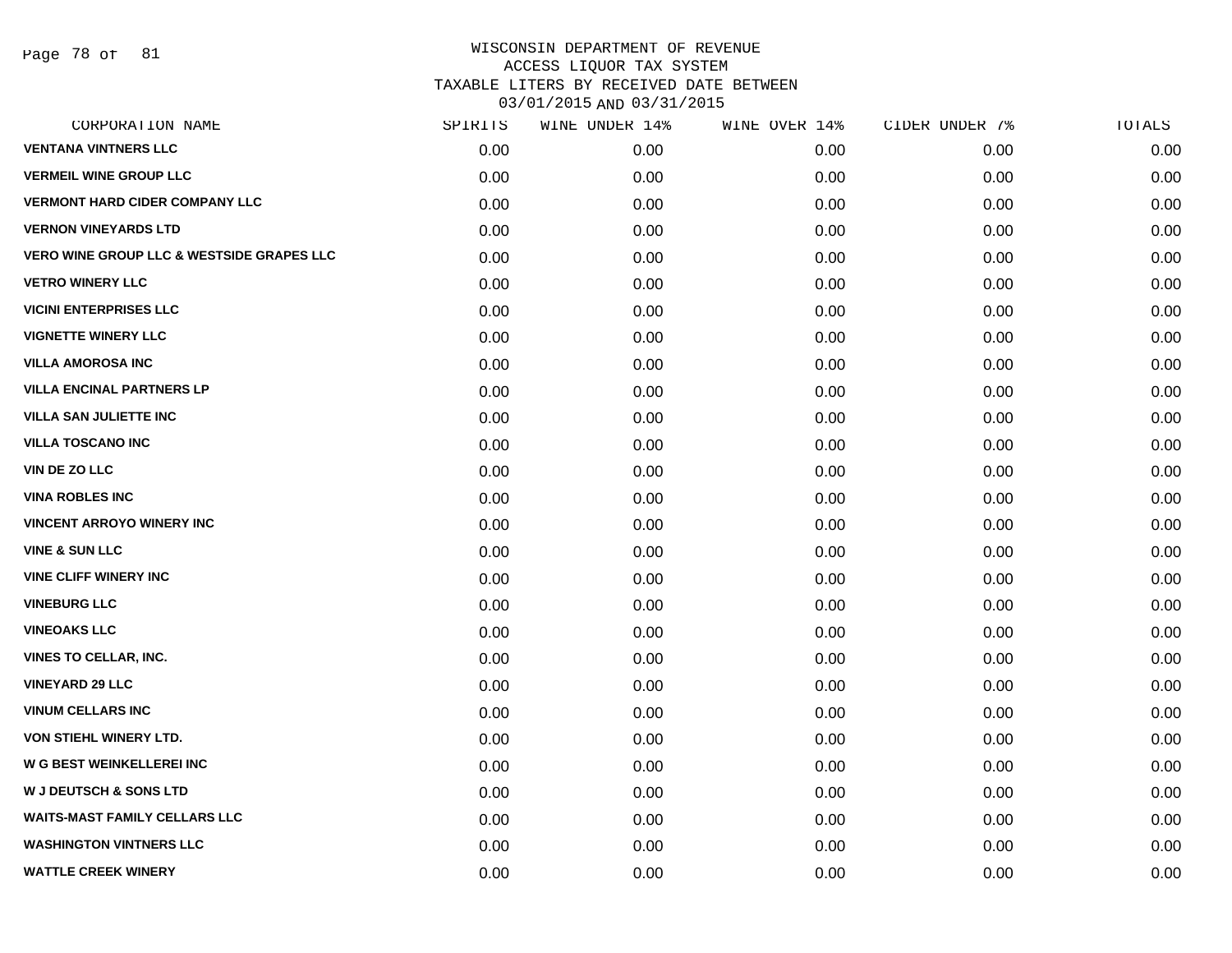Page 79 of 81

| CORPORATION NAME                                   | SPIRITS | WINE UNDER 14% | WINE OVER 14% | CIDER UNDER 7% | TOTALS |
|----------------------------------------------------|---------|----------------|---------------|----------------|--------|
| <b>WEGLARZ &amp; BOCK</b>                          | 0.00    | 0.00           | 0.00          | 0.00           | 0.00   |
| <b>WEIBEL INCORPORATED</b>                         | 0.00    | 0.00           | 0.00          | 0.00           | 0.00   |
| <b>WELLINGTON VINEYARDS, INC.</b>                  | 0.00    | 0.00           | 0.00          | 0.00           | 0.00   |
| <b>WENTE BROS</b>                                  | 0.00    | 0.00           | 0.00          | 0.00           | 0.00   |
| <b>WEST COAST WINE PARTNERS LLC</b>                | 0.00    | 0.00           | 0.00          | 0.00           | 0.00   |
| <b>WEST PRAIRIE WINERY LLC</b>                     | 0.00    | 0.00           | 0.00          | 0.00           | 0.00   |
| <b>WESTFALL WINERY LLC</b>                         | 0.00    | 0.00           | 0.00          | 0.00           | 0.00   |
| <b>WESTPORT WINERY LLC</b>                         | 0.00    | 0.00           | 0.00          | 0.00           | 0.00   |
| <b>WHEELER WINERY INC</b>                          | 0.00    | 0.00           | 0.00          | 0.00           | 0.00   |
| <b>WHETSTONE WINE CELLARS LLC</b>                  | 0.00    | 0.00           | 0.00          | 0.00           | 0.00   |
| <b>WHISPERING BLUFFS VINEYARD &amp; WINERY LTD</b> | 0.00    | 0.00           | 0.00          | 0.00           | 0.00   |
| <b>WHISPERING WINDS WINERY LLC</b>                 | 0.00    | 0.00           | 0.00          | 0.00           | 0.00   |
| <b>WHITE OAK VINEYARDS &amp; WINERY LLC</b>        | 0.00    | 0.00           | 0.00          | 0.00           | 0.00   |
| WHITE WINTER WINERY INC                            | 0.00    | 0.00           | 0.00          | 0.00           | 0.00   |
| <b>WIENS CELLARS LLC</b>                           | 0.00    | 0.00           | 0.00          | 0.00           | 0.00   |
| <b>WILD MOUNTAIN WINERY INC</b>                    | 0.00    | 0.00           | 0.00          | 0.00           | 0.00   |
| <b>WILDEROTTER WINERY LLC</b>                      | 0.00    | 0.00           | 0.00          | 0.00           | 0.00   |
| <b>WILLAKENZIE ESTATE INC</b>                      | 0.00    | 0.00           | 0.00          | 0.00           | 0.00   |
| <b>WILLAMETTE VALLEY VINEYARDS INC</b>             | 0.00    | 146.25         | 29.25         | 0.00           | 175.50 |
| <b>WILLIAM F BLUHM</b>                             | 0.00    | 0.00           | 0.00          | 0.00           | 0.00   |
| <b>WILLIAM MOSBY</b>                               | 0.00    | 0.00           | 0.00          | 0.00           | 0.00   |
| <b>WILLIAMS &amp; SELYEM LLC</b>                   | 0.00    | 0.00           | 0.00          | 0.00           | 0.00   |
| <b>WILRONA LLC</b>                                 | 0.00    | 0.00           | 0.00          | 0.00           | 0.00   |
| <b>WILSON CREEK WINERY &amp; VINEYARDS INC</b>     | 0.00    | 0.00           | 0.00          | 0.00           | 0.00   |
| <b>WIND GAP WINES LLC</b>                          | 0.00    | 0.00           | 0.00          | 0.00           | 0.00   |
| <b>WINDERLEA WINE COMPANY LLC</b>                  | 0.00    | 0.00           | 0.00          | 0.00           | 0.00   |
| <b>WINDWARD VINEYARD LLC</b>                       | 0.00    | 0.00           | 0.00          | 0.00           | 0.00   |
| <b>WINE BY JOE LLC</b>                             | 0.00    | 0.00           | 0.00          | 0.00           | 0.00   |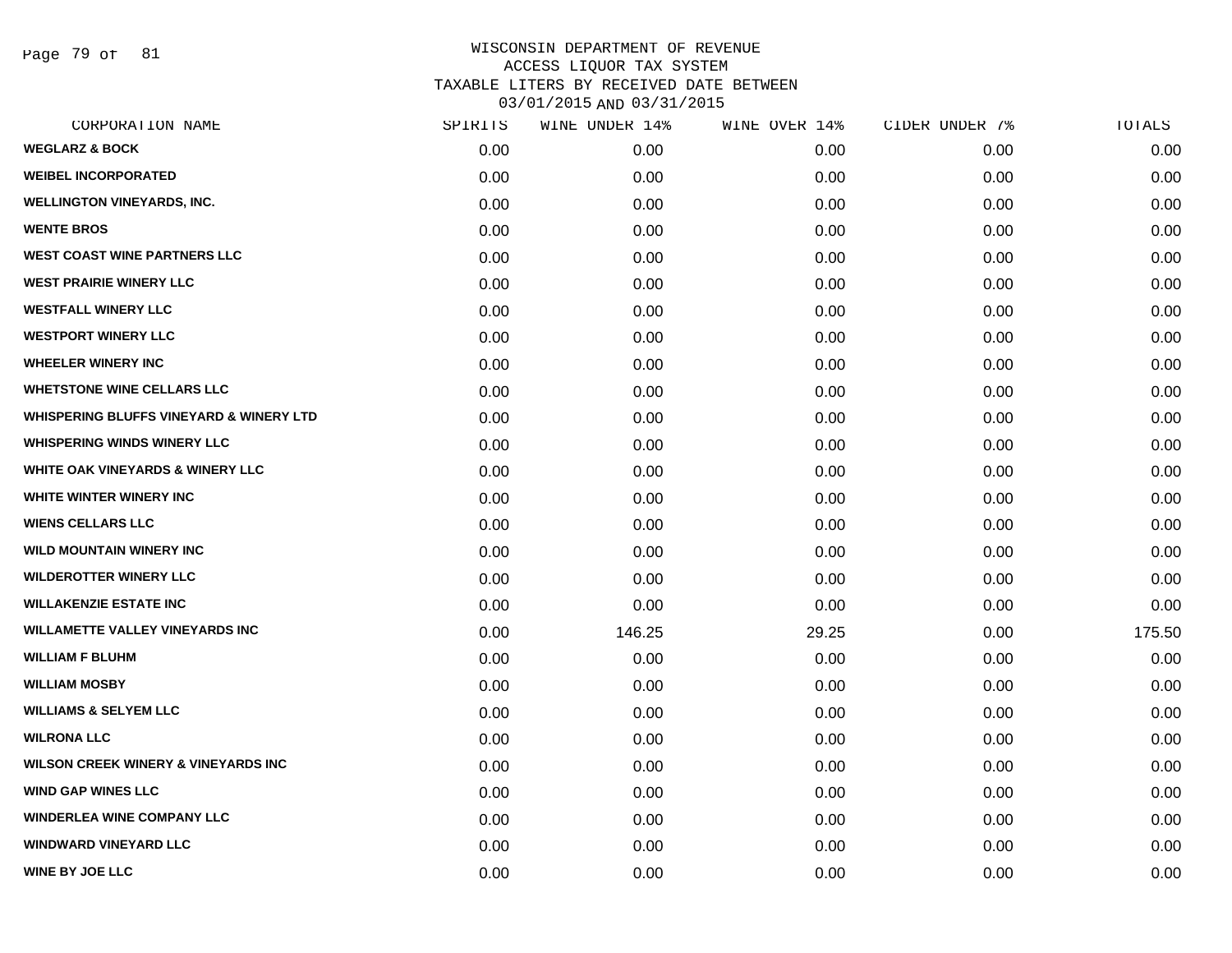Page 80 of 81

| CORPORATION NAME                       | SPIRITS | WINE UNDER 14% | WINE OVER 14% | CIDER UNDER 7% | TOTALS   |
|----------------------------------------|---------|----------------|---------------|----------------|----------|
| WINE OF THE MONTH CLUB, INC.           | 0.00    | 0.00           | 0.00          | 0.00           | 0.00     |
| <b>WINE ROAD VINTNERS LLC</b>          | 0.00    | 0.00           | 0.00          | 0.00           | 0.00     |
| <b>WINEGREETING.COM INC</b>            | 0.00    | 0.00           | 0.00          | 0.00           | 0.00     |
| <b>WINERY AT BLACK STAR FARMS LLC</b>  | 0.00    | 0.00           | 0.00          | 0.00           | 0.00     |
| <b>WINERY FULFILLMENT SERVICES LLC</b> | 0.00    | 0.00           | 0.00          | 0.00           | 0.00     |
| <b>WINNESHIEK WILDBERRY WINERY LLC</b> | 0.00    | 0.00           | 0.00          | 0.00           | 0.00     |
| <b>WINSIDE USA INC</b>                 | 0.00    | 0.00           | 0.00          | 0.00           | 0.00     |
| <b>WOLFF VINEYARD LLC</b>              | 0.00    | 0.00           | 0.00          | 0.00           | 0.00     |
| <b>WOLLERSHEIM WINERY, INC.</b>        | 0.00    | 0.00           | 0.00          | 0.00           | 0.00     |
| <b>WOLLERSHEIM WINERY, INC.</b>        | 0.00    | 0.00           | 0.00          | 0.00           | 0.00     |
| <b>WOODWARD CANYON WINERY INC</b>      | 0.00    | 0.00           | 0.00          | 0.00           | 0.00     |
| <b>WRH PARTNERS LLC</b>                | 0.00    | 0.00           | 0.00          | 0.00           | 0.00     |
| YORKVILLE CELLARS INC                  | 0.00    | 0.00           | 0.00          | 0.00           | 0.00     |
| <b>ZD WINES LLC</b>                    | 0.00    | 0.00           | 0.00          | 0.00           | 0.00     |
| <b>ZIPZ INC</b>                        | 0.00    | 0.00           | 0.00          | 0.00           | 0.00     |
| TOTAL LITERS FOR 3/31/2015             | 0.00    | 707.28         | 9,220.77      | 0.00           | 9,928.05 |